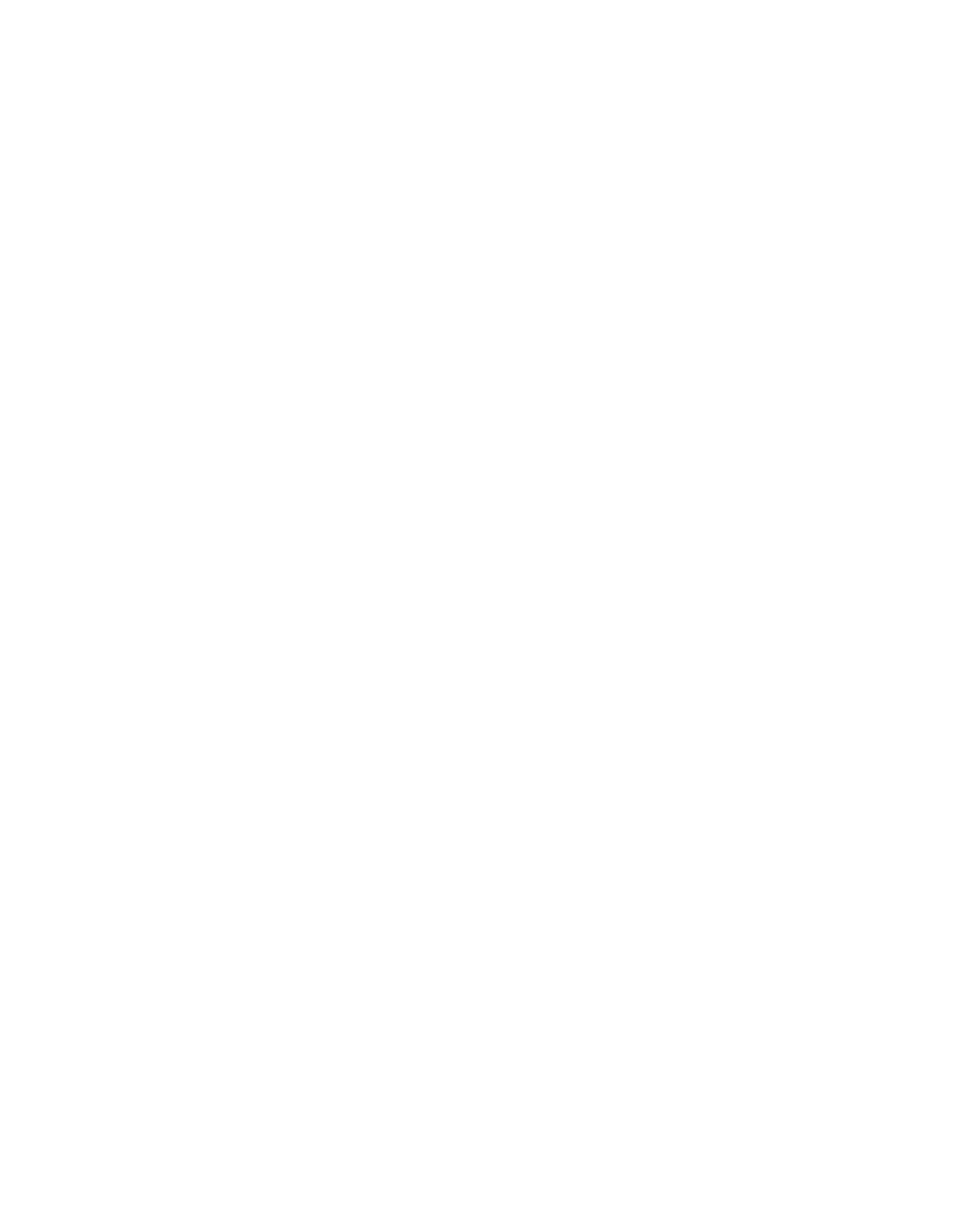Doc 9137 AN/898



# Airport **Services Manual**

Part 5 **Removal of Disabled Aircraft** 

**Approved by the Secretary General and published under his authority** 

**Fourth Edition — 2009** 

**International Civil Aviation Organization**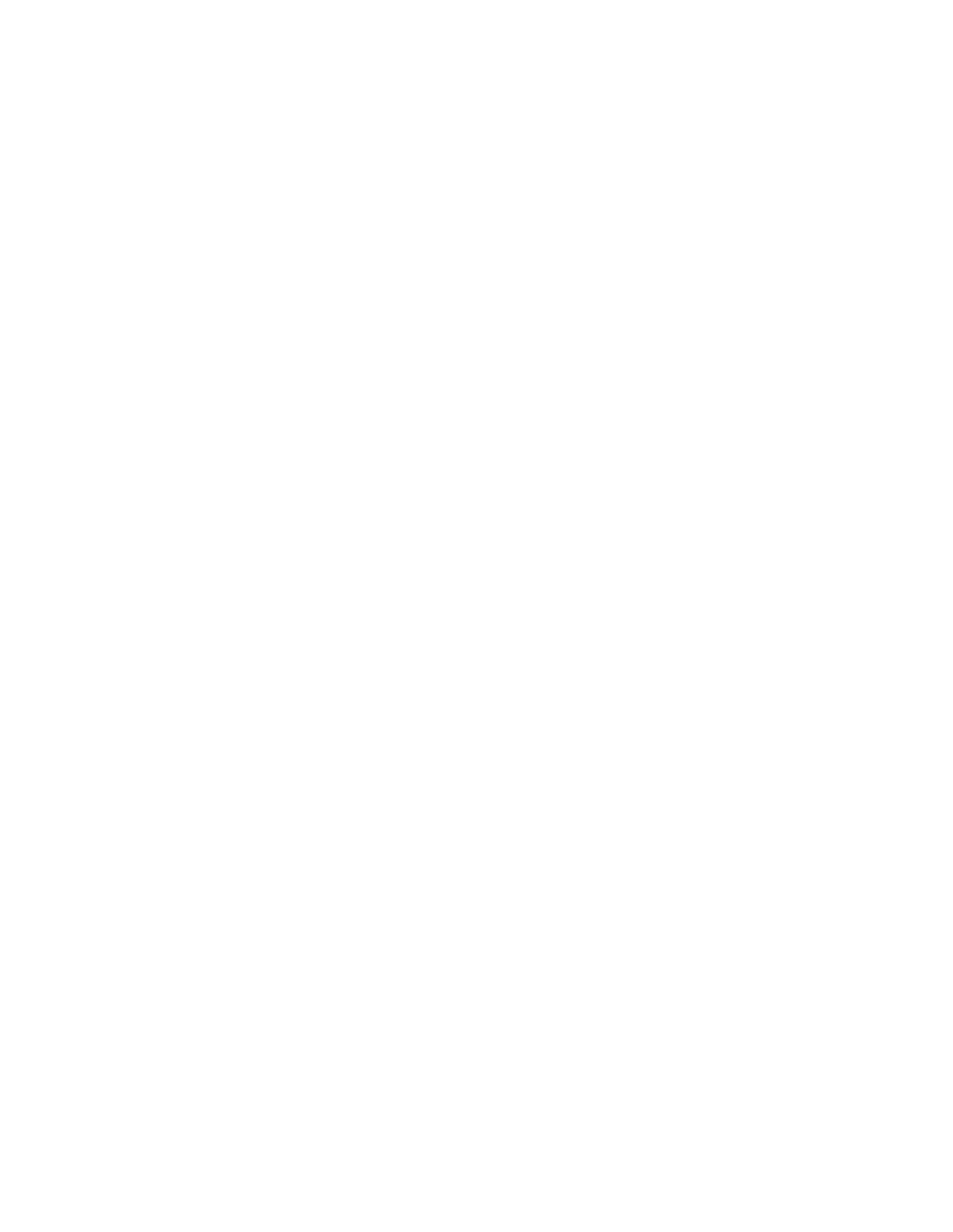Published in separate English, French, Russian and Spanish editions by the INTERNATIONAL CIVIL AVIATION ORGANIZATION 999 University Street, Montréal, Quebec, Canada H3C 5H7

For ordering information and for a complete listing of sales agents and booksellers, please go to the ICAO website at www.icao.int

*Fourth edition 2009* 

**Doc 9137,** *Airport Services Manual,* **Part 5 —** *Removal of Disabled Aircraft*  Order Number: 9137P5 ISBN 978-92-9231-409-5

© ICAO 2009

All rights reserved. No part of this publication may be reproduced, stored in a retrieval system or transmitted in any form or by any means, without prior permission in writing from the International Civil Aviation Organization.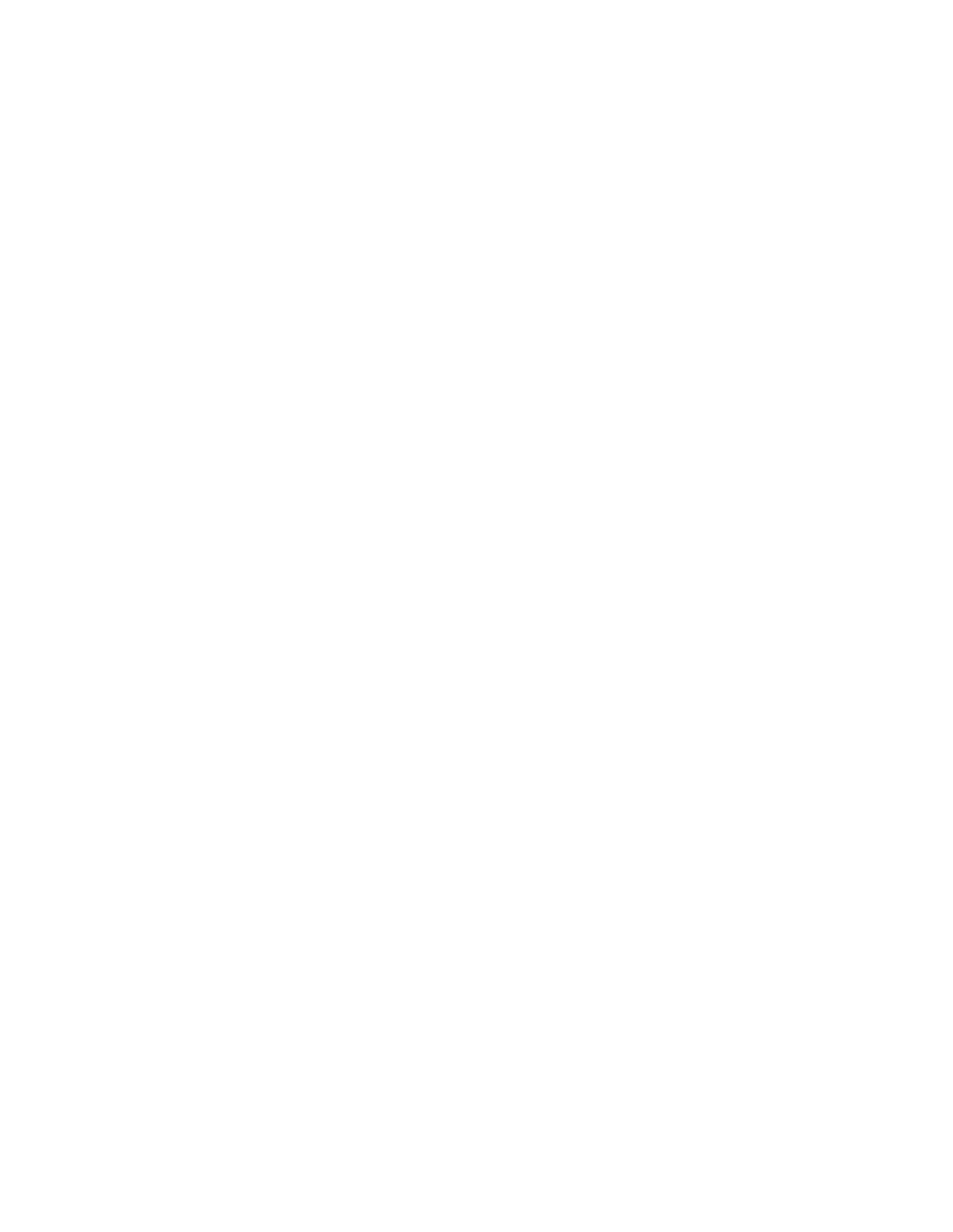# **AMENDMENTS**

Amendments are announced in the supplements to the *Catalogue of ICAO Publications;* the Catalogue and its supplements are available on the ICAO website at www.icao.int. The space below is provided to keep a record of such amendments.

# **RECORD OF AMENDMENTS AND CORRIGENDA**

| $\large \bf AMENDMENTS \label{thm:ampl}$ |             |            |         | $\mbox{CORRIGENDA}$ |             |  |
|------------------------------------------|-------------|------------|---------|---------------------|-------------|--|
| No.                                      | $\rm{Date}$ | Entered by | No.     | Date                | Entered by  |  |
|                                          |             |            | $\,1\,$ | $5/2/10$            | <b>ICAO</b> |  |
|                                          |             |            |         |                     |             |  |
|                                          |             |            |         |                     |             |  |
|                                          |             |            |         |                     |             |  |
|                                          |             |            |         |                     |             |  |
|                                          |             |            |         |                     |             |  |
|                                          |             |            |         |                     |             |  |
|                                          |             |            |         |                     |             |  |
|                                          |             |            |         |                     |             |  |
|                                          |             |            |         |                     |             |  |
|                                          |             |            |         |                     |             |  |
|                                          |             |            |         |                     |             |  |
|                                          |             |            |         |                     |             |  |
|                                          |             |            |         |                     |             |  |
|                                          |             |            |         |                     |             |  |
|                                          |             |            |         |                     |             |  |
|                                          |             |            |         |                     |             |  |
|                                          |             |            |         |                     |             |  |
|                                          |             |            |         |                     |             |  |
|                                          |             |            |         |                     |             |  |
|                                          |             |            |         |                     |             |  |
|                                          |             |            |         |                     |             |  |
|                                          |             |            |         |                     |             |  |
|                                          |             |            |         |                     |             |  |
|                                          |             |            |         |                     |             |  |
|                                          |             |            |         |                     |             |  |
|                                          |             |            |         |                     |             |  |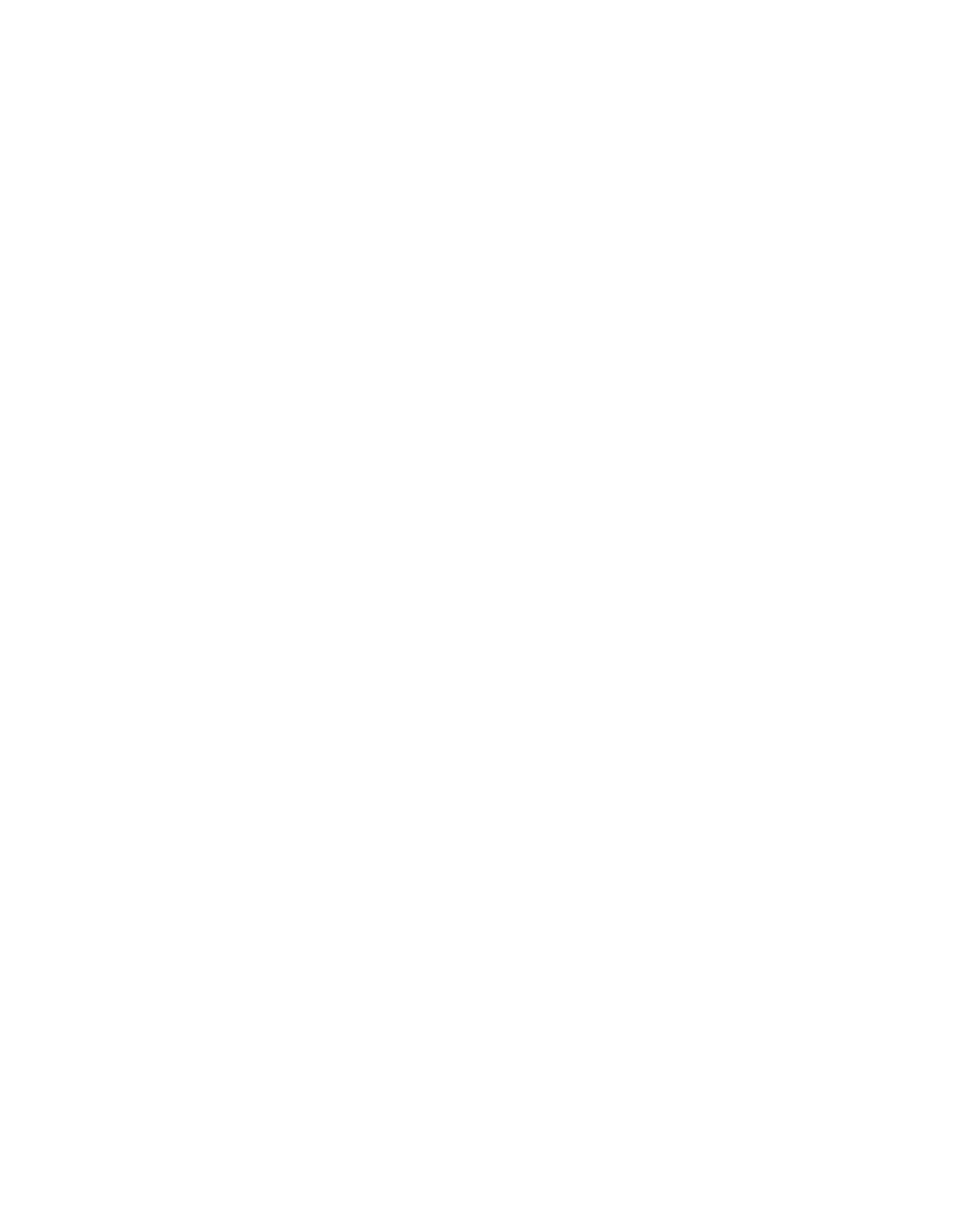# **FOREWORD**

The specifications in Annex 14 — *Aerodromes*, Volume I — *Aerodrome Design and Operations*, recommend that States establish a plan for the removal of an aircraft disabled on or adjacent to the movement area of an airport. The plan is based on the characteristics of the aircraft normally expected to operate at the airport. In addition, the Annex recommends that a coordinator be designated to implement the plan when necessary.

As newer generations of aircraft commence operation at airports, the problem of removal of a disabled aircraft becomes increasingly serious. Most airports find it economically impossible to store all the equipment necessary for the removal of a disabled aircraft. It has been generally agreed that the most feasible approach to the problem is for States, in consultation with operators, to prepare a plan for each airport for the removal of a disabled aircraft and to make arrangements with other States and airports for pooling the required specialized equipment. To this end, airlines have made arrangements so as to make specialized equipment available on short notice on a worldwide basis, and kits have been strategically placed around the world.

This manual contains updated guidance on the removal of disabled aircraft and is intended to be used by airport and aircraft operators planning for the processes required to recover an aircraft. It has been expanded to include guidance material relating to the removal of new larger aircraft, categorized under the new ICAO aerodrome reference code F, such as the Airbus A380 and Boeing 747- 8. This manual is to be used in conjunction with the aircraft recovery manual published by the respective aircraft manufacturer. The information in this document is not intended to be used for any commercial purposes.

In developing this manual, ICAO wishes to acknowledge the assistance of the International Air Transport Association (IATA).

It is intended that this manual be kept current. Future editions will improve on this edition on the basis of experience gained and of comments and suggestions received from users of the manual. Readers are therefore invited to send their views, comments and suggestions on this edition, in writing, to:

> The Secretary General of ICAO International Civil Aviation Organization 999 University Street Montréal, Quebec H3C 5H7 Canada

\_\_\_\_\_\_\_\_\_\_\_\_\_\_\_\_\_\_\_\_\_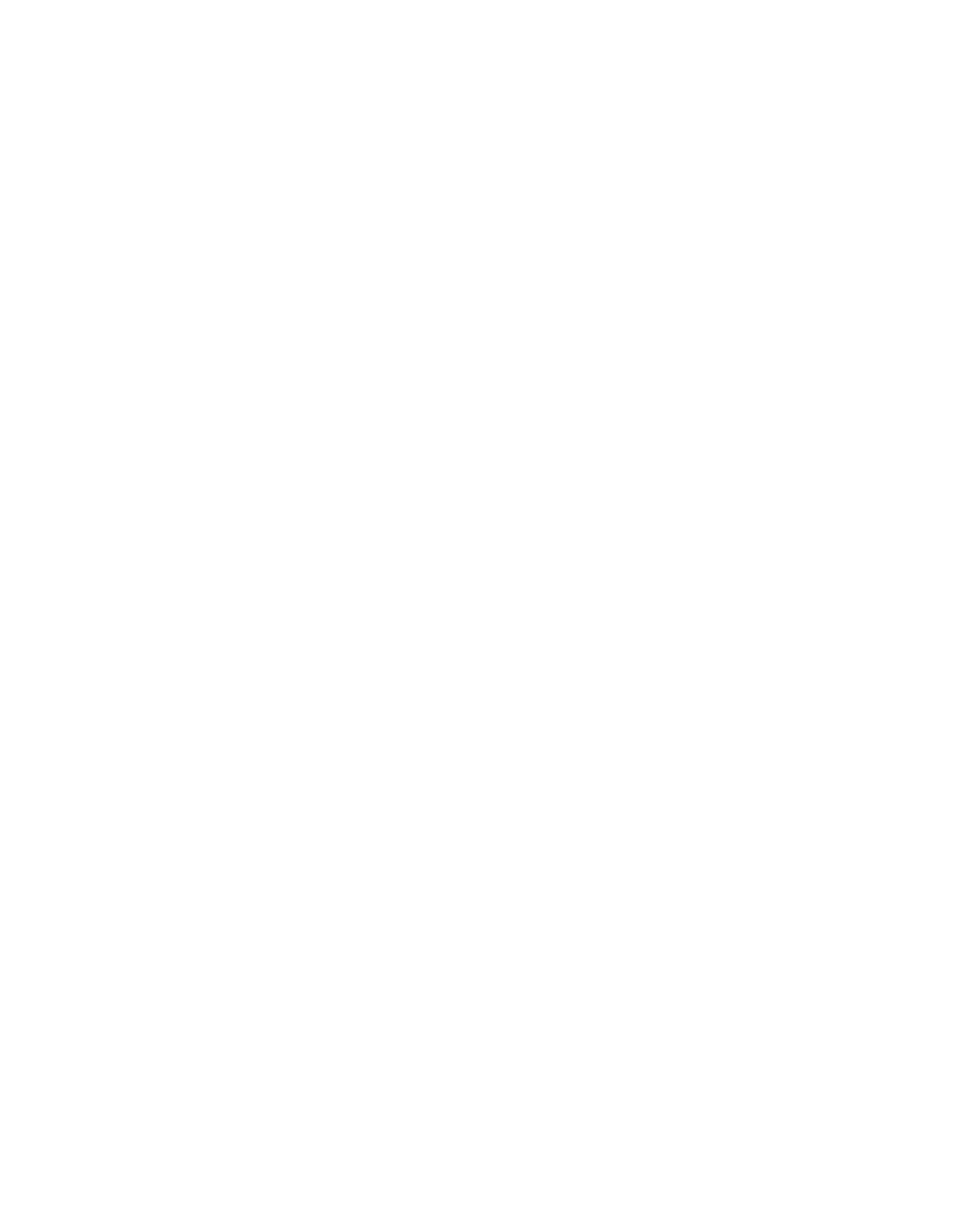# **TABLE OF CONTENTS**

|                   | Page                                   |  |  |  |  |
|-------------------|----------------------------------------|--|--|--|--|
| (x <sub>i</sub> ) |                                        |  |  |  |  |
|                   | $1 - 1$                                |  |  |  |  |
|                   | $1 - 1$                                |  |  |  |  |
|                   | $1 - 1$                                |  |  |  |  |
|                   | $1 - 2$                                |  |  |  |  |
|                   |                                        |  |  |  |  |
|                   | $1 - 2$<br>$1 - 3$                     |  |  |  |  |
|                   |                                        |  |  |  |  |
|                   |                                        |  |  |  |  |
|                   | $1 - 3$<br>$1 - 4$                     |  |  |  |  |
|                   | $1 - 4$                                |  |  |  |  |
|                   | $1-6$                                  |  |  |  |  |
|                   | $1 - 6$                                |  |  |  |  |
|                   | $1 - 7$                                |  |  |  |  |
|                   | $1 - 7$                                |  |  |  |  |
|                   | $1 - 8$                                |  |  |  |  |
|                   |                                        |  |  |  |  |
|                   | $2 - 1$                                |  |  |  |  |
|                   | $2 - 1$                                |  |  |  |  |
|                   | $2 - 1$                                |  |  |  |  |
|                   | $2 - 2$                                |  |  |  |  |
|                   | $2 - 2$                                |  |  |  |  |
|                   | $2 - 2$                                |  |  |  |  |
|                   | $2 - 4$                                |  |  |  |  |
|                   | $2 - 5$                                |  |  |  |  |
|                   | $2 - 6$                                |  |  |  |  |
|                   | $2 - 6$                                |  |  |  |  |
|                   |                                        |  |  |  |  |
|                   | $3 - 1$                                |  |  |  |  |
|                   | $3 - 1$                                |  |  |  |  |
|                   | $3 - 2$                                |  |  |  |  |
|                   | $3 - 2$                                |  |  |  |  |
|                   | $3 - 3$                                |  |  |  |  |
|                   |                                        |  |  |  |  |
|                   |                                        |  |  |  |  |
| Chapter 4.        | $4 - 1$                                |  |  |  |  |
|                   | $4 - 1$                                |  |  |  |  |
|                   | $4 - 4$                                |  |  |  |  |
|                   | Chapter 1.<br>Chapter 2.<br>Chapter 3. |  |  |  |  |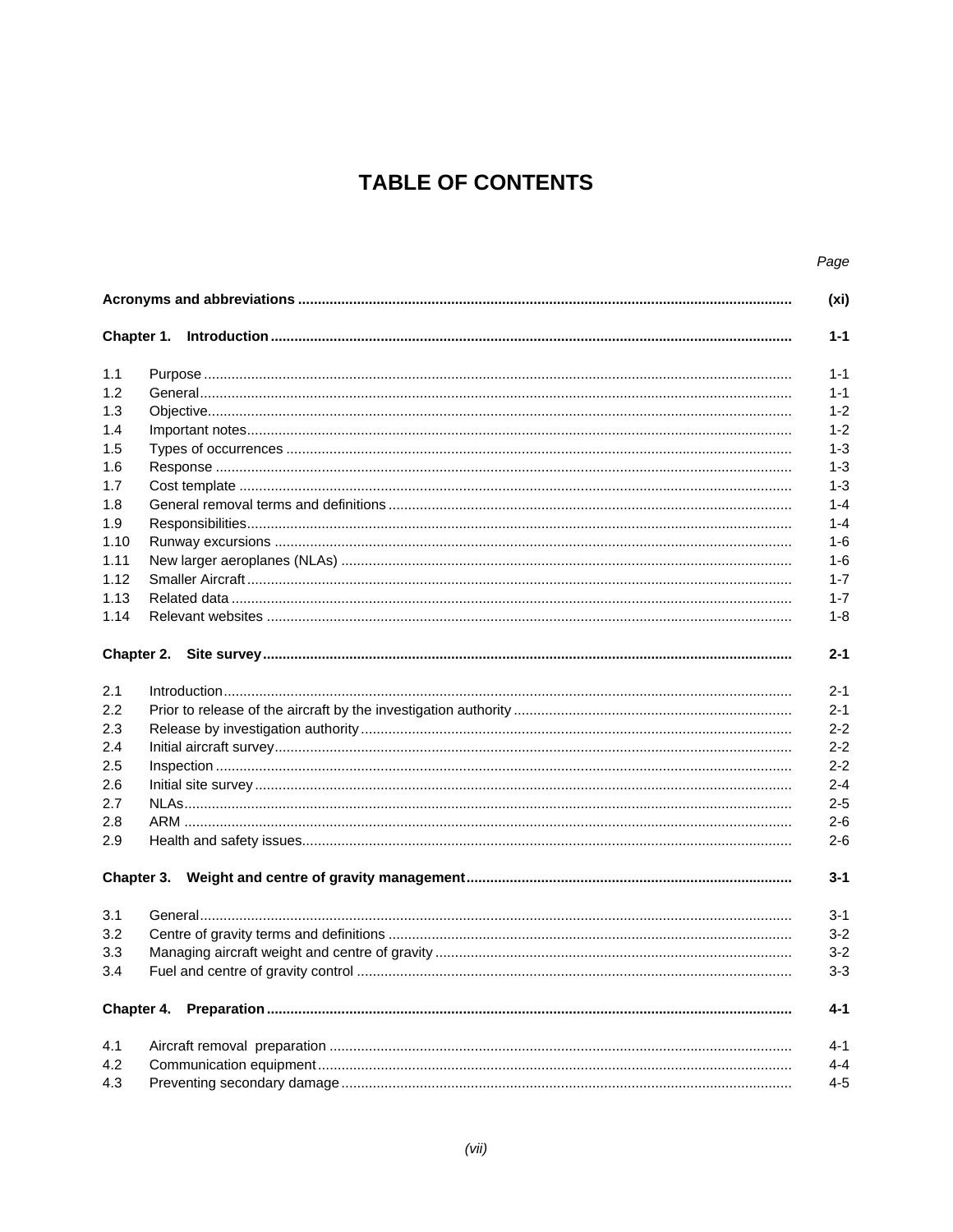|            |             |  | Page    |  |
|------------|-------------|--|---------|--|
|            |             |  | $5 - 1$ |  |
| 5.1        |             |  | $5 - 1$ |  |
| 5.2        |             |  | $5 - 1$ |  |
| 5.3        |             |  | $5 - 2$ |  |
| 5.4        |             |  | $5 - 3$ |  |
| 5.5        |             |  | $5 - 5$ |  |
| 5.6        |             |  |         |  |
|            |             |  | $6-1$   |  |
| 6.1        |             |  | $6 - 1$ |  |
| 6.2        |             |  | $6 - 2$ |  |
| 6.3        |             |  | $6-5$   |  |
| 6.4        |             |  | $6 - 8$ |  |
| Chapter 7. |             |  | $7 - 1$ |  |
|            |             |  |         |  |
| 7.1        |             |  | $7 - 1$ |  |
| 7.2        |             |  | $7 - 1$ |  |
| 7.3        |             |  | $7 - 2$ |  |
| 7.4        |             |  | $7 - 3$ |  |
| 7.5        |             |  | $7 - 3$ |  |
| 7.6        |             |  | $7 - 4$ |  |
| 7.7        |             |  | $7 - 4$ |  |
| 7.8        |             |  | $7-6$   |  |
|            |             |  | $8 - 1$ |  |
| 8.1        |             |  | $8 - 1$ |  |
| 8.2        |             |  | $8 - 1$ |  |
| 8.3        |             |  | $8 - 2$ |  |
|            |             |  | $A1-1$  |  |
|            |             |  | $A2-1$  |  |
|            | Appendix 3. |  | $A3-1$  |  |
|            | Appendix 4. |  | A4-1    |  |
|            | Appendix 5. |  | $A5-1$  |  |
|            | Appendix 6. |  | $A6-1$  |  |
|            | Appendix 7. |  | $A7-1$  |  |
|            | Appendix 8. |  | A8-1    |  |
|            | Appendix 9. |  | $A9-1$  |  |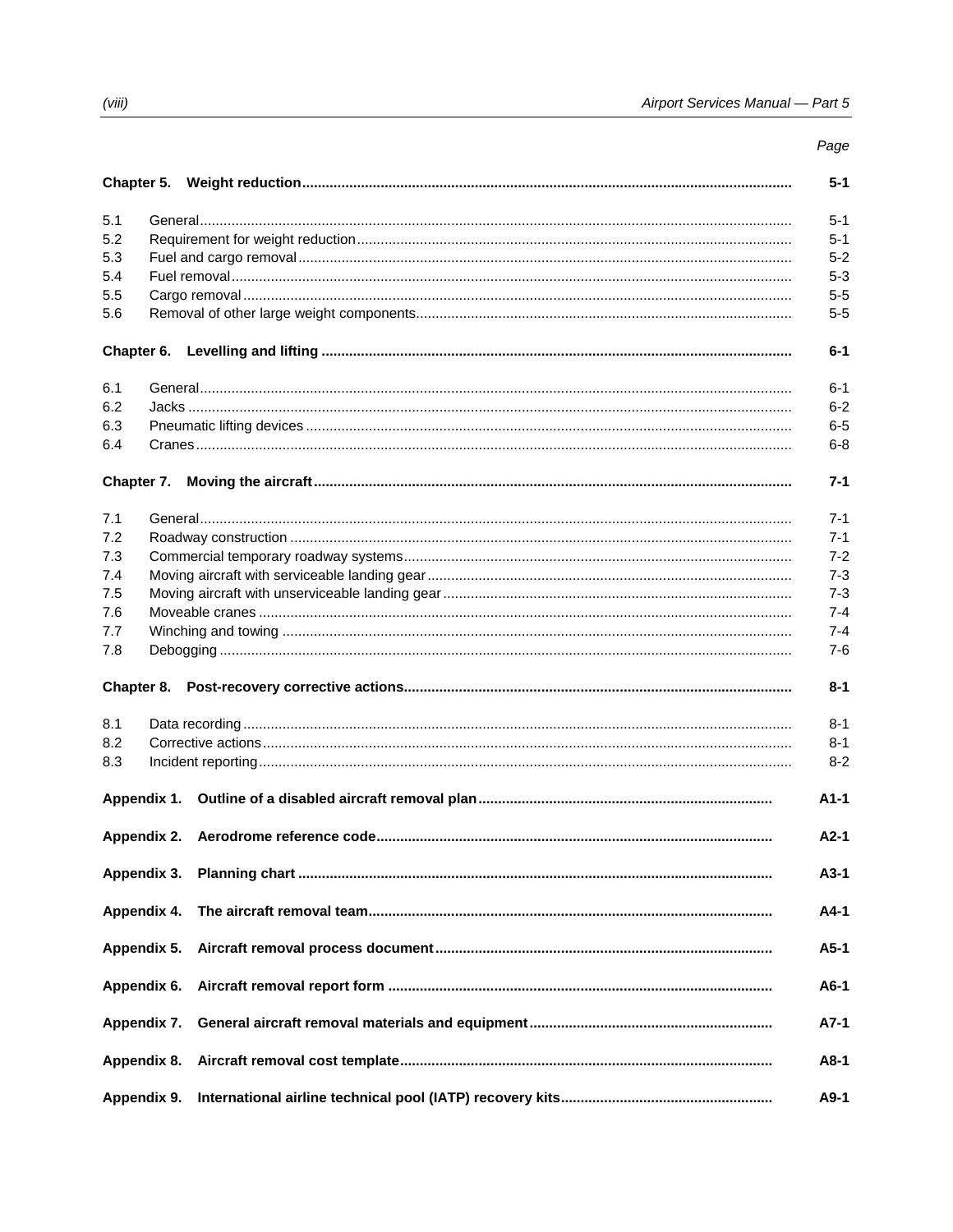|                                                                                  | Page  |
|----------------------------------------------------------------------------------|-------|
| Appendix 10. Qualifications of recovery personnel ……………………………………………………………………………… | A10-1 |
| Appendix 11. Units of measure — conversion table ………………………………………………………………………………… | A11-1 |

 $\overline{\phantom{a}}$  , and the set of the set of the set of the set of the set of the set of the set of the set of the set of the set of the set of the set of the set of the set of the set of the set of the set of the set of the s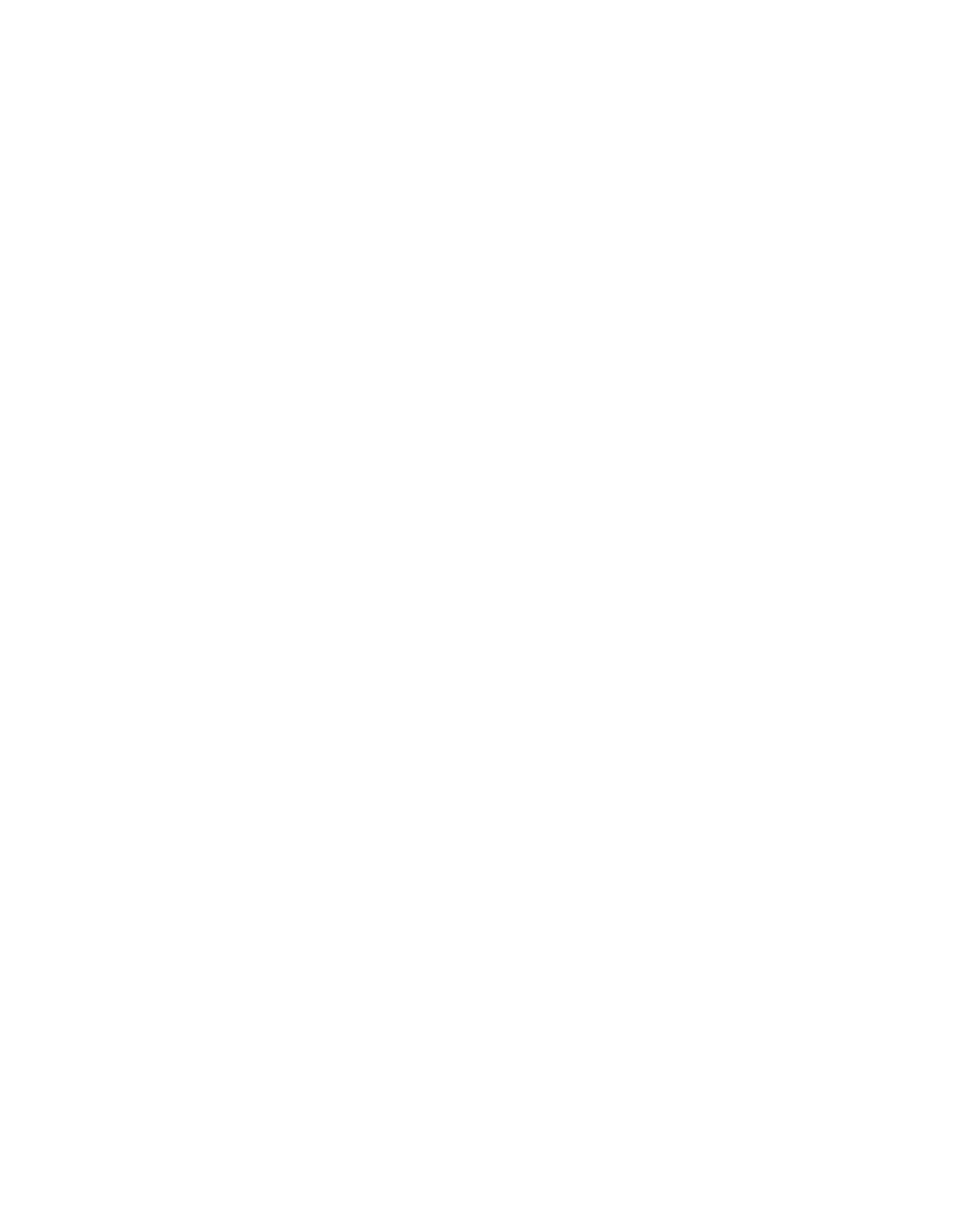# **ACRONYMS AND ABBREVIATIONS**

| <b>ACN/PCN</b> | Aircraft classification number/pavement classification number |
|----------------|---------------------------------------------------------------|
| ARM            | Aircraft recovery manual                                      |
| <b>ATC</b>     | Air traffic control                                           |
| CBR            | California bearing ratio                                      |
| HAZ-MAT        | Hazardous material                                            |
| HBV            | Hepatitis B virus                                             |
| <b>IATA</b>    | International Air Transport Association                       |
| <b>IATP</b>    | International Airline Technical Pool                          |
| <b>MAC</b>     | Mean aerodynamic chord                                        |
| <b>MEW</b>     | Manufacturer's empty weight                                   |
| <b>MZFW</b>    | Manufacturer's zero fuel weight                               |
| NLA            | New larger aeroplane                                          |
| <b>NOTAM</b>   | Notice to all airmen                                          |
| <b>NRW</b>     | Net recoverable weight                                        |
| OEW            | Operating empty weight                                        |
| PSI            | Pounds per square inch                                        |
| <b>RAT</b>     | Ram air turbine                                               |
| <b>RC</b>      | Reference chord                                               |
| <b>REW</b>     | Recoverable empty weight                                      |
| <b>VHF</b>     | Very high frequency                                           |

 $\overline{\phantom{a}}$  , and the set of the set of the set of the set of the set of the set of the set of the set of the set of the set of the set of the set of the set of the set of the set of the set of the set of the set of the s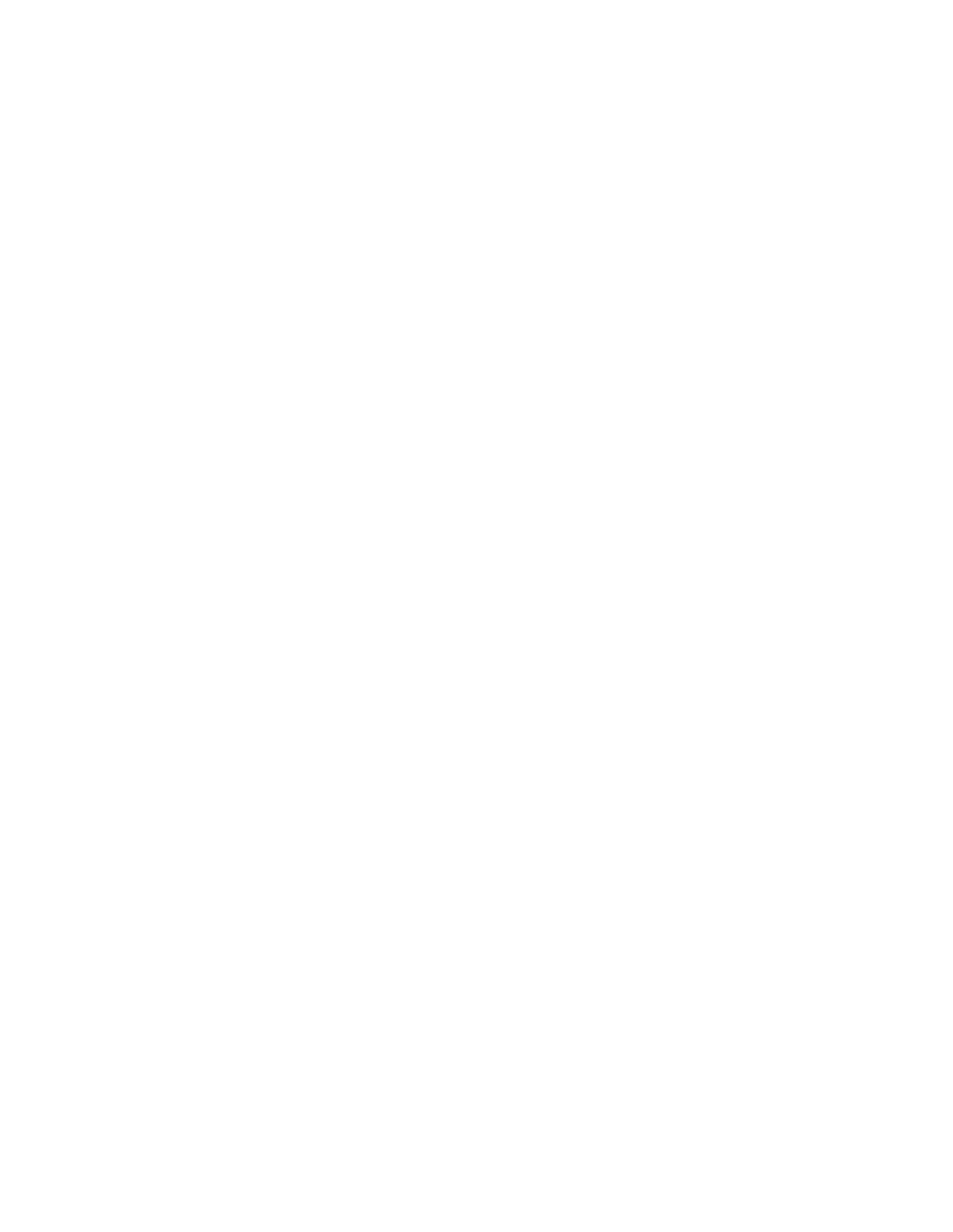# **Chapter 1**

# **INTRODUCTION**

# **1.1 PURPOSE**

1.1.1 The purpose of this manual is to assist States, aerodrome and aircraft operators in addressing the issues related to immobilized and disabled aircraft in an aerodrome environment. In the past, minor incidents have been handled with relative ease. As the size and mass of aircraft increase, the complexities of the removal process have increased proportionately. With the advent of the new larger aeroplane (NLA), categorized under a new aerodrome reference code letter F, additional, larger and more complex recovery equipment is required. This manual is designed to assist both aerodrome and aircraft operators in identifying the relevant problems, then preparing and implementing an adequate plan of action to remove the disabled aircraft.

1.1.2 Although information regarding the removal of larger aircraft will dominate in this manual, recovery of smaller aircraft such as regional jets, due to their increasing numbers, will also be addressed.

# **1.2 GENERAL**

1.2.1 Disabled aircraft that interfere with normal activity of an aerodrome require prompt removal actions. The travelling public, other aircraft operators, the aerodrome operator and the operator of the incident aircraft are all affected to varying degrees. In addition, runway and taxiway closures can substantially reduce the number of arrivals and departures and restrict movement around the aerodrome, resulting in loss of revenue to the airport as well as to the aircraft operator.

1.2.2 Annex 14 — *Aerodromes,* Volume I — *Aerodrome Design and Operations*, 9.3.1, specifies that each aerodrome must draw up a comprehensive plan for the removal of a disabled aircraft on, or adjacent to, the movement area and a coordinator designated to implement the plan, when necessary. In addition, the removal plan should include the following:

- a) a list of equipment and personnel available on or in the vicinity of the aerodrome;
- b) a list of additional equipment available from other aerodromes on request;
- c) a list of nominated agents acting on behalf of each operator at the aerodrome;
- d) a statement of the airlines arrangements for the use of pooled specialist equipment; and
- e) a list of local contractors (with names and telephone numbers) able to supply heavy removal equipment on hire.

1.2.3 The information described in 1.2.2 will be contained in the relevant aerodrome disabled aircraft removal plan. Furthermore, in accordance with Annex 14, Volume I, section 2.10, aerodrome authorities are required to make available to the appropriate aeronautical information service units information on the capability to remove a disabled aircraft on or adjacent to the movement area. This may be expressed in terms of the largest type of aircraft that the aerodrome is equipped to remove. For instance, an Airbus A380 or a Boeing B747 can be reported as being the largest type of aircraft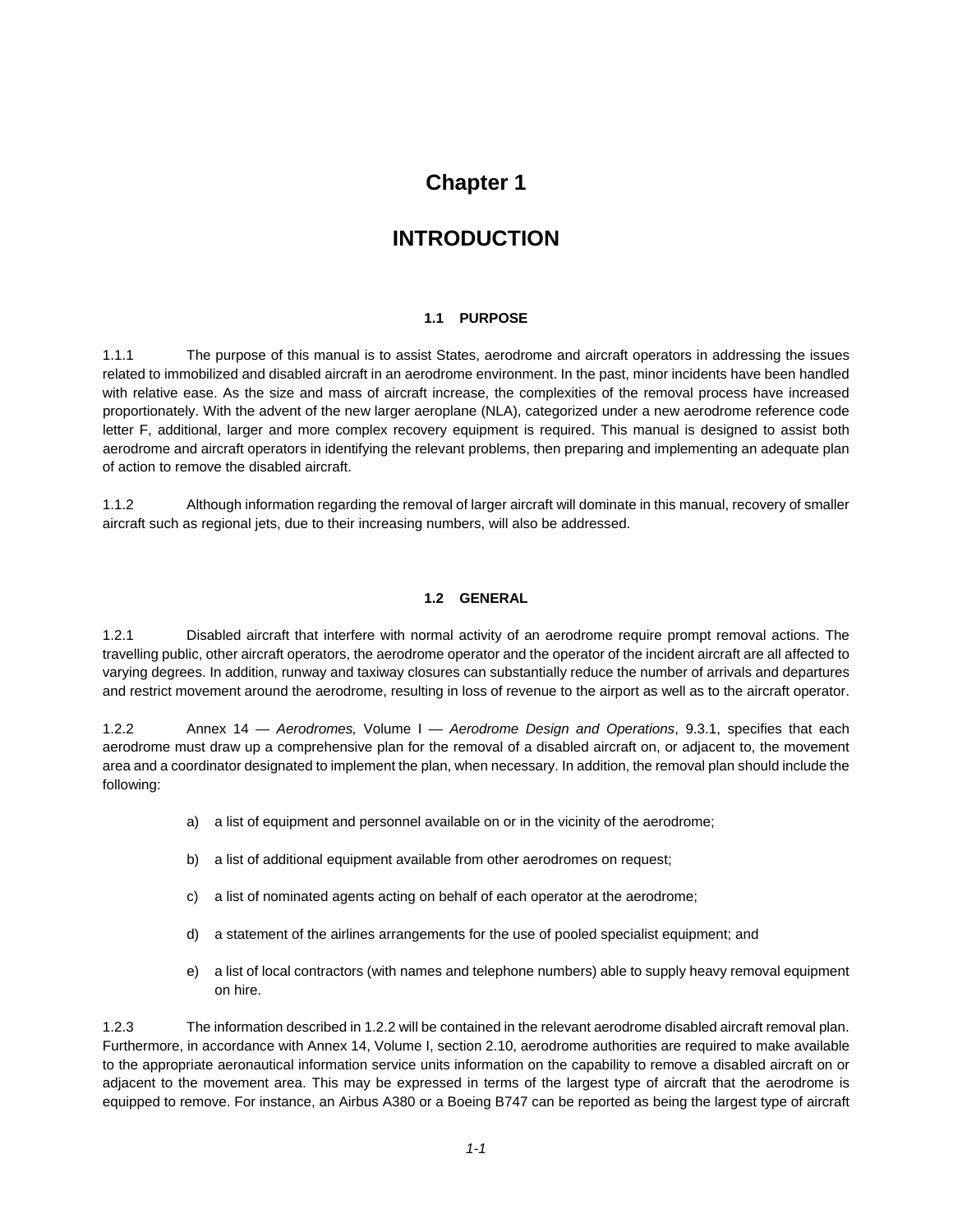that the aerodrome is equipped to remove. This capability should be based on the equipment available at the aerodrome and on equipment which, according to the disabled aircraft removal plan, can be available at short notice. Should the plan take into account an airline pooling arrangement, the determination of the capability to remove a disabled aircraft should also take into consideration the specialized aircraft recovery kits available from the aerodromes mentioned in Appendix 9.

1.2.4 In addition, there is a requirement that contact information concerning the office of the aerodrome coordinator of operations for the removal of a disabled aircraft be made available, on request, to aircraft operators.

1.2.5 It is also recommended that aircraft operators have a plan for the removal of disabled aircraft. The suggested form is an internal aircraft removal process document containing all relevant company information and required contact information regarding the removal of disabled aircraft (see Appendix 5).

# **1.3 OBJECTIVE**

The objective of this document is to identify the issues involved in removing immobilized or disabled aircraft. The processes and procedures required to return the aircraft to a hard surface are described. The aircraft recovery process is dependent on a number of variables. Even so, there are five generally accepted major steps identified with the removal process, that will be covered in detail:

- survey
- planning
- preparation
- recovery
- reporting processes

## **1.4 IMPORTANT NOTES**

1.4.1 Aircraft should not be moved without the approval of the accident investigation authority. Except as specified in Annex 13 — *Aircraft Accident and Incident Investigation*, wreckage of aircraft should be left undisturbed until the arrival of the Investigator-in-Charge of the accident investigation. Detailed guidance on the initial action at the scene of the accident, preservation of the evidence, etc., may be found in the *Manual of Aircraft Accident Investigation* (Doc 6920).

1.4.2 In exceptional circumstances, where safety of other aircraft is imperilled, the disabled aircraft should be removed as quickly as possible. If the aircraft or parts thereof must be moved prior to completion of the investigation, it is important that such an operation not be carried out until:

- a) photographs are taken;
- b) the location and position of all major components are marked on the ground; and
- c) a diagram of the accident site including ground scars is drawn.

1.4.3 The photographs should include general views of the aircraft from four directions. Photographs of the flight deck showing the position of all switches and controls should also be included. The location and position of the aircraft and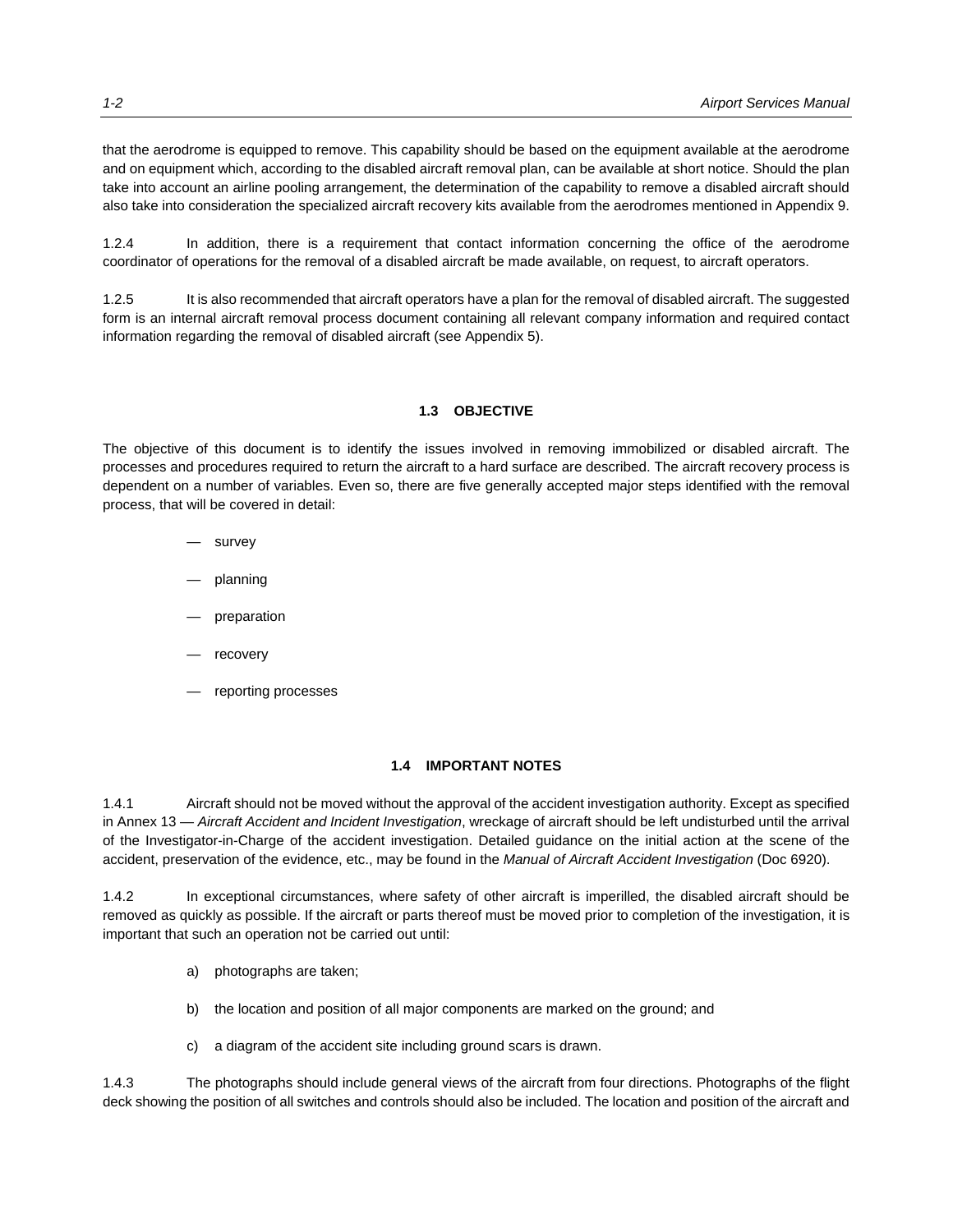its separated parts should be indicated by driving stakes into the ground or by markings on the surface, as appropriate. The diagram of the accident site, preferably prepared on squared paper, should record the location of all major components and their relative position with respect to a reference point or line. Detailed information on photographs to be taken and preparation of diagrams is contained in Doc 6920. If, in the removal operation, the aircraft or any part thereof is further damaged, such damage, referred to as secondary damage, should be recorded so that it can be distinguished from impact damage.

# 1.4.4 Other notes:

- a) This document provides only general aircraft removal information; it is imperative therefore that the aircraft manufacturers' Aircraft Recovery Manual (ARM) be consulted prior to initiating the aircraft recovery process (see 2.7);
- b) This document follows the format and general guidelines of the ATA iSpec 2200 specification, which provides the industry-wide standard of numbering aircraft systems;
- c) Only experienced people must manage the removal process; and
- d) Safety precautions must predominate and take precedence over all other parameters and removal pressures.

#### **1.5 TYPES OF OCCURRENCES**

An aircraft removal incident can occur at any time and in any weather conditions with varying degrees of magnitude. These removal incidents can range from minor debogging to major events including damaged or missing landing gear. The recovery process may take from a few hours to many days depending on the severity. While recovery incidents cannot be predicted, they can be anticipated and prepared for.

#### **1.6 RESPONSE**

The removal of some disabled aircraft can be a complex scenario involving a number of specific procedures including multipart levelling and lifting actions. These procedures can be dangerous, and safety precautions must take precedence over all other constraints. Prevention of secondary damage must also be a priority (see 4.3). In some cases, the removal process cannot begin until a lengthy investigation by the on-site investigative authority has been completed, and the aircraft is formally released. Because of these issues, it is not always possible for the aerodrome to be cleared as quickly as desired by the aerodrome operator.

#### **1.7 COST TEMPLATE**

The direct costs associated with a removal incident are fairly easy to assess and record, but the indirect costs are much more difficult to appraise. Attempts should be made to capture these costs and make them available for further study. An Aircraft Removal Cost Template is provided in Appendix 8.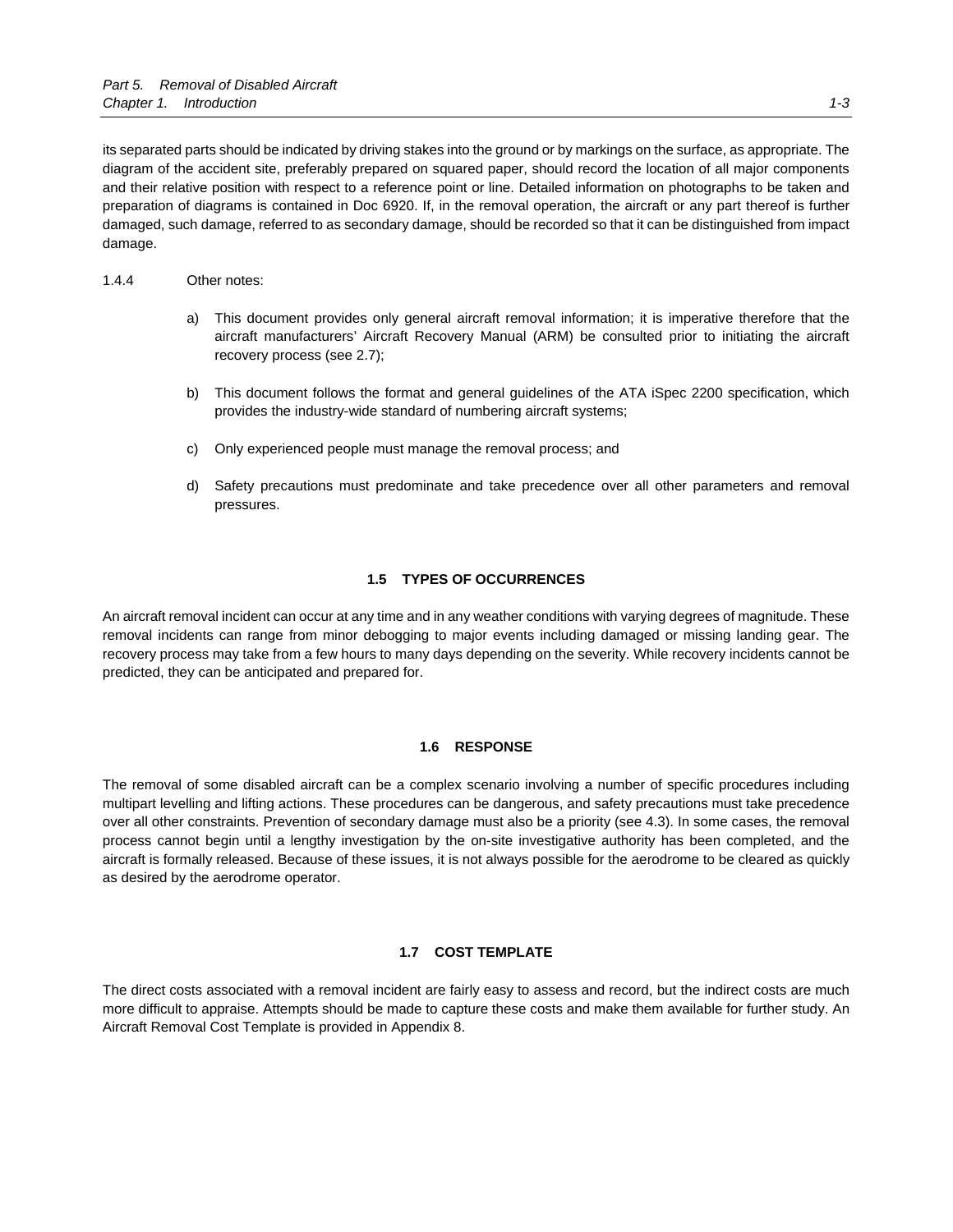## **1.8 GENERAL REMOVAL TERMS AND DEFINITIONS**

There are three general terms used in the removal of disabled aircraft: aircraft debogging, aircraft recovery and aircraft salvage. These terms are defined as follows:

- a) *Aircraft debogging.* The removal of an aircraft from a runway or taxiway excursion where the aircraft has become bogged down but has relatively little or no damage is considered a "debogg".
- b) *Aircraft recovery.* Any aircraft that is unable to move under its own power or through the normal use of an appropriate tow tractor and tow bar will be considered an "aircraft recovery", examples are:
	- one or more landing gear off the hard surface of a runway, taxiway or apron;
	- aircraft bogged down in mud or snow;
	- one or more landing gear collapsed or damaged;
	- an aircraft that is considered to be economically repairable; and
- c) *Aircraft salvage.* An accident or incident in which the aircraft sustains substantial damage and the insurer considers the hull a constructive loss will be considered "aircraft salvage".

#### **1.9 RESPONSIBILITIES**

1.9.1 Responsibilities for the removal of a disabled aircraft lie not only with the aircraft operator, but also with the State and the aerodrome operator. For an aircraft removal operation to begin and be completed as quickly as possible, all parties must be expeditiously facilitated and already have the proper procedures in place. An efficient removal operation requires sufficient planning and readily accessible recovery equipment.

#### **State**

1.9.2 Annex 9 — *Facilitation*, Chapter 8, section B, contains international Standards and Recommended Practices (SARPs) to facilitate, inter alia, the removal of damaged aircraft, as follows:

- a) States shall make arrangements to ensure without delay into their territories on a temporary basis of qualified personnel required for, among others, salvage in connection with a damaged aircraft; and
- b) States shall facilitate the temporary entry into its territory of all aircraft, tools, spare parts and equipment required in the, among others, repair or salvage of the damaged aircraft of another State.

#### **Aerodrome operator**

1.9.3 The aerodrome operator must have an officer designated to coordinate the aircraft recovery operation and a disabled aircraft removal plan available (see Appendix 1). In addition, a copy of the aircraft operator's removal plan should be on file for every regular user of the aerodrome.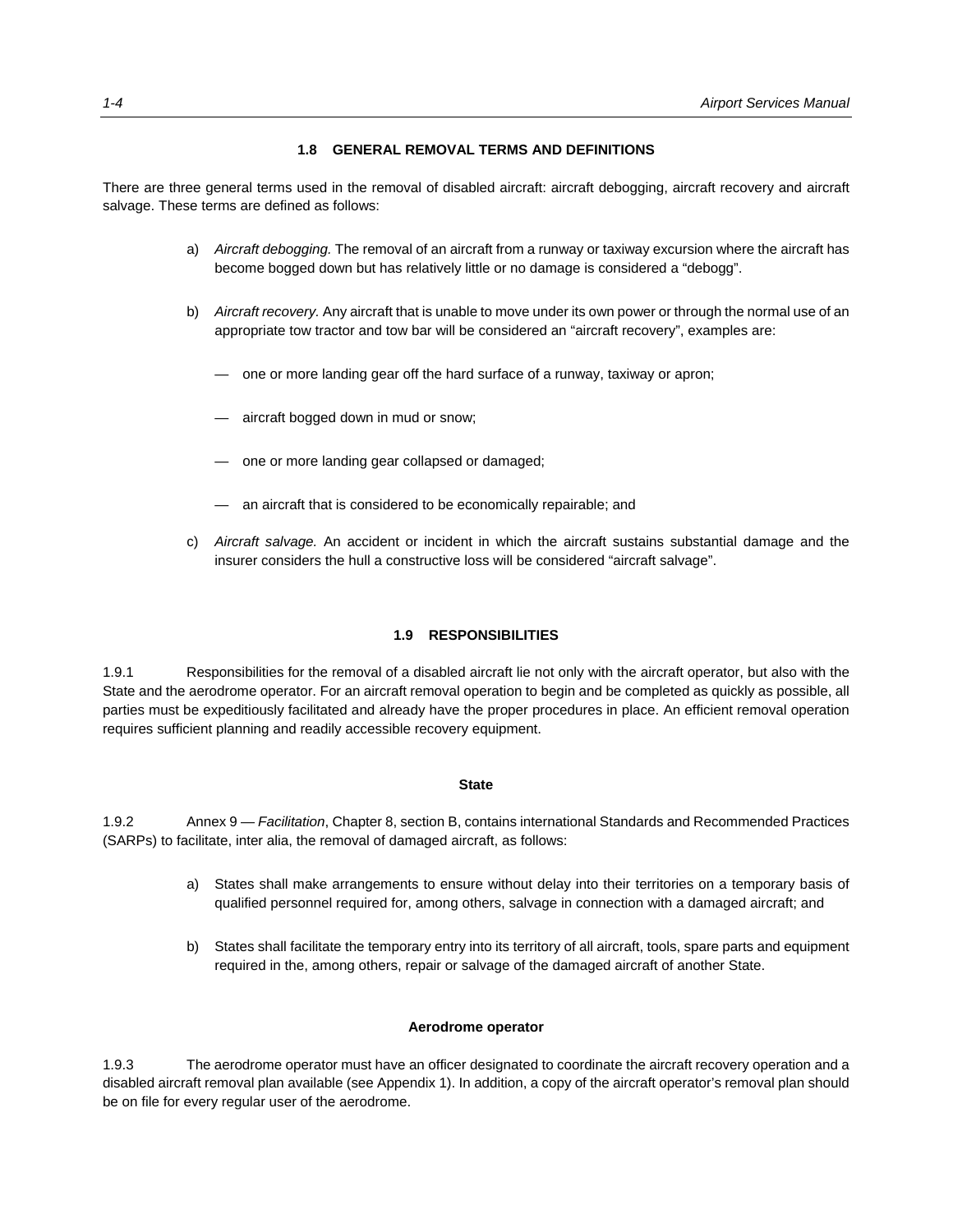1.9.4 The aircraft must be removed in a timely and efficient manner. If the aircraft operator fails to take responsibility for the removal operation, the aerodrome operator may take over the responsibility and contract the removal to a third party. It is suggested that the aerodrome operator, in conjunction with the aircraft operators, hold regular tabletop exercises in order to anticipate various aircraft removal scenarios and their projected outcomes.

1.9.5 When aircraft recovery operations are carried out at an operating aerodrome, the recovery devices such as large mobile cranes may penetrate the obstacle limitation surfaces or interfere with radio navigational aids, etc. Therefore, consideration should be given to mitigating risks associated with the recovery operations to ensure the aerodrome's operational safety.

# **Aircraft operator**

1.9.6 It is imperative that the aircraft operator notify the relevant investigative authority of the incident as quickly as possible. Annex 13 contains international SARPs on the mandatory reporting of certain types of accidents/incidents and the responsibilities of the various parties involved.

1.9.7 The registered owner or aircraft operator retains complete responsibility for the removal. Notification of the accident or incident must also be transmitted to the operator's insurance representative. The aircraft operator must have an aircraft recovery process document available for review. Information within the document must be filed with the aerodrome operator and include all relevant contact numbers as well as information on who the aircraft operator will use to remove the aircraft.

# **Investigation authority**

1.9.8 The investigation authority must be notified of the incident as soon as possible to ensure that the investigation of the accident or incident is concluded, and the aircraft is released in a timely matter. In some cases, the aerodrome operator or the local air traffic control (ATC) unit advises the investigation authority. It is important to remember that even though it may impede the removal operation, the regulations of the investigation authority of the State of Occurrence must be complied with at all times.

1.9.9 The investigation authority may request the aircraft operator to carry out a number of initial tasks such as removal of the flight data recorder and removal of the cockpit voice recorder. These tasks may be requested and can be completed even though the aircraft has not been released. Under no circumstances can the aircraft removal process begin until this authority has given formal release.

## **Insurance underwriter**

1.9.10 The aircraft operator is ultimately responsible for his aircraft, which includes its removal after an accident. The insurance underwriter generally, through a representative, will be involved in the aircraft removal process. The aircraft operator, with the assistance of the underwriter will arrange for removal of the aircraft and, in the case where the aircraft operator possesses the necessary qualifications, the operator will perform the aircraft removal. Every effort must be made during the recovery operation to avoid further damage to the aircraft as well as the accident site.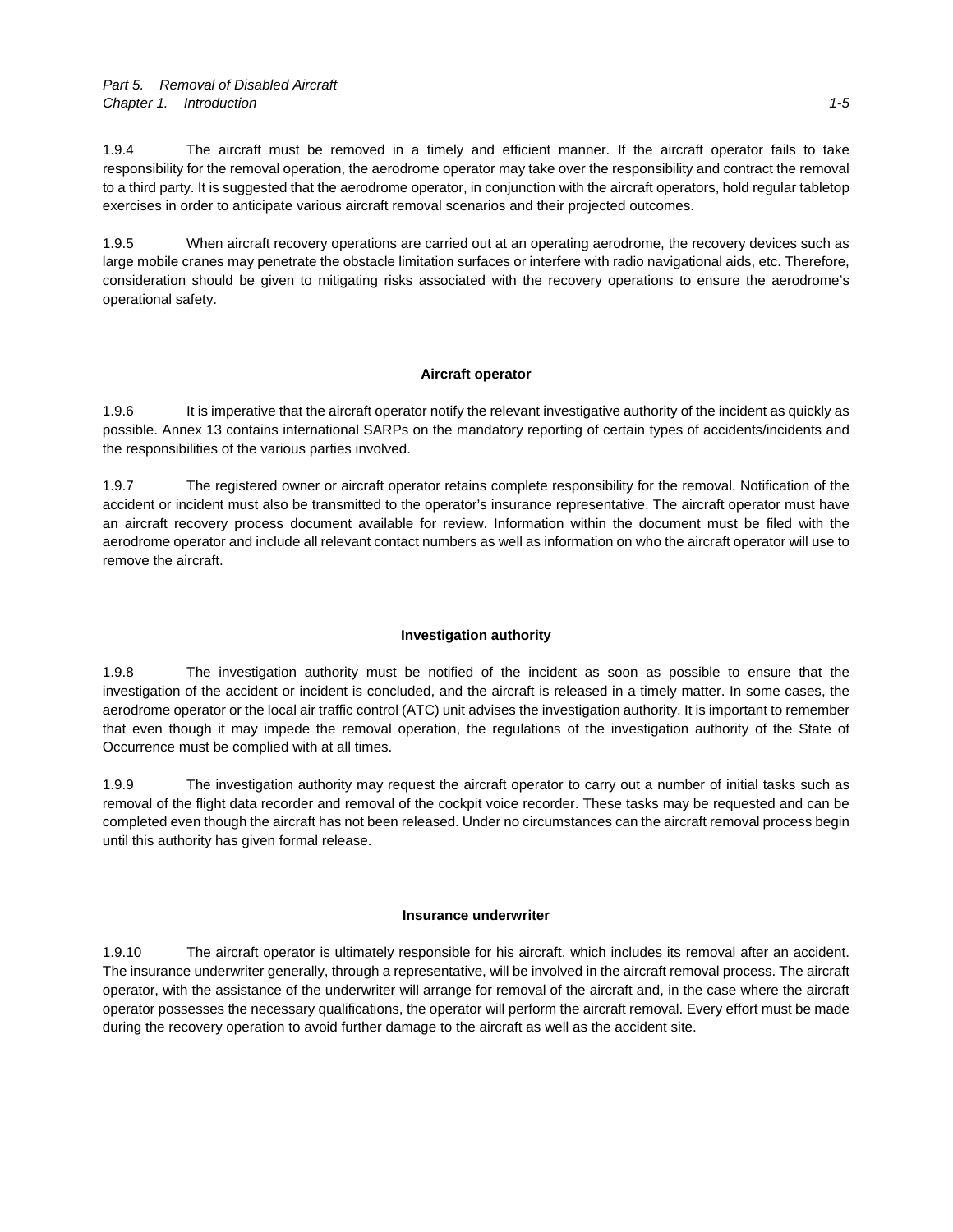#### **1.10 RUNWAY EXCURSIONS**

There are numerous factors contributing to aircraft recovery events arising from runway excursions, and these can be generalized as follows:

- a) flight control system failures;
- b) power plant such as actual engine failure or failure of the thrust reverse system;
- c) landing gear such as hydraulics, brakes, tires, steering;
- d) weather such as rain, snow, ice, crosswinds, visibility, runway friction;
- e) maintenance, weight and balance; and
- f) Human Factors such as flight crew.

Most runway excursions are minor in context but can still cause significant damage to the aircraft resulting in major recovery initiatives to be taken.

#### **1.11 NEW LARGER AEROPLANES (NLAs)**

1.11.1 In the late 1990s, plans were announced by the two major aircraft manufacturers that they were planning to develop aircraft larger than the B747-400, which was then the largest commercial civil passenger aircraft. In response, ICAO undertook a study of these NLAs, and the results of this study led to Amendment 3 to Annex 14, Volume I, which became applicable in November 1999. Consequently, a new aerodrome reference code letter F was established. This new code included aircraft with wingspans from 65 metres up to but not including 80 metres, with an outer main gear wheel span from 14 metres up to but not including 16 metres. The Airbus A380 and the B747-8 fall into this new category. However, other aircraft such as the Airbus A340-600 and Boeing B777-300, which belong to code letter E, are very close in length to the new code letter F aircraft. (See the aerodrome reference code system in Appendix 2). Additionally, a detailed list of aeroplane classification by code number and letter, available in *Aerodrome Design Manual,* Part 1 — *Runways* (Doc 9157), is also reproduced in Appendix 2.

1.11.2 It should be noted that aircraft in the upper area of code letter E and code letter F may cause greater logistical problems in expediting their removal and also impose longer operational constraints at major aerodromes. Two examples of these constraints are: the blocking of more than one access route to the apron areas and the use of the runway and taxiway where their separation distances are minimal.

#### **Removal of NLAs**

1.11.3 The added restrictions relating to the size and weight of the NLA increases the pressure for the speedy removal of the aircraft. With the advent of these NLAs, many new requirements were needed in the area of aircraft removal. As a result, aircraft removal equipment manufacturers have responded with the following:

- higher capacity pneumatic lifting devices
- higher capacity aircraft removal jacks with arc movement control capabilities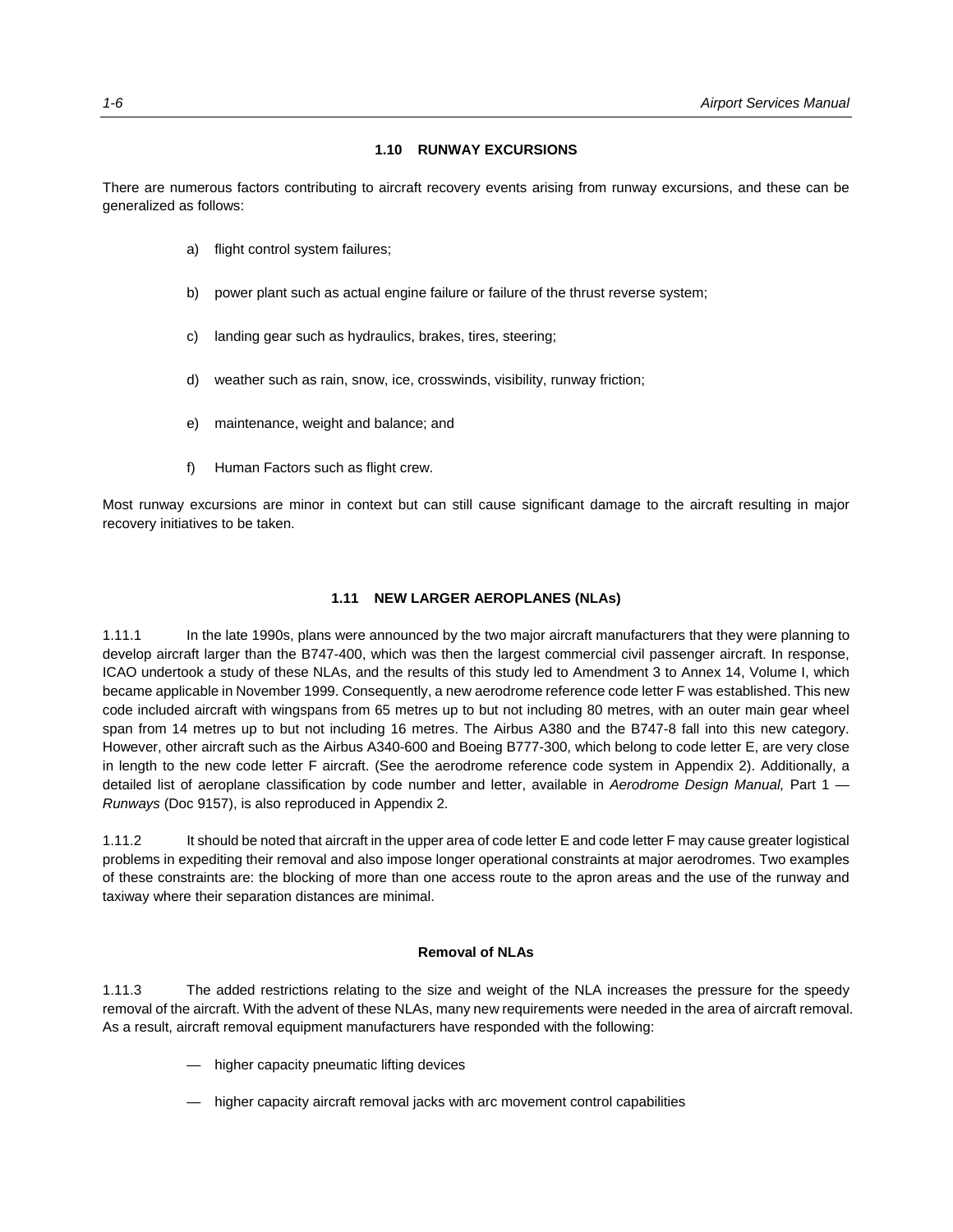- new technology designs in lifting equipment
- higher capacity lifting and towing equipment
- larger temporary fuel storage equipment

1.11.4 Some of the major issues relevant to aircraft removal concerning the new code letter F aeroplanes will be identified in Chapters 2 and 5 of this document. For details on the operation of NLAs at existing aerodromes, see *Operation of New Larger Aeroplanes at Existing Aerodromes* (Cir 305).

#### **1.12 SMALLER AIRCRAFT**

1.12.1 The advent of the regional jet has a number of implications regarding aircraft removal. Although these aircrafts are relatively small when compared to NLAs, the removal problems are similar. These aircraft types generally fall into the aerodrome reference code letters B and C. Aircraft in the aerodrome reference code letter A usually present fewer aircraft removal problems.

#### **Recovery of smaller aircraft**

1.12.2 Due to the smaller size, weight and minimal wing height above the ground, regional jets present unique aircraft removal problems that must be addressed, such as the requirement for smaller aircraft removal jacks and smaller pneumatic lifting device as well as lack of information in the ARM for lifting with cranes.

#### **1.13 RELATED DATA**

The following documents must be reviewed for additional information on removal of disabled aircraft:

- Annex 14 *Aerodromes*, Volume I *Aerodrome Design and Operations*
- Annex 13 *Aircraft Accident and Incident Investigation*
- Annex 9 *Facilitation;*
- *Airport Services Manual* (Doc 9137):
	- Part 1 *Rescue and Fire Fighting*
	- Part 7 *Airport Emergency Planning*
	- Part 8 *Airport Operational Services*
- *Manual of Aircraft Accident Investigation* (Doc 6920)
- *Operation of New Larger Aeroplanes at Existing Aerodromes* (Circ 305)
- Regulations of the State of Occurrence of the accident/incident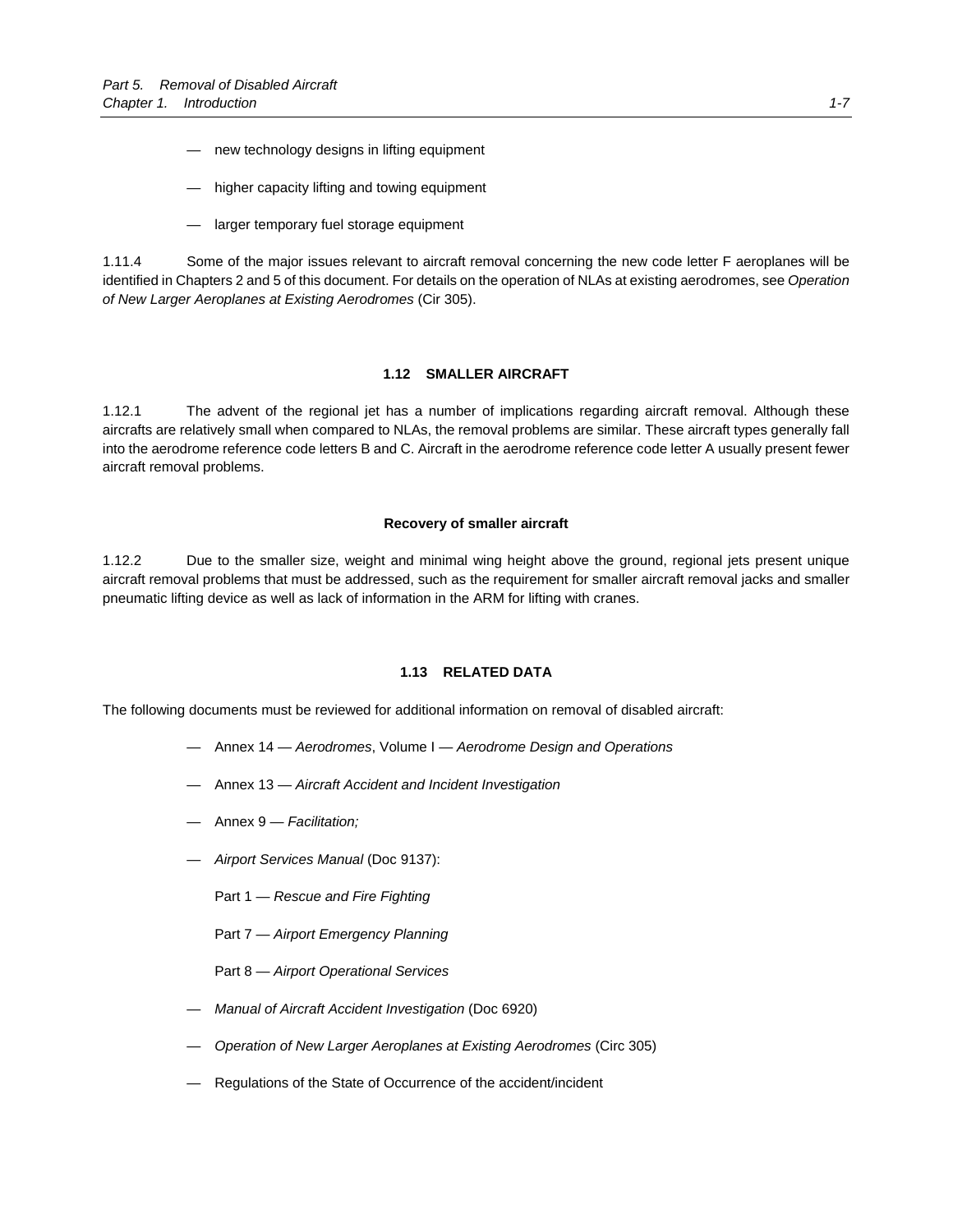- Local airport operator disabled aircraft removal plan and related emergency plans
- United States Federal Aviation Administration Advisory Circular 150/5200-31A
- Specific ARM of the manufacturer
- Specific Weight and Balance Manual
- Aircraft removal process document of the aircraft operator

#### **1.14 RELATED WEBSITES**

The following websites are suggested for additional information:

- International Civil Aviation Organization (ICAO): http://www.icao.int
- International Air Transport Association (IATA): http://www.iata.org/workgroups/emg

\_\_\_\_\_\_\_\_\_\_\_\_\_\_\_\_\_\_\_\_\_

— International Airlines Technical Pool (IATP): http://www.iatp.com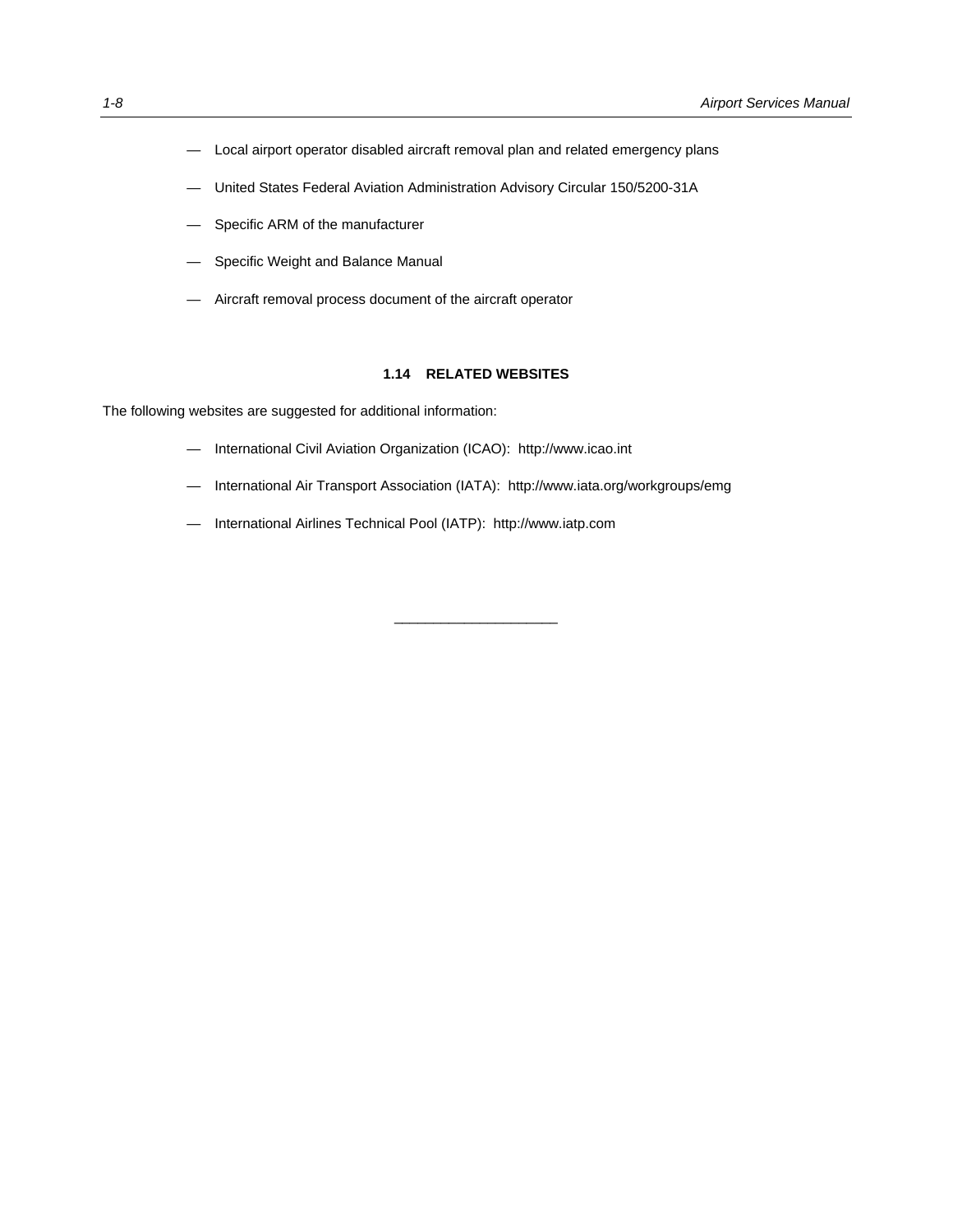# **Chapter 2**

# **SITE SURVEY**

## **2.1 INTRODUCTION**

The objective of this chapter is to clearly identify the major steps involved in the aircraft removal process and to assist in developing and implementing an appropriate removal plan. It must be noted that if initial conditions and parameters change during the process, each step of the implemented plan may have to be revised, which could be a continual process.

## **2.2 PRIOR TO RELEASE OF THE AIRCRAFT BY THE INVESTIGATION AUTHORITY**

There is a time period between notification of the accident/incident to the aircraft accident investigation authority and release by the investigation authority to allow access to the aircraft. During this time a number of preliminary tasks can be completed in preparation for removal; some of these tasks include the following:

- a) Recording of the initial accident/incident data;
- b) Preparations for site security including fire, theft and access control;
- c) Confirmation of the availability of the removal team members;
- d) Arrangement for delivery of local recovery equipment;
- e) Preparations for movement of specific removal equipment such as IATP kits from other sources (see Appendix 9);
- f) Establishment of communication with the aerodrome operator and the investigative authorities;
- g) Identification of what types of dangerous goods were being carried on board as cargo;
- h) Obtaining current drawings/maps of the aerodrome to asses access routes to the site;
- i) Transportation of the required personnel to and from the removal site;
- j) Confirmation of shipping details for the required recovery equipment;
- k) Visas, passports, vaccinations and related certificates; and
- l) Hotel accommodations and local transportation.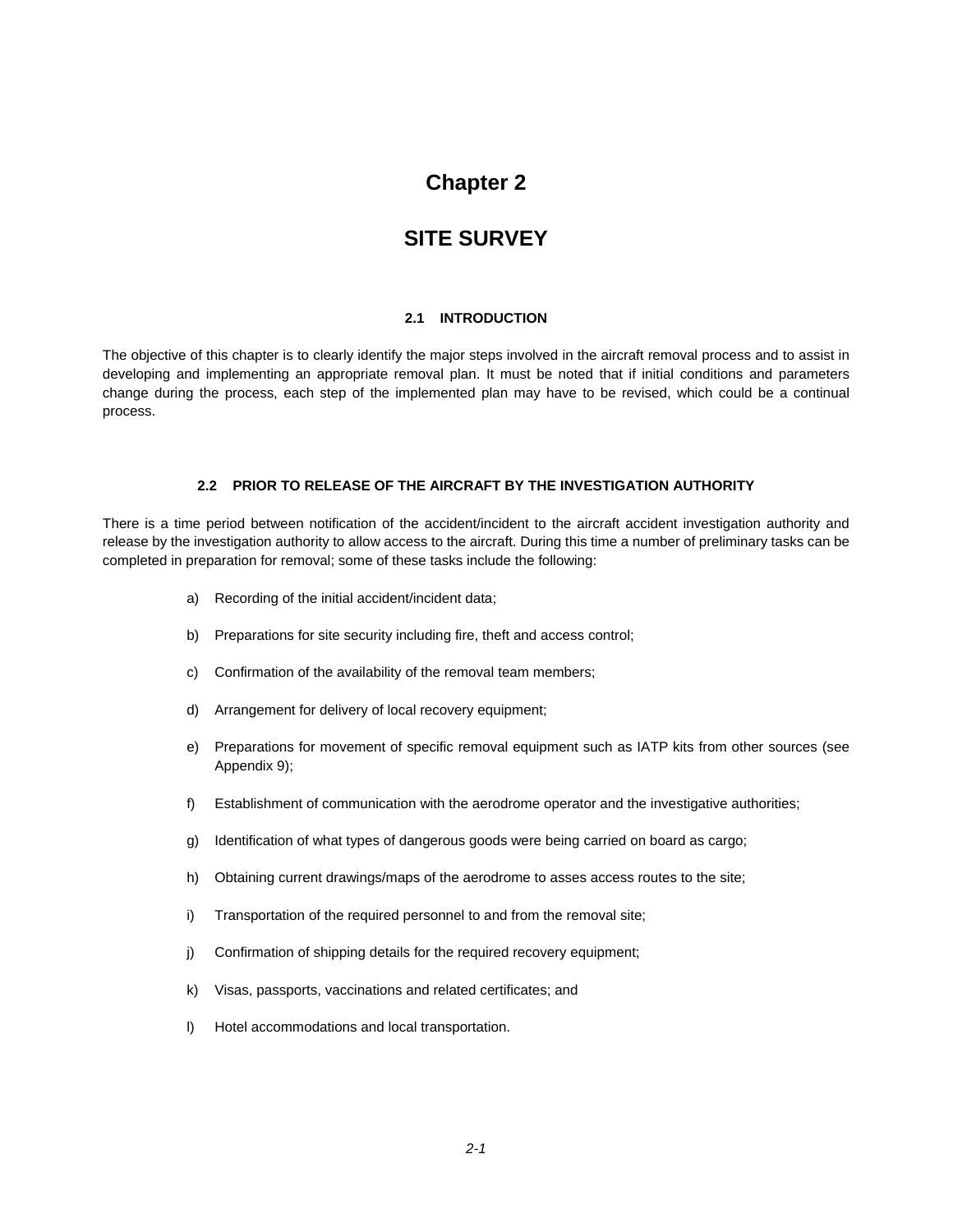#### **2.3 RELEASE BY THE INVESTIGATION AUTHORITY**

Once the investigation authority has formally released the aircraft, an initial survey can be carried out. A report on the general condition of the aircraft and its systems must be completed as soon as possible (see 2.4).

## **2.4 INITIAL AIRCRAFT SURVEY**

2.4.1 As mentioned in 2.3, an aircraft survey can only be carried out once the investigation authority has released or granted access to the aircraft. Items to be recorded can include the following:

- a) the integrity of the aircraft structure and landing gear;
- b) an appraisal of the soil conditions;
- c) forecast of current and future weather conditions;
- d) relevant health and safety issues of personnel; and
- e) expected environmental concerns.

2.4.2 In a minor incident where no injuries have occurred, the investigative authorities may not respond to the notice of the accident/incident but will give verbal approval to commence the removal process. In this case the investigation authorities will usually require a detailed report on the removal once completed.

2.4.3 Before allowing personnel to carry out the initial inspection of the aircraft or to enter or move under the aircraft, the aircraft must be properly stabilized. Once stabilized, a general visual inspection must be carried out paying particular attention to the condition of the fuselage, wings, engines and landing gear. Any visible damage or fluid leaks must be recorded. This documentation, which forms part of the recovery records, can be in the form of photographs, sketches, measurements and notes, etc.

2.4.4 If the accident/incident is major, the aircraft operator, pending the investigation, may lockout any computer-based aircraft technical documentation. In this case the fuel and cargo loads will be unknown, and it will be necessary to wait until the aircraft is properly stabilized to establish these factors.

2.4.5 This initial survey is important when carrying out preliminary discussions with the investigative authorities, the insurance adjusters, the aircraft manufacturer's representatives and, ultimately, the repair facility. As these discussions would normally take place by telephone; having access to this initial survey material is invaluable.

2.4.6 Usually the investigation of the accident/incident generates much more activity than the removal process itself. Because the objective of the investigation is to determine the cause of the accident/incident and provide details to prevent a reoccurrence of the event. The investigation authority may ask the aircraft operator's engineers to remove the flight data and voice recorders from the aircraft and release them to the investigative authorities who will issue a receipt for them, including the aircraft registration and the serial numbers of the units.

# **2.5 INSPECTION**

2.5.1 Visual inspection of the aircraft without climbing on, entering or moving under the aircraft, a visual inspection of the aircraft must be carried out, taking note of any obvious and visible damage. Such damage must be recorded using stringer and fuselage frame or station numbers as references. Possible types of damage observed can include: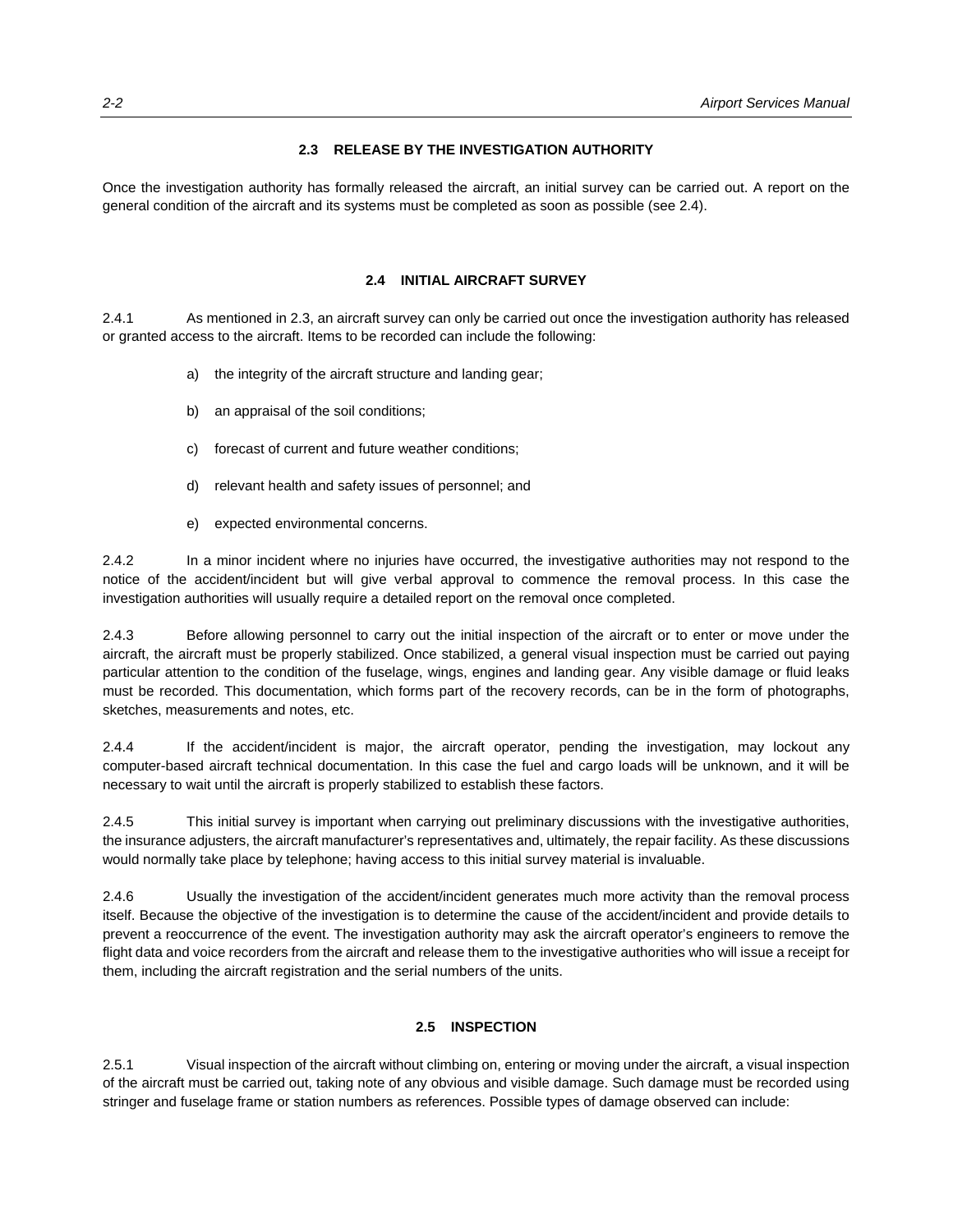a) cracked, creased, buckled, distorted or torn fuselage and wing skin panels;

- b) broken and missing fasteners; and
- c) signs of overheating of any fuselage or wing panels or other components.

2.5.2 Any of the preceding types of damage are signs of failed structural components that must be considered questionable since failed structural components cannot be relied on to carry their designed loads. Prior to any levelling or lifting, a more detailed inspection of these areas is required.

2.5.3 If any damaged or loose components that will interfere with the removal process have been identified, plans must be made to either remove or secure them in place. These components may include:

- landing gear
- flap sections
- engine cowlings
- other non-structural parts such as damaged fairings, which can be a sign of hidden damage to other structural components

#### **Electrical system**

2.5.4 Further inspection of the electrical system is warranted if structural damage to the aircraft is evident. The decision to disconnect the aircraft's main batteries must not be taken lightly as it can greatly affect the recovery process. The ability to defuel the aircraft in a timely manner is greatly improved with aircraft power available.

#### **Fluid leaks**

2.5.5 Fluid leaks must be identified during this initial inspection. These leaks may include fuel, hydraulic fluid, wastewater, potable water or leaking cargo. Fuel leaks of any kind would mandate the defuelling of the aircraft as a primary task. Other than potable water, fluid leaks must be immediately reported in order for a quick response by the hazardous materials clean-up crew. In the mean time, attempts can be made to cap lines, temporarily plug any leaks and contain the fluids with the use of absorbent materials or containers.

### **Landing gear**

2.5.6 When inspecting the landing gear, identify any landing gear that appears serviceable. Landing gear in the extended position must be secured, by installing landing gear down-lock pins. Once the aircraft has been levelled and lifted, it is sometimes possible to extend the landing gear and secure it by installing landing gear down-lock pins. It is also sometimes possible to perform temporary repairs on failed, folded or retracted landing gear or to replace a damaged landing gear assembly if spares are available. In certain cases, repairs or replacement will take less time than attempts to move the aircraft using trailers, which will increase the chance of inflicting secondary damage to the aircraft.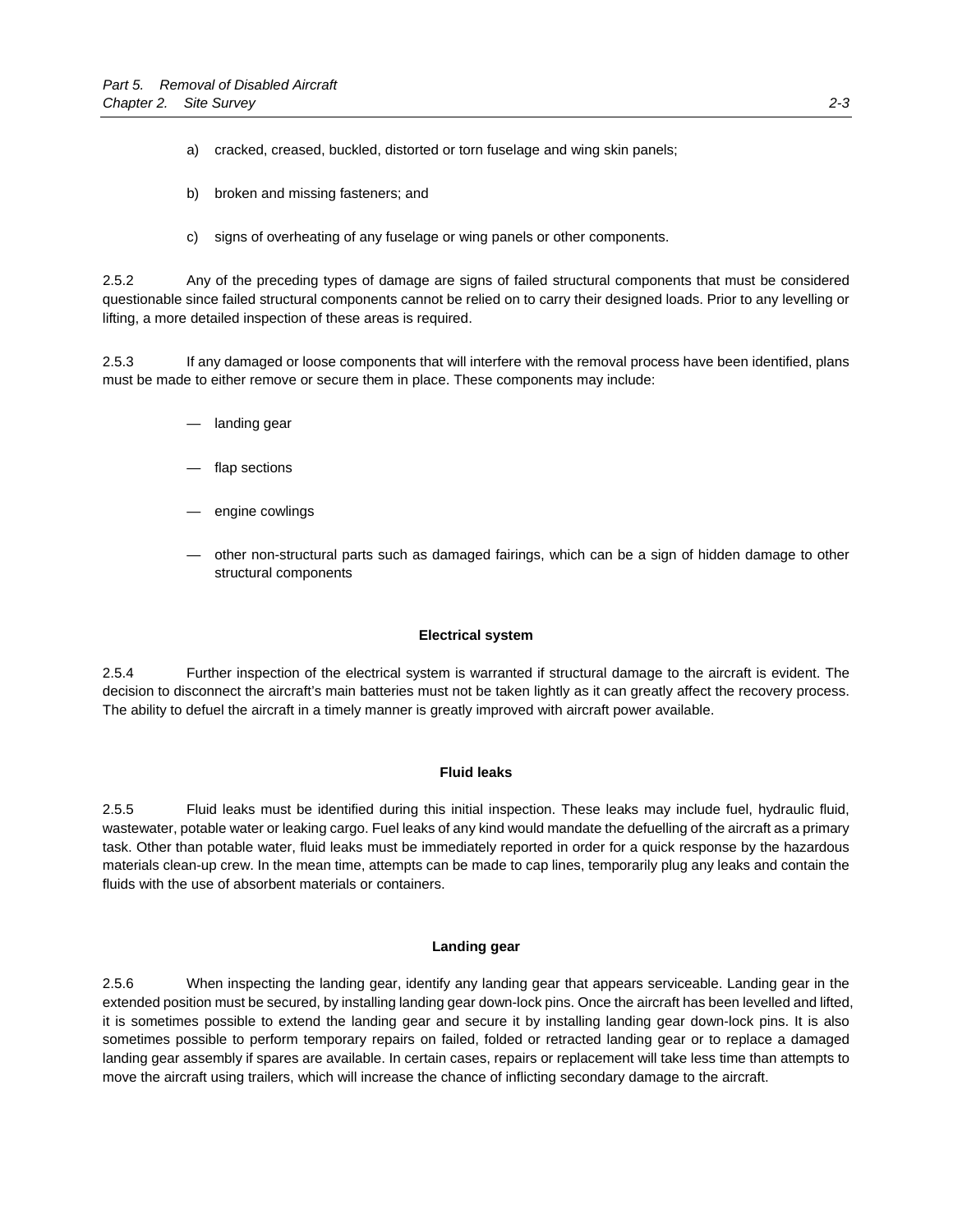## **2.6 INITIAL SITE SURVEY**

2.6.1 A thorough inspection the area surrounding the incident/accident site must be carried out. The path of the aircraft from where it left the hard surface to where it came to rest will be quite clear. Using this information, the direction the aircraft will be moved needs to be considered, keeping in mind the shortest distance to a hard surface may not always be the best choice. A current aerodrome topographical site map will help when making these decisions.

#### **Terrain**

2.6.2 The removal process will be more straightforward where the ground is reasonably flat. In an area where the ground consists of hills, slopes, streams and/or drainage ditches, the difficulty and complexity of the recovery process will increase. The aerodrome site map can be used to note any irregularities or conflicting information. Buried electrical conduits, drainage pipes and culverts must be discussed with the aerodrome field maintenance department and will be important when planning the extraction route of the aircraft. Any type of animal life, including rodents and snakes, must be investigated and reported accordingly.

# **Soil characteristics**

2.6.3 One method used to evaluate soil conditions and load-bearing capability is the California Bearing Ratio or CBR. The CBR test measures the load necessary to force a plunger or penetrometre into a soil sample, thus identifying the inherent strength of the soil. Certain factors can affect the load-bearing capacity such as:

- type of soil and substrate
- any signs of recent excavations
- disturbed ground
- excessive rain
- drainage problems

2.6.4 Ruts left by the landing gear can be used to determine the load-bearing capacity of the soil. Some ARMs correlate these rut depths to the load-bearing capacity of the soil. There are many factors that are dependent on the load-bearing capacity of the soil. The strength of the soil will determine the choice of:

- materials when building temporary roadways capable of supporting the aircraft's weight
- earth anchors for tethering purposes

## **Aerodrome map**

2.6.5 It is preferable to use an aerodrome topographical site map to identify obstacles such as fences, concrete footings, streams, drainage ditches, both surface and underground, culverts and buried electrical conduits. These obstacles must be considered when preparing the removal plan. The aerodrome field maintenance department can assist in identifying on the map any recent excavations near the incident/accident site and also use the map to plan a detailed removal route for the aircraft.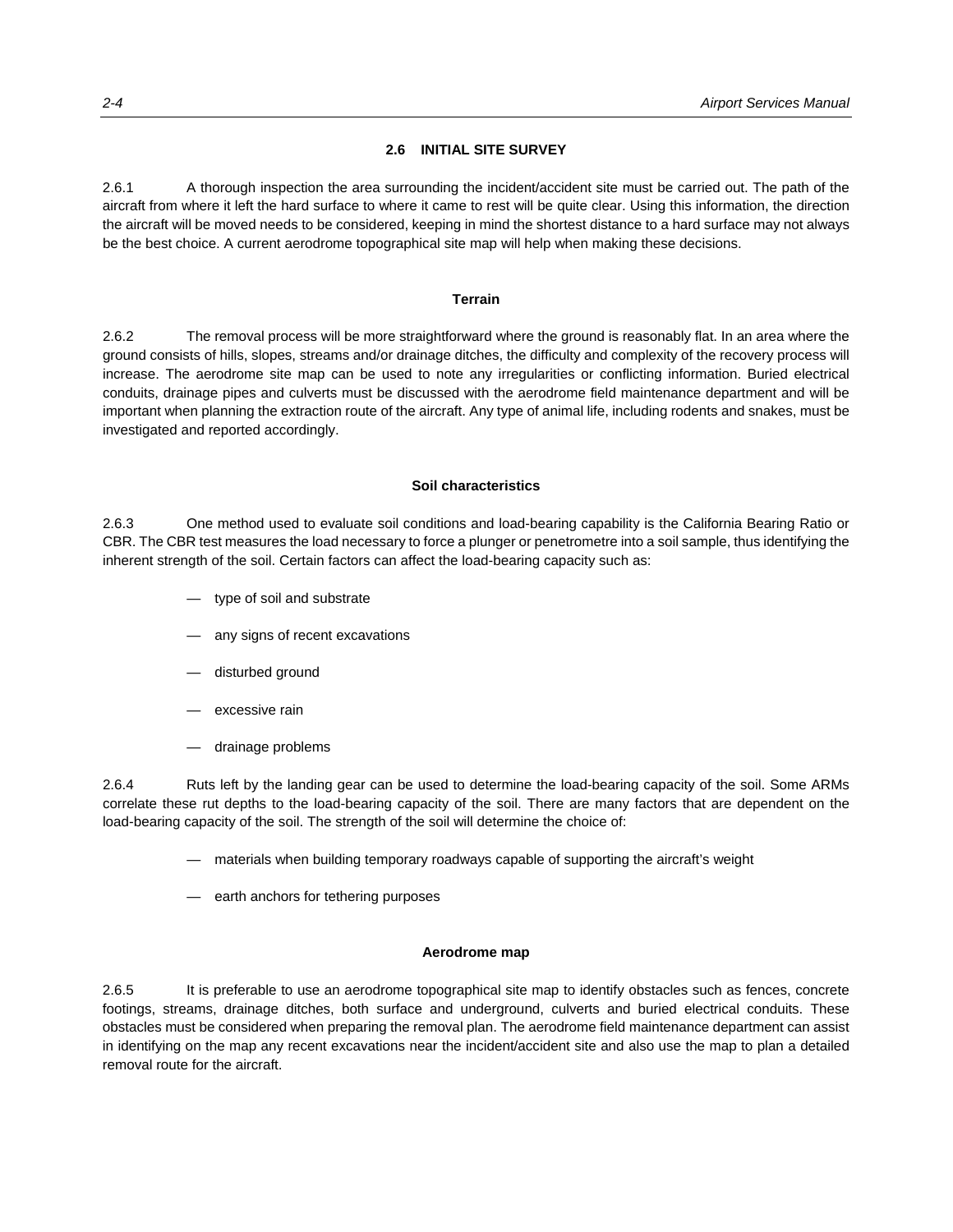#### **Access routes**

2.6.6 Access routes to and from the incident site will normally be a concern and must be planned with the help of the local ATC unit and aerodrome map. The local ATC unit will provide direction and in some cases the aerodrome operator will provide escort vehicles, eliminating the requirement for radio contact. When choosing the removal route for the aircraft, it is necessary to evaluate the distance to the closest hard surface that can support the aircraft, the type of soil in the area, rut depth and physical obstacles.

2.6.7 Actual pavement specifications must be taken into account for code letter E aircraft and especially for new code letter F aircraft. For example, a taxiway in proximity to the disabled aircraft that is not rated for the aircraft's weight cannot be used without causing possible damage to the pavement. The bearing strength of pavements rated for various aircraft loads are reported using the aircraft classification number/pavement classification number (ACN/PCN) system. Information on the ACN/PCN system can be found in Annex 14, Volume I; and the *Aerodrome Design Manual,* Part 3 — *Pavements* (Doc 9157). Further consideration is required when one or more of the landing gear is missing, causing uneven distribution of the aircraft's weight. Further information on aircraft weight and footprint loads can be found in each specific ARM.

# **Weather**

2.6.8 General weather conditions play a major part in the recovery process. Current and forecast weather conditions must be considered in properly planning the recovery process. These weather conditions include the following:

- a) *Precipitation:* in any form will have major consequences on surface grading, soil load-bearing capacity and general recovery operations.
- b) *Temperature:* both extreme heat and cold will determine the type of clothing and shelter required.
- c) *Wind:* wind speed must be monitored to ensure that ARM limits on levelling/lifting operations are not exceeded. Wind will also determine the types and amounts of tethers to be used.

## **2.7 NLAs**

Due to their size and weight, disabled aircraft that are classified under the code letters E and F require further evaluation and consideration when planning the removal process. Factors influencing the removal process of NLAs are:

- a) increased fuselage length and wingspan;
- b) increased weight;
- c) substantial increases in volume of fuel and cargo;
- d) access height for various components including engines, doors, wings and tail surfaces may be compounded by unusual aircraft attitudes;
- e) general accessibility to the aircraft, which may require large areas of soil to be prepared and stabilized in order to move removal equipment and equipment for offloading cargo and fuel; and
- f) the need to substantially increase the load-bearing capability of any roads being built.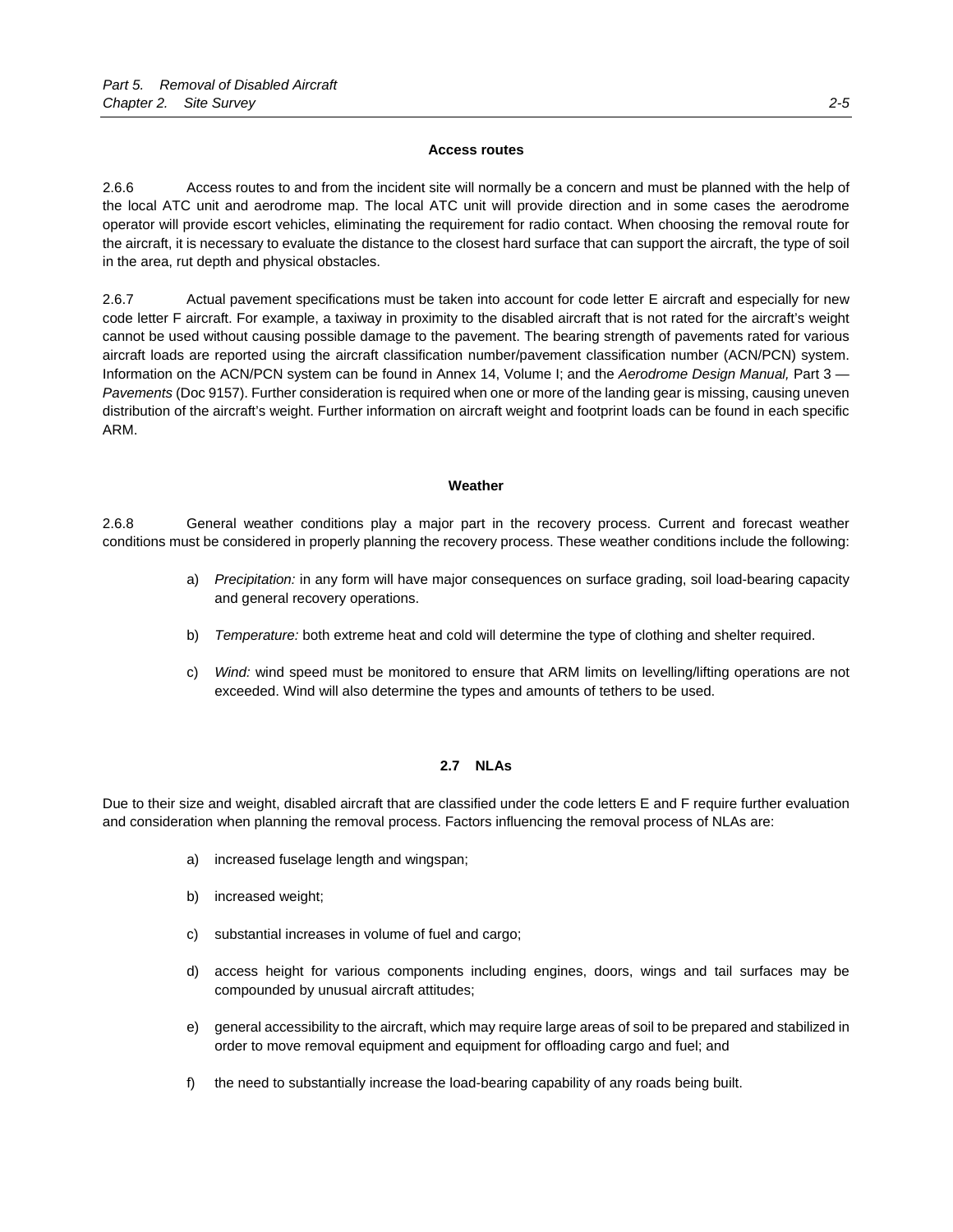#### **2.8 ARM**

2.8.1 The specific ARM produced by the aircraft manufacturer provides detailed information regarding the specific aircraft, which can include:

- weight and balance information
- maximum loads for lifting and towing operations
- locations for lifting bags and associated skin pressures
- the location and numbering of fuselage frames and stringers
- the location and type of composite materials
- the size and location of all doors and openings
- ground clearances
- ground connections
- grounding points

2.8.2 It is imperative that an ARM for the specific aircraft be consulted for required information during the removal process. Failure to access and properly use the required information can result in secondary damage to the aircraft and resultant delays in returning the aircraft to service. It is suggested that access to an ARM for all aircraft normally operating into an aerodrome be made available. This availability can be through the aircraft operator, the aircraft manufacturer, the contracted recovery company or a copy held by the aerodrome operator.

#### **2.9 HEALTH AND SAFETY ISSUES**

2.9.1 During any aircraft recovery operation, emphasis must be placed on the safety of all personnel involved. All necessary steps must be taken to avoid personal injury and to ensure that these personnel are not subjected to any unnecessary dangers.

#### **Protective equipment for personnel**

2.9.2 Appropriate personal protective equipment must be made available for aircraft removal personnel. The type of equipment will vary according to the severity of the incident/accident and the existing and anticipated weather conditions. All aircraft removal personnel need to be aware of the various types of equipment available and to use it to the required degree. Protective equipment can include hard hats, safety boots, protective gloves, coveralls such as Tyvek or equivalent, particulate dust masks, respirators, parkas and rain-suits, etc. Other factors that must be considered in providing the appropriate protective equipment are local poisonous plants, insects and snakes.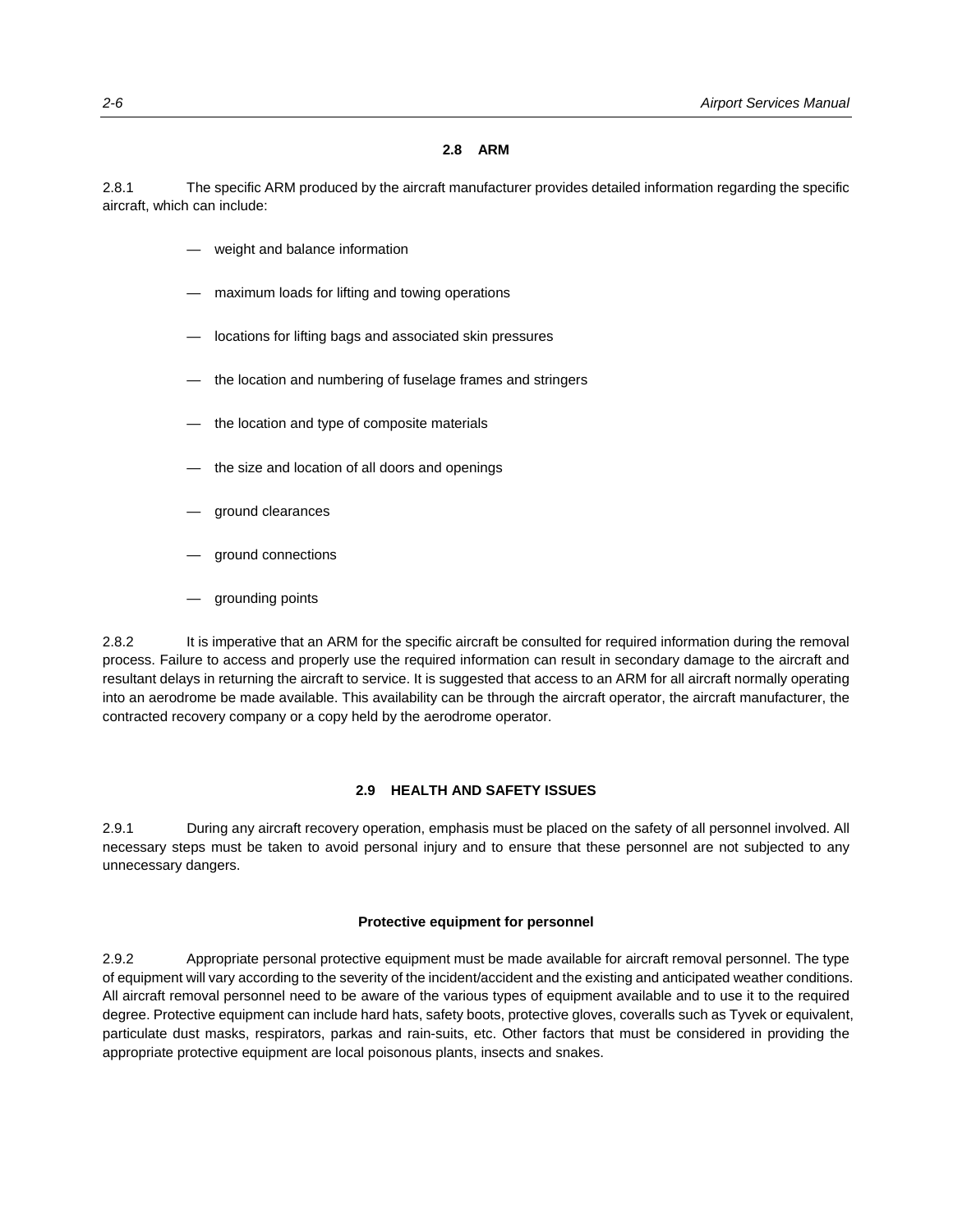#### **Contracted equipment operators**

2.9.3 All contracted personnel and equipment operators must be included in the safety approach of the aircraft removal team including all safety briefings. Since most heavy equipment operators will have little experience working closely around aircraft, many basic aircraft safety issues may have to be explained or discussed, including concerns of overloading equipment and the subsequent dangers involved as they relate to aircraft. These safety discussions must also include subjects such as maximum lifting loads during crane lifts, and the need to follow the instructions of a clearly identified authority.

#### **Removal equipment**

2.9.4 The aircraft removal manager must ensure that all aircraft removal equipment is appropriately rated for the anticipated loads. All aircraft removal equipment must be visually inspected prior to use and attached tags attesting to appropriate load ratings and test dates should be examined.

#### **Hazardous materials**

2.9.5 Hazardous materials at an accident/incident site can include various aircraft parts made from composite materials and dangerous goods being carried as cargo. Another example of hazardous material is depleted uranium, which is sometimes used for balance weights. Cracked, broken and torn metals also present significant hazards from their sharp and jagged edges. In most cases these materials present no dangers to the removal team in their serviceable state. However, composite aircraft materials must be approached with caution when they are broken, torn or burned. Most manufacturers' ARMs will identify the location of any composite materials on the aircraft.

#### **Biohazards**

2.9.6 The dangers of blood-borne pathogens at an accident/incident site can vary in accordance with the severity of the incident. In an increasing number of jurisdictions, access to an accident/incident site can be restricted to individuals with a current blood borne pathogen training certificate. It is suggested that aircraft removal personnel familiarize themselves with local regulations and the regulations of States or areas where they may be required to recover aircraft. Blood borne pathogen training should be considered for all aircraft recovery personnel. Important areas of this training include:

- a) biohazard risks associated with aircraft accident/incident investigation and the subsequent recovery operation;
- b) recognition of biohazards:
- c) exposure control plan, including procedures used to control exposure to blood-borne pathogens;
- d) modes of blood-borne pathogen transmission;
- e) Hepatitis B virus (HBV) vaccination information; and
- f) personal protective equipment.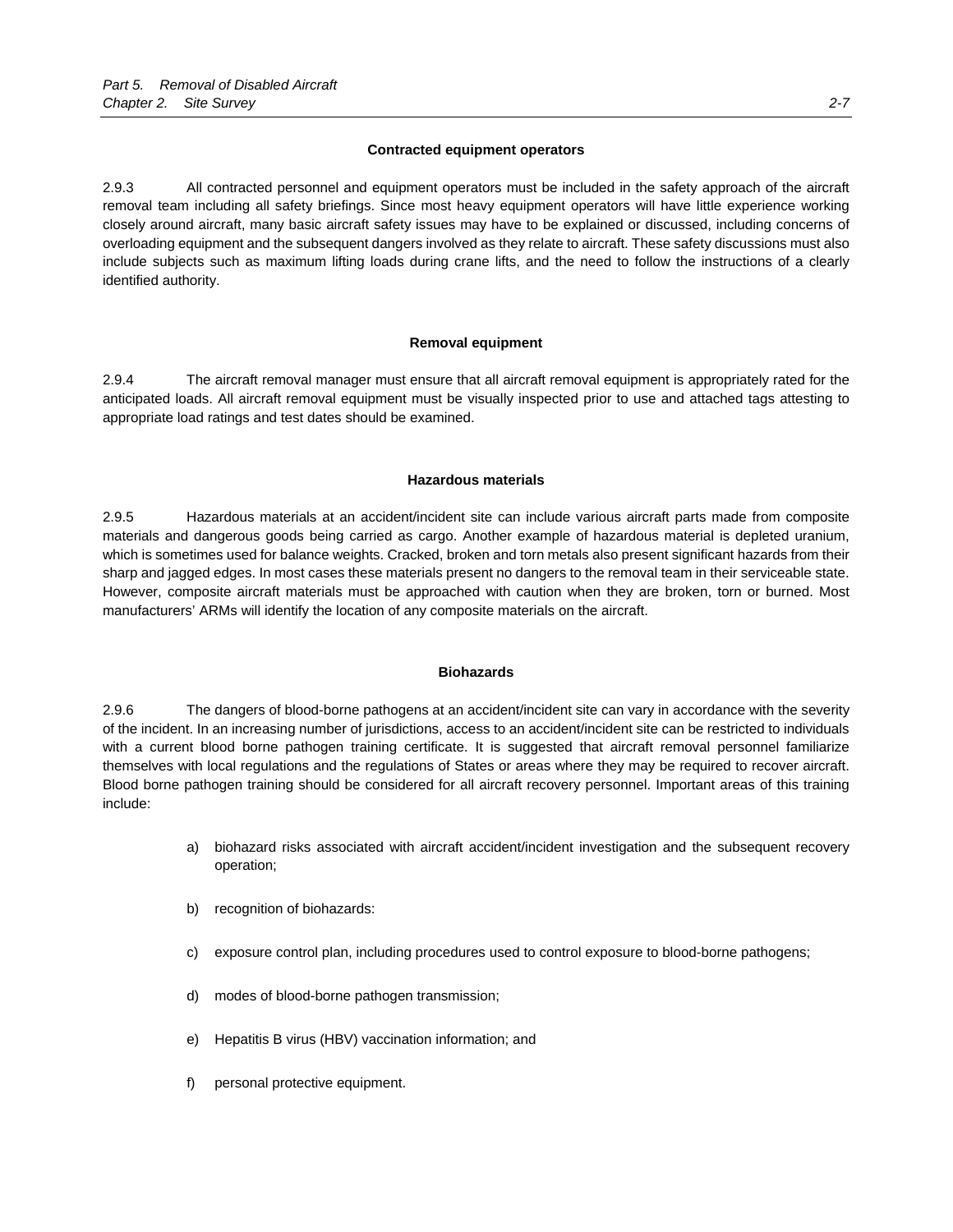# **Oxygen system**

2.9.7 Only experienced personnel must be involved when handling or working with the onboard oxygen system, and all applicable safety precautions must be taken with this system.

2.9.8 Once the aircraft has been stabilized, any oxygen bottles on board the aircraft must have their valves manually closed and, if possible, the bottles should be removed from the aircraft. Cabin oxygen generators must be either secured or removed depending on the condition of the aircraft, the anticipated dangers and the time required to remove them, as it is both a time-consuming and labor-intensive job.

# **Electrical system**

2.9.9 Only experienced personnel must be involved when working on the electrical system, and all applicable safety precautions must be taken with this system.

2.9.10 Once the aircraft has been stabilized, and prior to energizing the electrical system, a comprehensive check of the electrical system must be carried out. First, a cockpit check must be carried out to confirm that all relevant switches and selectors are in the appropriate position and that the aircraft electrical system is serviceable and secure. If changes are made to switches or selectors, they must be properly documented. All applicable cautions and warnings pertaining to the specific aircraft must be adhered to.

2.9.11 The main aircraft batteries must be disconnected if the aircraft electrical system is found to be unserviceable. Fire extinguishers in remote locations are activated by explosive "squibs". If there is any doubt about the integrity of the aircraft electrical systems, these systems should be disconnected or removed. For safety reasons, whether the electrical system is serviceable or not, the aircraft must still be properly grounded. Emergency power ram air turbines (RAT) systems are often heavy and have substantial deployment mechanisms, usually utilizing springs. These systems should be fitted with specific safety-retaining devices.

## **Fuel system**

2.9.12 Only experienced personnel must be involved when handling or working with the onboard oxygen system, and all applicable safety precautions must be taken with this system.

2.9.13 On the initial aircraft survey, specific inspections will indicate whether there are any fuel leaks from the wings, fuselage or engines. All leaks must be identified and reported to the appropriate aerodrome personnel concerned for immediate action. In some cases minor leaks can be temporarily plugged or repaired. Any evidence of fuel leaks will only escalate the importance of defueling the aircraft.

2.9.14 Once the aircraft is stabilized and if no leaks are evident, a detailed review of the fuel system can be carried out. After being declared serviceable, the fuel can be removed or used for stability control. If the electrical system is considered to be serviceable, the components of the fuel system can be used either for defuelling purposes or for fuel movement between tanks.

## **Dangerous goods crew**

2.9.15 Due to the widespread concern for environmental issues, especially around aerodromes, a dangerous goods clean-up crew, sometimes also known as a hazardous material (HAZ-MAT) crew, must be available to contain any fluid spills or leaks. In most cases, aerodromes require all spills or leaks to be contained and properly cleaned up. Dangerous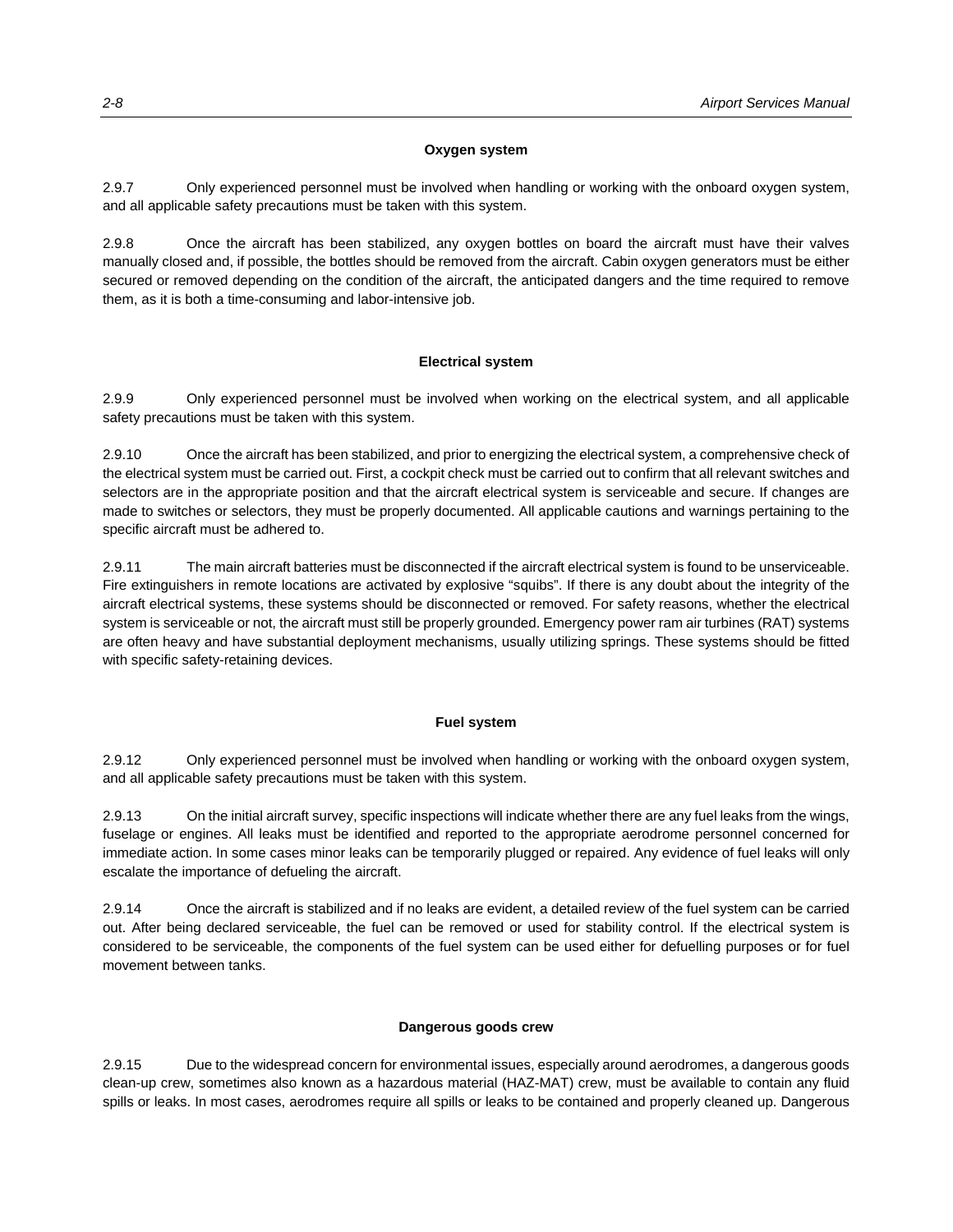goods clean-up crews must be equipped with the required materials for various fluid spills and leaks, including fuel, hydraulic fluid and waste systems. Aerodrome operators usually have standing contracts with companies to provide these services. In most cases the aerodrome operator, at the first sign of a spill or leak, alerts the dangerous goods clean-up crews. Aircraft operators must include dangerous goods clean-up crews in their contact information or aircraft recovery process document.

## **Fire safety**

2.9.16 Aerodrome rescue and fire fighting service personnel and vehicles must be in place at the incident site during any defuel or levelling/lifting operations. During this time no smoking zones must be adhered to at all times.

#### **Other safety-related issues**

2.9.17 Another important safety issue is the inspection of aircraft wheels. Aircraft wheels must be inspected by qualified persons to ensure the wheels, particularly the rims, have not been damaged. The pressure and volume of gas in the tires could pose serious risks if the wheels/wheel rims fail.

\_\_\_\_\_\_\_\_\_\_\_\_\_\_\_\_\_\_\_\_\_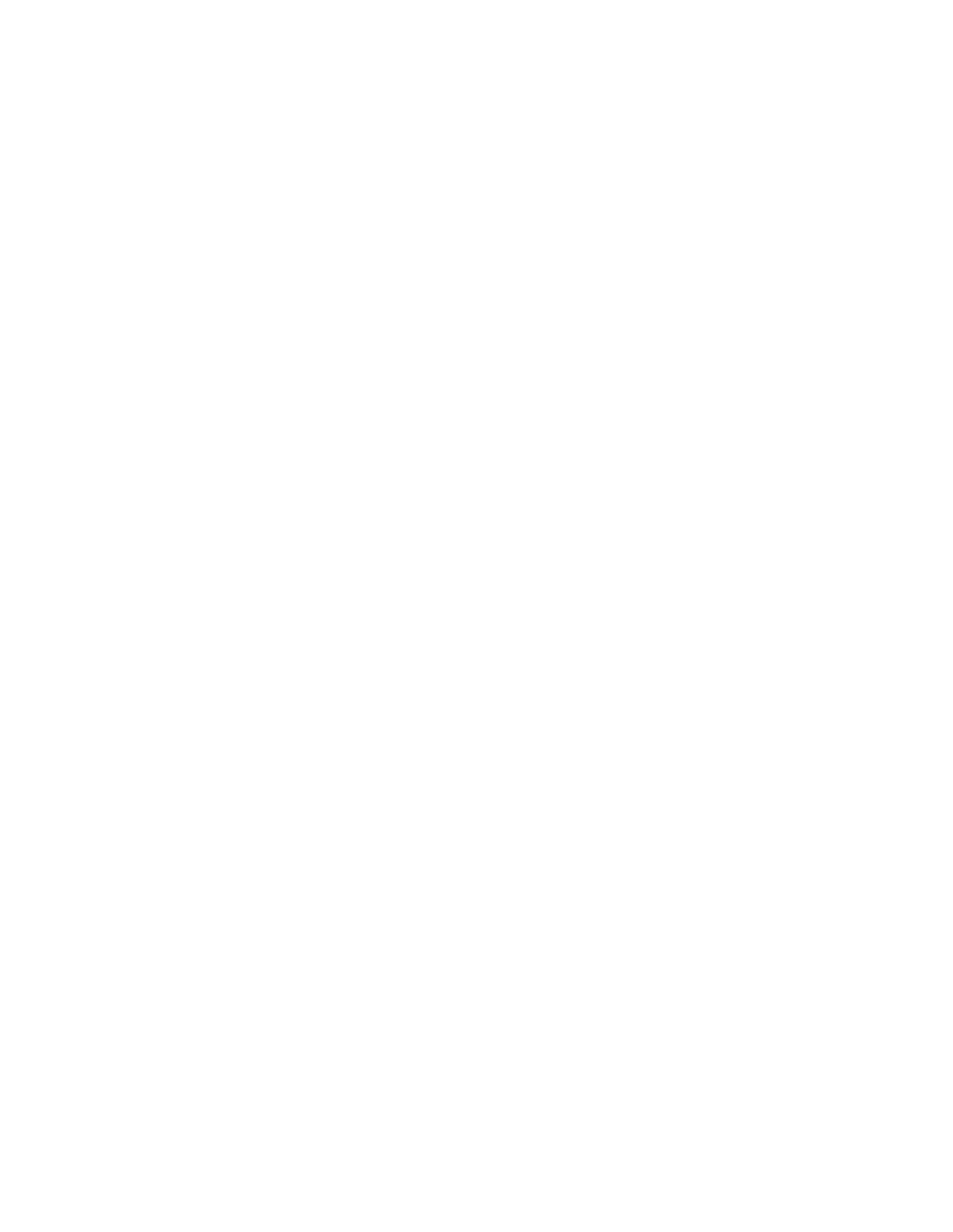# **Chapter 3**

# **WEIGHT AND CENTRE OF GRAVITY MANAGEMENT**

# **3.1 GENERAL**

3.1.1 An accurate determination of the weight and centre of gravity location of the aircraft is essential in determining:

- a) the levelling/lifting technique to be used;
- b) the type and capacity of the selected equipment;
- c) the expected loads;
- d) any anticipated changes to the stability of the aircraft; and
- e) that the lateral and longitudinal balance limits not be exceeded during the recovery operation.

3.1.2 It is necessary to calculate the weight of the aircraft and its centre of gravity location in order to anticipate changes in the stability of the aircraft. Both weight and centre of gravity location are also used to calculate the expected loads and to assist in the selection of the appropriate removal technique. Most ARMs provide worksheets to assist in calculating the net recoverable weight (NRW) and/or recoverable empty weight (REW) and the associated moments.

3.1.3 The actual weight of every aircraft will vary according to specific equipment and options; therefore, in most cases it will be necessary to obtain weights for the specific aircraft from the relevant weight and balance manuals. Without this information, the use of generic weights will be necessary, and only approximate calculation results will be obtained.

3.1.4 In cases involving a serious accident/incident, the aircraft operator is required to freeze or lockout all computerized information and quarantine all hard copy material or other data related to the specific aircraft involved. This will cause difficulties in obtaining load figures and weights for the flight involved. In this case estimated and generic weights will need to be used, and the recovery manager must take this into consideration when carrying out centre of gravity calculations, as these figures will only be approximate. Accurate calculations require data based on the serial number of the specific aircraft, information from the weight and balance manual and the operator's load sheets for the flight.

3.1.5 If the aircraft electrical system is serviceable, the onboard computers may be used to obtain flight information such as the amount and location of fuel on board and in some cases, the actual centre of gravity location available as a percentage of the reference chord (RC). Information from other areas of the airline's operation, such as weight and balance or flight dispatch departments, will most likely provide figures expressed in terms of percentage of reference chord (% RC) or percentage of mean aerodynamic chord (% MAC), which may also be available from the aircraft's onboard computers.

3.1.6 The ARM will provide details on how to convert from percentage RC or percentage MAC to a centre of gravity location measured from the aircraft datum point. The aircraft's datum point is usually located forward of the aircraft's nose and is normally measured in metres moving aft from the datum. Fuselage frames and fuselage stations are recorded using the distance from the datum. Information related to the datum, fuselage frames and station numbers are all detailed in the applicable ARM.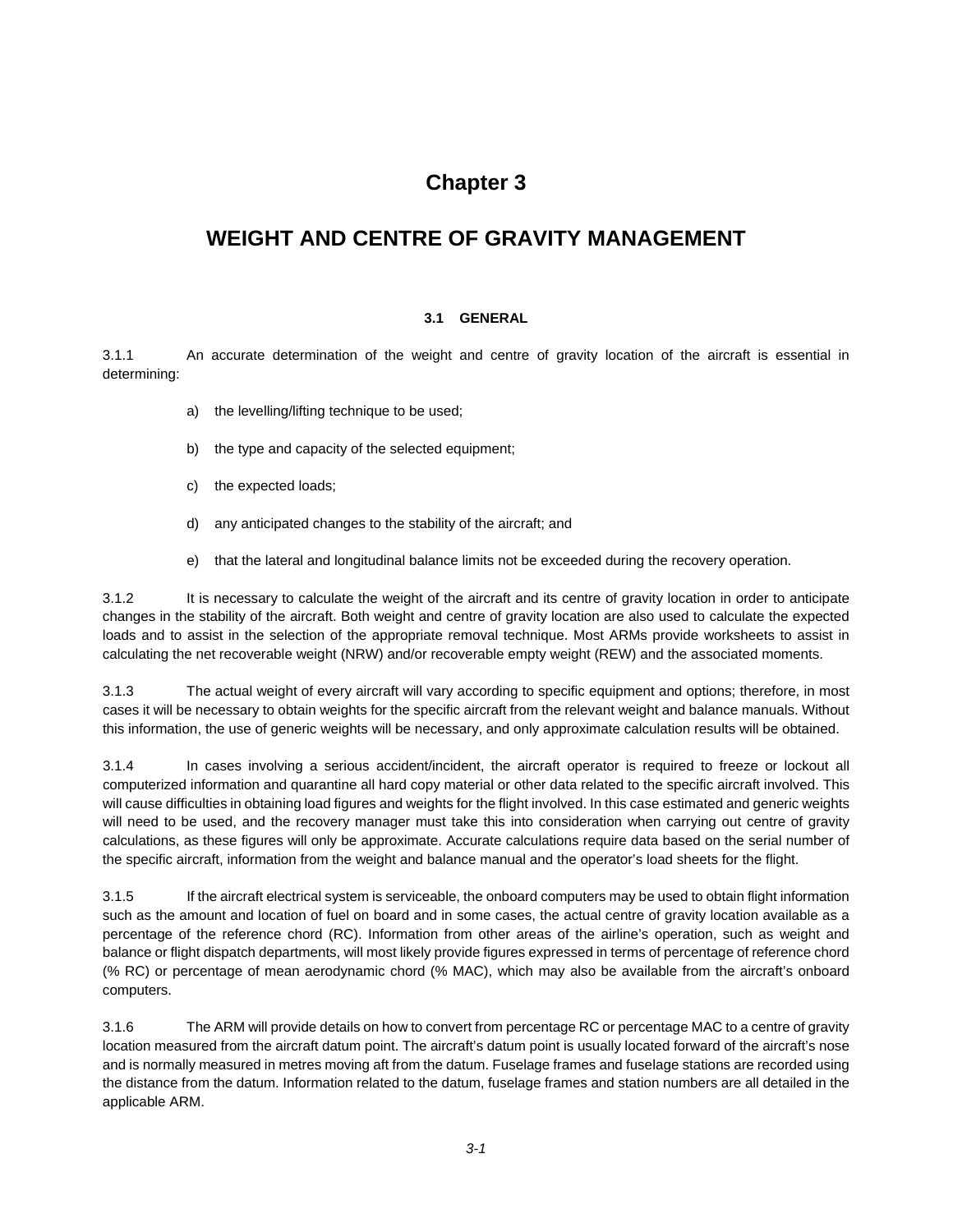## **3.2 CENTRE OF GRAVITY TERMS AND DEFINITIONS**

*Centre of gravity.* The balance point of the aircraft. It is the imaginary point about which the nose heavy and tail-heavy moments are exactly equal in magnitude.

*Manufacturer's empty weight (MEW).* The basic dry weight of a specific aircraft model that includes those fluids contained within closed systems.

*Manufacturer's zero fuel weight (MZFW).* The maximum weight permitted before fuel is boarded.

*Mean aerodynamic chord or reference chord (MAC or RC).* Distance from the leading edge to the trailing edge of a wing.

*Net recoverable weight (NRW).* The recoverable empty weight (REW) including some adjustments which comprise of:

- subtraction of the crew weight and crew baggage
- the effect of missing equipment and components
- the effect of fuel and cargo on the aircraft
- the effect of the position of the landing gear and flaps

*Operating empty weight (OEW).* The MEW plus the weight of standard and operational items. Standard items include:

- unusable fuel
- engine oil
- oxygen
- fixed galley structure
- miscellaneous equipment

Operational items include:

- crew and their baggage
- removable galley and cabin service items
- food and beverages
- potable water
- emergency equipment
- waste tank pre-charge
- cargo containers

*Recoverable empty weight (REW).* The MEW plus the weight of various items of operational equipment that are an integral part of the aircraft.

## **3.3 MANAGING AIRCRAFT WEIGHT AND CENTRE OF GRAVITY**

3.3.1 Managing the aircraft weight and related centre of gravity is the key to a successful removal plan as it has a direct impact on aircraft stability and the calculation of expected loads. Every aircraft removal operation is different, and how much weight must be removed will first depend on the actual ability to carry out the task and various other factors such as time, accessibility and cost. Every effort must be made to reduce the weight of the aircraft to the minimum possible. Fuel and cargo are generally the easiest way to remove large amounts of weight quickly.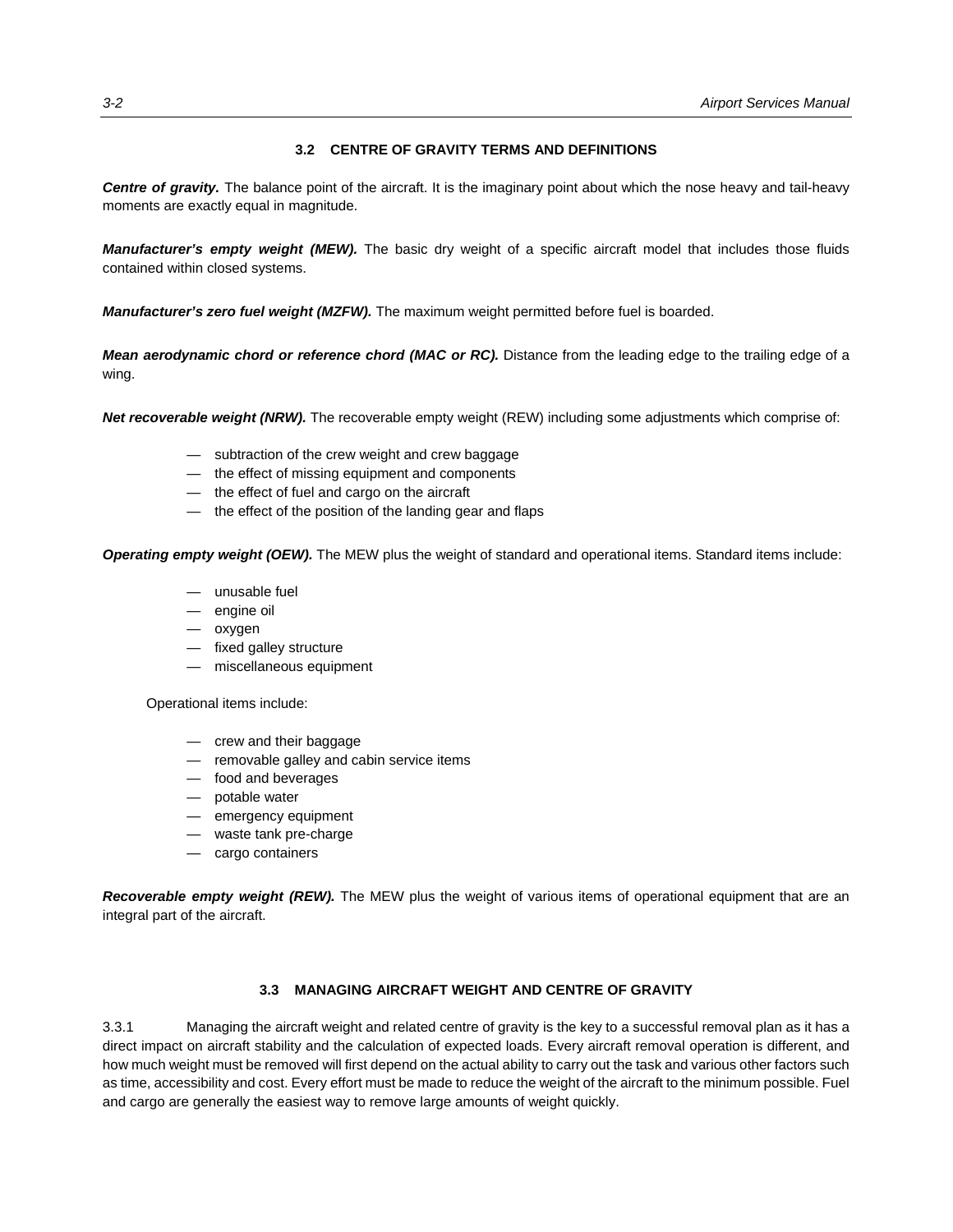3.3.2 After choosing which levelling/lifting procedure is to be used, the next step is to calculate the aircraft NRW and centre of gravity in order to calculate the expected loads. These expected loads must be within both the aircraft allowable limits and the tooling capabilities. If the expected loads are not within these limits, it will be necessary to:

- a) find an alternate levelling/lifting procedure to ensure that aircraft and tooling loads are within their stated limits;
- b) adjust the aircraft weight to allow the loads to fall into allowable limits; and
- c) reduce the weight of the aircraft.

3.3.3 Changes in weight and centre of gravity can be achieved by removing fuel and cargo, moving fuel from tank to tank or by adding ballast.

3.3.4 Damaged aircraft components such as stabilizers, wing and flap sections, large fairings, landing gear and landing gear door assemblies that are likely to interfere with the recovery process must be removed or secured in place. All removed components must be recorded, as their weights and moments will need to be subtracted when carrying out weight and centre of gravity calculations.

3.3.5 Galley catering units and trolleys can also have a significant influence on the centre of gravity. The weights and moments involved can be substantial, especially with aft-mounted galleys. The decision to remove galleys during a lengthy recovery may become a priority due to health concerns. Consideration must also be given to the removal of escape slides and slide rafts, as well as potable water and lavatory waste, as all are of significant weight.

# **3.4 FUEL AND CENTRE OF GRAVITY CONTROL**

3.4.1 In order to find the weight and associated centre of gravity of the fuel remaining on board, the quantity how to determine these figures; however, depending on the attitude of the aircraft, this may be quite difficult to determine accurately. In most cases manual magnetic sticks can be used to measure fuel, but the results will only be accurate if the aircraft is level.

3.4.2 An alternate means for calculating the remaining fuel on board is provided by some manufacturers in their ARMs; however, in some cases, it may be necessary to estimate these figures. If the aircraft records are available, a good estimate of the expected fuel on board at landing will be available. In cases where the electrical system is serviceable, the onboard computer can also provide these details.

\_\_\_\_\_\_\_\_\_\_\_\_\_\_\_\_\_\_\_\_\_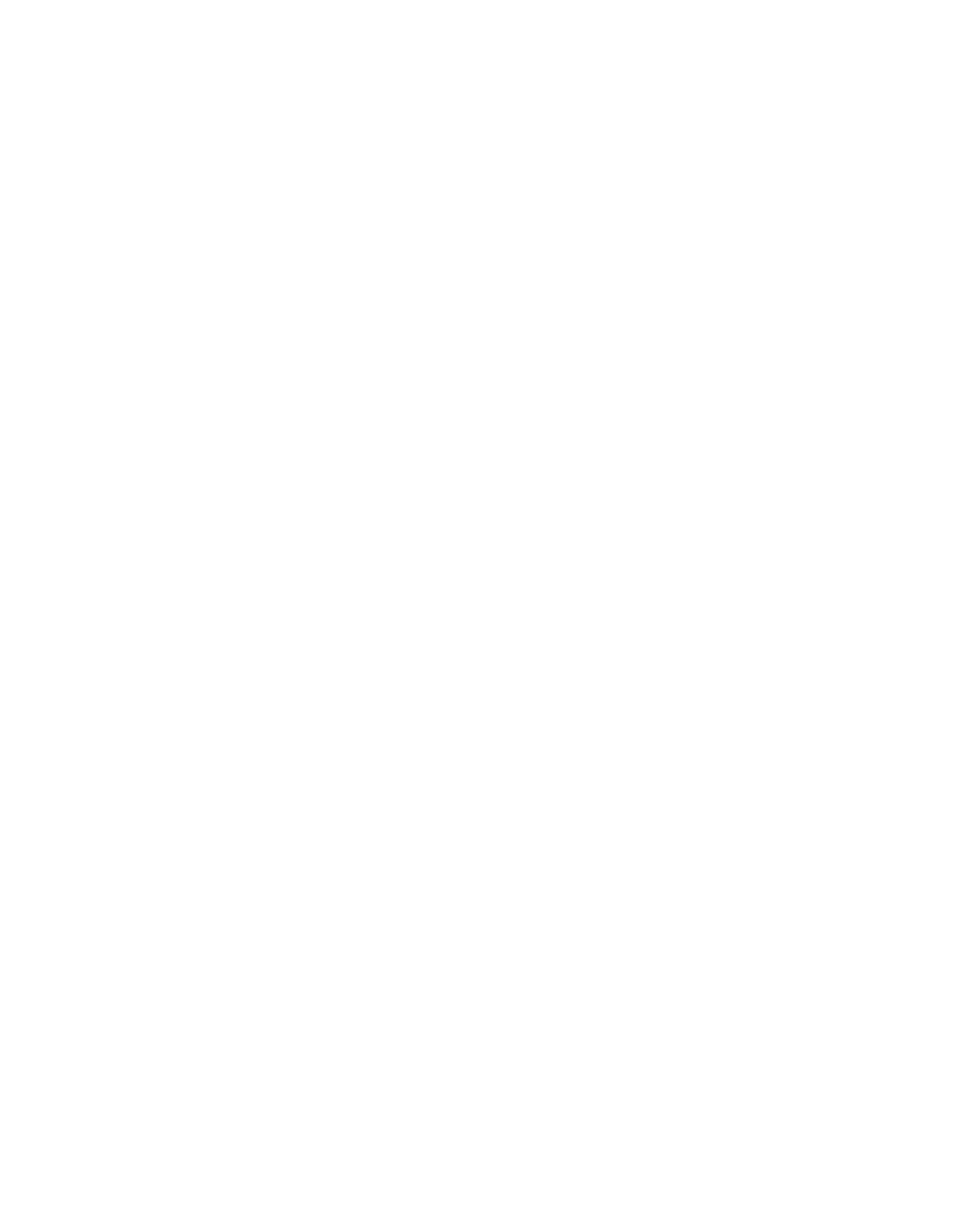# **Chapter 4**

# **PREPARATION**

## **4.1 AIRCRAFT REMOVAL PREPARATION**

4.1.1 The main issues associated with the preparation phase of the removal operation are the following:

- a) stabilizing of the aircraft with tethers and shoring;
- b) removal of any damaged components that will hinder the process;
- c) wind and other adverse weather conditions, such as heavy snow;
- d) testing and stabilizing of the soil;
- e) removal of any large components for weight reduction or other specific considerations; and
- f) preparation of the required levelling and lifting and general recovery equipment.

## **Stability**

4.1.2 Prior to any weight reduction and levelling/lifting operations, the aircraft must be properly stabilized. Stability is defined as the resistance of the aircraft to uncontrolled movement caused by destabilizing forces. These destabilizing forces are usually loads imposed during the weight removal process when fuel and cargo are removed and the weight reduction causes a sudden shift in the centre of gravity of the aircraft.

4.1.3 Stabilizing of the aircraft is carried out not only for safety reasons but also to assist in containing secondary damage, which may be caused by any unexpected movement. The levelling/lifting equipment may add to the destabilizing affects. One other common factor on destabilizing the aircraft is the velocity and direction of the wind. The use of tethers and shoring is the most common way of stabilizing an aircraft (see 4.1.5 to 4.1.10).

# **Stabilizing the aircraft**

4.1.4 Depending on the specific aircraft removal conditions, various steps can be taken to help with the stabilizing process as follows:

- a) review safety procedures (see section 2.9) and ensure that all relevant and specific data is available;
- b) tethers must be installed as soon as practicable depending on the aircraft stability;
- c) shoring with timbers can be used to stabilize the aircraft;
- d) calculate the NRW and centre of gravity position;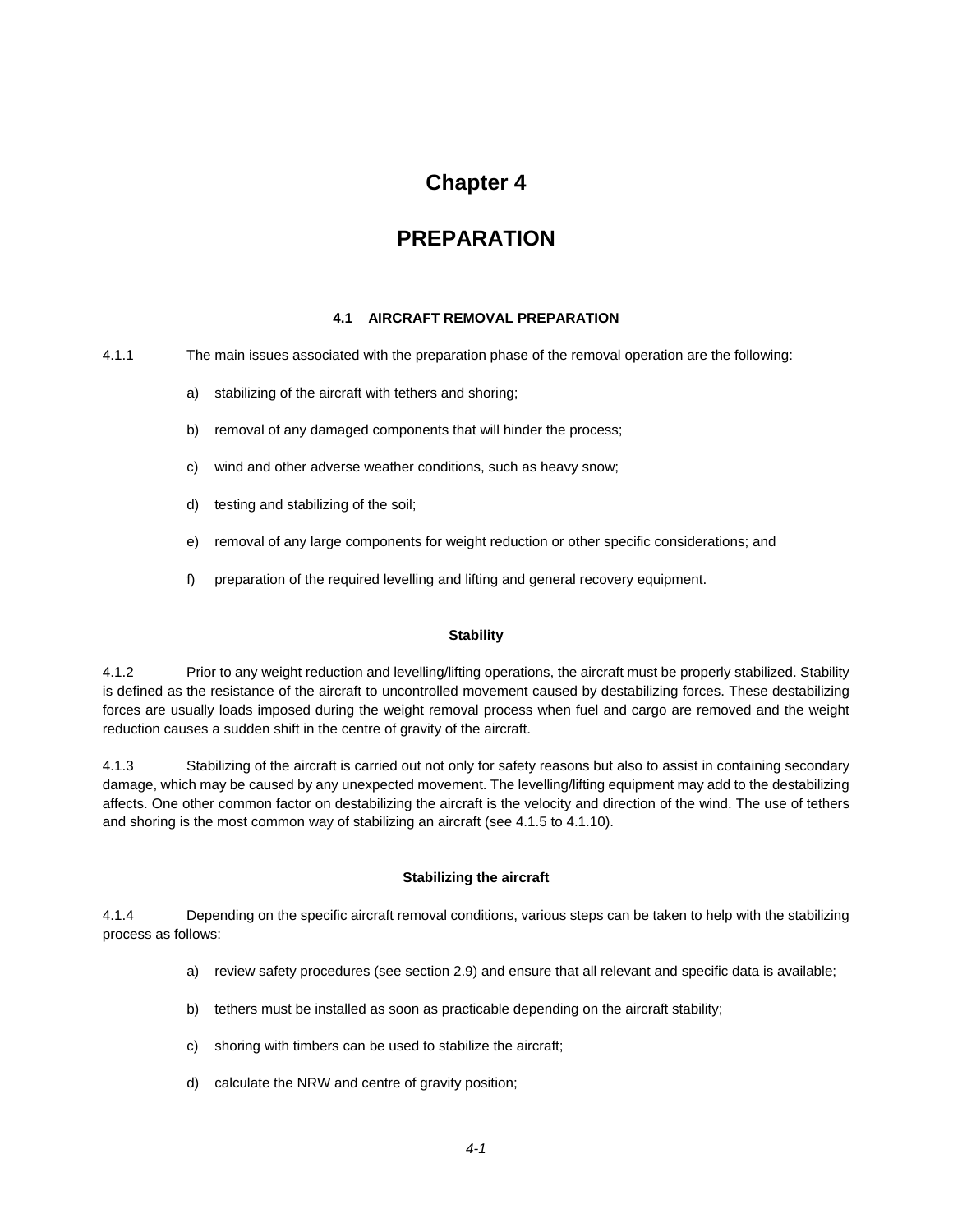- e) mark the centre of gravity position on the fuselage with paint or a marker. This mark can then be used as reference for future centre of gravity changes. The reference mark can be changed as fuel and cargo are removed or ballast added;
- f) ensure the aircraft is properly grounded;
- g) install landing gear down-lock pins in any extended gear;
- h) move fuel from the low wing to high wing if possible;
- i) inflate the landing gear strut of the low wing and deflate the landing gear strut of the high wing;
- j) extend wing spoiler panels in strong wind conditions;
- k) position horizontal stabilizer to a nose down position if aircraft power is available;
- l) try to maintain a forward centre of gravity position;
- m) test the soil and, if necessary, stabilize the soil around the aircraft for movement of equipment and eventual movement of the aircraft; and
- n) reduce the aircraft weight to a minimum as soon as feasible once the aircraft is stabilized.

# **Tethers**

4.1.5 General removal practice dictates that in many circumstances tethering and shoring are required. It will be necessary to evaluate the necessity and advantages for each removal event. During all levelling/lifting and weight reduction operations, careful monitoring is required to ensure that the aircraft remains stable and that uncontrolled movement of the aircraft is prevented.

4.1.6 Tethers must be firmly attached to the aircraft using either special attachment fittings provided by the aircraft manufacturer or through various other means such as wooden fixtures attached to doorways and window cutouts, and cables or straps attached to various wing strong points, which are described in the specific ARM.

4.1.7 The number of tethers used will be determined by the amount of instability, the specific removal process and the wind speed and direction. The specific ARM will provide precise details on where to attach the tethers, at what angles they must be installed and the maximum loads that can be exerted at each position.

4.1.8 Tethers must be securely attached to some form of ground anchor and equipped with load-tensioning devices. They should also protected with load-measuring equipment, such as scales or dynamometers, which will allow the loads to be properly monitored and adjusted. As the aircraft is levelled/lifted or the centre of gravity moved, these tethers must be constantly adjusted to maintain a consistent restraining force.

## **Shoring**

4.1.9 Shoring of the aircraft may be necessary to make the aircraft stable prior to the removal of fuel or cargo. Shoring can also be used to hold the aircraft in position while levelling and lifting equipment is repositioned. It is possible to use large timbers to support the forward or aft fuselage and/or the lower wing surfaces. The timbers and supports must be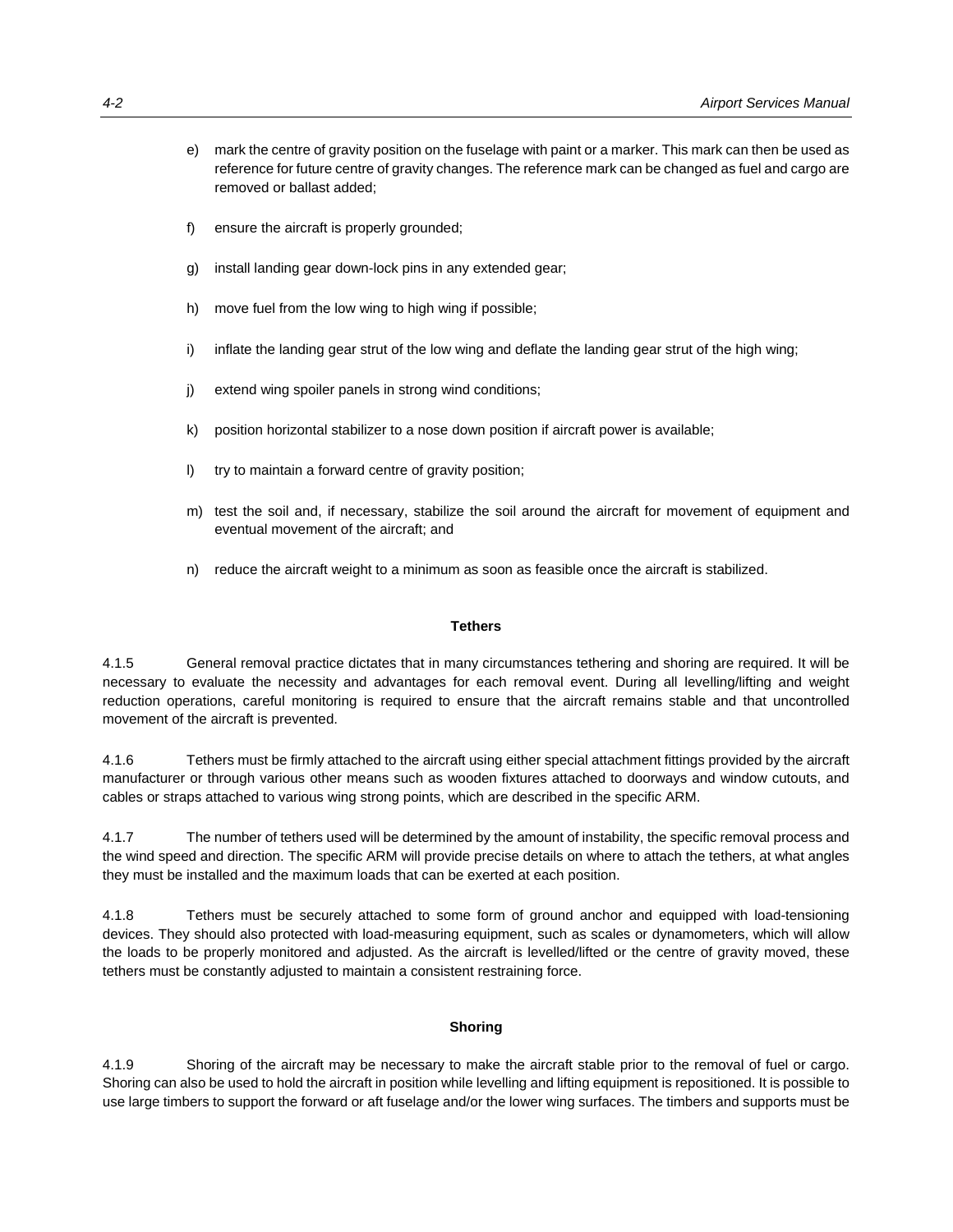placed in the correct load-bearing areas and properly padded to prevent secondary damage. Protective padding can consist of heavy felt, rubber sheets, mattresses, sandbags and, in some cases, rubber tires. Fuselage supports or cradles can also be fabricated to match the contours of the fuselage frames and must also be suitably padded.

4.1.10 As with tethering, the shoring loads must be evaluated and meet the allowable limits stated in the ARM.

### **Ground anchors**

4.1.11 Some form of ground anchoring device is required when using tethers. The selection of the appropriate anchor is dependent on the required holding capacity of the tether lines. There are three basic forms of anchors:

- a) *Commercial type ground anchors.* Numerous manufacturers of ground anchors provide a wide range of anchors according to their suggested holding capacities. The manufacturer's instructions must be followed when using any type of ground anchor. Generally, ground anchors are impacted or turned to a specified depth depending on the soil stability with longer models required for loose soils and shorter ones for compacted soils.
- b) *Dead man anchors.* This type of anchor is generally fabricated on site from available materials using, for example, car or truck wheels complete with tires, heavy timbers or railroad ties. Usually a hole is excavated, and the anchor materials are buried after being attached to cables. The hole is then backfilled with the cables forming an angle of approximately 30 degrees between the anchor and the ground. Caution must be taken when using this type of anchor, and experience is required to ensure adequate holding capacity.
- c) *Heavy vehicles.* If heavy vehicles are available, they can be used as ground anchors. However, their use must be carefully evaluated as once the vehicle is used as an anchor, it cannot be used for its original intended purpose.

## **Anchor-holding ability**

4.1.12 The soil stability must first be tested to select the type of anchor to be used and to determine its holding capacity in various soil types. The holding capacity of the anchor is dependent on these variables:

- the type of soil and the depth of the anchor
- the moisture content of the soil (as it increases the holding capacity of the anchor decreases)

## **Soil stability testing**

4.1.13 To ensure the ground around the incident site is capable of supporting the required equipment and the weight of the aircraft, soil stability testing must be performed. To do this the type of soil and substrate must be identified, usually by using a portable soil test probe. If the load-bearing capacity is too low, the ground must be properly stabilized. One of the methods used to evaluate different soil conditions is called the California Bearing Ratio (CBR), which consists of dropping a plunger or cone of a specified area and weight from a predetermined height. The measured penetration of the plunger or cone into the soil is plotted on a graph providing a CBR reading by putting a figure on the inherent strength of the soil.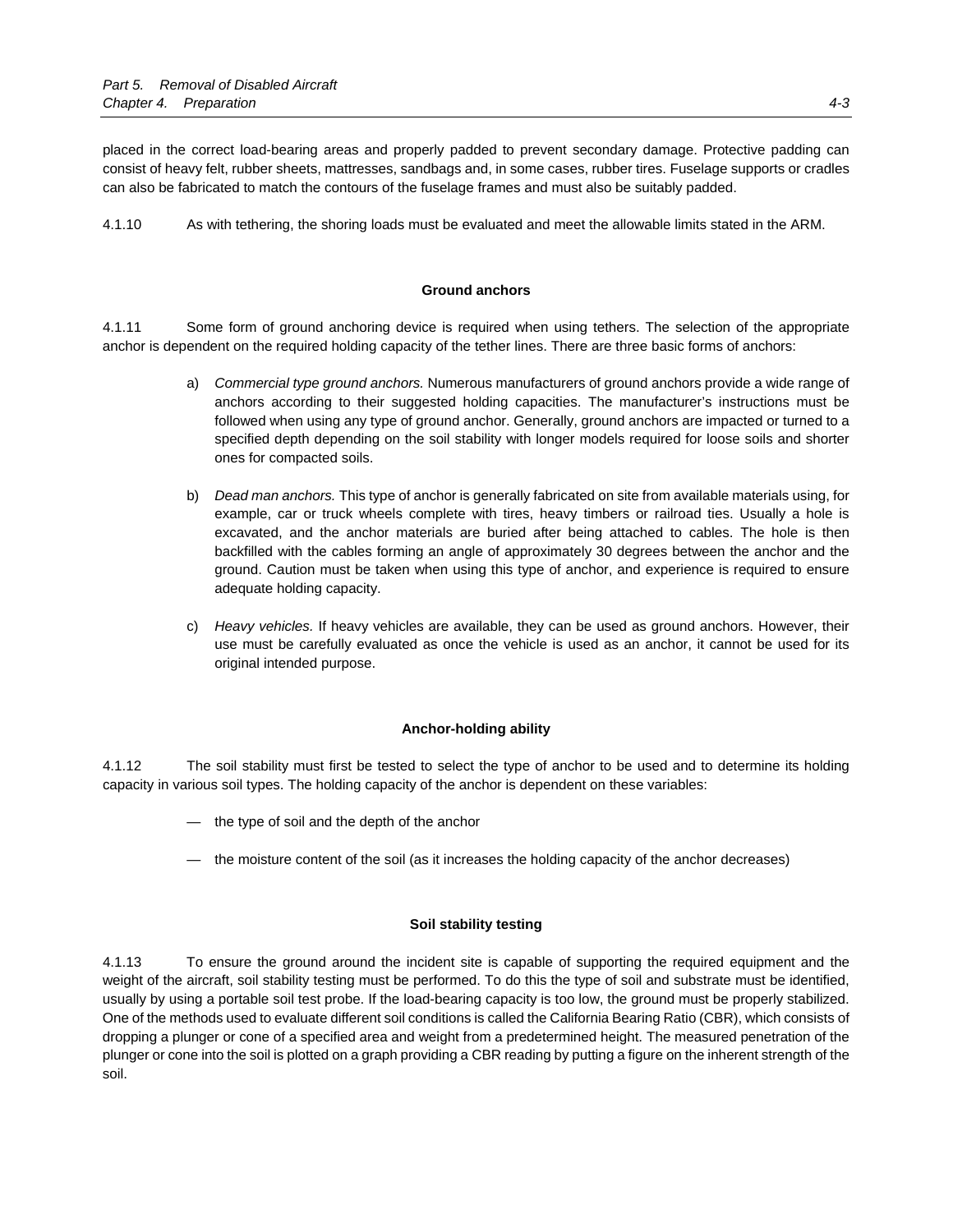#### **Wind loads**

4.1.14 Depending on the velocity and direction, wind loads impacted on the fuselage and vertical fin can cause serious implications on both longitudinal and lateral stability and have a large impact on attempts to stabilize the aircraft. The specific ARM will provide wind velocity limits for various levelling and lifting operations that will include maximums for lifting with jacks, cranes and pneumatic lifting devices. Forces imposed on the vertical fin by the wind can have a large destabilizing affect, and the amount of the destabilizing force is dependent on the wind speed and direction. Any decision to remove the vertical fin must be approached with caution since fin removal is considered to be a lengthy, labor-intensive job, and any advantages must be carefully evaluated. Obstacle clearance of the runway or a runway in close proximity could also be a factor in deciding whether to remove the vertical fin.

#### **Damaged components**

4.1.15 The initial damage survey will have identified any damaged or unsecured components. Consideration must be given to removing any of these items that will interfere with the recovery process or pose safety concerns during the levelling/lifting or moving process. Adequately securing any loose component is also an option to removal.

#### **Equipment preparation**

4.1.16 At this stage, a preliminary removal plan must be formulated. All available local equipment must now be available; this includes general aircraft removal materials along with any required heavy equipment listed in the Appendix 7. Additional removal equipment that is required, such as IATP kits from other aerodromes, must be identified and a request for its shipping underway.

# **4.2 COMMUNICATION EQUIPMENT**

4.2.1 It is necessary to ensure that clear lines of communication between all relevant groups at the site are established. These groups may include aerodrome rescue and fire fighting service, investigative authorities, police, aerodrome personnel and any contracted assistance. It is therefore important to ensure that adequate and reliable communication equipment, such as two-way radios, cell phones and very high frequency (VHF) radios, is available at the accident/incident site. Voice activated two-way radios are ideal for aircraft removal operations. Extra batteries along with a power supply are also required for this equipment.

4.2.2 With the requirement to cross active runways, direct links with the local ATC unit by means of VHF radio will be necessary. The radio traffic and delays associated with the need to cross active runways can impede the removal operation. Therefore, the ATC unit will usually do everything possible to provide alternate routes to limit these crossings. In some cases the aerodrome authority will provide escort vehicles eliminating the requirement for VHF equipment in any removal vehicles.

4.2.3 Short briefing sessions must be held regularly to keep all groups involved in the removal operation aware of these procedures and to alert them to any anticipated hazards and dangers.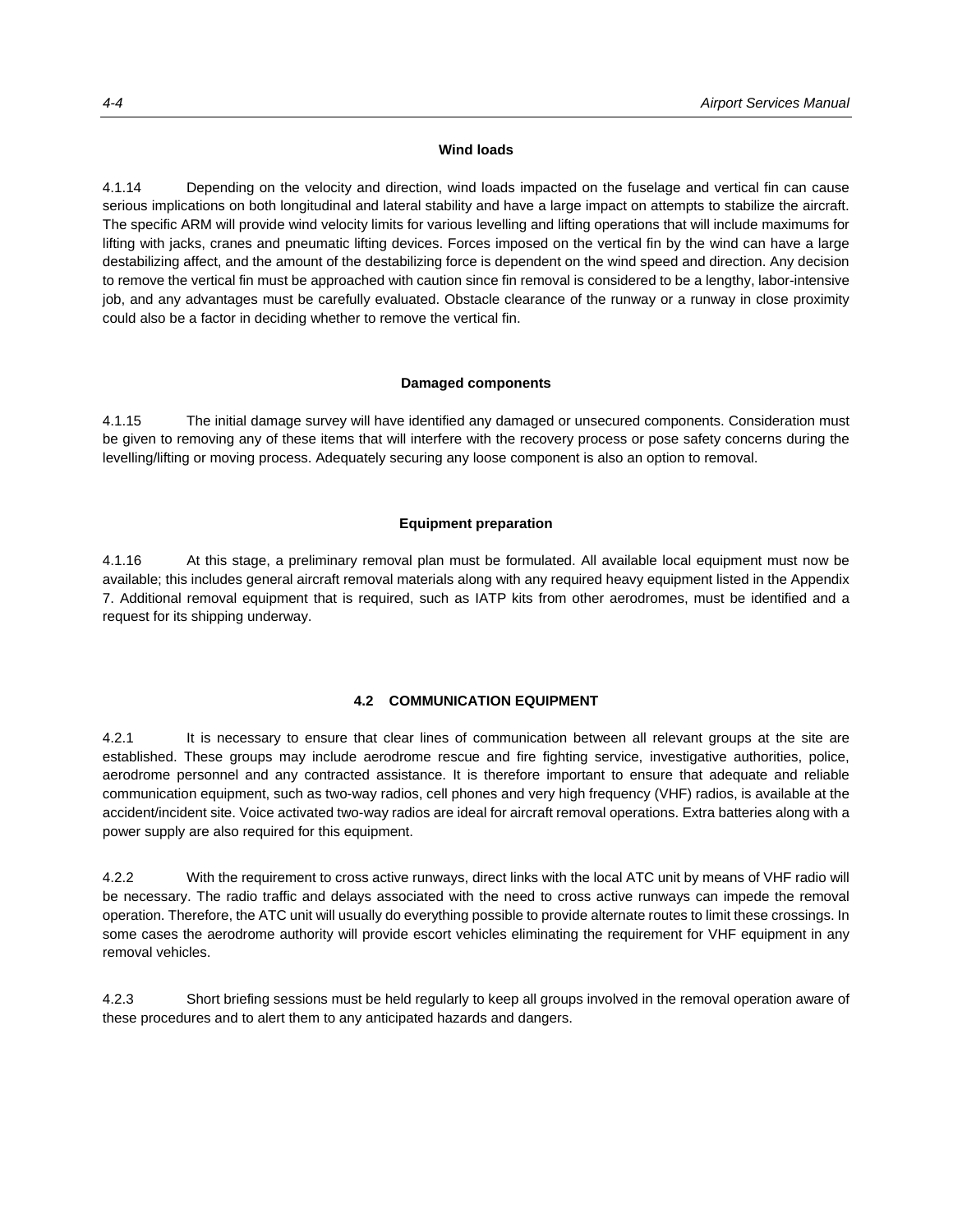# **4.3 PREVENTING SECONDARY DAMAGE**

4.3.1 Secondary damage is considered to be damage caused to the aircraft during the removal operation. The goal of a successful aircraft removal operation is to stabilize, offload fuel and cargo, level, lift and move the aircraft to a repair facility without causing any further damage. Every step of the removal process is prone to secondary damage and, as such, must be continually monitored, and all the necessary steps must be taken to prevent it. The availability and use of the specific ARM for the aircraft involved will assist in averting any additional damage.

4.3.2 Secondary damage can add significantly to the repair costs and substantially increase repair time. The significant reduction of aircraft weight by the removal of fuel, cargo and other items is the single, most important factor assisting in the minimizing of secondary damage. In unusual circumstances, however, secondary damage may have to be justified. Such circumstances could include cases where the accident/incident causes the complete closure of the aerodrome for a lengthy period of time and, consequently, pressure to move the aircraft could include negotiations on secondary cost absorption if significant time reduction is realized. Any discussions on accepting secondary damage must include the insurance underwriters, as they will vehemently oppose any risk of secondary damage.

\_\_\_\_\_\_\_\_\_\_\_\_\_\_\_\_\_\_\_\_\_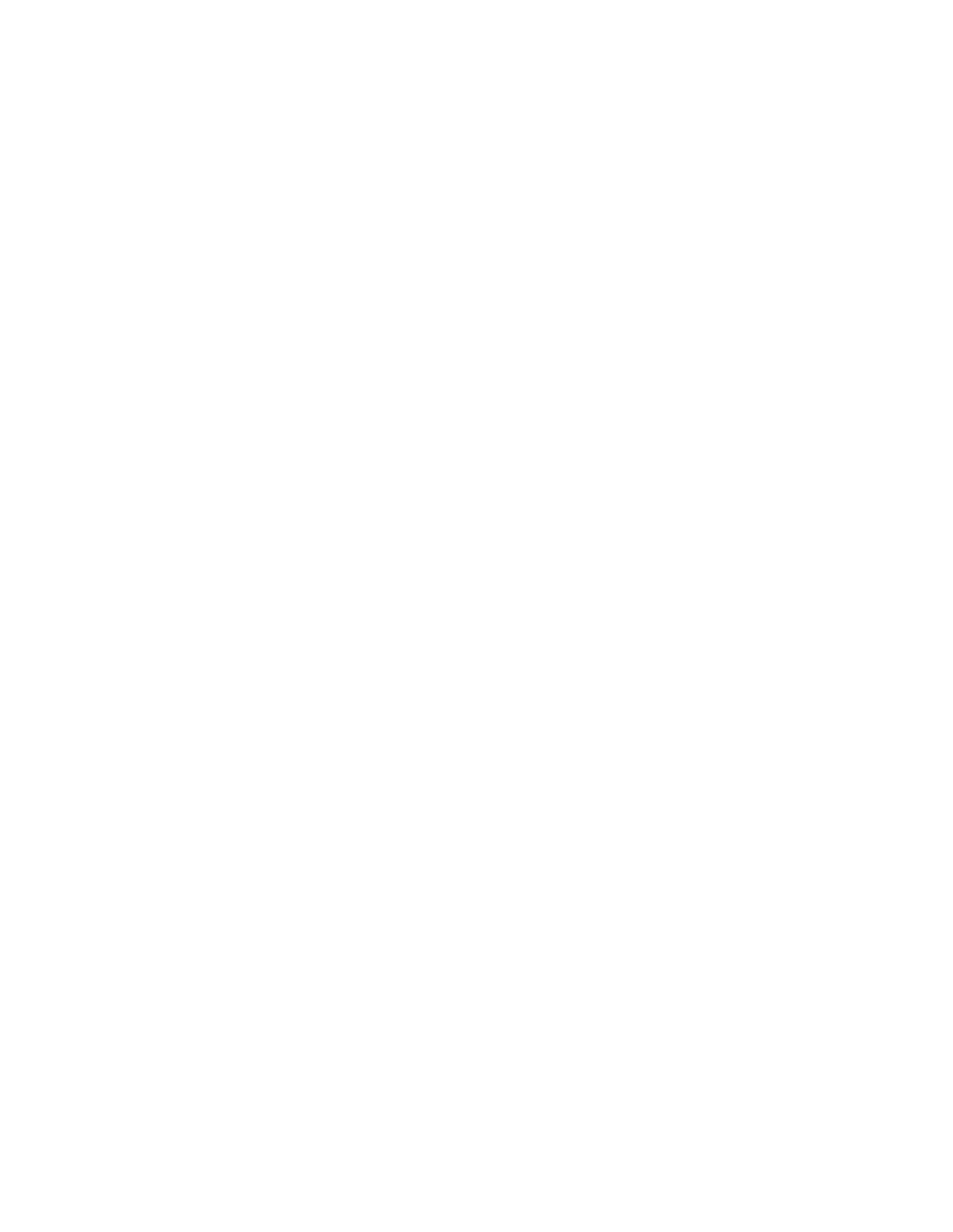# **Chapter 5**

# **WEIGHT REDUCTION**

## **5.1 GENERAL**

The importance of weight reduction relates not only to actual removal of weight from the aircraft but also to control the centre of gravity. Caution must always be exercised during any weight reduction operation, as a significant shift in the centre of gravity can take place when fuel and cargo are removed. The main issues associated with the weight reduction phase of the operation are:

- a) requirement for weight reduction;
- b) removal of fuel and cargo;
- c) removal of other large weight components;
- d) use of fuel on board for centre of gravity control;
- e) various defuelling procedures; and
- f) fuel storage.

### **5.2 REQUIREMENT FOR WEIGHT REDUCTION**

5.2.1 The reduction of aircraft weight during an aircraft removal operation is accepted as a general removal principle and incorporates many benefits that include:

- a lower NRW
- a lower load imposed on the aircraft
- a lower load placed on the recovery equipment
- a more straightforward soil stabilization, when necessary
- the ability to use equipment of lower ratings such as cables, slings, etc.

5.2.2 In some cases, the necessity to remove fuel and cargo can be eliminated completely or in other cases, reduced significantly. When making this decision, the following questions are to be considered:

- a) Is there only minimal fuel remaining on board?
- b) Is there only minimal passenger baggage and cargo on board?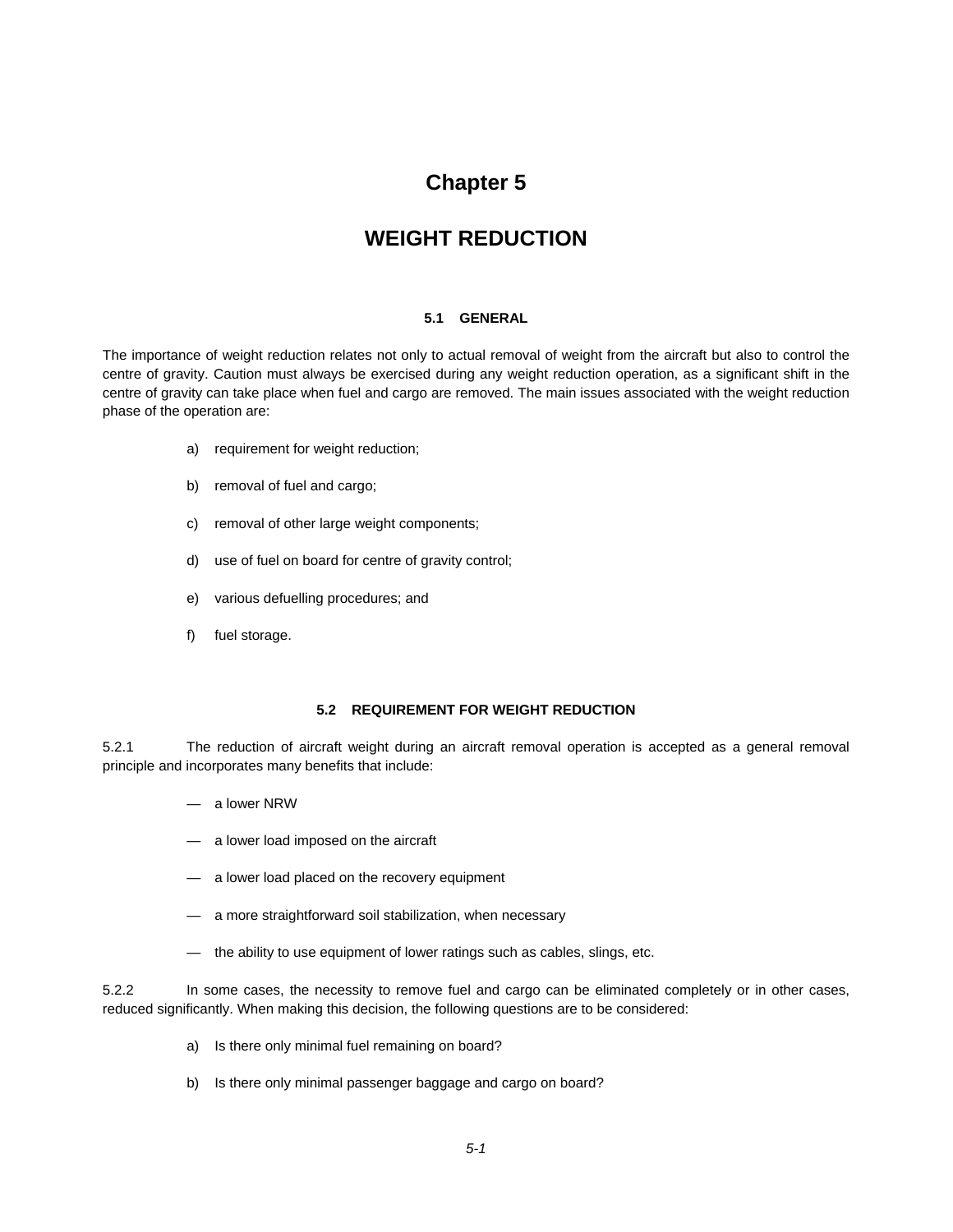- c) Will it be necessary to use fuel and cargo weight for stability control?
- d) How much time, material and labour will be required to excavate and prepare roads for fuel trucks and cargo loaders?
- e) What are the expected fuel and cargo removal times versus the urgency in removing the aircraft?
- f) How much time is required to obtain adequate fuel storage?
- g) Are the allowable maximum loads within limits?
- h) What is the capacity of the available levelling/lifting equipment?
- i) Is it necessary to reduce the aircraft weight only to the point where maximum levelling/lifting loads will not be exceeded?

5.2.3 The decision not to reduce aircraft weight or to only partially reduce it must not be taken lightly; moreover, it is not the recommended approach. All possible repercussions must be thoroughly investigated prior to making these decisions, as there is great potential for secondary damage when the proper removal procedures are not implemented.

## **5.3 FUEL AND CARGO REMOVAL**

- 5.3.1 Important considerations to keep in mind during the fuel and cargo removal process include the following:
	- a) fuel and cargo removal must only take place once the damage survey has been completed and stability and centre of gravity considerations have been taken into account;
	- b) a proper defuelling procedure be chosen only after a thorough damage survey of the aircraft to determine the functional status and serviceability of the fuel system;
	- c) in most cases, fuel is the largest removable weight component followed closely by cargo;
	- d) aircraft weight change will affect centre of gravity, aircraft stability and expected loads;
	- e) be prepared for and anticipate sudden attitude changes as fuel or cargo is removed. The changes can affect both the longitudinal and lateral axis of the aircraft;
	- f) unusual attitudes caused by collapsed, missing or heavily bogged landing gear will increase the difficulty of removing both fuel and cargo;
	- g) once the aircraft is stabilized, and before any levelling/lifting operations are performed, it is usual to remove baggage and cargo from compartments in the following order:
		- 1) the aft bulk compartments;
		- 2) the forward compartments; and
		- 3) the centre section cargo compartments.

Once baggage and cargo are removed, the fuel removal process can begin.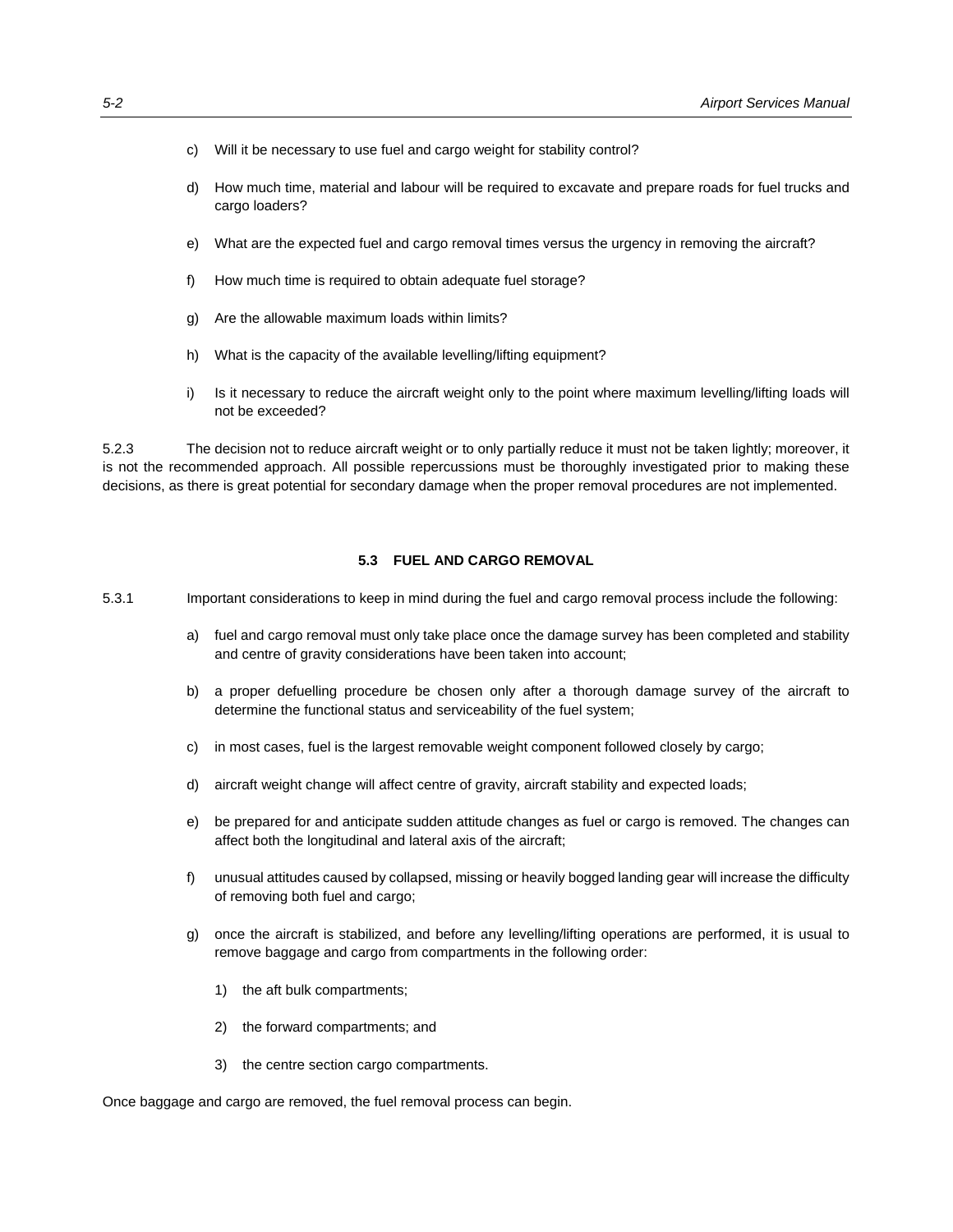# **The use of onboard fuel for centre of gravity and stability control**

5.3.2 There are cases where it may be prudent to leave all or some of the onboard fuel in place as it can be used to help stabilize the aircraft. For example, in a situation where the low wing landing gear is missing, retracted or bogged in mud, the fuel can be pumped from the low wing to the high wing to help reduce the weight on the low wing. Another reason for moving fuel from the low wing to the high wing is to help prevent the damage of engines from contacting the ground.

5.3.3 In the case of a nose gear collapse, fuel could be moved from the forward fuselage tanks to aft mounted tanks to decrease weight on the nose.

# **5.4 FUEL REMOVAL**

5.4.1 All defuelling procedures must be carried out by appropriately trained and qualified personnel, and all safety procedures related to fuel must be complied with. Annex 14, Volume I, specifies, inter alia, that fire extinguishing equipment suitable for at least initial intervention in the event of a fuel fire and personnel trained in its use shall be readily available during ground servicing of an aircraft. The *Airport Services Manual*, Part 1 — *Rescue and Fire Fighting* (Doc 9137), provides guidance on aircraft defuelling practices.

5.4.2 When choosing the defuelling procedure, it is important to note that the information from the initial aircraft survey can be used to confirm: aircraft attitude and serviceability of the aircraft electrical system to accept external electrical power and to use the aircraft batteries. Lack of electrical power is the most common source of problems associated with fuel removal, as in most cases, fuel valves will have to be accessed and operated manually.

5.4.3 Serious consideration must be given to the fuel removal process when the aircraft comes to rest on soft or unprepared surfaces. In this case, roadways will need to be prepared not only for the aircraft removal but also for the equipment required for the defuelling process. Depending on the size of the tank trucks, roadways may require substantial preparation, and the soil may need to be stabilized with gravel, plywood or steel sheets. Alternate temporary and portable roadway systems may also be available commercially. Details on roadway preparation may be available in some ARMs.

## **Defuelling methods**

5.4.4 There are a number of generally accepted defuelling methods including the following:

- a) normal pressure defuelling, with all applicable aircraft systems serviceable;
- b) suction defuelling, with all applicable systems serviceable and battery power available;
- c) suction defuelling, with no electrical power available;
- d) pressure defuelling, using an external boost pump harness to supply power to the aircraft fuel pumps;
- e) suction defuelling, through over-wing fuelling ports; and
- f) gravity or suction defuelling, using water drain valves.

The total quantity of fuel removed must be recorded, and it is suggested that actual quantities removed from each "tank" be recorded.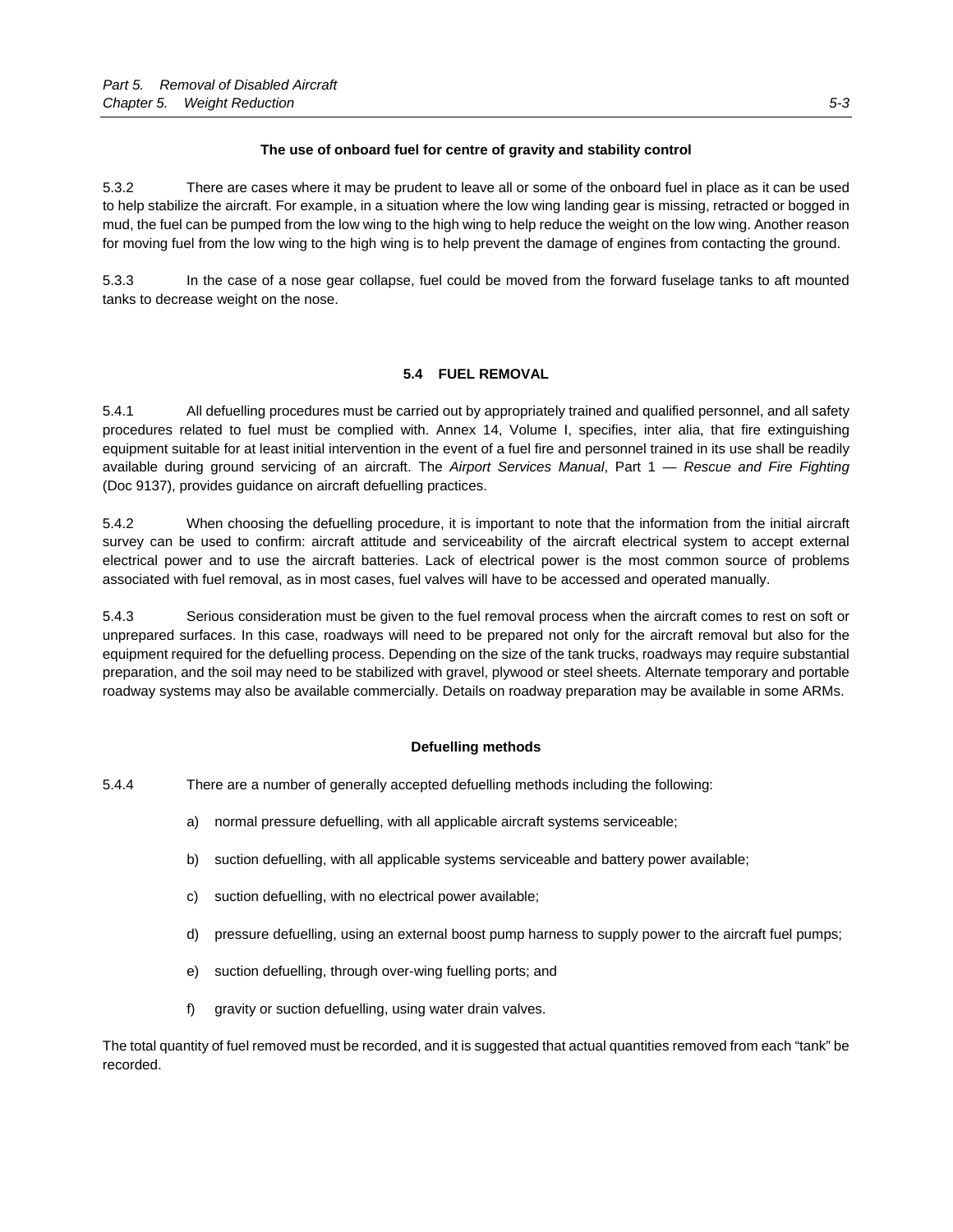#### **The defuelling process**

5.4.5 Generally the aircraft defuelling system uses the same valves and fuel lines as the aircraft's refuelling, engine feed and fuel transfer systems. The quantity of fuel removed and the time required vary greatly depending on the aircraft type. Major defuelling factors are: aircraft attitude, serviceability of the electrical system and the method used.

#### **Preparation for fuel removal**

5.4.6 Prior to beginning the defuelling process, ensure that the following applicable safety precautions related to defuelling operations have been strictly adhered to:

- a) aerodrome rescue and fire fighting service vehicles are on standby;
- b) no smoking or open flames are within the safety zone;
- c) portable fire fighting equipment with qualified operators are in position;
- d) a generally accepted 15-metre perimeter safety zone around the aircraft must be clearly identified;
- e) a clear exit route for fuel tankers in an emergency is provided;
- f) a qualified hazardous material clean-up crew must be available for any fuel spills;
- g) the aircraft and fuel trucks must be properly grounded;
- h) only properly qualified people must be involved with the defuelling process; and
- i) only equipment required for the defuelling process is permitted within the safety zone.

#### **Other defuelling considerations**

- 5.4.7 There are other considerations to take into account when defuelling an aircraft, including the following:
	- a) remove as much fuel as possible;
	- b) large quantities of fuel can be trapped in the wings due to abnormal aircraft attitudes. In some cases this fuel cannot be removed until the levelling process has been completed;
	- c) the defuelling process may have to be carried out in several steps as the aircraft is levelled; and
	- d) when one main landing gear is collapsed, missing or heavily bogged in mud, the transfer of fuel from the low wing to the high wing will reduce the weight on the low wing. This reduction in weight on the low wing will shift the centre of gravity outboard on the high wing. This process is only valid if the fuel system is serviceable and the various fuel pumps and valves can be powered.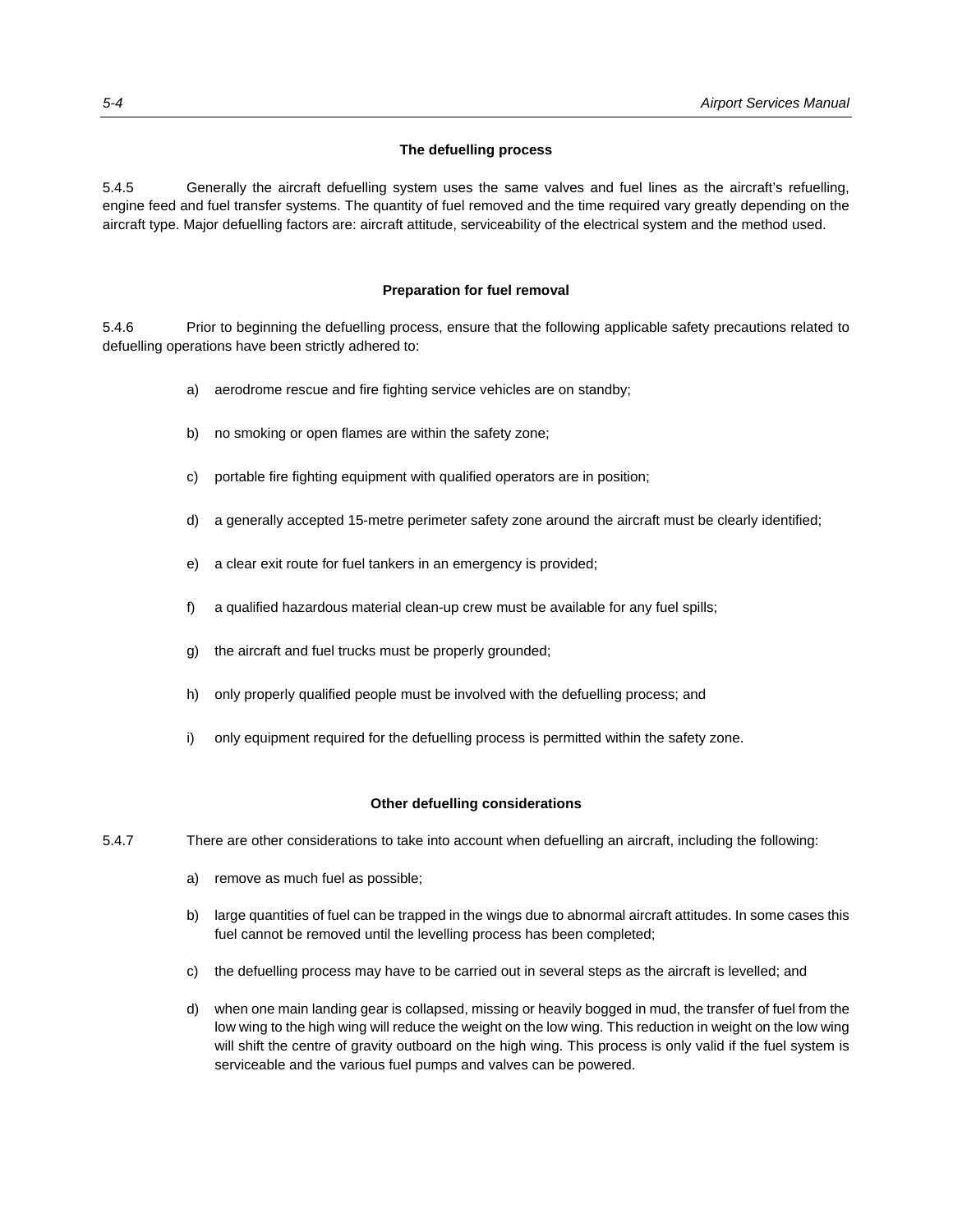## **Fuel storage**

5.4.8 Defuelling is one of the most important tasks to be carried out during an aircraft removal operation. A major problem with any defuelling procedure is that of storage. There are many considerations and options for storage of removed fuel such as:

- a) sufficient storage capacity for the removed fuel must be available. For example, a take-off incident involving a code letter "D" aircraft (Boeing B767 or Airbus A330) can require storage for 75 000 to 100 000 litres of fuel; and
- b) if the aircraft was involved in an incident where fuel contamination is suspected, the investigative authorities will require that the removed fuel be quarantined. This is necessary to confirm the quality and specification of any uplifted fuel and to eliminate fuel as the incident/accident cause.

5.4.9 Fuel storage for aircraft involved in any type of aircraft removal incident can be designated as short term or long term. Some considerations of both storage requirements are:

- a) removed fuel can be transferred to a fuel tank truck and then reused in a different aircraft of the operator's fleet. This will depend on a variety of regulations including national, local and those of the operator;
- b) fuel removal is dependent on the fuelling contractor's ability to provide empty tank trucks;
- c) defuelling could be a lengthy process if only one tank truck is available; and
- d) long-term storage may occur when removed fuel is quarantined or the removed fuel quantity exceeds the aircraft operator's need for re-use in other aircraft.
- 5.4.10 The following options are available for storage of removed fuel:
	- a) *Leasing of empty tank trucks.* This is an inexpensive way to provide storage for large quantities of stored fuel. The aerodrome and airline operators would need to discuss this option with the fuelling contractor and have made contract arrangements.
	- b) *Leasing of empty rail tank cars.* This option can only be considered if the aerodrome has a rail line within its boundaries or within close proximity.
	- c) *Tanks.* The possibility of fuel storage in tanks that are not clean or have been used for other products. Removed fuel can sometimes be returned to the supplier for re-refining of the product; and
	- d) *Portable fuel tank bladders.* These are available in various capacities. Some aerodromes will accept this storage option as long as it is a short-term solution and can be set up in a safe area of the aerodrome.

5.4.11 The issue of responsibility for removed fuel is dependent on a number of issues, including contractual and local requirements. It is suggested that each local aerodrome operator, aircraft operator and fueling contractor come to an agreement on this issue.

## **NLAs and fuel storage**

5.4.12 Removal of code letter F aircraft, in particular those involved in a take-off accident/incident, may require fuel storage capacities of up to 300 000 litres. These large capacities further compound the requirement for temporary fuel storage.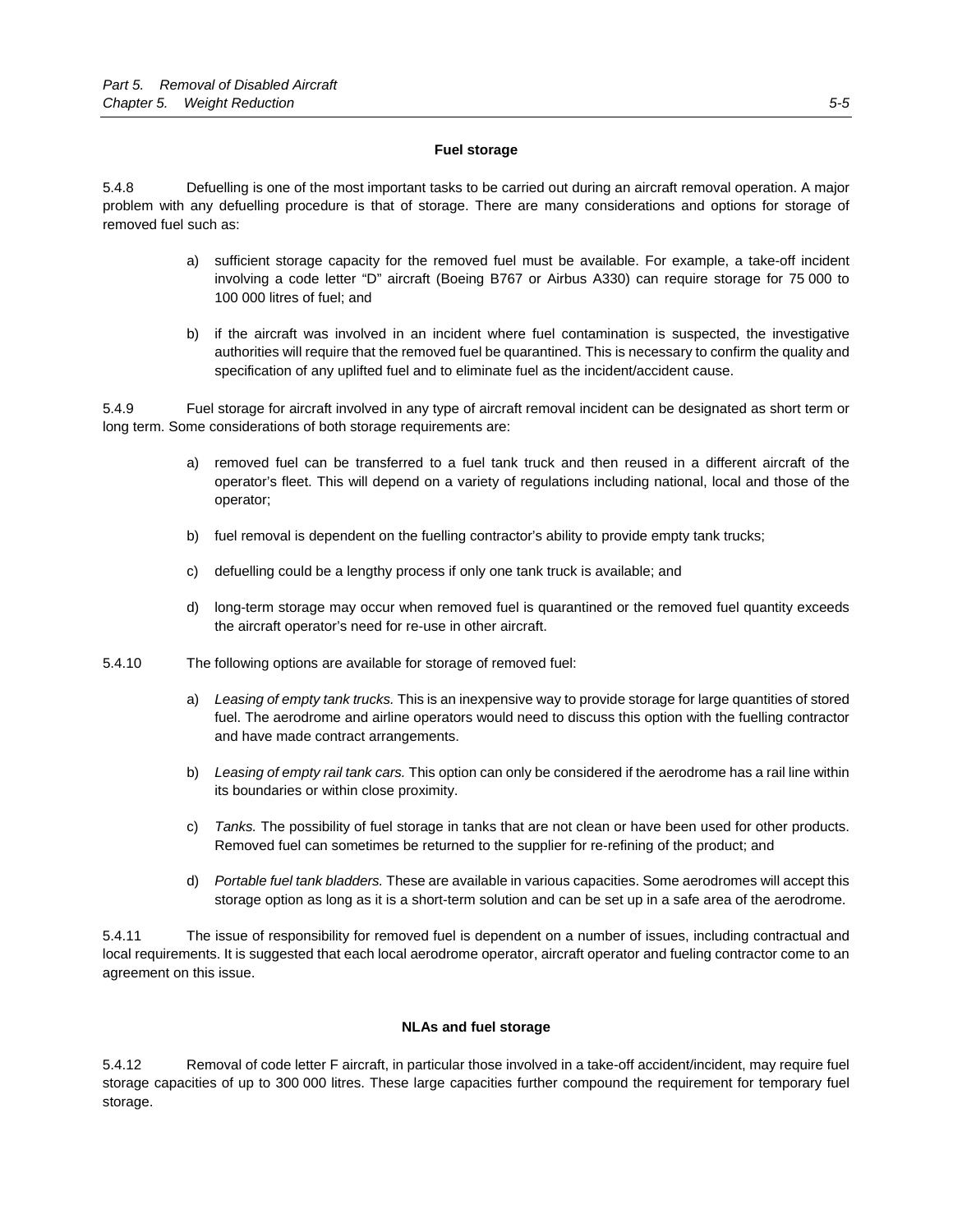# **5.5 CARGO REMOVAL**

5.5.1 In addition to passenger baggage, modern aircraft are capable of carrying substantial volumes of air cargo in a variety of ways. On passenger aircraft there are two basic types of belly cargo compartments — bulk loaded and those equipped with cargo-loading systems.

5.5.2 Bulk loaded compartments are loaded manually, and in an aircraft in an unusual attitude, cargo can still be unloaded once the cargo door is open. However, automated cargo-loading systems require a relatively level aircraft attitude when cargo-loading vehicles are used. Problems associated with unloading containers with the aircraft in an unusual attitude are:

- the need for construction of roadways
- the necessity to level the aircraft prior to unloading

5.5.3 Although it is possible to remove cargo prior to levelling, it will be a time-consuming process and may require the following procedures:

- a) cargo doors will have to be manually opened if electrical power to the aircraft is not available;
- b) the side panels of the containers will have to be cut in order to gain access;
- c) empty containers will have to be dismantled and removed to gain access to other full containers; and
- d) containers will have to be secured to prevent unwanted movement.

5.5.4 Full freight aircraft in an unusual attitude, including a tail tip, will require a similar means to those described in 5.5.3 a) to d) to unload. Removal of cargo using these methods is always time-consuming and labour-intensive.

# **5.6 REMOVAL OF OTHER LARGE WEIGHT COMPONENTS**

5.6.1 If extensive damage to any major components is recorded during the aircraft survey, it will be necessary to ensure that these components are either removed or secured to prevent a safety threat. These components could include the following:

- landing gear and gear doors
- ailerons, flaps and other wing components
- elevator and rudder components
- engines
- damaged fuselage or wing structure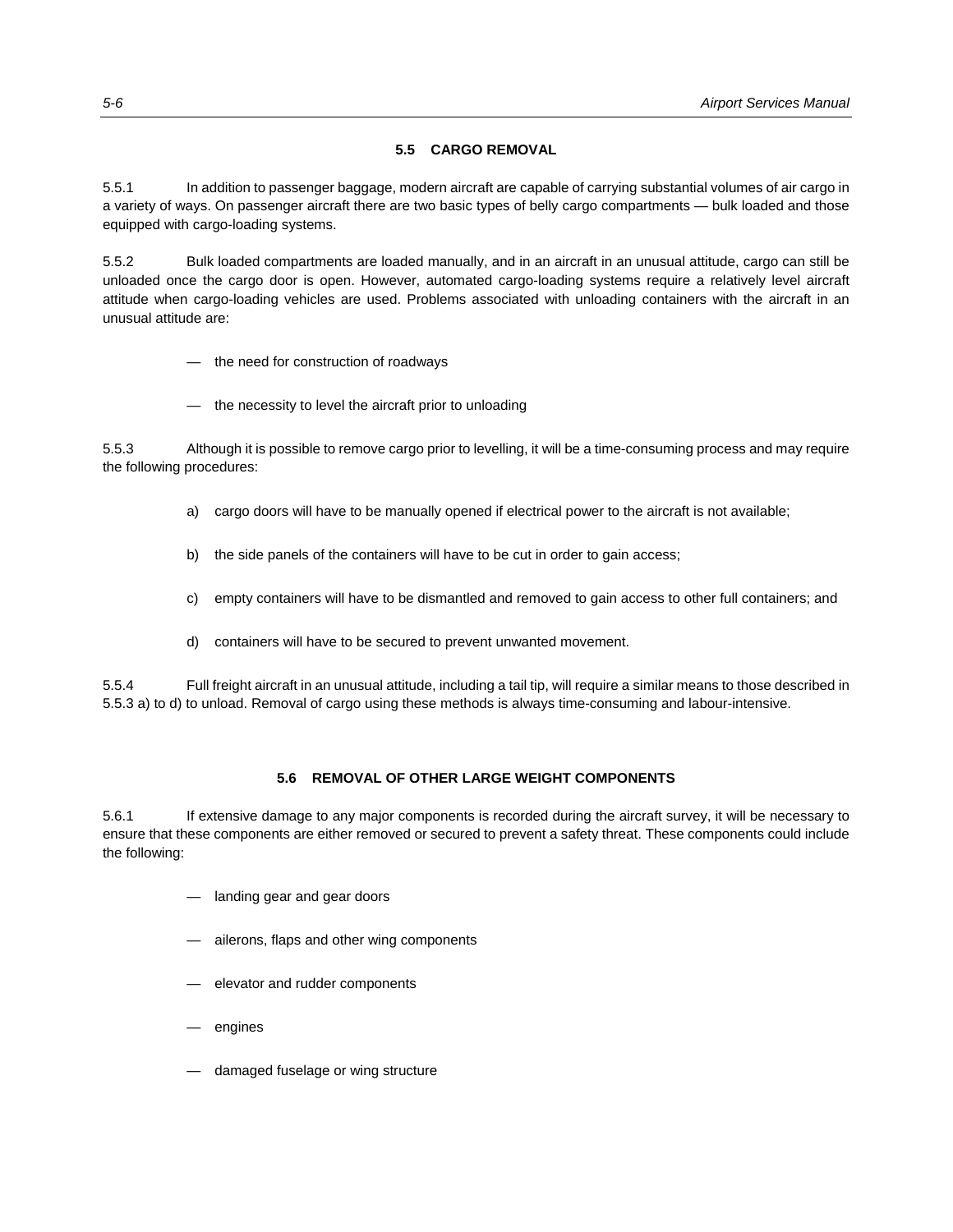5.6.2 Components that are either badly damaged, hanging loosely in place or torn from their attachments will require investigation. It is essential that these units be completely removed or securely attached in place to prevent unwanted movement during the levelling/lifting process since the risk of heavy components moving unnoticed can cause a shift in the centre of gravity.

5.6.3 Large components such as landing gear and engines present difficulty in any attempts to temporarily secure them in place due to the weights involved. In these cases it may be easier to remove them completely. Ailerons, flaps, elevators and rudders can usually be secured in place. Damaged or jagged sections of fuselage or wing structure that are loose can be cut away to prevent injury. Any removed components or structure must be recorded and their weights and moments properly subtracted from the aircraft weight.

\_\_\_\_\_\_\_\_\_\_\_\_\_\_\_\_\_\_\_\_\_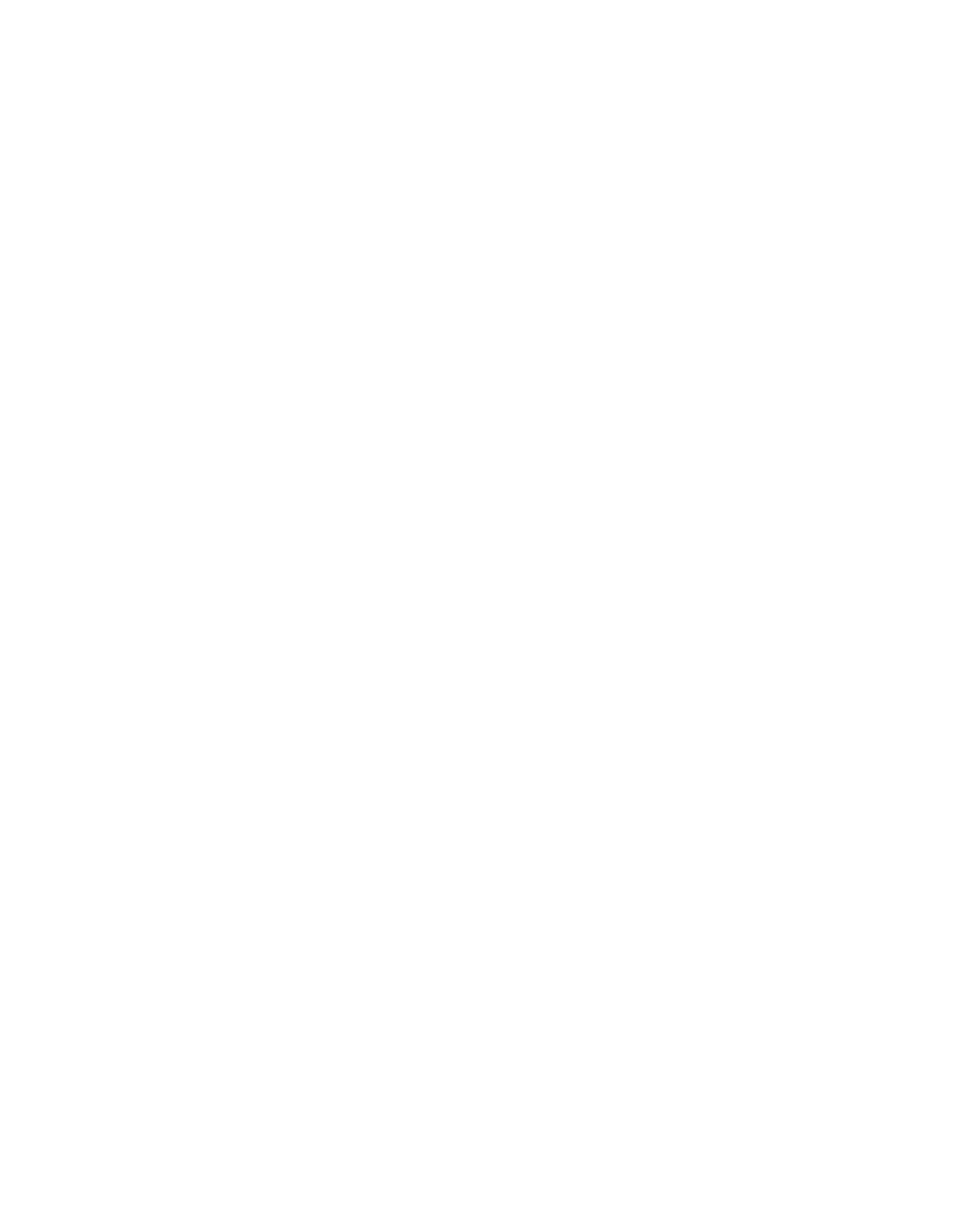# **Chapter 6**

# **LEVELLING AND LIFTING**

## **6.1 GENERAL**

6.1.1 This chapter outlines the methods and processes required when levelling/lifting disabled aircraft. Each aircraft recovery incident is unique and must be thoroughly evaluated prior to any levelling/lifting operations being initiated. The basic requirement is to level and lift the aircraft to a height where maintenance jacks can be installed, allowing the landing gear to be extended, repaired, replaced or allowing for a recovery trailer to be installed. An overview of the required steps is as follows:

- a) ensure the aircraft has been officially released by the investigative authorities;
- b) resolve all related health and safety issues;
- c) calculate the aircraft weight and centre of gravity;
- d) ensure the aircraft has been properly stabilized;
- e) resolve all weight reduction issues; and
- f) ensure all required equipment and personnel are available.

In all circumstances, the aircraft must be levelled first and then lifted.

6.1.2 There are a number of different circumstances that will leave the aircraft sitting at an unusual attitude after an accident/incident. These scenarios may include the following:

- a) nose landing gear collapsed, missing or retracted;
- b) nose landing gear collapsed missing or retracted along with one main landing gear collapsed missing of retracted;
- c) one main landing gear collapsed, missing or retracted;
- d) two or more main landing gear collapsed, missing or retracted;
- e) all landing gear collapsed, missing or retracted;
- f) the aircraft is in a tail tipped attitude; and
- g) the aircraft is in an unusual attitude due to one or more landing gear deeply bogged or buried in soft ground.

Solutions to these and other conditions will be found in most specific ARMs.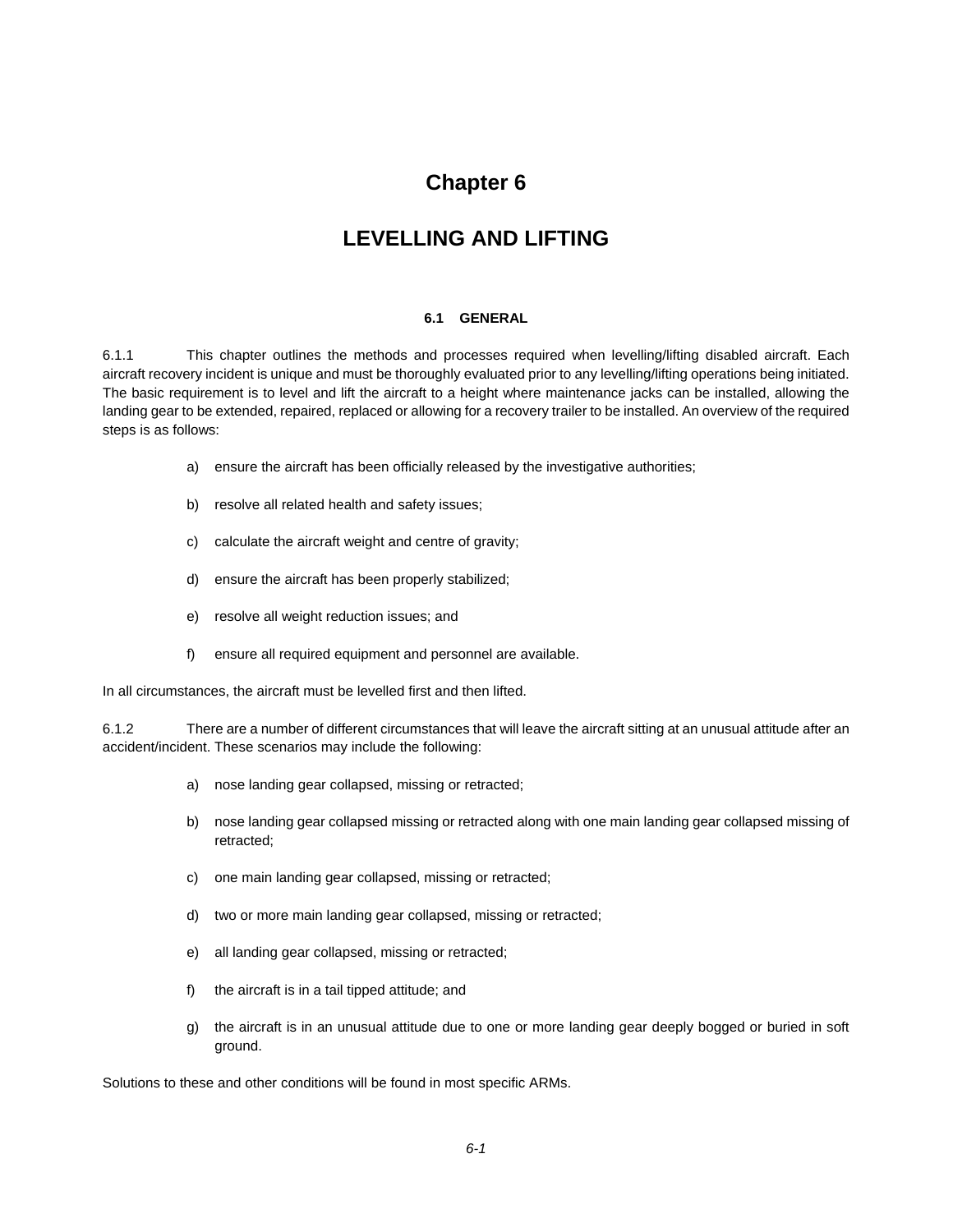# **Levelling**

6.1.3 Prior to lifting the aircraft, it is first necessary to establish the level attitude about the lateral and longitudinal axis. Different aircraft types will each provide a different means of confirming these pitch and roll angles. Examples of some of these are:

- a) onboard computers of most modern aircraft can provide information on level attitude when electrical power is available;
- b) the ARAM will specify longitudinal and lateral points on the aircraft, such as floor beams and seat tracks, where a spirit level can be placed; and
- c) plumb bobs can be attached at grid points in wheel well areas to indicate the aircraft attitude.

6.1.4 These levelling points can be used during the levelling and lifting process to confirm when a proper aircraft attitude is reached and then monitored to maintain the level attitude. When the level attitude is reached, the levelling process may begin and is generally carried out in two distinct steps: levelling about the lateral axis (wings); and levelling about the longitudinal axis (fuselage). Sometimes it is only necessary to use one of the lifting points during the levelling process. In this case, the aircraft will pivot about a fixed point such as one of the landing gear.

# **Lifting**

6.1.5 Once the aircraft has been properly levelled, it can be raised to the required height. Height requirements must include sufficient room to:

- a) extend and lock a retracted landing gear;
- b) place hanger or maintenance type jacks in position while further work is carried out on the landing gear, including landing gear replacement; and
- c) place special aircraft recovery trailers or trucks under the wings and/or fuselage.

6.1.6 If the lifting equipment being used is not capable of lifting to the required height in a single step, it may be necessary to lift the aircraft in stages. In this case, extra support from shoring or cradles will be necessary while the lifting equipment is repositioned. For additional lift, it may be necessary to build a platform under a jack or pneumatic lifting device. Shoring may also be required when maximum arc movement is reached during lifting with jacks, and repositioning of the jacks is required. During any shoring operations, allowable shoring loads must always be calculated and monitored (see Chapter 4). There are various devices used to level and lift disabled aircraft. The generally accepted devices include: jacks, pneumatic lifting devices, and cranes and slings. In some cases it will be necessary to use a combination of these devices to successfully level and lift a disabled aircraft.

## **6.2 JACKS**

6.2.1 Aircraft are generally lifted with jacks from reinforced hard points on the wings and fuselage. There is usually one jack point under each wing and another jack point on either the forward or aft fuselage. Other jack points on the aircraft may not be capable of supporting a normal jacking load and are intended to be used strictly for stabilizing purposes. The ARM will identify the specific locations of all jacking and stabilizing points. In all cases, jacks must be placed on a flat, stable, base such as steel plates, and the ground may have to be stabilized. During the levelling or lifting process, it may be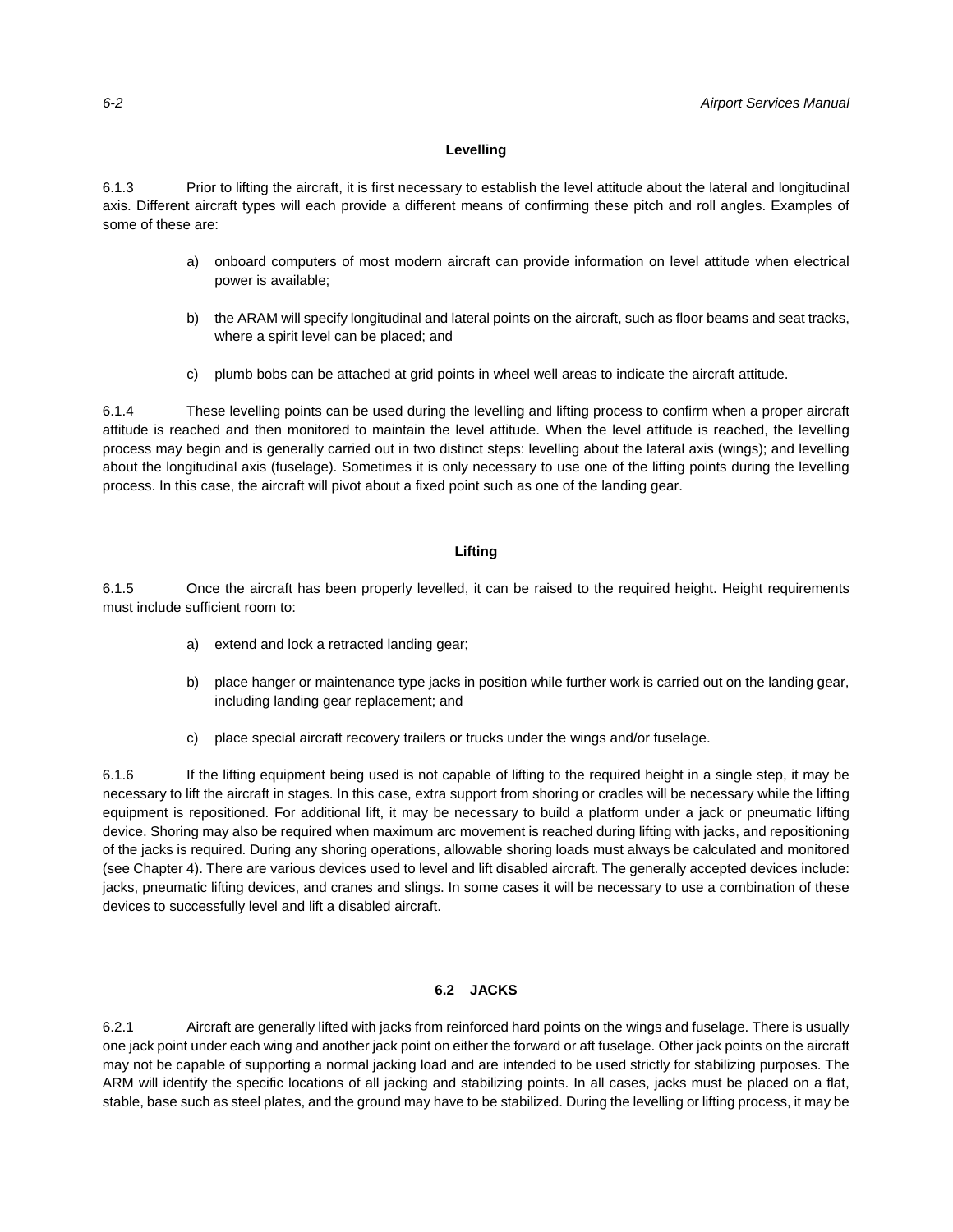possible to use only one of the jack lifting points to level the aircraft, which will then pivot around a fixed point such as the main landing gear. An example of such would be the case of a nose gear collapse where only a single lifting point at the forward fuselage would be available, and the aircraft would pivot around the main landing gear.

# **Type of jack**

6.2.2 The various types of jacks used to lift an aircraft are as follow:

- a) *Specialized aircraft recovery jacks.* These are capable of freely following the arc movement within specified limits and must be operated according to applicable operating instructions. Two different designs are available:
	- 1) monopole design: consisting of a single cylinder attached to a large flexible base plate; and
	- 2) tripod design: consisting of three multi-stage legs that are individually controlled and operated. Pressure gauges are installed on each leg allowing independent operation and control of the loads on the individual leg. This allows the operator to ensure that the arc movement is kept within the specified limits.

 *Note.— Standard maintenance tripod jacks are not capable of any arc movement and are not recommended for use during recovery operations.* 

- b) *Bottle or wheel type jacks.* These can be useful for initial levelling and lifting in constricted areas. They have the same limitations as the standard maintenance jacks.
- c) *Recovery jacks for NLAs.* These can provide continuous measuring and recording of loads during the entire jacking process and can automatically control side loads as they extend.

#### **Jacking loads**

6.2.3 Jacking loads must be calculated prior to any lifting operation. The specific ARM will provide details on how to calculate the expected vertical loads during a levelling and lifting operation. The structure near the jack points must be undamaged and capable of carrying the anticipated loads.

#### **Side loads and arc movement**

6.2.4 Side loads can be imposed as a result of the arc through which the jack pad will travel as the aircraft is raised from an unusual attitude. Misalignment will induce side loads that may cause secondary damage and possibly force the jack to topple. This movement or lateral translation of the jack head is known as arc movement and must be controlled during all jacking operations. Structural damage can occur if side loads are imposed that are greater than allowable limits. Special aircraft recovery jack heads move and follow this arc movement so there are no related side loads.

#### **Jack stability**

6.2.5 When jacks are used to lift aircraft from unprepared surfaces, the area on which the jack rests must be properly stabilized. This may include requirements to excavate and prepare the area with a gravel base, steel plates and plywood in order to support the anticipated loads. The base must also be large enough to allow for repositioning of the jack if necessary.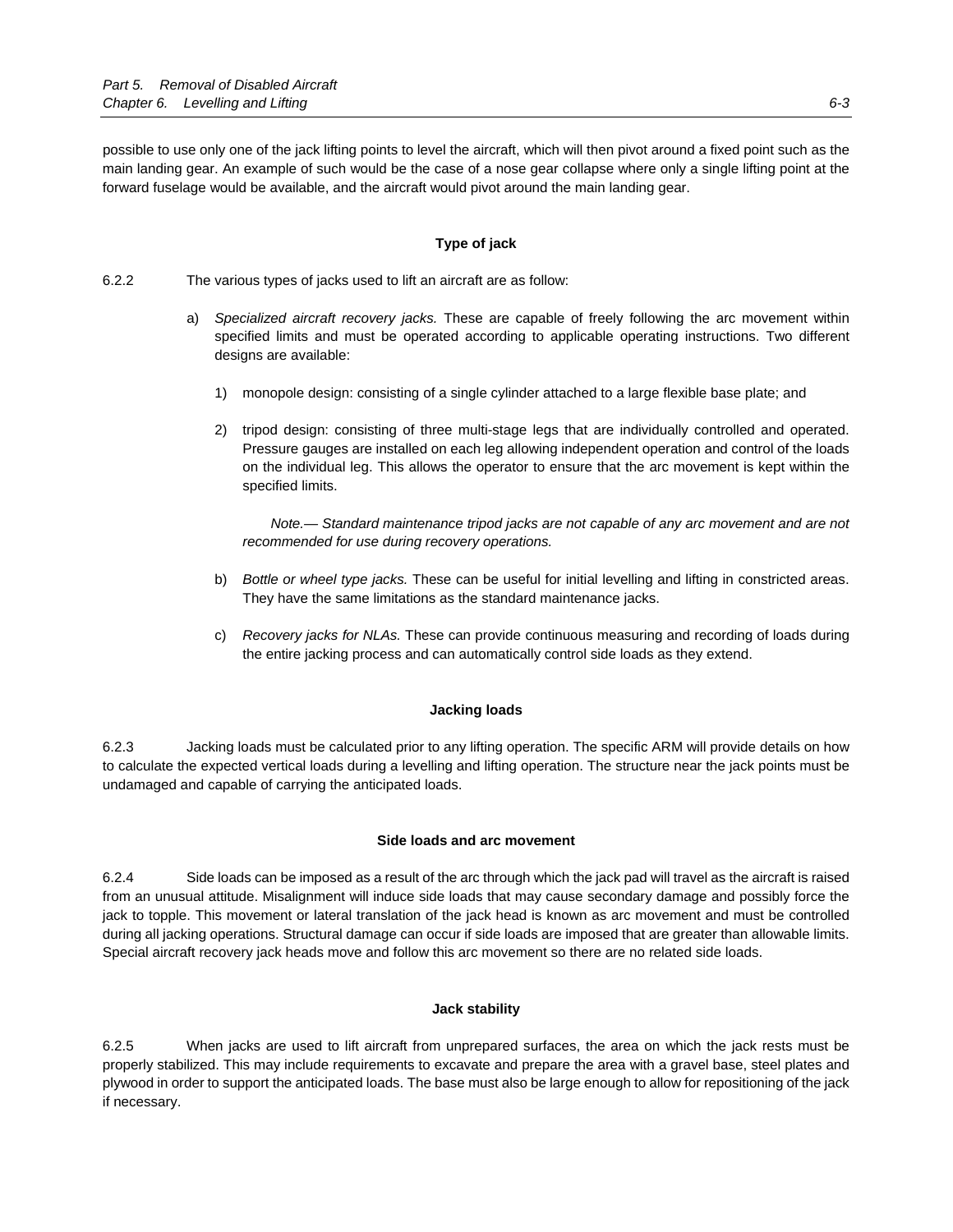#### **Lifting with jacks**

6.2.6 Before the lifting process can begin, the aircraft must be levelled. The levelling process must always start laterally then longitudinally from the lowest point.

6.2.7 As with other lifting devices, there are general preparations and precautions to take prior to any lifting operation with jacks, such as:

- a) ensure that all safety instructions are complied with;
- b) monitor and ensure that wind speeds are not exceeded;
- c) ensure that the aircraft is tethered if required;
- d) ensure that all weights and loads have been calculated;
- e) ensure that the platform area for the jack is large enough to change jack position as the aircraft is lifted, if necessary;
- f) determine the type of jack to be used and ensure that it is capable of supporting the required load;
- g) ensure that all the manufacturer's operating instructions are complied with;
- h) install fittings or jack pad adapters at the jack points;
- i) ensure that landing gear down-lock pins are installed in any serviceable landing gear;
- j) discuss with the jack operators and other personnel what is expected to happen as the aircraft is raised and what is expected of each operator;
- k) ensure that no unnecessary personnel are in the safety zone;
- l) ensure that adequate communication is available between the jack operators, the recovery manager and the lifting coordinator;
- m) attach plumb bobs to various fuselage and wing locations to assist with monitoring the relative attitude of the aircraft as it is lifted;
- n) ensure that personnel are available to monitor and adjust the tension loads as the aircraft is lifted, if tethers are being used;
- o) provide tail tip protection;
- p) follow the aircraft manufacturer's recommendations regarding whether the parking brakes must be set, wheel chocks installed and whether it is necessary to deflate the landing gear shock struts;
- q) if the required lifting height is greater than the jack extension height, shoring will be required while a platform is fabricated to provide additional lift;
- r) jack operators must monitor the jacking loads at all times during the jacking operation;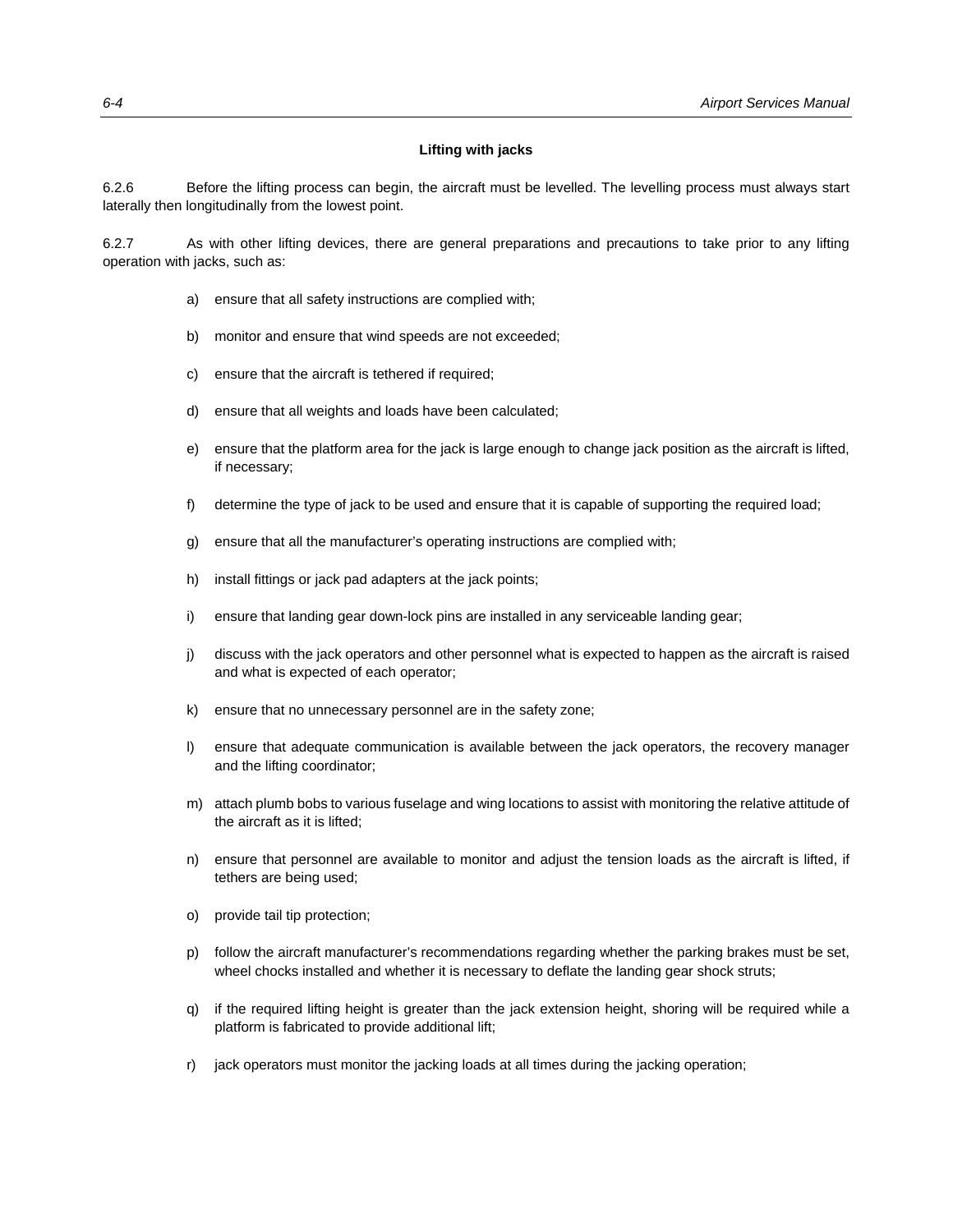- s) the jacking operation must be carried out in a controlled and steady movement; and
- t) install landing gear down-lock pins in any landing gear that is serviceable .

6.2.8 When the aircraft is lifted to the required height, the jacks must be left in place as a safety precaution in the following circumstances:

- a) when attempting to extend any landing gear that is capable of supporting the aircraft's weight;
- b) when work on the landing gear is carried out; and
- c) when repairs or replacement of any damaged landing gear is undertaken.

If it is not possible to make the landing gear serviceable, removal trailers or trucks will be required to move the aircraft.

# **Other jacking requirements**

6.2.9 Initial lifting of the aircraft may be necessary to gain clearance for positioning aircraft removal jacks or to make room for positioning lifting bags or lifting straps. In cases where the landing gear is collapsed, missing or retracted, or engines are missing, the aircraft will provide very little clearance for positioning lifting devices. In this case, wheel change axle jacks or bottle jacks can be used to lift the aircraft to a sufficient height. Again, all loads must be properly calculated and complied with (see Chapter 3).

6.2.10 In the event the aircraft comes to rest with landing gear extended but with multiple tire failures, special lifting requirements will be necessary. With more than one tire failure on the same axle, it will be difficult to place normal axle jacks due to the limited clearance. However, there are a number of special purpose jacks, jacking adapters and ramps available for this purpose. The specific ARM will provide details on this subject.

# **6.3 PNEUMATIC LIFTING DEVICES**

6.3.1 Different designs of pneumatic lifting devices are available to achieve the desired lift during aircraft removal operations. Depending on the design, different methods are used to control lateral stability and arc movement during the **lift** 

6.3.2 The most common pneumatic lifting devices use bags with a multi-element or multi-compartment design for aircraft removal operations. Multi-element pneumatic lifting bags are designed to restrict the expansion of the individual element providing a flat slab shape of uniform thickness. Some degree of lateral instability is inherent in the design, although there are features that allow upper elements to more easily conform to the wing profile.

## **Pneumatic lifting device capacity**

6.3.3 Pneumatic lifting bags are generally rated in terms of lifting capacity in tons and metric tonnes. Lifting bags are usually manufactured in approximate standard capacities of 15, 25 and 40 tons. Some manufacturers have developed pneumatic lifting devices with a higher capacity for the NLA.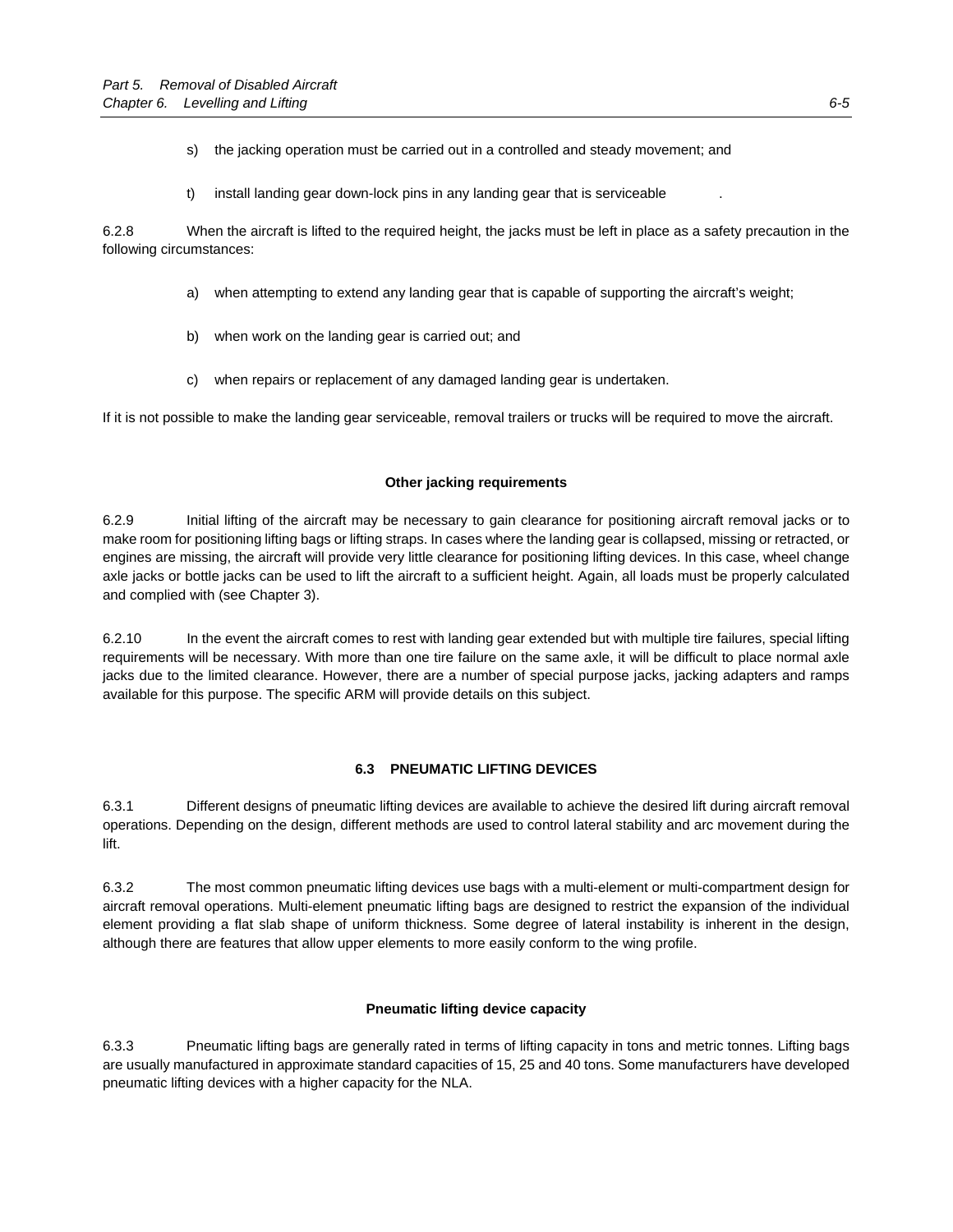# **Pneumatic lifting device placement**

6.3.4 Pneumatic lifting bags and other pneumatic lifting devices are normally placed under the wings, the forward fuselage and the aft fuselage. The ARM will provide specific details on where the lifting bags should be placed and the maximum allowable skin pressure in these areas.

6.3.5 When pneumatic lifting bags are used to lift aircraft from unprepared surfaces, the area that the lifting bags rest on must be properly stabilized and able to support the anticipated loads. As with jacks, this may include requirements to excavate the area and prepare it with a gravel base and/or steel plates and plywood. The base should also be large enough to allow for repositioning of the lifting bags and in some cases the repositioning of any constructed cribbing platforms.

6.3.6 It is important not to place lifting bags under any damaged area of the fuselage or wings. Where damage exists, lifting bags generally should be placed a minimum of one fuselage frame or wing rib away from the damaged area. On some aircraft the wing dihedral in the area of air bag placement is considerable, and caution must be taken to prevent the bags from sliding outboard under the wing.

# **Calculating lift capacity**

6.3.7 A major limitation with the use of lifting bags is their rated lifting capacity. For example, a lifting bag rated at 25 tons may not lift this load in all recovery events. The actual lifting load is dependent on the following few key factors:

- a) the specified lifting capacity of the bag;
- b) the maximum acceptable skin pressure in the area the lifting bag will be inflated; and
- c) the measured surface area of the wing or fuselage that the lifting bag is actually in contact with.

6.3.8 If the lifting capacity required is greater than the capacity of the bag lifting, a different method of lifting will be required, or the weight of the aircraft will have to be reduced. In some cases, additional lifting capacity can be gained by pressurizing the aircraft cabin. Any increase in cabin pressure will, in most cases, add to the allowable fuselage skin pressure, thereby increasing the lifting capacity.

## **Platform cribbing**

6.3.9 The inflated height of the lifting bag may not be sufficient to lift the aircraft to the required height. In this case a platform can be built to increase the height of the lift, however, this is a very time-consuming and labor-intensive job. The platform it must be made large enough to adapt to any minor position changes of the lifting bags, otherwise it will be necessary to dismantle it and rebuild it in a more accurate position.

6.3.10 There are alternatives to a wood platform or wood cribbing available from various companies in the form of inflatable cribbing and cribbing manufactured from composite and other man-made materials.

# **Lifting with pneumatic devices**

6.3.11 Before the lifting process can begin, the aircraft must be levelled. The levelling process must always start laterally then longitudinally from the lowest point.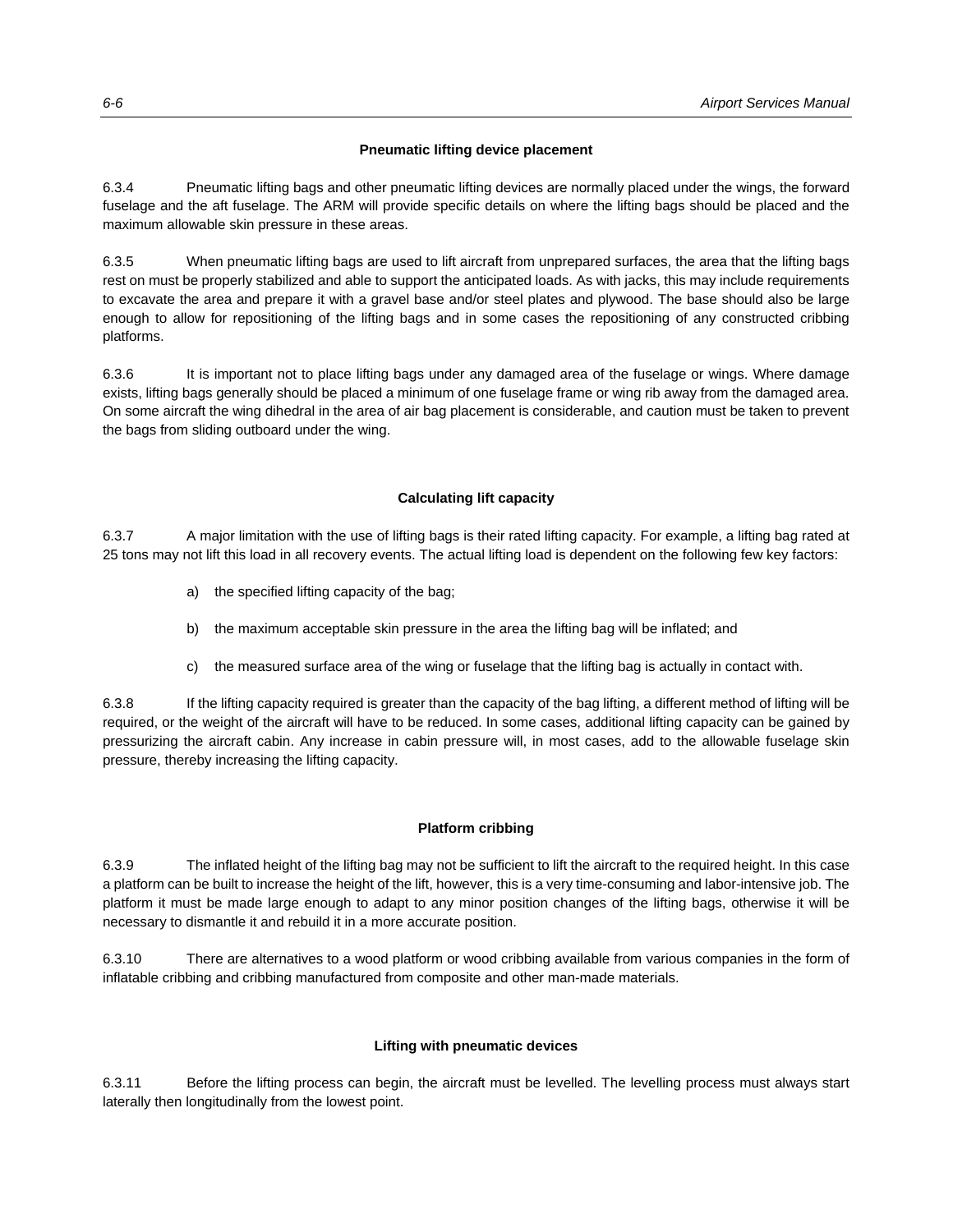6.3.12 As with other lifting devices, there are general preparations and precautions to take prior to any lifting operations with pneumatic devices such as:

- a) ensure that all safety instructions are complied with;
- b) monitor and ensure that wind speeds are not exceeded;
- c) ensure that the aircraft is tethered if required;
- d) ensure that all weights and loads have been calculated;
- e) ensure that all the manufacturer's operating instructions are complied with;
- f) ensure that landing gear down-lock pins are installed in any serviceable landing gear;
- g) determine the necessary lifting capacity and the number of bags required;
- h) confirm the placement of the lifting bags on the ground and provide protection from sharp objects with rubber mats or tarpaulins, keeping in mind that ground preparation may be required;
- i) protect the lower wing or fuselage from minor protrusions using rubber mats; however, it may be necessary to completely remove antennas and drain masts;
- j) ensure that the area around the wing jack point is not encroached upon, as failure to provide an area for the jacks may require the aircraft to be shored once the lifting process is complete, to allow for the removal of the lifting devices and positioning of wing jacks;
- k) place the lifting bags with the inflation fittings facing the inflation console if possible;
- l) position the inflation console with a good view of the lifting bags;
- m) discuss with the console operators and other personnel what may occur as the aircraft is raised and what is expected of each operator;
- n) ensure adequate communication is available between the console operators, the recovery manager and the lift coordinator;
- o) ensure that unnecessary personnel are not in the safety zone;
- p) ensure that the compressor and console have adequate moisture traps;
- q) unroll the inflation hoses and connect them to the console;
- r) after purging, connect the hoses to the appropriate lifting bag inflation fitting and confirm the correct hose sequence;
- s) attach plumb bobs to various fuselage and wing locations to assist in monitoring the relative attitude of the aircraft as it is lifted;
- t) if tethers are being used, ensure that personnel are available to monitor and adjust the tension loads as the aircraft is lifted;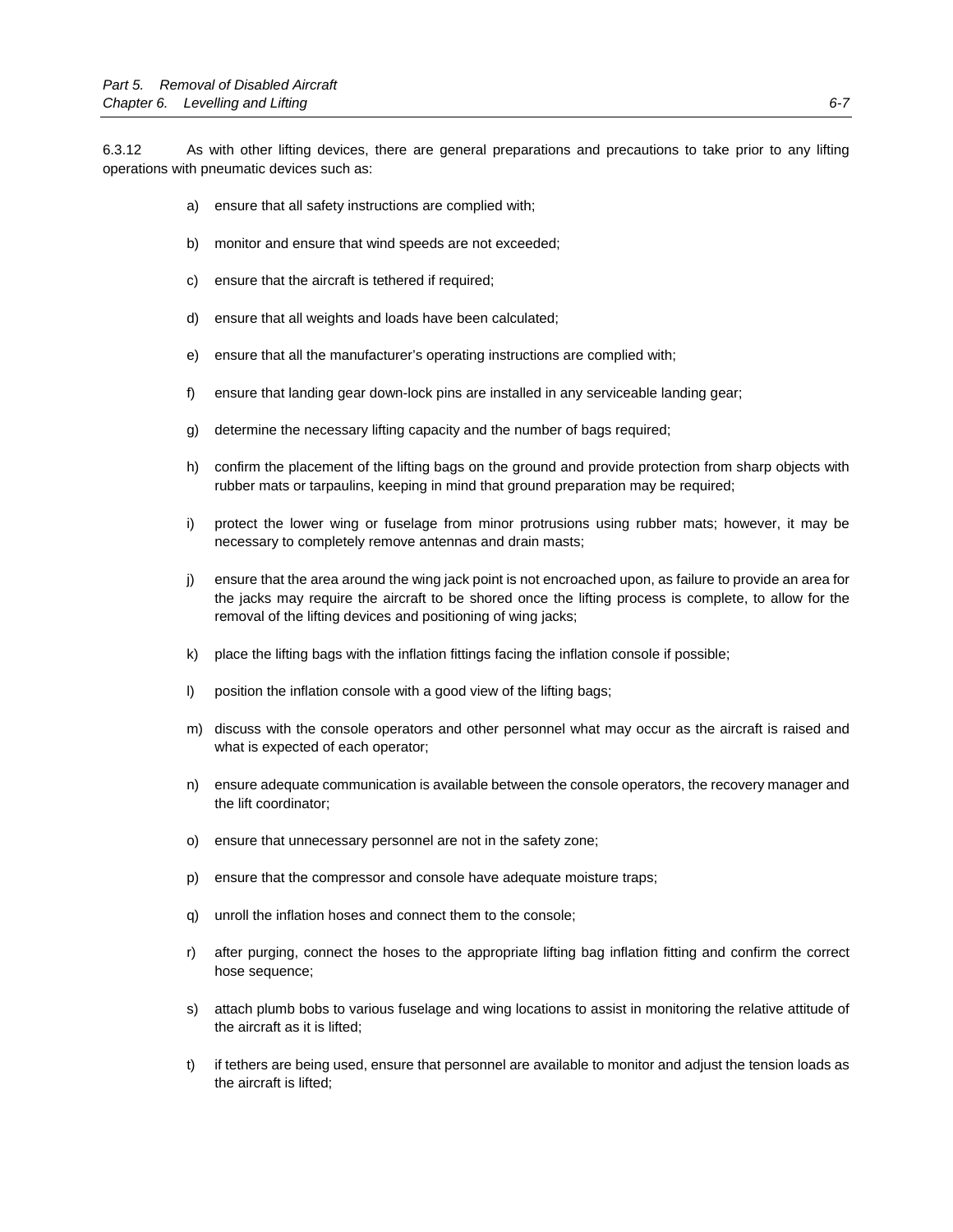- u) provide tail tip protection; and
- v) follow the aircraft manufacturer's recommendations as to whether the parking brakes are to be set, wheel chocks installed and whether it is necessary to deflate the landing gear shock struts.

6.3.13 It may be necessary to lift the aircraft in stages if the lifting equipment being used is not capable of lifting to the required height in a single step. This will require the aircraft to be supported on some form of shoring or cradles while the lifting equipment is being repositioned, replaced or while a platform is being built to provide additional lift. If an adequate area is left available, jacks could be installed at this point.

*Note.— During any shoring operations, allowable shoring loads must be calculated and monitored.* 

6.3.14 When the aircraft is lifted to the required height, jacks must be installed or shoring fabricated as a safety precaution under the following circumstances:

- a) when attempting to extend any landing gear that is capable of supporting the aircraft's weight;
- b) when work on the landing gear is carried out; and
- c) when repairs or replacement of any damaged landing gear is undertaken.

If it is not possible to make the landing gear serviceable, removal trailers or trucks will be required to move the aircraft.

#### **Inspections**

6.3.15 Generally inspections include a visual inspection in the area the lifting bags made contact with the aircraft to ensure that there are no deep scratches or gouges caused by debris, stones or sand trapped between the lifting bag and the aircraft.

## **6.4 CRANES**

6.4.1 Large mobile cranes, used in combination with various sling assemblies can be used in the recovery of disabled aircraft and are possibly the easiest way to lift the forward fuselage, for example, after a nose gear collapse. Whether to use cranes in the recovery operation depends on their availability. In some areas cranes are available with many choices in lifting capacity. In other areas cranes can be in short supply with limited lifting capacity, unknown serviceability and incomplete or non-existent records of safety inspections. When it is necessary to use equipment that are suspect, extreme caution must be exercised.

6.4.2 Prior to any crane operation, a reassessment of the initial aircraft survey must take place to confirm details of any structural damage. Careful examination of any damaged areas must be made prior to placing any lifting straps. Normally the strongest locations for placing lifting straps are near jack points, fuselage frames, bulkheads, fuselage production joints and doorframes. The ARM will identify these locations.

 *Note.— Tethering is important in any crane lift operation as even slight winds can cause large swinging forces.*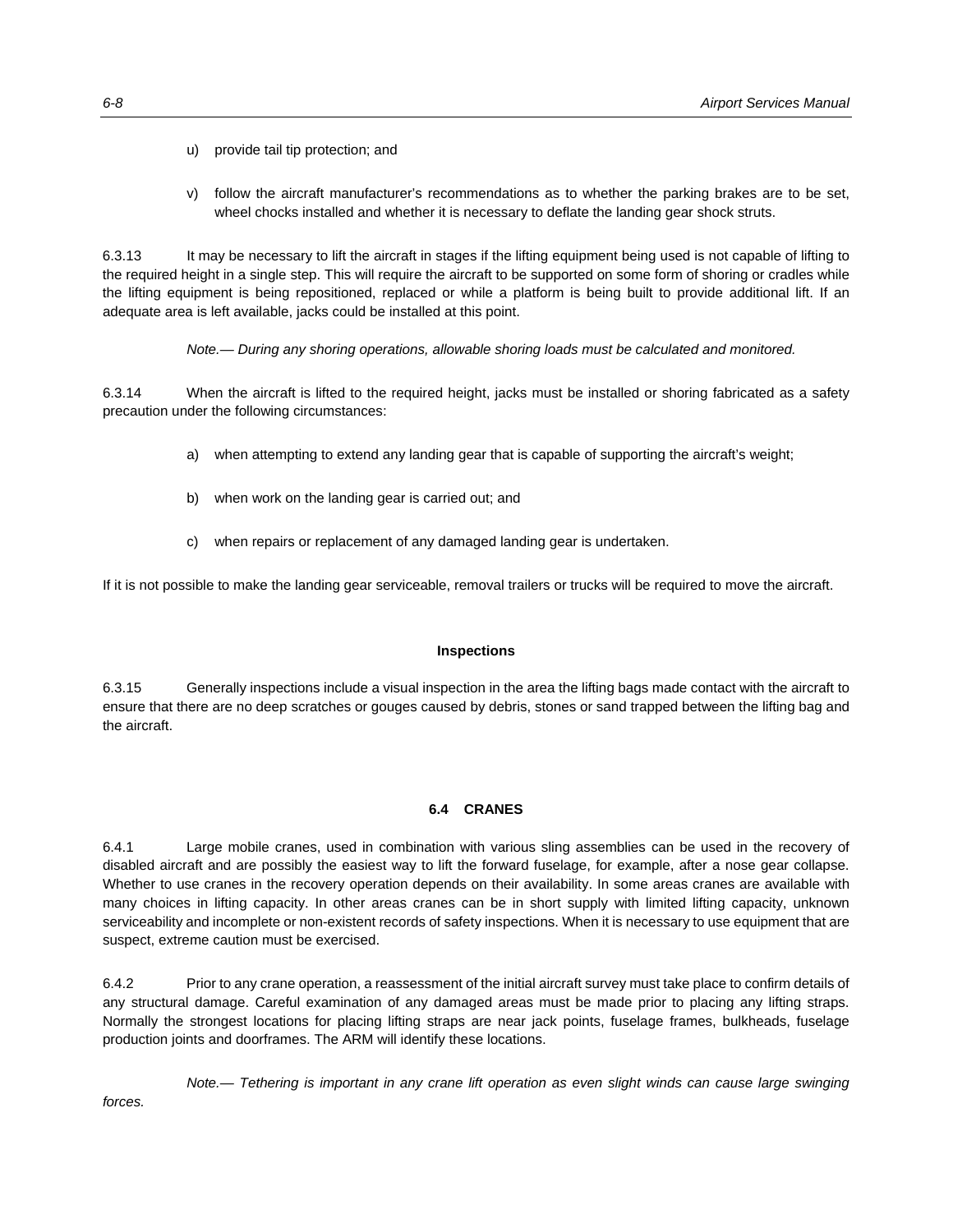## **Crane types**

6.4.3 The types of cranes that can be used are:

- a) *Mobile cranes.* Mobile cranes require a prepared surface called a pad to operate from. Depending on the size and lifting capacity of the crane, the requirements for the pad and access road can be substantial.
- b) *All terrain cranes.* All terrain cranes with high flotation tires provide good site access with less of a requirement for prepared surfaces, although lifting capacity is limited.
- c) *Crawler cranes.* Crawler cranes are available with substantial lifting capacities but require a prepared pad to operate from. The major problem with crawler cranes is the time required for transport and set-up.

# **Slings**

6.4.4 A sling assembly is comprised of cables, hooks, fittings, spreader bars and straps. Some sling assemblies can be quite complicated featuring elaborate pulley systems to distribute the load evenly through a number of straps as the aircraft is raised from an unusual attitude. Other slings can be quite simple consisting of a single strap and spreader bar.

6.4.5 The number of lifting straps needed is dependent on the anticipated loads. It is recommended that the strap width be not less than 200 mm and fabricated from nylon or some form of carbon fiber weave. The ARM will identify placement of the straps around specific frames of the fuselage. Straps must not be placed near a damaged frame, stringer or damaged area of skin. Generally straps are placed a minimum of one frame away from any damage. Lifting straps must be used with an appropriate spreader bar, or secondary damage may result from the crushing action of the straps. One alternative is the use of a crane on each side of the fuselage, each lifting one end of the strap vertically.

 *Note.— All straps must be inspected prior to use and should have the load rating and inspection date tags attached.* 

# **Crane-lifting combinations**

6.4.6 Cranes can be used as an integral part of the aircraft recovery operation assuming the crane has adequate lifting capacity. Generally, cranes of greater capacity than required offer much more flexibility in their positioning. Larger capacity cranes can be placed further away allowing for a greater operating radius around the aircraft. Jibs or jib extensions provide increased lifting height but do not increase the operating radius. As the boom angle of the crane decreases, the load capacity of the crane also decreases.

6.4.7 The required lifting height must be calculated to ensure sufficient lift height and boom travel range is available. The length of the lifting straps used must be determined to ensure that the maximum crane hook height is not reached before the required lift height of the aircraft is reached.

6.4.8 Following a nose gear collapse, the forward fuselage of most aircraft can easily be lifted with a proper sling and straps. In some cases, the nose landing gear is still serviceable, and once extended, the aircraft can be towed away.

6.4.9 Some aircraft are capable of being lifted from the main landing gear support beam, landing gear trunnion or some form of lifting adapter attached to the landing gear. Access is gained through removable panels on the upper surface of the wing above the landing gear attachments. Most aircraft without removable upper wing panels are incapable of being lifted with cranes from the main landing gear.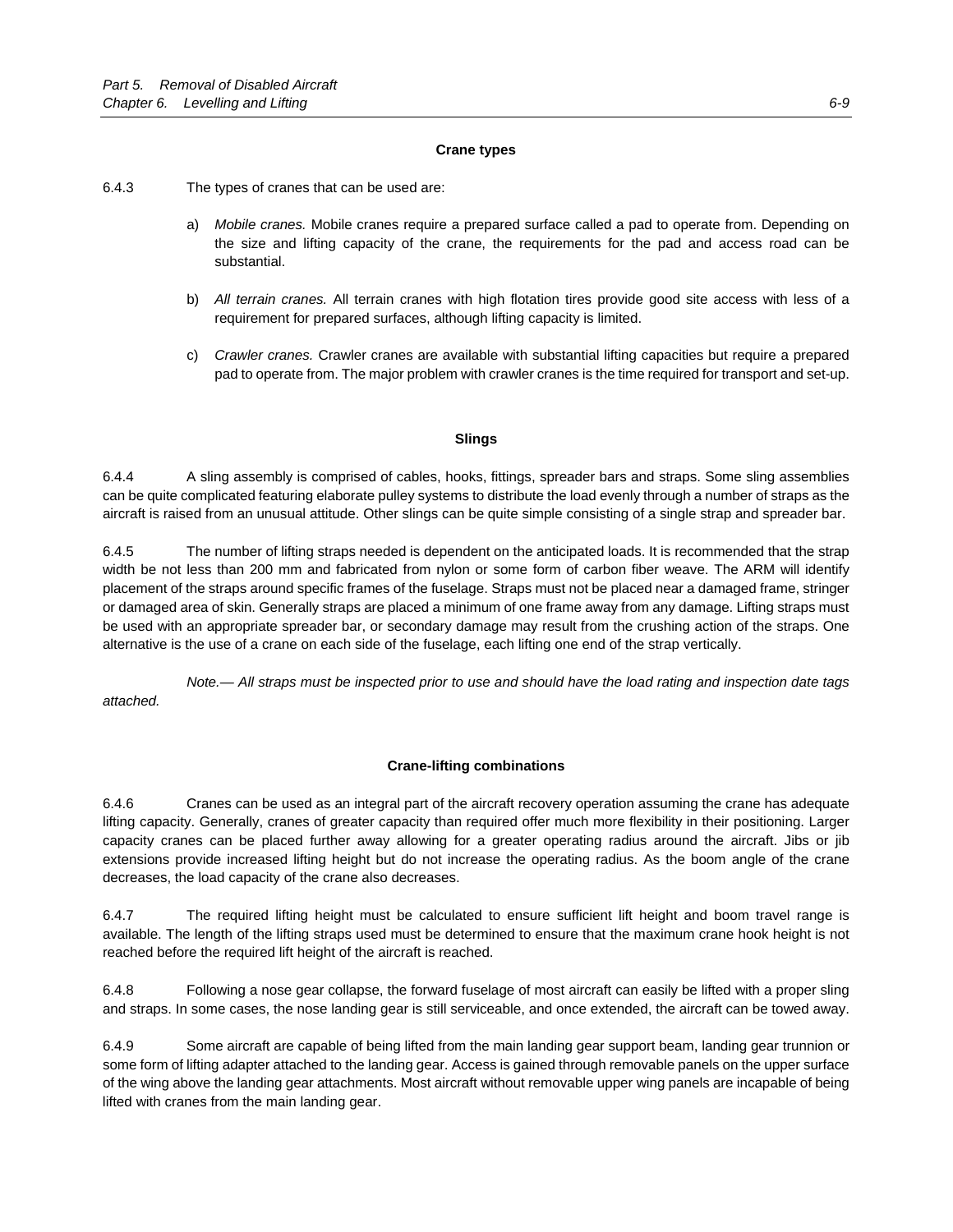6.4.10 In some cases, cranes are able to lift the entire aircraft when it is possible to lift from the main landing gear. In this case, the aircraft can be lifted using the landing gear attachments and straps placed around either the forward or aft fuselage. To accomplish this three-point lift, several cranes may be used. Three-point single crane lifts may not be feasible for larger aircraft but are useful on smaller aircraft where cranes of adequate capacity are available.

6.4.11 When using a single crane, the three lifting points can be tied together with a combination of lateral and longitudinal spreader bars forming a single lift point. This same principle can be carried out using multiple cranes, where each crane lifts from a single lifting point. When using three separate cranes, a spreader bar is only required at the fuselage lifting point.

6.4.12 Whenever cranes are used, adequate roadways and crane pads must be constructed. The crane pad must be large enough to cope with repositioning of the crane. Lifting loads must be calculated to include the weight of the sling assembly and any associated shackles and cables. The lifting loads must continually be monitored and recorded. Most modern cranes are equipped with not only load indication devices but also systems that will stop crane movement if a preset crane load is exceeded.

# **Lifting with cranes**

6.4.13 Before the lifting process can begin, the aircraft must be levelled. The levelling process must always start laterally then longitudinally from the lowest point.

6.4.14 As with other lifting devices, there are general preparations and precautions to take prior to any lifting operations with cranes, such as:

- a) ensure that all safety instructions are complied with;
- b) monitor and ensure that wind speeds are not exceeded;
- c) ensure that the aircraft is tethered if required;
- d) ensure that all weights and loads have been calculated;
- e) ensure that landing gear down lock pins are installed in any serviceable landing gear;
- f) determine the necessary lifting capacity and the number of sling straps required;
- g) ensure that the prepared roadway and crane pad can support the anticipated loads;
- h) ensure that cranes are placed as close to the aircraft as possible;
- i) confirm the placement of lifting straps and provide protection from sharp objects with rubber mats;
- j) protect the lower fuselage from minor protusions using rubber mats; however, it may be necessary to remove antennas and drain masts;
- k) discuss with the crane operators and other personnel what will occur as the aircraft is raised and what is expected of each operator;
- l) ensure adequate communication is available between the crane operators, the recovery manager and the lift coordinator;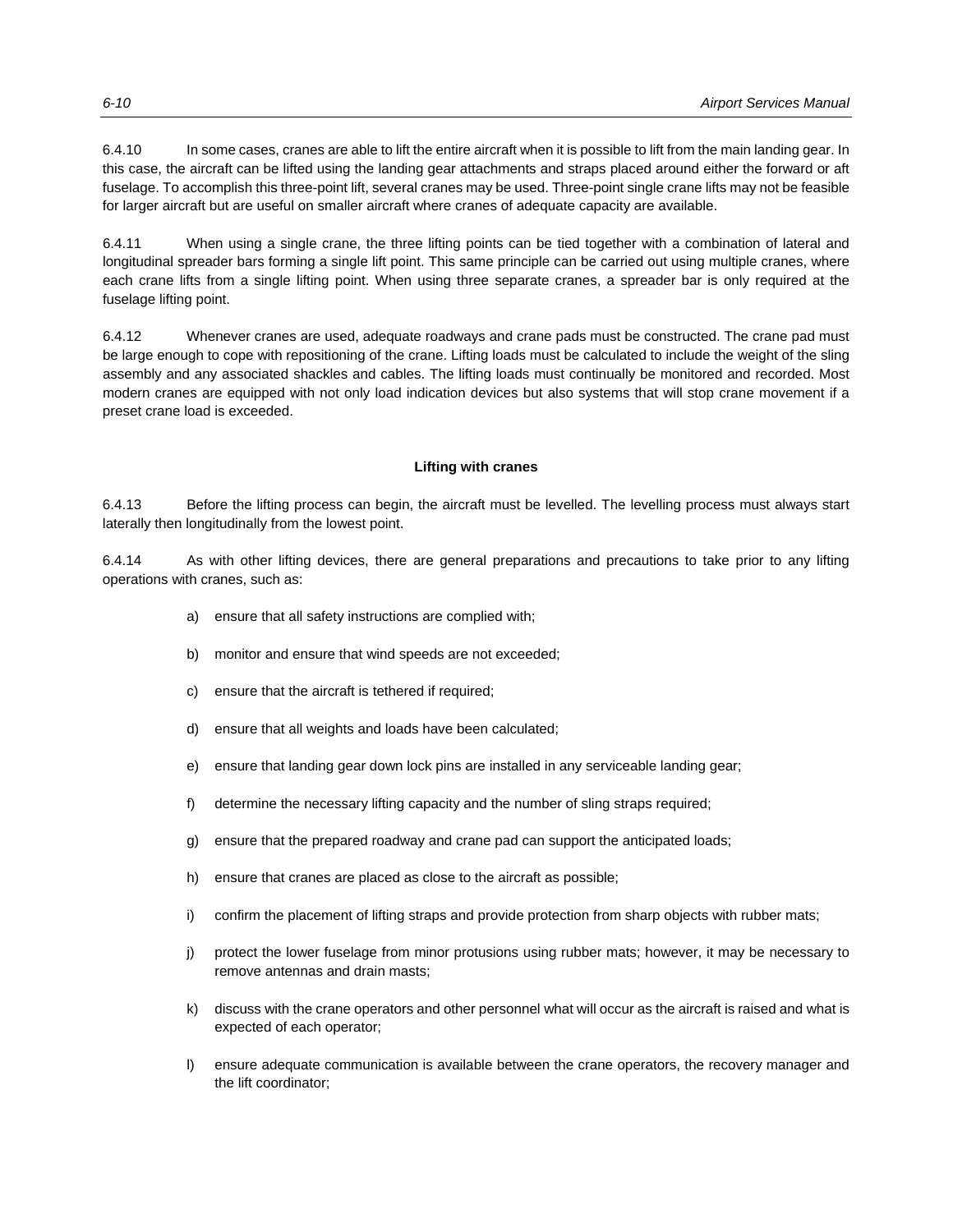- m) ensure that unnecessary personnel are not in the safety zone;
- n) attach plumb bobs to various fuselage and wing locations to assist in monitoring the relative attitude of the aircraft as it is lifted;
- o) if tethers are being used, ensure that personnel are available to monitor and adjust the tension loads as the aircraft is lifted;
- p) provide tail tip protection; and
- q) follow the aircraft manufacturer's recommendations as to whether the parking brakes are to be set, wheel chocks installed and whether it is necessary to deflate the landing gear shock struts.

6.4.15 When the aircraft is lifted to the required height, jacks must be installed or shoring fabricated as a safety precaution under the following circumstances:

- a) when attempting to extend any landing gear that is capable of supporting the aircraft's weight;
- b) when work on the landing gear is carried out; and
- c) when repairs or replacement of any damaged landing gear is undertaken.

If it is not possible to make the landing gear serviceable, removal trailers or trucks must be used to move the aircraft.

#### **Crane operators**

6.4.16 Crane operators, although skilled, may have little experience dealing with aircraft. Therefore, the removal manager must ensure that the crane operator is provided with as much information as possible, such as the basic weights and centre of gravity position of the aircraft, as well as any ideas on how the aircraft will respond as it is lifted. Crane operators usually work with at least one other assistant or rigger who is responsible for giving the crane operator instructions for crane movement and lifting directions. The removal manager must communicate with this assistant or rigger and not attempt to direct the crane operator himself.

#### **Inspections**

6.4.17 Generally this will include a visual inspection in the area the straps were placed to ensure that there are no deep scratches or gouges caused by debris, stones or sand trapped between the straps and the aircraft.

\_\_\_\_\_\_\_\_\_\_\_\_\_\_\_\_\_\_\_\_\_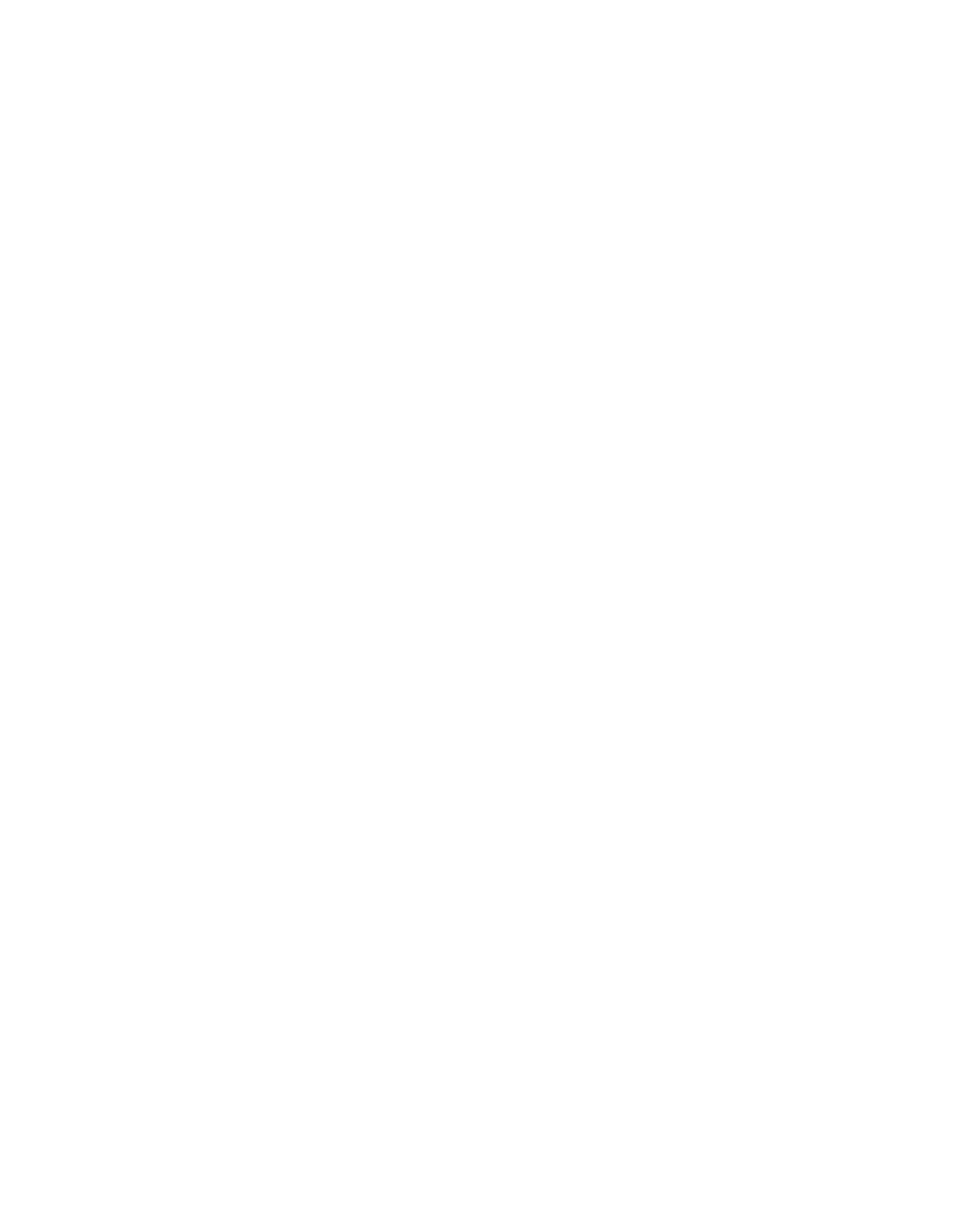# **Chapter 7**

# **MOVING THE AIRCRAFT**

## **7.1 GENERAL**

7.1.1 Once the aircraft has been stabilized, levelled and/or lifted, it will be necessary to move it back onto a hard surface and possibly to a repair facility. It is preferable to move a damaged aircraft supported on its own landing gear. If an aircraft has left the hard surface, a temporary roadway of some kind is usually required (see 7.2).

7.1.2 Prior to any type of movement of the aircraft, the removal manager will need to determine:

- a) whether the weight and centre of gravity location have changed due to shifting of fuel that was unable to be removed during the defuelling operation;
- b) further weight reduction operations after the levelling process or the removal of any large components;
- c) the serviceability of the landing gear by:
	- 1) carrying out a detailed inspection of the landing gear to confirm its structural integrity;
	- 2) ensuring that the landing gear is capable of supporting the weight of the aircraft during any winching or towing operations;
	- 3) making certain the landing gear down-lock pins are installed in any serviceable gear;
	- 4) completing a thorough investigation to determine why it is not possible to install down lock pins. Repairs must be carried out and the landing gear secured by other means prior to supporting the aircraft on that particular landing gear; and
- d) the direction the aircraft will be moved, depending on:
	- 1) the distance to a suitable hard surface;
	- 2) any obstacles that are present in the direction of movement; and
- e) the requirement for construction of a temporary roadway. This will depend on the outcome of the soil stability tests during the site survey. In most cases, a temporary roadway will be required whether the aircraft is damaged or not.

# **7.2 ROADWAY CONSTRUCTION**

7.2.1 Local contractors or construction companies can provide assistance in roadway construction details. However, the basic requirements for a constructed roadway are that generally it must be capable of supporting the weight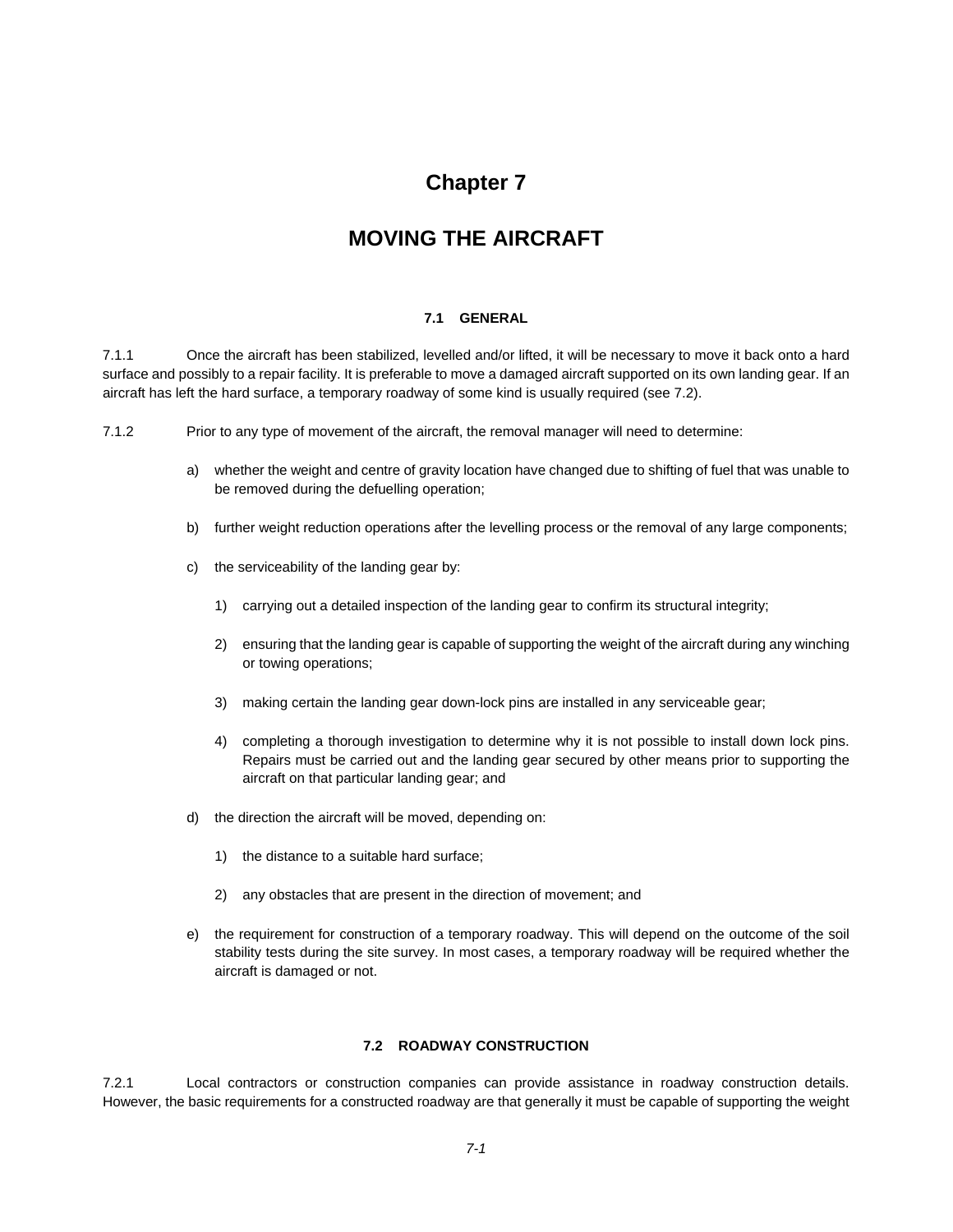of the aircraft and the recovery vehicles used to extract it. The roadway must also be wide enough to turn the aircraft if required. The interface between the constructed roadway and the hard surface is important, and the incline or ramp must consist of the smallest gradient possible.

7.2.2 In cases where the soil load-bearing capacity is high, and the ruts left by the aircraft tires are not deep, it may be possible to fill the ruts with gravel and move the aircraft backwards along these same tracks. Some ARMs provide charts that relate rut depth to aircraft weight and specify the depth of rut the aircraft can be moved in without preparing a roadway.

7.2.3 In cases where the soil is of a low load-bearing capacity, it will be necessary to excavate the unstable soil and prepare a proper base. The depth of the excavation will vary according to the soil stability. Large gravel is normally used to provide a sturdy base. Plywood sheets or steel plates can be placed over the gravel bed as a roadway. Where the soil is very soft, railroad ties can be placed laterally over the gravel and then covered with plywood or steel sheets, which must be overlapped in a shiplap manner. In situations where distances are long or if there is an insufficient amount of material to form a complete roadway, the plywood sheets or steel plates can be reused by constantly moving them ahead of the wheels in the direction of aircraft movement.

7.2.4 When large timbers or railroad ties are used in the construction of a roadway, they must be covered with a layer of sheet material, such as plywood or steel, to prevent the loads of individual aircraft wheels from pushing the timbers into the ground or against the wheel behind it and stopping movement.

7.2.5 In some cases only a prepared track and not a full width roadway will be required for each of the main landing gear. A roadway or track may not be necessary for the nose gear; however, this depends on soil stability, how the nose wheels will be steered and how the aircraft will be pulled or winched. If aircraft systems are serviceable, a qualified person can operate the nose wheel steering system, and, in this case, communication is mandatory. Tow bars can be attached to the nose gear and physically manoeuvred to provide steering. However, the level of difficulty for this type of operation increases with the size of the aircraft, soil type and depth of ruts. In cases where manual operation is not viable, a small tractor can be used with a prepared roadway or track.

7.2.6 Most aerodromes will have various types of crushed stone, gravel or broken up asphalt available that can also be used as a base for the roadway. In wet areas or inclement weather, drainage pumps may be required to remove standing water and to provide adequate drainage for the site. It is necessary to ensure that all materials used in the recovery operation are safe, able to cope with varying weather conditions and are capable of withstanding the loads imposed by the aircraft and the recovery equipment.

7.2.7 Aerodrome operators and/or major aircraft operators at each aerodrome must provide a "General Aircraft Removal Materials and Equipment" list that must include the location and availability of every item. (see Appendix 7 for a complete list).

# **7.3 COMMERCIAL TEMPORARY ROADWAY SYSTEMS**

There are a number of commercially available temporary roadway systems on the market. Various types consist of aluminum or composite sections that can be fitted or bolted together. Fiberglass and carbon fiber matting are also available for this purpose.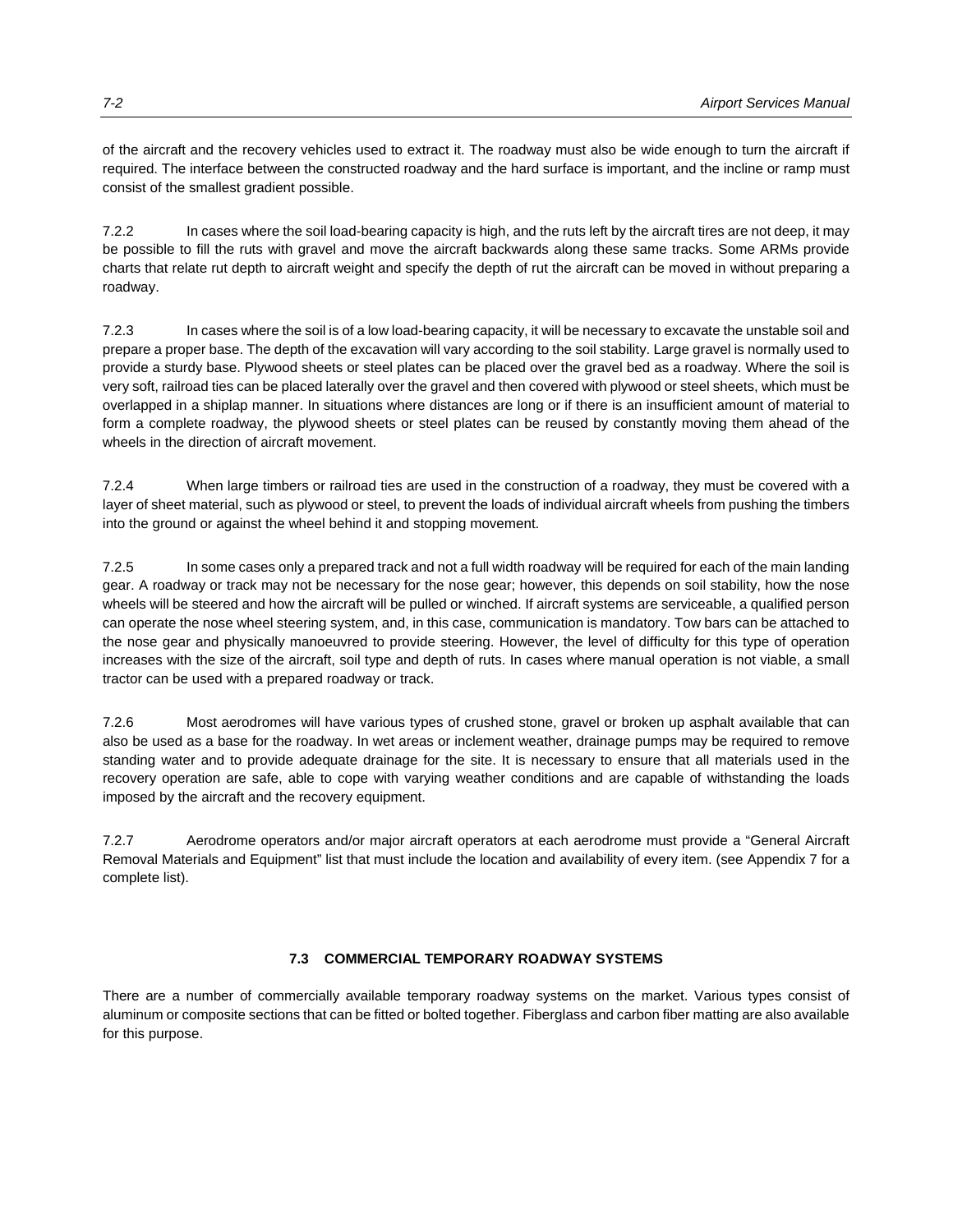# **7.4 MOVING AIRCRAFT WITH SERVICABLE LANDING GEAR**

In cases where the aircraft has left a hard surface but has sustained little or no damage to the landing gear, and the soil load-bearing capacity is adequate, the retrieval process is fairly straightforward. For example, frozen ground in extremely cold temperatures will usually provide a good solid surface. When no roadway preparation is required, the aircraft can be pulled or winched directly onto a hard surface after taking maximum towing loads into consideration, keeping in mind that all loads must be monitored and recorded. However, in cases where roadway construction is required, an aircraft with serviceable landing gear can be moved once the roadway is built.

# **7.5 MOVING AIRCRAFT WITH UNSERVICABLE LANDING GEAR**

7.5.1 Unserviceable landing gear generally refers to aircraft with damaged landing gear that either cannot be made serviceable or that have one or more landing gear missing. First, every attempt must be made to make as many landing gear serviceable as possible. In most cases it will take more time to move an aircraft with unserviceable landing gear on to some form of trailer system, which will cause the aircraft to be more susceptible to secondary damage, than it would be to use one of the following alternatives:

- a) install a dummy landing gear (one which can support the weight of the aircraft but does not contain all the accessories such as brakes and hydraulic systems);
- b) make repairs or install temporary bracing to a damaged landing gear; or
- c) install a replacement landing gear assembly.

7.5.2 When repairs or replacement of the landing gear is not possible and all other methods have been investigated, there are a number of ways of moving and supporting the aircraft, using one or more of the following equipment types:

- flat bed trailers
- general purpose multi-wheel trailers
- specialized aircraft recovery transport systems
- moveable cranes (only in certain cases)

## **Flatbed trailers**

7.5.3 When only the nose gear is missing, a flatbed trailer can be installed under the forward fuselage. It is preferable that this trailer has some form of turntable to allow for the turning of the tow vehicle and trailer. Adequate protection must be installed to prevent secondary damage to the aircraft.

7.5.4 With one or more main landing gear missing, the aircraft can be moved using one or more trailers of sufficient capacity. Shoring or cribbing with adequate padding will be necessary as an interface between the lower wing surface and the trailer deck and must be properly secured to the trailer and rigid enough to support the loads imposed during movement. An assessment of the structural condition of the trailer must be made to ensure that it is capable of supporting the weight of the aircraft on the trailer. The pulling speed must be kept to a minimum, and any turns must be carried out using the maximum turning radius possible.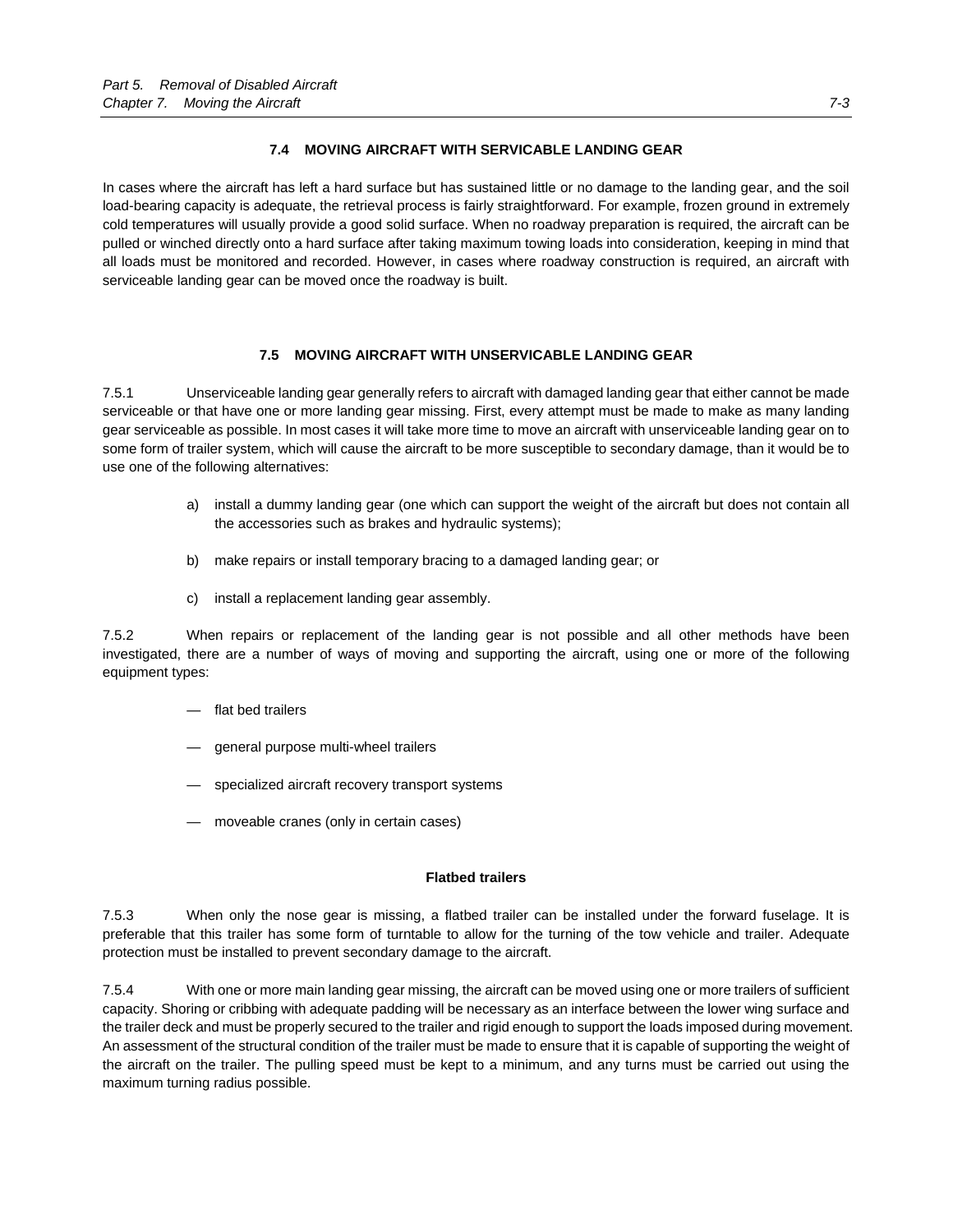### **General purpose multi-wheel trailers**

7.5.5 Multi-wheel trailers are similar to standard flatbed trailers except they are usually self-propelled and fully steerable. Multi-wheel trailers have a large load-carrying capacity and are prevalent in seaport areas and locations associated with heavy industry.

#### **Specialized aircraft recovery transport systems**

7.5.6 Specialized aircraft recovery transport equipment usually consists of a series of self-propelled, hydraulically operated, multi-wheeled trailers with adjustable supports that can closely conform to the fuselage and wing contours. The platforms or supports are independently operated and are adjusted through an integral hydraulic system. To prevent secondary damage to the aircraft, heavy padding is integrated into the support structure of the trailer. These specialized recovery trailers can be linked together with beams or cables and can provide good stability and turning ability. Another piece of specialized equipment is the forward fuselage turntable which, when attached to a trailer, allows turns to be made during the moving operation.

#### **7.6 MOVEABLE CRANES**

When the entire aircraft is capable of being lifted with cranes, it can also be moved with them. Moving an aircraft will most likely require the use of large crawler-type cranes, which must remain close to the aircraft not only for maximum stability, but also to provide maximum load-carrying ability. Carefully planned roadways will be necessary to provide a pathway back to the hard surface for each crane being used. One crane lifting the forward fuselage and one or two supporting the wings can simultaneously be used to move the aircraft to a hard surface where jacks can then be installed to support the aircraft. Manoeuvres of this kind must be very closely controlled, and communication between each crane operator and their guides is essential. Due to the complexities involved, moving aircraft with cranes must be a last resort when all other options have been investigated.

#### **7.7 WINCHING AND TOWING**

7.7.1 Winching is the preferred option over towing, especially when moving an aircraft up a sloping surface, as it is more controllable, exerts a greater stable force and is not subject to surface conditions. Towing, however, offers the advantages of maneuverability, flexibility and uninterrupted movement over greater distances.

7.7.2 When the aircraft is off a hard surface, both towing and winching operations must be made from the main landing gear, keeping in mind that cables must never be wrapped directly around a landing gear piston or cylinder, as this will cause severe damage. Integral tow lugs are part of some landing gear assemblies; other landing gear can be fitted with specialized towing adapters. Nylon straps or carbon fiber loops wrapped around the landing gear cylinder and then attached to a steel cable with shackles is generally the accepted method when tow lugs are not installed. Any landing gear used to pull the aircraft must be serviceable with down-lock pins installed.

7.7.3 Load-limiting or load-indicating devices must be used for all towing operations. These load-limiting devices can be in the form of shear pins, but load-indicating devices are preferable. It is suggested to place winch or tow vehicles on a hard surface when initiating the pull. Wheel chocks must be moved continuously as a precaution to prevent the aircraft from rolling backwards. A vehicle with a restraint cable attached to the landing gear can be used for braking action.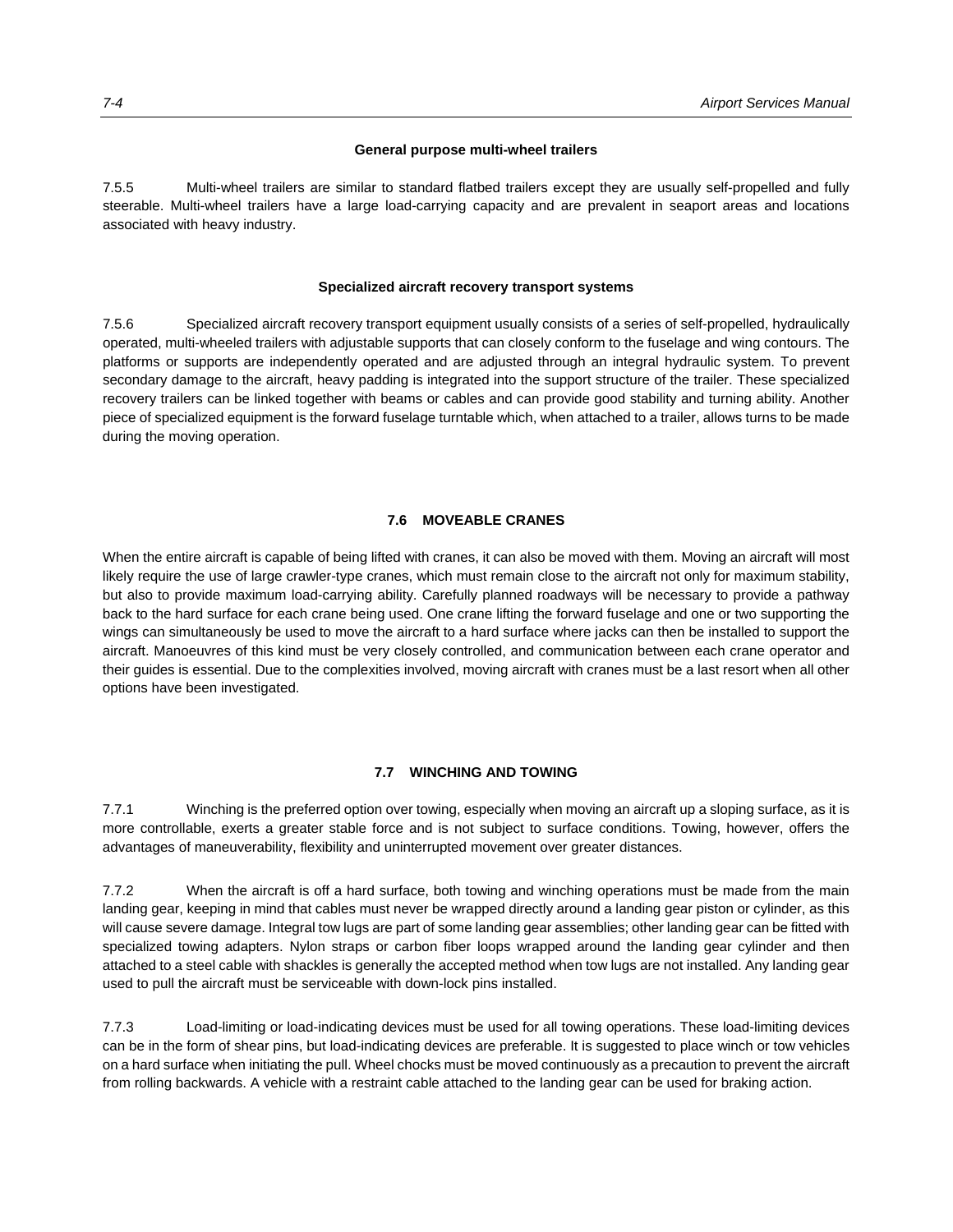# **Towing from the main landing gear**

7.7.4 The main landing gear must be used for all towing and winching operations. Most aircraft have provisions for attaching towing cables to the main landing gear assemblies enabling the aircraft to be pulled either forwards or backwards. These provisions may consist of the following:

- a) towing lugs that are an integral part of the landing gear assembly;
- b) removable lugs that can be interchanged to either a forward or aft position;
- c) adapters that can be installed to the forward or aft positions; and
- d) straps or loops of nylon or carbon fiber can be looped around the landing gear cylinder on aircraft without towing lugs or adapters.

# **Towing from the nose gear**

7.7.5 Towing from the nose gear is to be avoided for all recovery operations unless absolutely necessary as nose gear towing is intended only for pushing or pulling operations on a hard surface. Prior to any attempts to tow from the nose gear, a thorough inspection of the gear must be carried out. Any sign of damage to the gear will render it unusable for towing purposes. If the nose gear is used to move the aircraft, a load-indicating device must be incorporated to ensure that maximum loads are not exceeded. Pulling loads and towing angles must be carefully monitored.

# **Towing with deflated tires**

7.7.6 In some cases it may be necessary to move the aircraft that has deflated tires. The ARM will give the allowable flat tire towing configurations. If possible, all deflated tires must be replaced before moving the aircraft. Extreme difficulty may be encountered during attempts to change tires on bogged gear. For example, deflated or damaged tires will create a dam effect when the aircraft is pulled, and the resistance may be so great that the tires will have to be changed. Deflated tires will also tend to wallow from side to side on a flat surface. Load-indicating devices must be used and monitored when pulling an aircraft with flat tires to prevent exceeding maximum towing loads.

## **Towing load limits and towing angles**

- 7.7.7 When pulling an aircraft, the allowable towing load will vary with the towing angle. The ARM will provide the:
	- maximum towing loads for both pulling and pushing on the nose gear including maximum towing angles
	- maximum towing loads for both forward and aft pulling from the main landing gear, including the maximum towing angles

## **Towing turning radius**

7.7.8 The ARM will provide the necessary information on turning radii, steering angles and other manoeuvring data. It is important that the aircraft not be turned in a tighter radius than allowable in order to prevent exceeding maximum loads on the landing gear.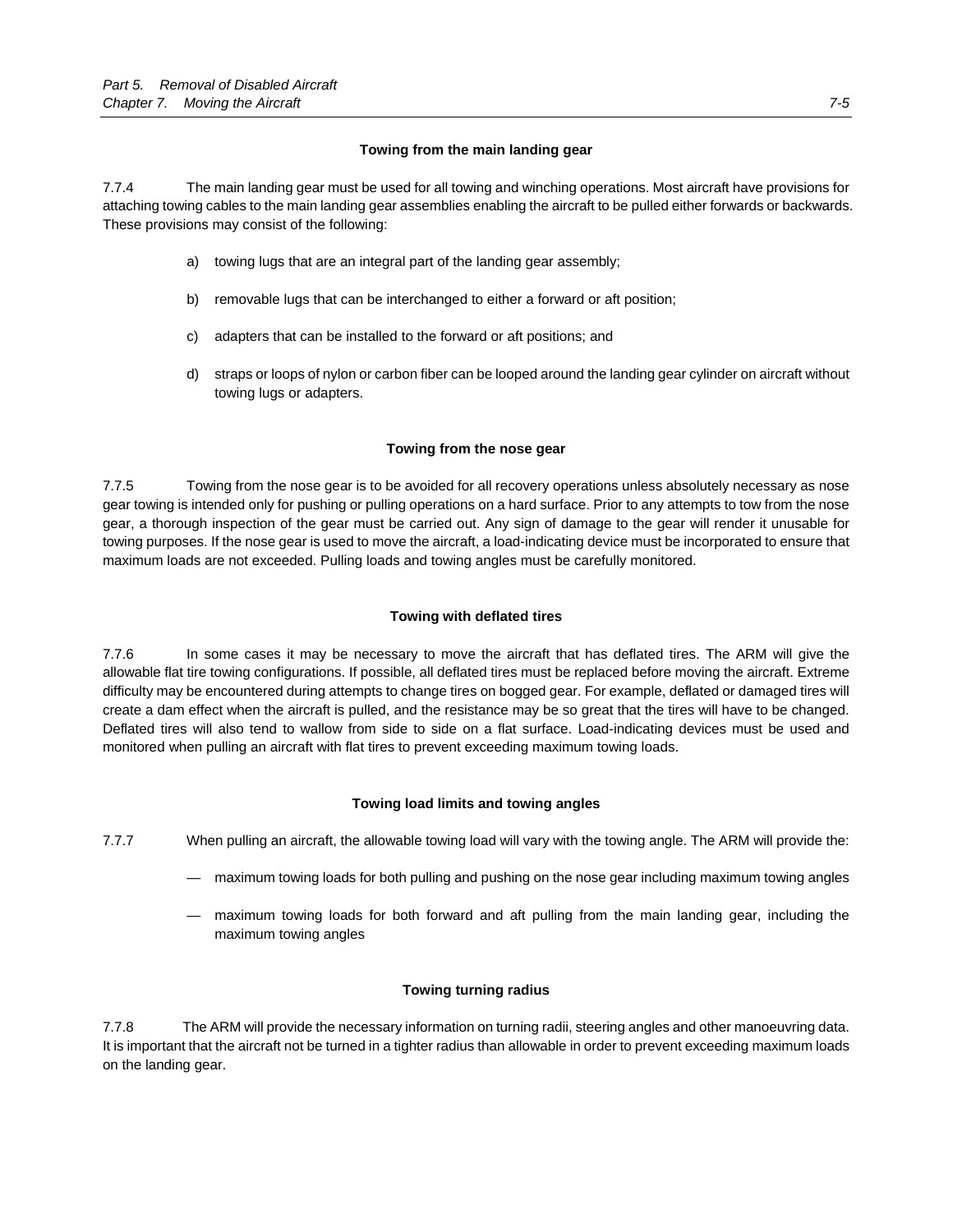## **7.8 DEBOGGING**

7.8.1 An aircraft that has left the hard surface can get bogged down in sand, mud or snow and not sustain any significant damage. The removal of an aircraft in this condition is referred to as "debogging". The aircraft will be unable to move under its own power or through normal towing procedures using a standard tow bar and tractor; however, it can be moved on its own landing gear. Every debogging incident is different with many varying conditions and circumstances. General considerations involved in the initial debogging process are as follows:

- a) confirm the weight and centre of gravity location;
- b) confirm the aircraft is in a stable condition;
- c) install landing gear down-lock pins;
- d) carry out a thorough inspection of the landing gear to ensure its serviceability and ability to support the weight of the aircraft;
- e) ensure the wheels are chocked;
- f) if one landing gear is bogged down more than another, fuel can be moved from the low wing to reduce the weight on that gear;
- g) reduce the aircraft weight as much as possible;
- h) confirm the soil stability and prepare a roadway if required; and
- i) excavate as much material as possible from around any bogged down landing gear.

#### **Moving a bogged aircraft**

7.8.2 In most cases the bogged aircraft will be extracted in the opposite direction of its entry. Preparations for moving a bogged aircraft include:

- a) following the manufacturer's instructions when using specialized equipment;
- b) attaching shackles and cables to the landing gear tow lugs if specialized aircraft debogging equipment is not available;
- c) using a pulley between the main landing gear and the cables is suggested to equalize the loads on each landing gear;
- d) using a load-indicating device to monitor the loads imposed;
- e) connecting bridging ropes or cables between the towing cables every five metres to reduce uncontrolled cable movement in case of cable failure;
- f) connecting pulling cables to a heavy tow tractor or winch truck and, if possible having the pulling vehicle positioned on a hard surface;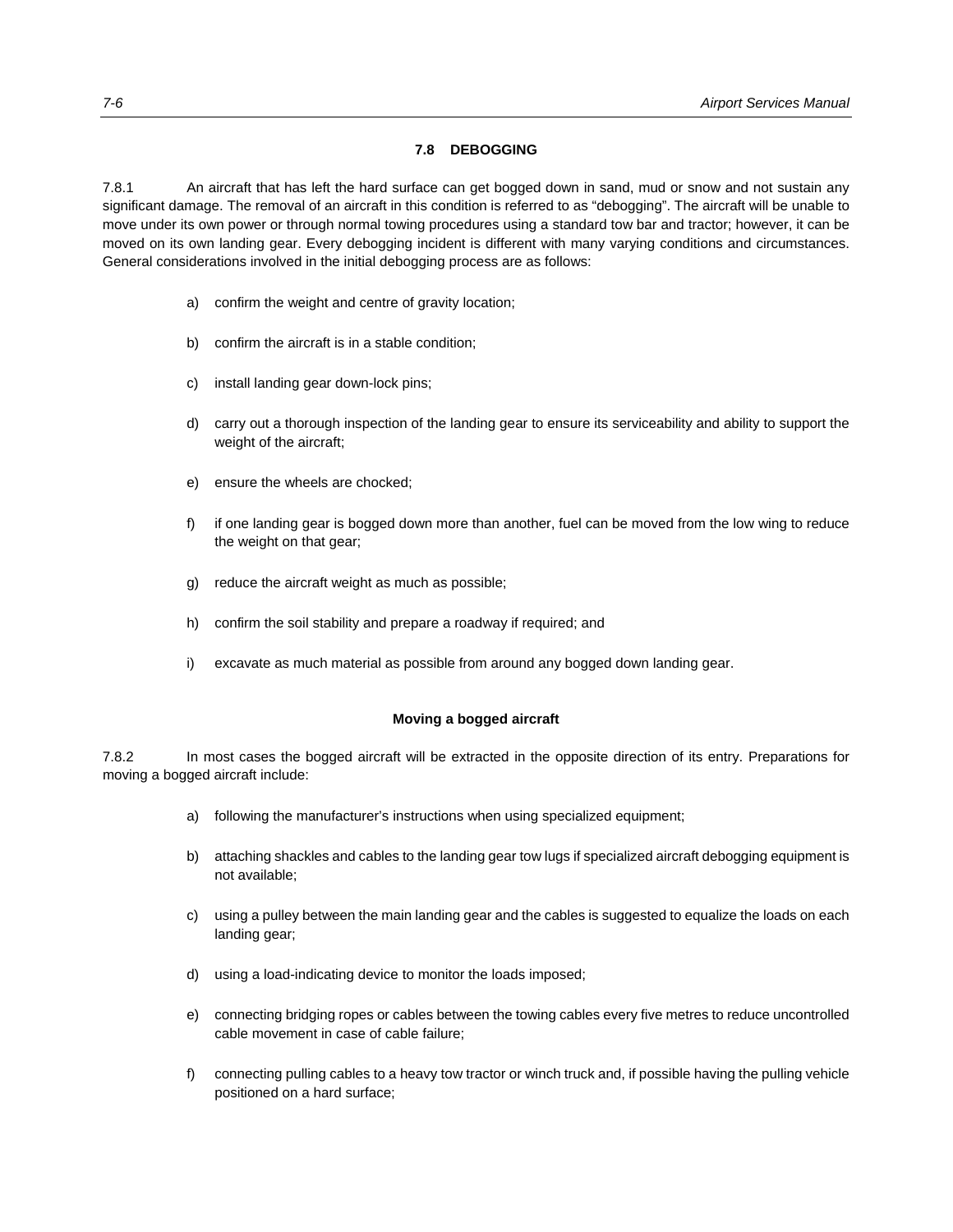- g) reducing tire pressure to give a higher surface area and therefore a lower footprint load as suggested by some aircraft manufacturers;
- h) steering the aircraft by using a qualified person to steer the nose wheels from the cockpit or using a standard tow bar and tractor for steering purposes only;
- i) having wheel chocks available to stop the aircraft if necessary;
- j) ensuring the aircraft is moved at a constant speed with no jerky movements;
- k) stopping the pull, if necessary, in order to reposition the following:
	- 1) pulling vehicles and cable system; and
	- 2) plywood, steel sheets or other commercial roadway systems when there is an insufficient amount to form a continuous roadway.

7.8.3 Once the aircraft is back on the hard surface install wheel chocks. The aerodrome authority will, at this point, wash the landing gear and fuselage so that no mud or debris will contaminate the hard surfaces as the aircraft is towed.

\_\_\_\_\_\_\_\_\_\_\_\_\_\_\_\_\_\_\_\_\_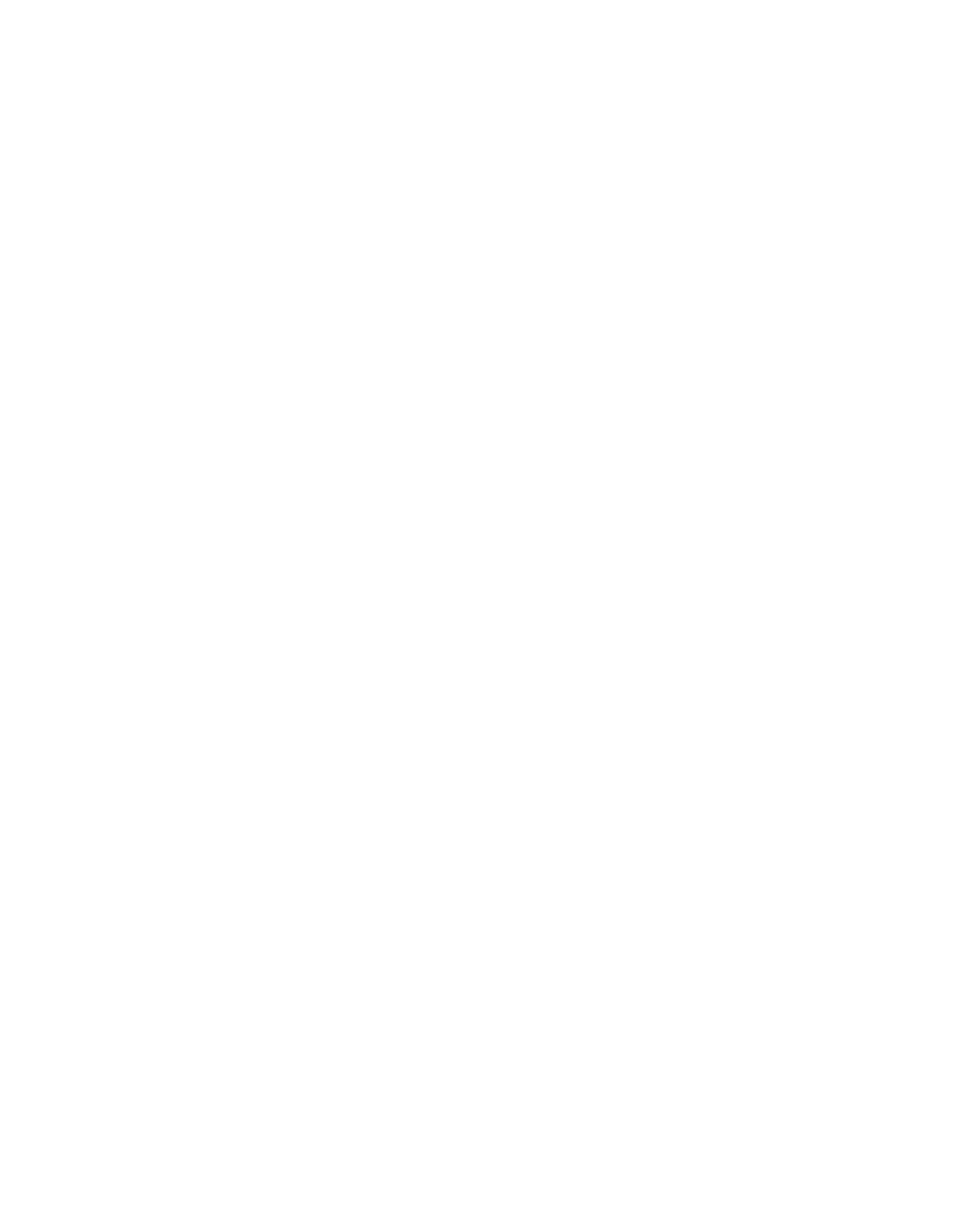## **Chapter 8**

## **POST-RECOVERY CORRECTIVE ACTIONS**

## **8.1 DATA RECORDING**

Once the aircraft has been recovered and moved to a repair or inspection facility, the details of the recovery must be recorded. These details include but are not limited to the following:

- a) the initial survey and inspection report, including diagrams and photographs;
- b) initial calculations of the aircraft weight, anticipated loads and centre of gravity calculations;
- c) information on the weight reduction procedures;
- d) the technique used to level and lift the aircraft, i.e, jacks, cranes, lifting bags or combination thereof;
- e) the loads imposed during levelling and lifting;
- f) the loads imposed on tethers;
- g) the loads imposed on the landing gear during the movement of the aircraft to a hard surface; and
- h) details on any resultant secondary damage.

## **8.2 CORRECTIVE ACTIONS**

8.2.1 In some instances it will be difficult to obtain certain load figures, but every effort must be made to monitor and record them. If monitoring equipment is not available, the recovery manager must justify and accept the risks involved. This information is necessary so that the proper inspections and corrective actions can be carried out prior to the release of the aircraft back into service. By providing the actual loads imposed, the aircraft manufacturer will be in a better position to provide comprehensive and detailed repair schemes for damaged aircraft following any accident/incident. Some ARMs may include information on what inspections are required following an accident/incident where the aircraft leaves the hard surface. Once completed, the entire package of data and information related to the accident/incident and any repairs required or performed become part of the aircraft technical history.

8.2.2 The above-mentioned inspections of the removal process, when carried out, will confirm that the removal was properly completed with no excess loads applied. This will be important if, at a later date, questions arise regarding the recovery by the operator, the manufacturer or the insurance underwriter.

8.2.3 The importance of using load-indicating devices cannot be overly emphasized (see section 7.7). Load-indicating devices are becoming a standard in aircraft recovery events, and most IATP aircraft recovery kits now include them.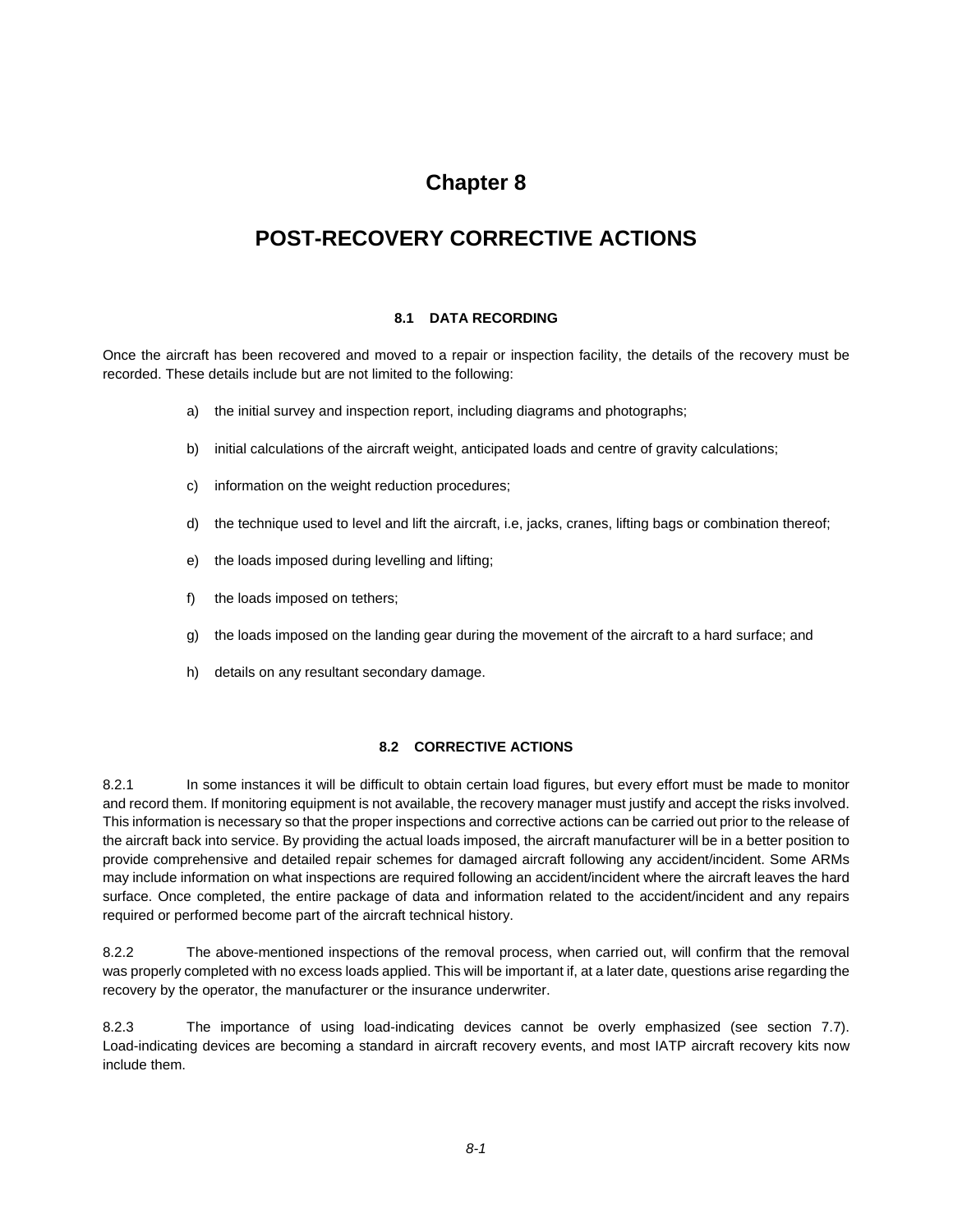## **8.3 INCIDENT REPORTING**

Annex 13 contains specifications for the mandatory reporting of all "international accidents" and certain "domestic accidents". Further guidance is available in the *Manual of Aircraft Accident Investigation* (Doc 6920).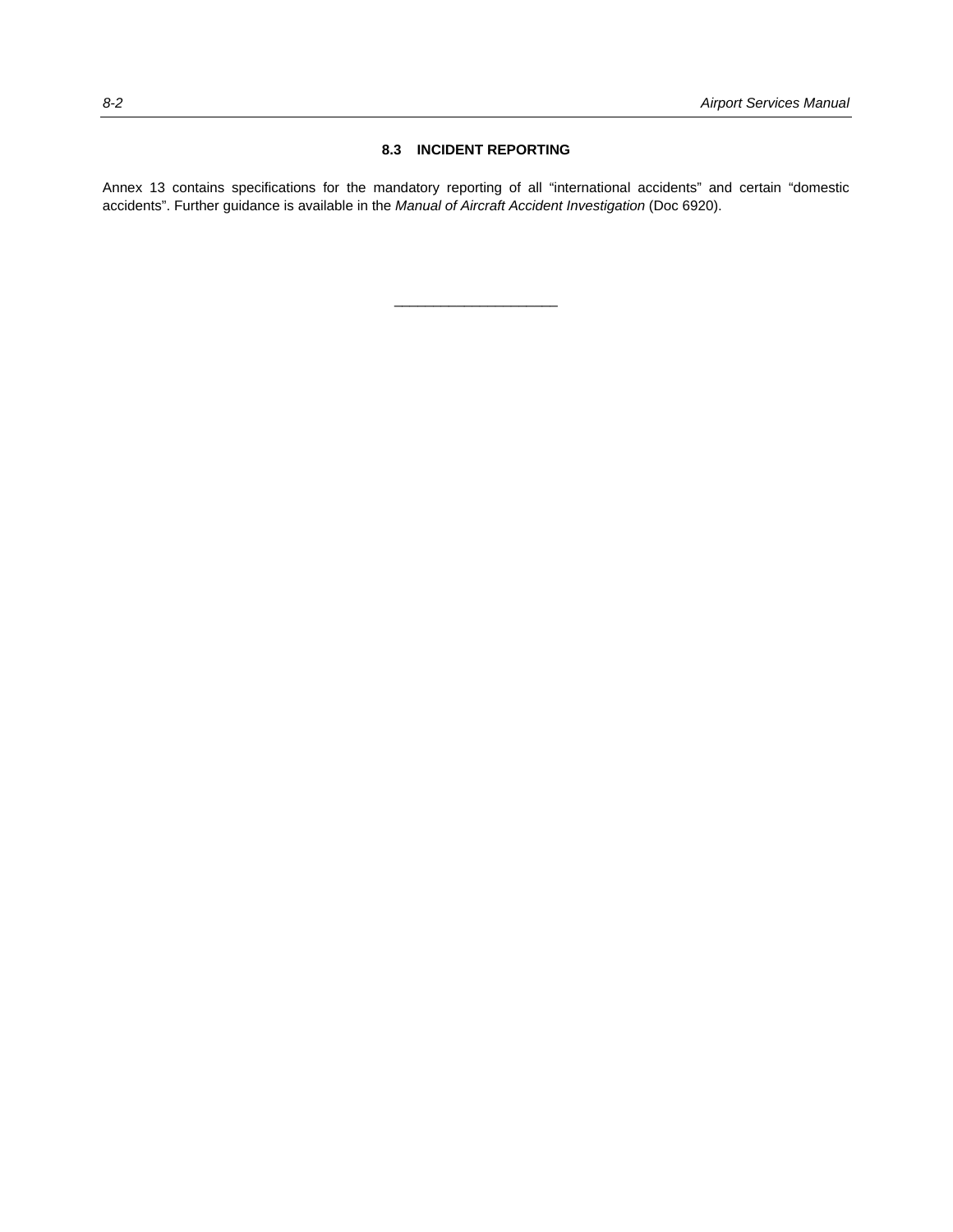## **OUTLINE OF A DISABLED AIRCRAFT REMOVAL PLAN**

An outline of a disabled aircraft removal plan is given below. This material is intended as a guide for basic matters to be covered in the plan as well as on action to be taken by the main parties responsible for the overall aircraft removal operation. In general, the disabled aircraft removal plan should be structured to take into account the principal functions, as shown in Appendix 3.

## **1. RESPONSIBILITIES**

1.1 *Removal of a disabled aircraft or parts thereof.* Identify the person or agency (normally the aircraft owner or operator) responsible for the removal of the aircraft and define the procedures to follow in the event of failure to comply with such directions.

1.2 *Notification of the aircraft accident to the aircraft accident investigation authority.* Identify person or agency (normally the aircraft owner or operator or, when this is not possible, the appropriate authority) responsible for notifying the accident to the aircraft accident investigation authority. Give the telephone number of the aircraft accident investigation authority. List the details to be notified, such as the aircraft operator, time, route stage, passengers and fatalities.

1.3 *Preservation of aircraft, mail, cargo and records.* Identify the person or agency (normally the aircraft owner or operator) responsible for preserving, to the extent possible, the aircraft and parts thereof, cargo, mail and all records. Define the procedures to be followed when it is necessary to disturb or move the aircraft or parts thereof (i.e. photographs, marks on the ground and a diagram of the accident site).

## **2. ACTION REQUIRED BY MAIN RESPONSIBLE PARTIES**

2.1 *Aerodrome authority.* List the actions to be taken by the aerodrome authority when implementing the plan. The aerodrome authority should, among other things:

- a) issue the required notice to airmen (NOTAM) as may be appropriate;
- b) coordinate all aerodrome operations with the air traffic services units for continuation of aircraft operations, when possible;
- c) determine any obstacles in accordance with clearance criteria found in Annex 14 *Aerodromes*, Volume I, *Aerodrome Design and Operations*, and, as a result, consider whether any section of the movement area should be closed;
- d) provide for security of the accident site and coordinate with the aircraft accident investigation authority on measures to be taken before the aircraft removal operation is initiated;
- e) provide advance vehicles and personnel to escort airline equipment to the site;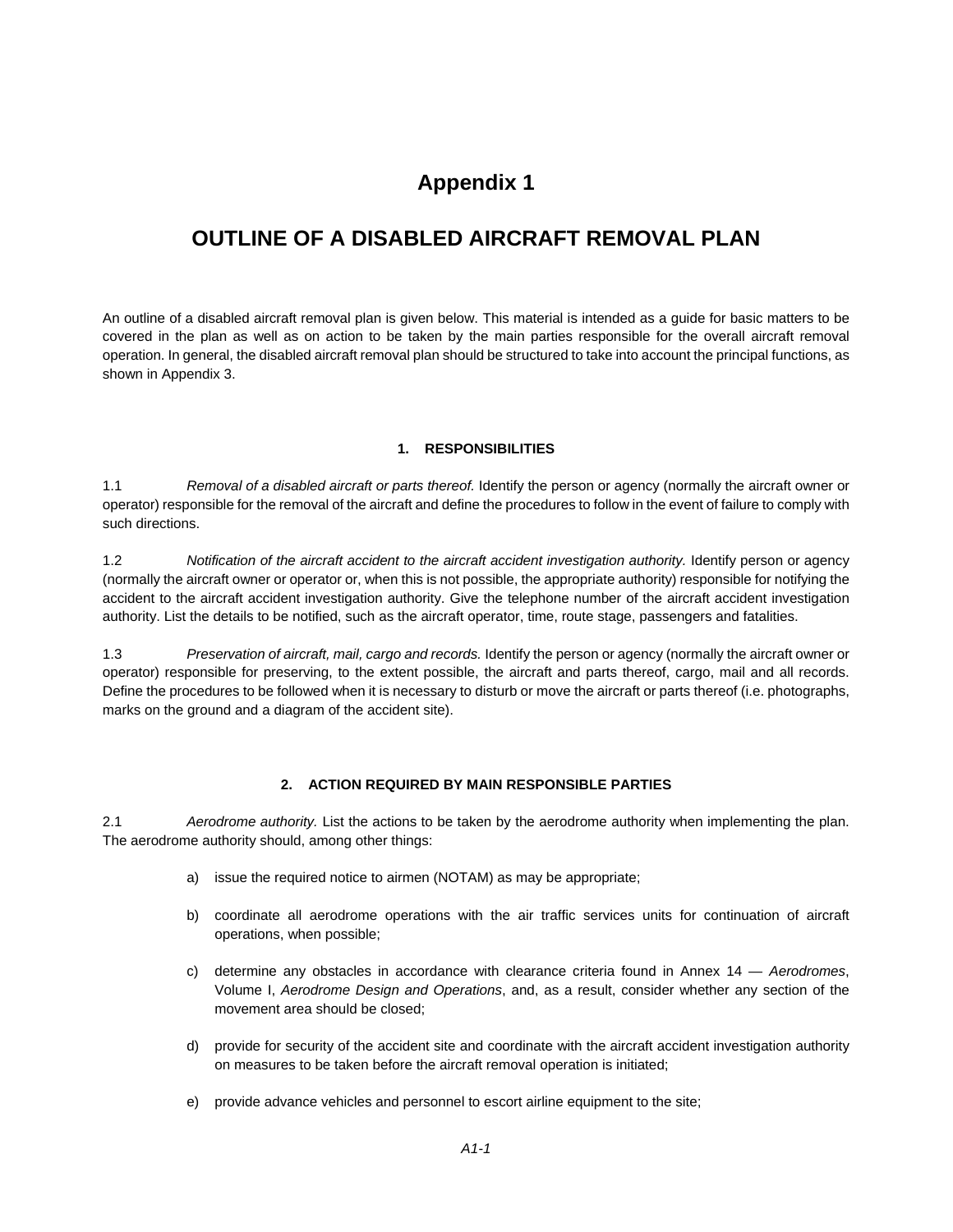- f) establish a removal command post at the site, if considered necessary;
- g) inspect all areas prior to resumption of normal aircraft operations;
- h) convene a removal operation debriefing of all interested parties. The debriefing may include a review of aircraft accident investigation authority requirements, the coordinator's chronological report, and a discussion of the procedures and equipment used during the recovery operation. It may be desirable that all aircraft operators, especially those operating the same type of equipment, be invited to attend; and
- i) amend the disabled aircraft removal plan to overcome problems identified under 2.1 h).

2.2 *Aerodrome coordinator of disabled aircraft removal operations.* List the action that is expected to be taken by the aerodrome coordinator when implementing the plan. The aerodrome coordinator should, among other things:

- a) convene a meeting with the aircraft operator representative, aircraft accident investigation authority, representatives of resident oil companies, heavy equipment contractors and other parties, as necessary, to discuss the most appropriate removal operation and agree upon a broad plan of action. This should cover the following points:
	- 1) escort routes between the aircraft operator's area and the accident site;
	- 2) defuelling to lighten the mass of the aircraft;
	- 3) requirements and availability of equipment for the removal of the aircraft;
	- 4) use of the aerodrome and aircraft operator's equipment;
	- 5) dispatch of aircraft operator ancillary support devices to the scene;
	- 6) weather conditions, particularly when a crane-lifting or pneumatic lifting-bag operation is necessary;
	- 7) lighting of the site;
	- 8) a contingency plan, should difficulties develop in the initial plan; and
- b) provide for a rescue and fire fighting vehicle, when necessary;
- c) supervise the aerodrome personnel and equipment assigned to the removal operation;
- d) make decisions on behalf of the aerodrome authority, as necessary, to expedite the removal of the disabled aircraft;
- e) report further penetrations of the obstacle limitation surfaces due to the manoeuvring of cranes or other equipment during the lifting of the aircraft;
- f) monitor weather forecasts;
- g) maintain a chronological summary of the removal operation;
- h) have photographs of the removal operation taken where possible;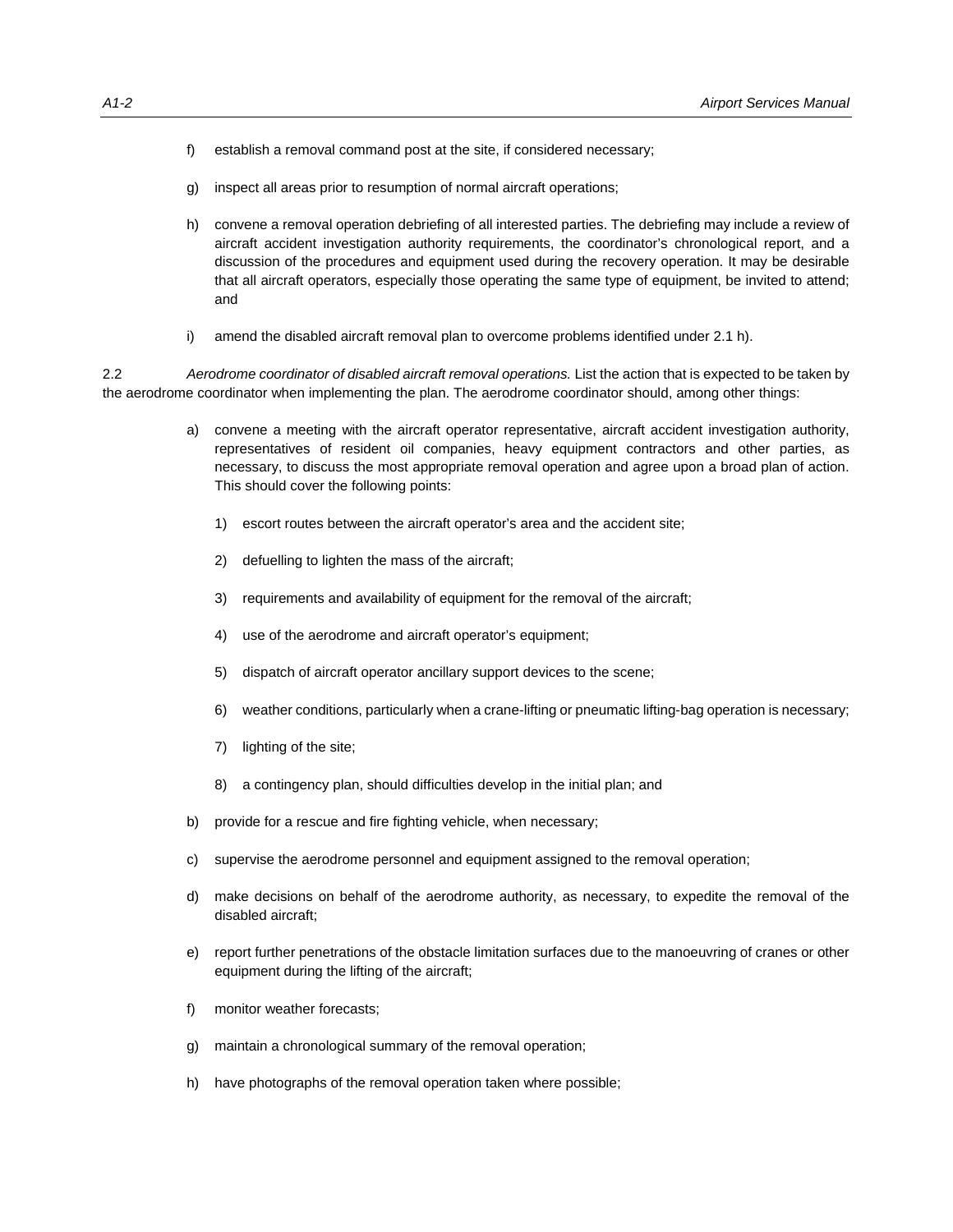- i) where excavations are necessary, check with the appropriate aerodrome maintenance services for underground utilities;
- j) keep the aerodrome authority and other aircraft operators informed of the progress of the aircraft removal operations; and
- k) participate in the removal operation debriefing.

2.3 *Aircraft operator.* List the action which is expected to be taken by the aircraft operator when implementing the plan. The aircraft operator should, among other things:

- a) arrange for portable stairs and removal of mail, baggage and cargo; it being understood that authority to remove these items must be secured from the aircraft accident investigation authority;
- b) designate one representative with the authority to make all technical and financial decisions necessary to remove the aircraft. The representative should have the use of company facilities, personnel and equipment required for the removal operation;
- c) consider designating of a representative to answer any questions from the press and to issue press releases as may be appropriate; and
- d) participate in the removal operation debriefing.

2.4 *Aircraft operator's representative.* List the action to be taken by the aircraft operator's representative when implementing the plan. The aircraft operator's representative should, among other things:

- a) implement the aircraft operator's removal plan for such an emergency;
- b) meet with the aerodrome coordinator, aircraft accident investigation authority and other parties, as necessary, to develop a comprehensive plan for the removal of the aircraft;
- c) decide on the need for consultation with aircraft airframe and engine manufacturers or other aircraft operator representatives experienced in such accidents; and
- d) participate in the removal operation debriefing.

## **3. EQUIPMENT, PERSONNEL AND FACILITIES**

3.1 *Equipment and personnel available.* List equipment and personnel on or in the vicinity of the airport that would be available for the removal operation (see Appendix 7). The list of equipment should include information on the type and location of heavy equipment or special units needed and the average time it will take to get them to the airport. The list of personnel should also contain information on the availability of human resources for road-making and other duties. Names, addresses and telephone numbers of personnel and equipment representatives should be given.

3.2 *Access routes.* Include information on access routes to any part of the airport including, if required, special routes for cranes to avoid power lines. A grid map of the type referred to in Annex 14, Volume I, Attachment A, Section 17, may be useful for this purpose.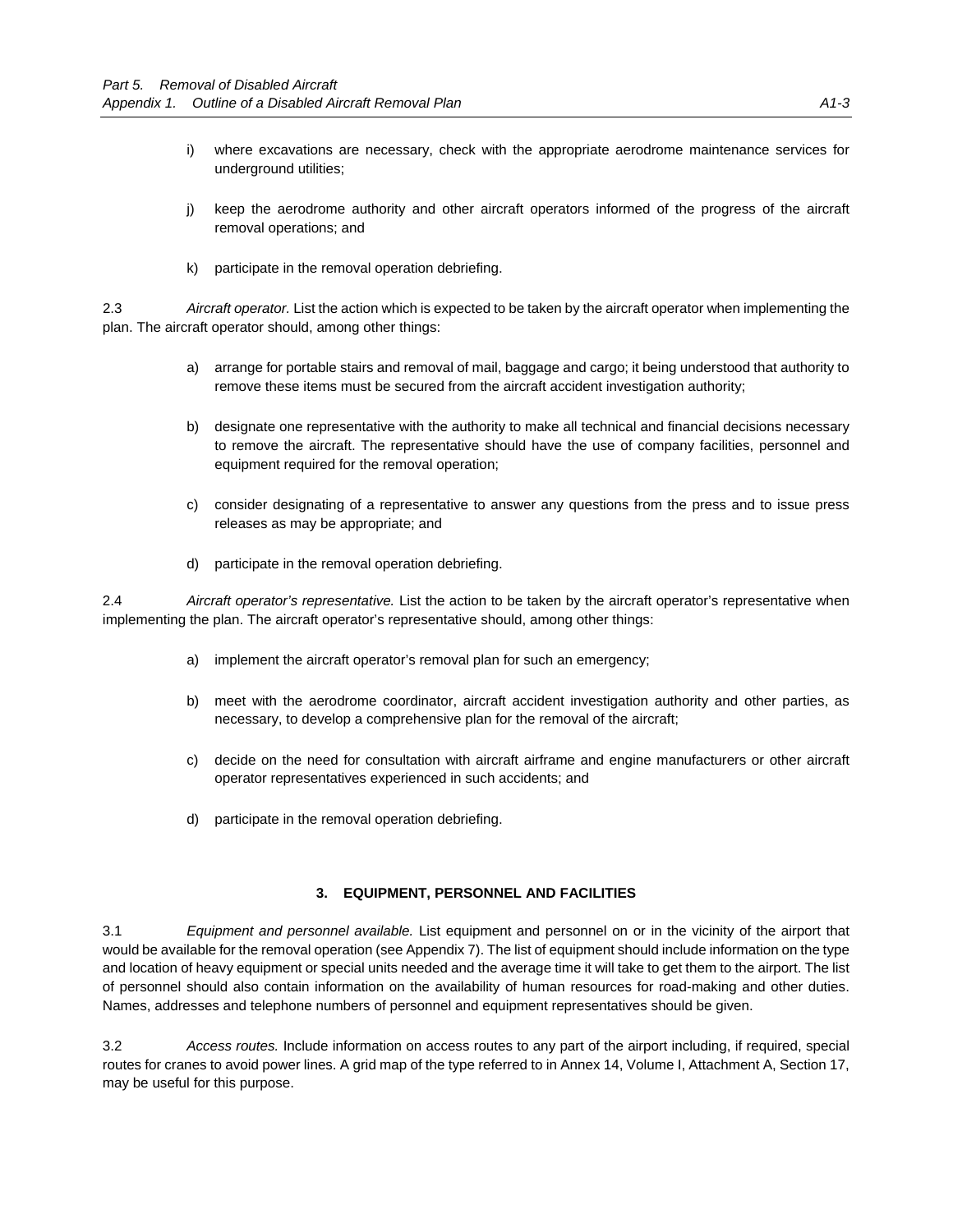3.3 *Security.* Define a means of maintaining security for the aircraft removal operation.

3.4 *Aircraft removal equipment kits.* Describe arrangements for the rapid receipt of aircraft removal equipment kits available from other airports. This should be coordinated with the airlines operating at the aerodrome.

3.5 *Aircraft data.* Describe arrangements to make available, at the aerodrome, manufacturer's data pertaining to aircraft removal for the various types of aircraft that normally use the aerodrome.

3.6 *Aircraft defuelling.* Describe arrangements with the resident oil companies to ensure that the defuelling, storage and disposal of the aircraft fuel, including contaminated fuel, can be done at short notice.

3.7 *Responsible representatives.* List names, addresses and telephone numbers of responsible representatives of each aircraft operator, as well as of the nearest representatives of aircraft and engine manufacturers.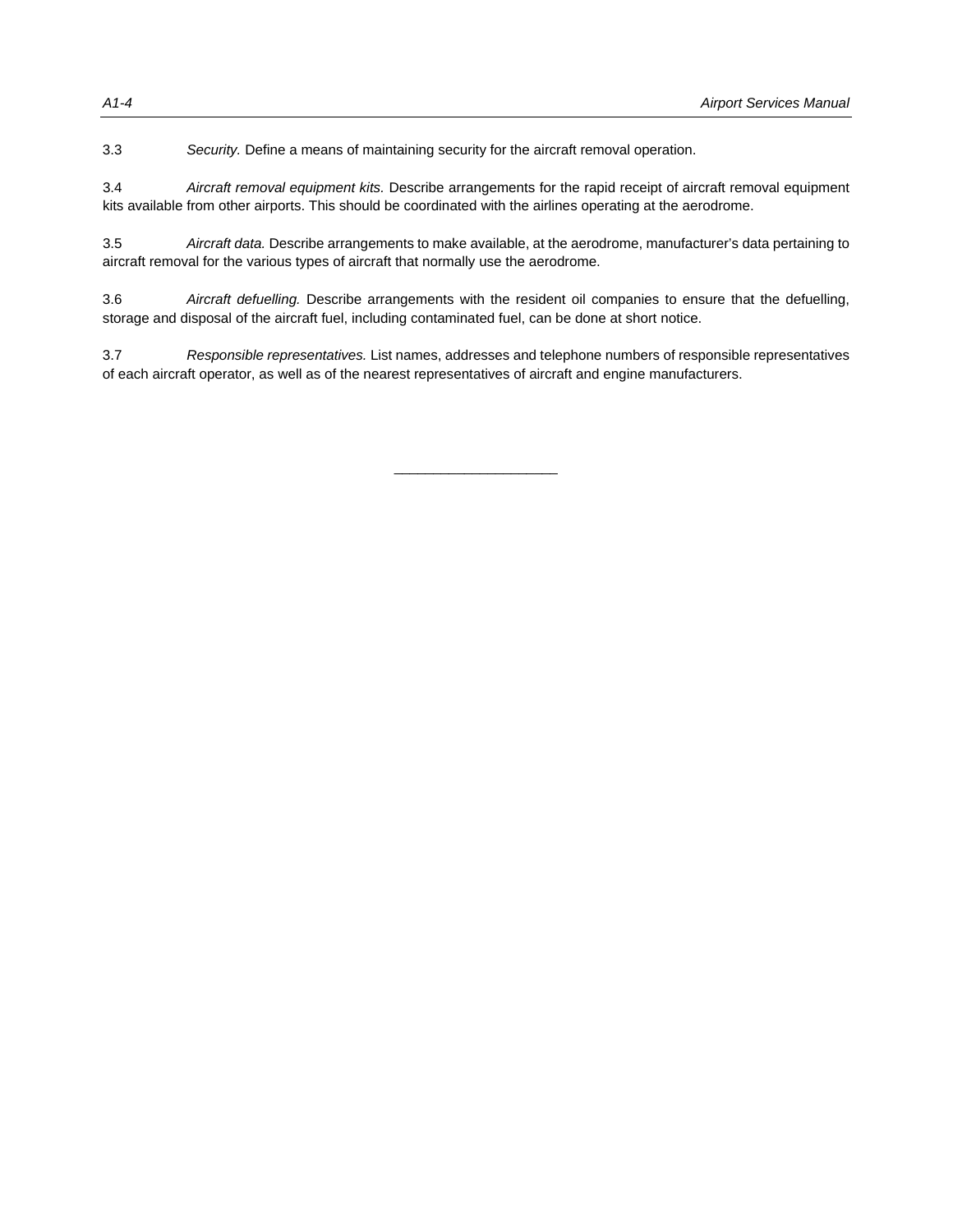## **AERODROME REFERENCE CODE**

1. The following table provides information on the aerodrome reference code system used in Annex 14, Volume I, to categorize the various sizes of aeroplanes. The intent of the reference code is to provide a simple method for interrelating the numerous specifications concerning the characteristics of aerodromes so as to provide a series of aerodrome facilities that are suitable for the aeroplanes that are intended to operate at the aerodrome.

2. .The generation of new larger aeroplanes (NLAs), such as the Airbus A380 and Boeing 747-8, belongs to the code letter "F" category of aeroplanes. In Table 2-1, code element 2, which is based on the aeroplane wing span and outer main gear wheel span, is of particular interest to aircraft removal personnel. Additionally, a detailed list of aeroplane classification by code number and letter is reproduced in Table 2-2.

|                       | Code element 1                                              |                       | Code element 2                       |                                                   |  |  |
|-----------------------|-------------------------------------------------------------|-----------------------|--------------------------------------|---------------------------------------------------|--|--|
| Code<br>number<br>(1) | Aeroplane reference<br>field length<br>(2)                  | Code<br>letter<br>(3) | Wing span<br>(4)                     | Outer main gear<br>wheel span <sup>a</sup><br>(5) |  |  |
| 1                     | Less than 800 m                                             | A                     | Up to but not<br>including 15 m      | Up to but not<br>including 4.5 m                  |  |  |
| 2                     | 800 m up to but not<br>including 1 200 m                    | B                     | 15 m up to but not<br>including 24 m | 4.5 m up to but not<br>including 6 m              |  |  |
| 3                     | 1 200 m up to but not<br>including 1 800 m                  | C                     | 24 m up to but not<br>including 36 m | 6 m up to but not<br>including 9 m                |  |  |
| 4                     | 1800 m and over                                             | D                     | 36 m up to but not<br>including 52 m | 9 m up to but not<br>including 14 m               |  |  |
|                       |                                                             | E                     | 52 m up to but not<br>including 65 m | 9 m up to but not<br>including 14 m               |  |  |
|                       |                                                             | F                     | 65 m up to but not<br>including 80 m | 14 m up to but not<br>including 16 m              |  |  |
| a.                    | Distance between the outside edges of the main gear wheels. |                       |                                      |                                                   |  |  |

## **Table 2-1. Aerodrome reference code (extract of Table 1-1, Annex 14, Volume I***)*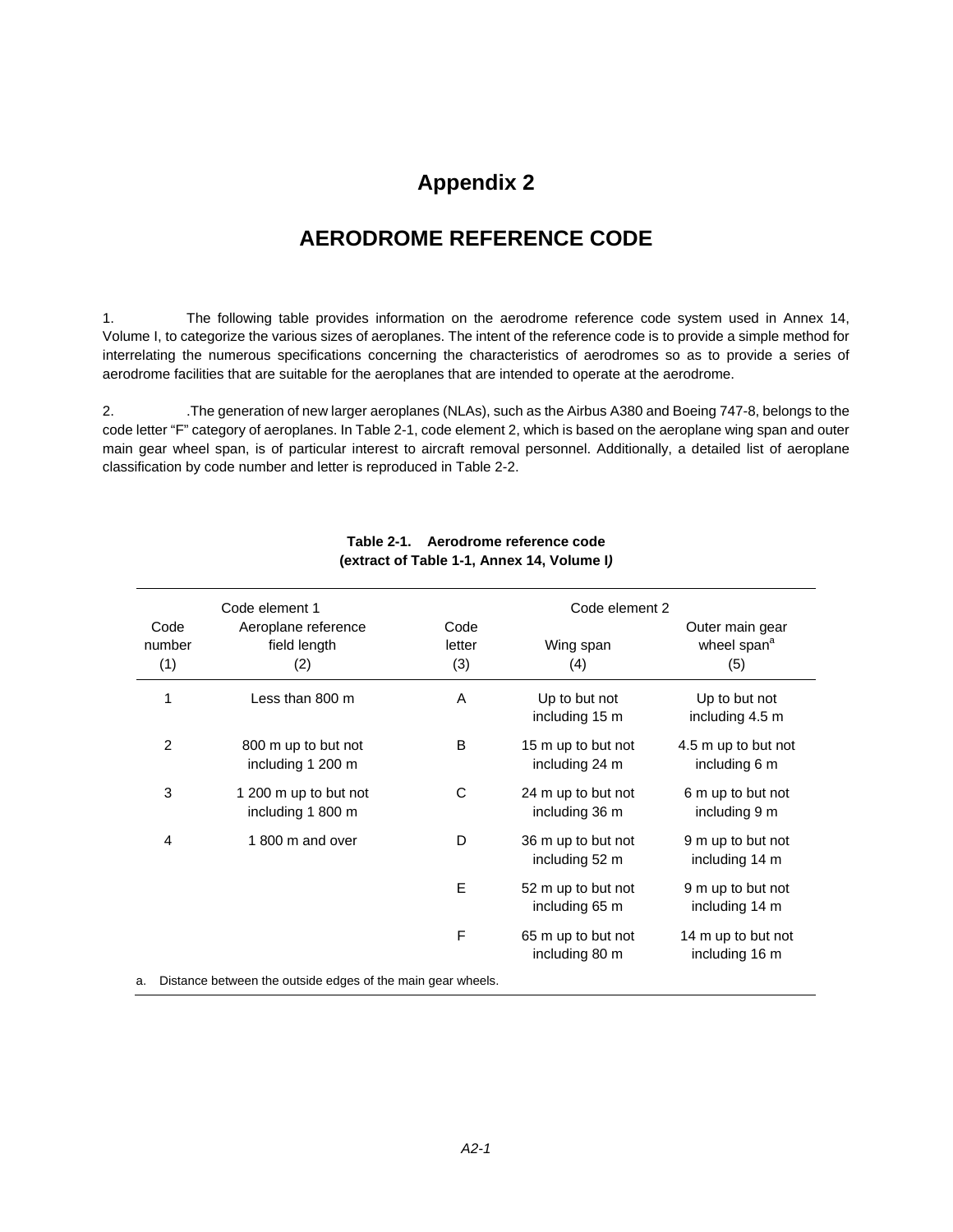## **AEROPLANE CLASSIFICATION BY CODE NUMBER AND LETTER**

(taken from the *Aerodrome Design Manual*, Part I — *Runways* (Doc 9157))

| Aircraft make         | Model              | Code | Aeroplane<br>reference<br>field length<br>(m) | Wing span<br>(m) | Outer<br>main gear<br>wheel span<br>(m) |
|-----------------------|--------------------|------|-----------------------------------------------|------------------|-----------------------------------------|
|                       |                    |      |                                               |                  |                                         |
| de Havilland Canada   | DHC <sub>2</sub>   | 1A   | 381                                           | 14.6             | 3.3                                     |
|                       | DHC2T              | 1A   | 427                                           | 14.6             | 3.3                                     |
| <b>Britten-Norman</b> | BN <sub>2</sub> A  | 1A   | 353                                           | 14.93            | 3.61                                    |
|                       | <b>BN2B-20</b>     | 1A   | 355                                           | 14.93            | 3.61                                    |
|                       | <b>BN2-26</b>      | 1A   | 371                                           | 14.93            | 3.61                                    |
|                       | BN <sub>2</sub> T  | 1A   | 381                                           | 14.93            | 3.61                                    |
| Cessna                | 152                | 1A   | 408                                           | 10.0             |                                         |
|                       | 172 S              | 1A   | 381                                           | 11.0             | 2.7                                     |
|                       | 180                | 1A   | 367                                           | 10.9             |                                         |
|                       | 182 S              | 1A   | 462                                           | 11.0             | 2.9                                     |
|                       | Stationair 6       | 1A   | 543                                           | 11.0             | 2.9                                     |
|                       | Turbo 6            | 1A   | 500                                           | 11.0             | 2.9                                     |
|                       | Stationair 7       | 1A   | 600                                           | 10.9             |                                         |
|                       | Turbo <sub>7</sub> | 1A   | 567                                           | 10.9             |                                         |
|                       | Skylane            | 1A   | 479                                           | 10.9             |                                         |
|                       | Turbo Skylane      | 1A   | 470                                           | 10.9             |                                         |
|                       | 310                | 1A   | 518                                           | 11.3             |                                         |
|                       | 310 Turbo          | 1A   | 507                                           | 11.3             |                                         |
|                       | Golden Eagle 421 C | 1A   | 708                                           | 12.5             |                                         |
|                       | Titan 404          | 1A   | 721                                           | 14.1             |                                         |
| Fuji                  | FA-200-160         | 1A   | 345                                           | 9.42             | 2.63                                    |
|                       | FA-200-180         | 1A   | 350                                           | 9.42             | 2.63                                    |
| Mitsubishi            | MU-2B              | 1A   | $460^2$                                       | 11.95            | 2.36                                    |
|                       | MU-2B-10           | 1A   | $490^2$                                       | 11.95            | 2.36                                    |
|                       | MU-2B-15           | 1A   | $455^2$                                       | 11.95            | 2.36                                    |
|                       | MU-2B-20/25        | 1A   | $520^2$                                       | 11.95            | 2.36                                    |
|                       | MU-2B-26/26A       | 1A   | $550^2$                                       | 11.95            | 2.36                                    |
|                       | MU-2B-30           | 1A   | $576^2$                                       | 11.95            | 2.4                                     |
|                       | MU-2B-35           | 1A   | $570^{2}$                                     | 11.95            | 2.4                                     |
|                       | MU-2B-36/36A       | 1A   | $660^{2}$                                     | 11.95            | $2.4\,$                                 |
|                       | MU-2B-40           | 1A   | $550^2$                                       | 11.95            | 2.36                                    |
|                       | MU-2B-60           | 1A   | $660^{2}$                                     | 11.95            | 2.4                                     |
| Piper                 | PA28-161           | 1A   | $494^2$                                       | 10.7             | 3.2                                     |
|                       | PA28-181           | 1A   | $490^{2}$                                     | 10.8             | 3.2                                     |
|                       | PA28R-201          | 1A   | $487^2$                                       | 10.8             | 3.4                                     |
|                       | PA32R-301          | 1A   | $539^{2}$                                     | 11.0             | 3.5                                     |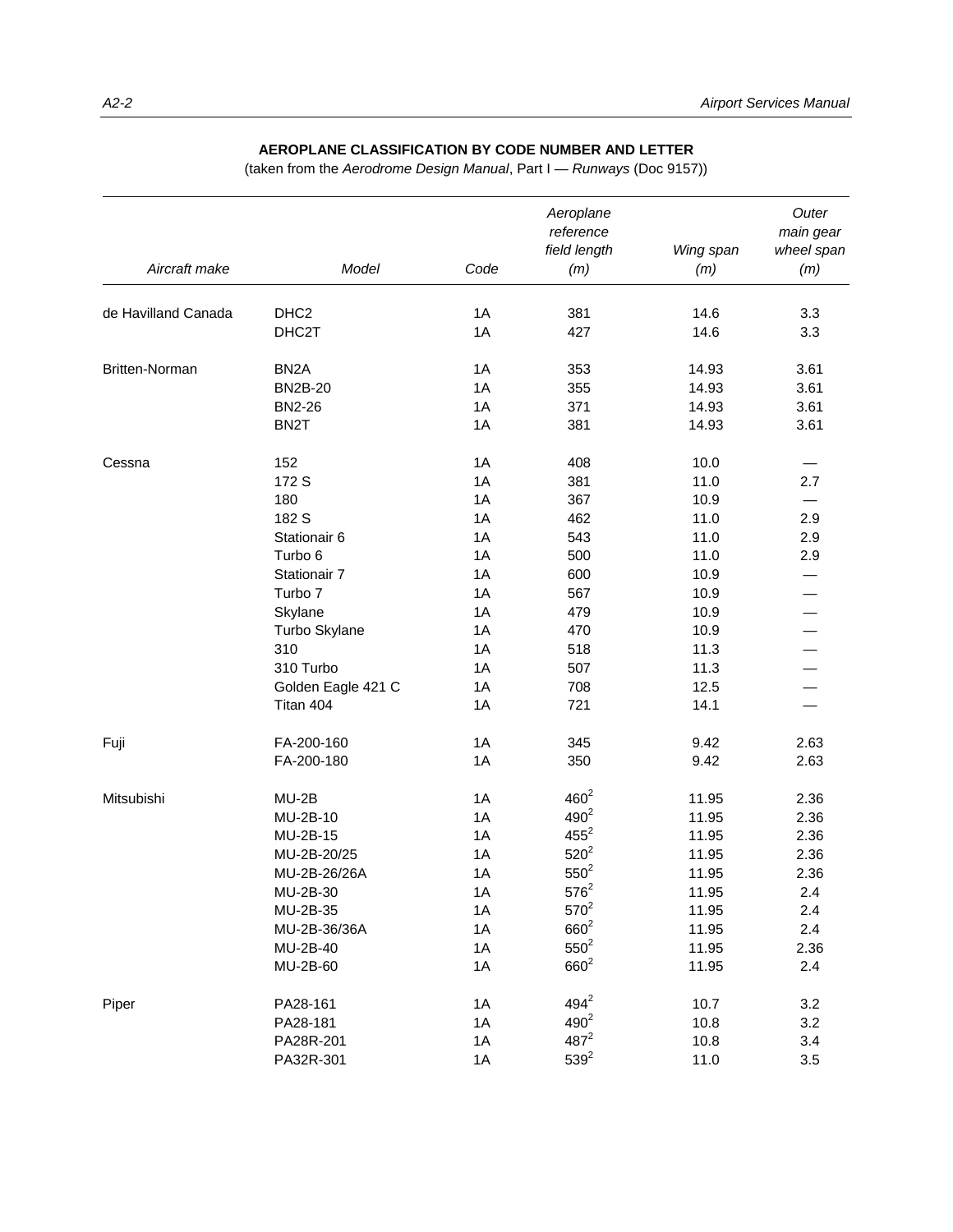|                     |                       |                | Aeroplane<br>reference<br>field length | Wing span    | Outer<br>main gear<br>wheel span |
|---------------------|-----------------------|----------------|----------------------------------------|--------------|----------------------------------|
| Aircraft make       | Model                 | Code           | (m)                                    | (m)          | (m)                              |
|                     |                       |                | $756^2$                                |              |                                  |
|                     | PA32R-301T            | 1A             | $520^2$                                | 11.0         | 3.5                              |
|                     | PA34-220T<br>PA44-180 | 1A<br>1A       | $671^2$                                | 11.9<br>11.8 | 3.5<br>3.2                       |
|                     | PA46-350P             | 1A             | $637^2$                                | 13.1         | 3.9                              |
|                     |                       |                |                                        |              |                                  |
| Raytheon Beechcraft | A24R                  | 1A             | 603                                    | 10.0         | 3.9                              |
|                     | A36                   | 1A             | 670                                    | 10.2         | 2.9                              |
|                     | 76                    | 1A             | 430                                    | 11.6         | 3.3                              |
|                     | <b>B55</b>            | 1A             | 457                                    | 11.5         | 2.9                              |
|                     | <b>B60</b>            | 1A             | 793                                    | 12.0         | 3.4                              |
|                     | B100                  | 1A             | 579                                    | 14.0         | 4.3                              |
| Antonov             | AN <sub>2</sub>       | 1B             | 500                                    | 18.18        | 3.36                             |
|                     | AN <sub>3</sub>       | 1B             | 390                                    | 18.18        | 3.45                             |
|                     | AN28                  | 1B             | 585                                    | 22.06        | 3.41                             |
| Britten-Norman      | <b>BN2T-4S</b>        | 1B             | 565                                    | 16.2         | 3.61                             |
| Cessna              | 525                   | 1B             | 939                                    | 14.3         | 4.1                              |
| de Havilland Canada | DHC <sub>3</sub>      | 1B             | 497                                    | 17.7         | 3.7                              |
|                     | DHC6                  | 1B             | 695                                    | 19.8         | 4.1                              |
| Embraer             | <b>EMB-110</b>        | 1B             | 1400                                   | 15.3         | 4.9                              |
| LET                 | <b>L410 UPV</b>       | 1B             | 740                                    | 19.5         | 4.0                              |
| Pilatus             | <b>PC-12</b>          | 1B             | 452                                    | 16.2         | 4.5                              |
| Raytheon Beechcraft | E18S                  | 1B             | 753                                    | 15.0         | 3.9                              |
|                     | <b>B80</b>            | 1B             | 427                                    | 15.3         | 4.3                              |
|                     | C90                   | 1B             | 488                                    | 15.3         | 4.3                              |
|                     | 200                   | 1B             | 579                                    | 16.6         | 5.6                              |
| Short               | SC7-3/SC7-3A          | 1B             | 616                                    | 19.8         | 4.6                              |
| de Havilland Canada | DHC7                  | 1 <sup>C</sup> | 689                                    | 28.4         | 7.8                              |
| Learjet             | 24F                   | 2A             | 1 0 0 5                                | 10.9         | 2.5                              |
|                     | 28/29                 | 2A             | 912                                    | 13.4         | 2.5                              |
| Antonov             | AN38-100              | 2B             | 965                                    | 22.06        | 3.43                             |
|                     | AN38-200              | 2B             | 1 1 2 5                                | 22.06        | 3.43                             |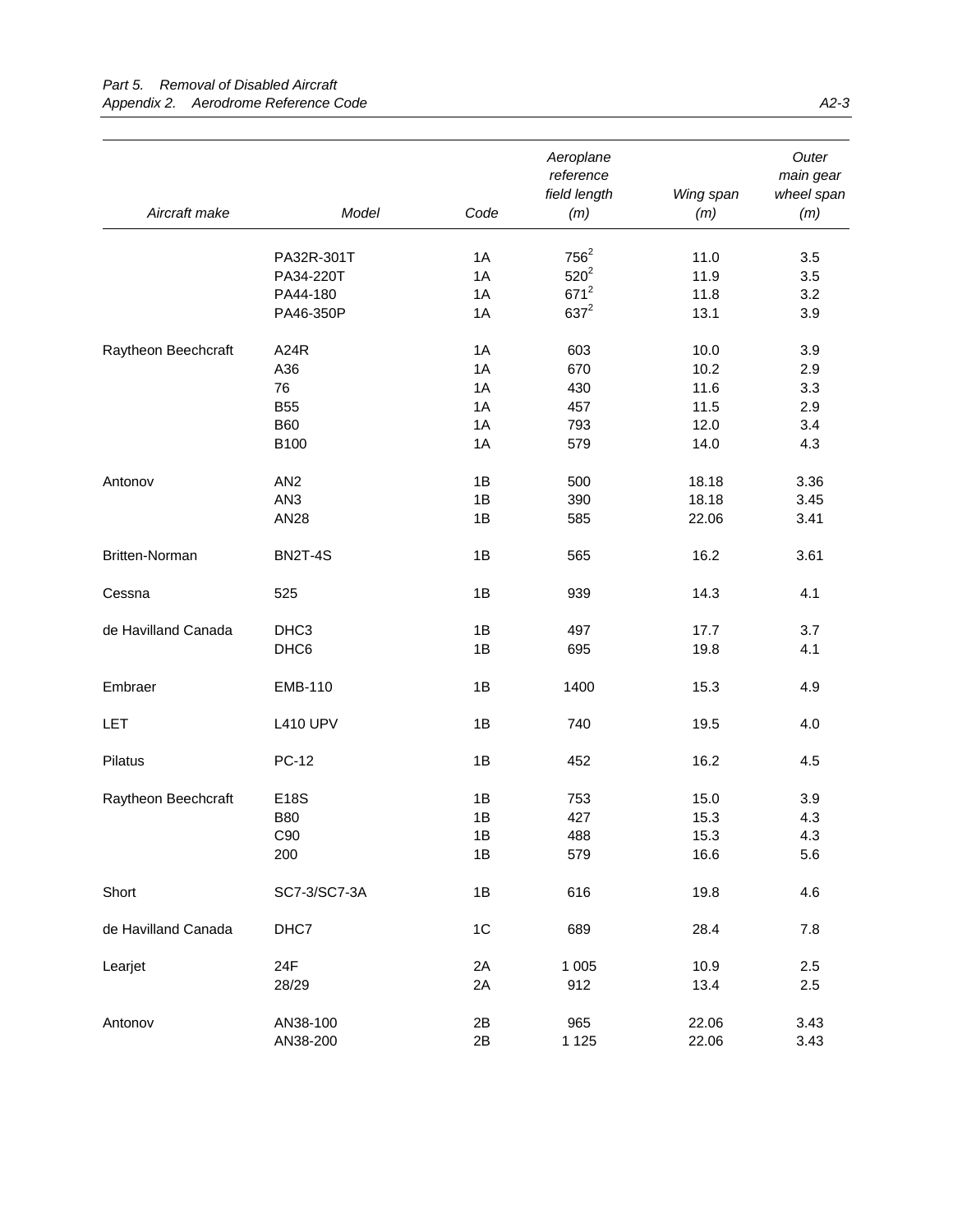| Aircraft make                         | Model             | Code | Aeroplane<br>reference<br>field length<br>(m) | Wing span<br>(m)  | Outer<br>main gear<br>wheel span<br>(m) |
|---------------------------------------|-------------------|------|-----------------------------------------------|-------------------|-----------------------------------------|
|                                       |                   |      |                                               |                   |                                         |
| Dornier                               | 320-100MOD10/20   | 2B   | 1 0 8 8                                       | 20.98             | 3.22                                    |
|                                       | 320-100MOD30      | 2B   | 1 0 4 4                                       | 20.98             | 3.22                                    |
| LET                                   | <b>L410 UPV-E</b> | 2B   | 920                                           | 20.0 <sup>1</sup> | 4.0                                     |
|                                       | L410 UPV-E9       | 2B   | 952                                           | 20.0 <sup>1</sup> | 4.0                                     |
|                                       | L410 UPV-E20      | 2B   | 1 0 5 0                                       | 20.0 <sup>1</sup> | 4.0                                     |
|                                       | L420              | 2B   | 920                                           | 20.0 <sup>1</sup> | 4.0                                     |
| Shorts                                | SD3-30            | 2B   | 1 1 0 6                                       | 22.8              | 4.6                                     |
| Avions de Transport<br>Régional (ATR) | ATR42-500         | 2C   | 1 1 6 5                                       | 24.57             | 4.1                                     |
| Fokker                                | F27 Mk050         | 2C   | 1 1 6 7                                       | 29.0              | 8.0                                     |
| Mitsubishi                            | YS-11-100         | 2C   | 970                                           | 32.00             | 8.60                                    |
|                                       | YS-11A-200/300    | 2C   | 1 1 1 0                                       | 32.00             | 8.60                                    |
| <b>Dassault Aviation</b>              | Falcon 10         | 3A   | 1615                                          | 13.1              | 3.0                                     |
|                                       | Falcon 10         | 3A   | $1480^{4}$                                    | 13.1              | 3.27                                    |
| <b>Hawker Siddley</b>                 | HS 125-400/600    | 3A   | 1646                                          | 14.3              | 3.3                                     |
|                                       | HS 125-700        | 3A   | 1768                                          | 14.3              | 3.3                                     |
| Learjet                               | 24D               | 3A   | 1 200                                         | 10.9              | 2.5                                     |
|                                       | 35A               | 3A   | 1 2 8 7                                       | 12.0              | 2.5                                     |
|                                       | 36A               | 3A   | 1 4 5 8                                       | 12.0              | 2.5                                     |
|                                       | 54                | 3A   | 1 2 1 7                                       | 13.4              | 2.5                                     |
|                                       | 55                | 3A   | 1 2 9 2                                       | 13.4              | 2.5                                     |
| <b>Bombardier Aerospace</b>           | <b>CRJ 100</b>    | 3B   | 1 470                                         | 21.2              | 4.0                                     |
|                                       | <b>CRJ 100ER</b>  | 3B   | 1720                                          | 21.2              | 4.0                                     |
|                                       | <b>CRJ 200</b>    | 3B   | 1 4 4 0                                       | 21.2              | 4.0                                     |
|                                       | <b>CRJ 200ER</b>  | 3B   | 1700                                          | 21.2              | 4.0                                     |
| Dassault Aviation                     | Falcon 20         | 3B   | 1 4 6 3                                       | 16.3              | 3.7                                     |
|                                       | Falcon 200        | 3B   | 1700                                          | 16.3              | 3.5                                     |
|                                       | F50/F50EX         | 3B   | 1586                                          | 18.9              | 4.5                                     |
|                                       | Falcon 900        | 3B   | 1 504                                         | 19.3              | 4.6                                     |
|                                       | Falcon 900EX      | 3B   | 1590                                          | 19.3              | 4.6                                     |
|                                       | F2000             | 3B   | 1658                                          | 19.3              | 5.0                                     |
|                                       | F2000EX           | 3B   | 1700                                          | 19.3              | 5.0                                     |
|                                       | Falcon 20F        | 3B   | 1 495 $4$                                     | 16.3              | $3.95^{4}$                              |
|                                       | Falcon 20-5F      | 3B   | $1740^{4}$                                    | 16.3              | $3.95^{4}$                              |
|                                       | Falcon 200        | 3B   | $1600^4$                                      | 16.3              | $3.95^{4}$                              |
|                                       | Falcon 50/50      | 3B   | 1586                                          | 18.9              | 4.52                                    |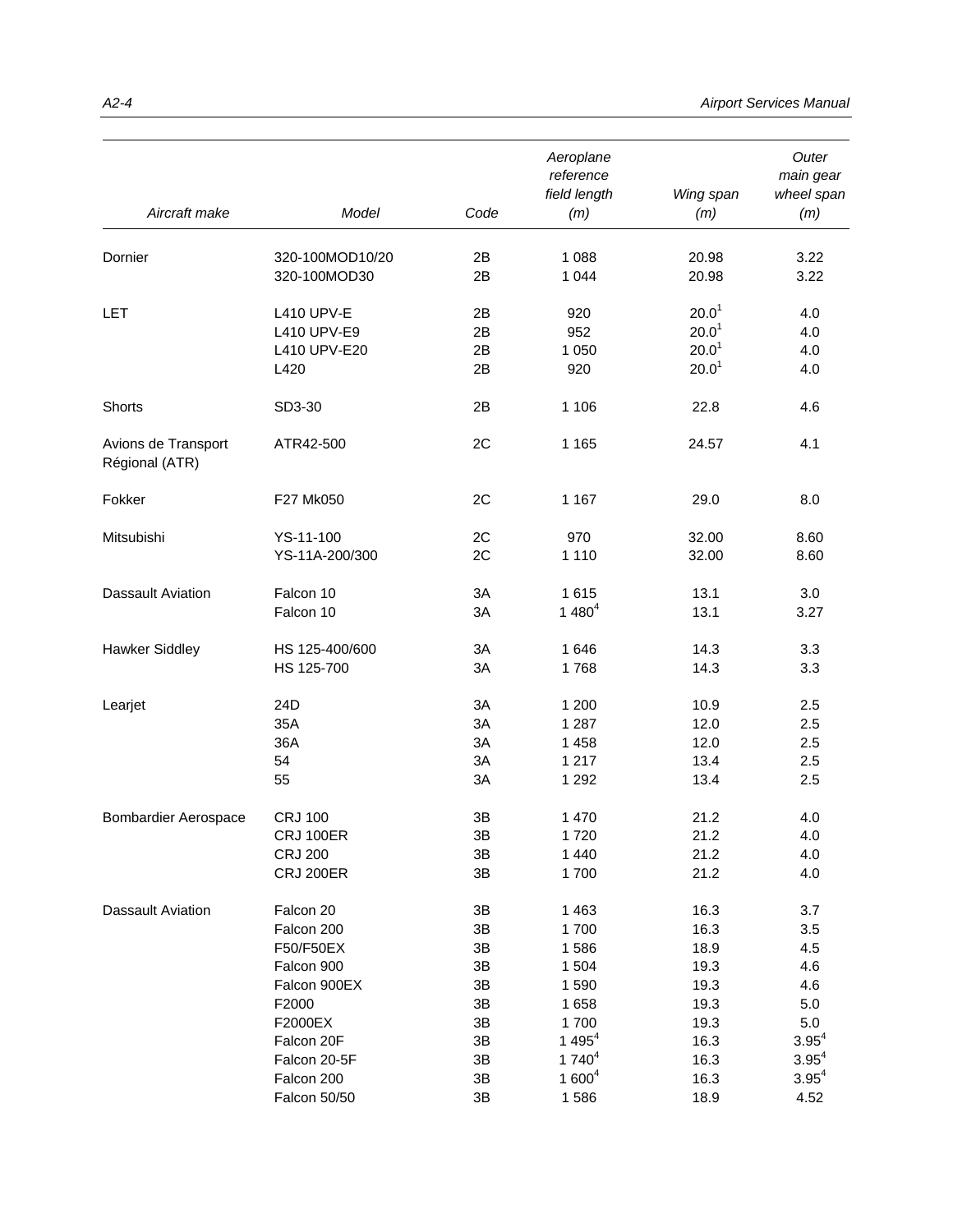|                                   |                   |               | Aeroplane<br>reference<br>field length | Wing span | Outer<br>main gear<br>wheel span |
|-----------------------------------|-------------------|---------------|----------------------------------------|-----------|----------------------------------|
| Aircraft make                     | Model             | Code          | (m)                                    | (m)       | (m)                              |
|                                   |                   |               |                                        |           |                                  |
|                                   | Falcon 900        | 3B            | $1586^{4}$                             | 19.3      | $5.02^4$                         |
|                                   | Falcon 900DX      | 3B            | 1 4 9 0                                | 19.3      | 5.02                             |
|                                   | Falcon 900EX      | 3B            | $1634^{4}$                             | 19.3      | $5.02^4$                         |
|                                   | Falcon 2000       | 3B            | 1 768 <sup>4</sup>                     | 19.3      | 5.01                             |
|                                   | Falcon 2000DX     | $3\mathsf{B}$ | 1615                                   | 19.3      | 5.01                             |
|                                   | Falcon 2000EX     | 3B            | 1 7084                                 | 19.3      | 5.01                             |
|                                   | Falcon 2000LX     | 3B            | 1708                                   | 21.4      | 5.01                             |
| Dornier                           | 320-300MOD00      | 3B            | 1 2 9 7                                | 20.98     | 3.22                             |
|                                   | 320-300MOD10      | 3B            | 1 3 6 7                                | 20.98     | 3.22                             |
| Embraer                           | <b>EMB-135 LR</b> | 3B            | 1745                                   | 20.0      | 4.1                              |
|                                   | <b>EMB-145 BJ</b> | 3B            | 1 650                                  | 21.2      | 4.1                              |
|                                   |                   |               |                                        |           |                                  |
| Fokker                            | F28-1000/2000     | 3B            | 1646                                   | 23.6      | 5.8                              |
|                                   | F28 Mk1000/2000   | 3B            | 1759                                   | 23.6      | 5.8                              |
| <b>Israel Aircraft Industries</b> | <b>SPX</b>        | 3B            | 1 644                                  | 16.6      |                                  |
| (IAI)                             | Galaxy            | 3B            | 1798                                   | 17.7      |                                  |
|                                   |                   |               |                                        |           |                                  |
| Gulfstream Aerospace              | G IV-SP           | 3B            | 1 661                                  | 23.7      | 4.8                              |
| Nord                              | 262               | 3B            | 1 2 6 0                                | 21.9      | 3.4                              |
| Airbus                            | A318-100          | 3C            | 1789                                   | 34.1      | 8.9                              |
| Antonov                           | AN24              | 3C            | 1 600                                  | 29.20     | 8.8                              |
|                                   | AN24              | 3C            | 1 3 5 0                                | 29.20     | 7.90                             |
|                                   | AN24PB            | 3C            | 1 600                                  | 29.20     | 7.90                             |
|                                   | AN30              | 3C            | 1 550                                  | 29.20     | 7.90                             |
|                                   | AN32              | 3C            | 1 600                                  | 29.20     | 7.90                             |
|                                   | <b>AN72</b>       | ЗC            | 1 2 5 0                                | 31.89     | 4.09                             |
|                                   | AN148-100A        | 3C            | 1740                                   | 28.91     | 4.58                             |
| <b>Dassault Aviation</b>          | Falcon 7X         | 3C            | 1750                                   | 26.2      | 5.04                             |
| Embraer                           | <b>EMB-120 RT</b> | 3C            | 1 4 2 0                                | 19.8      | 6.6                              |
|                                   | <b>EMB-120 ER</b> | 3C            | 1 550                                  | 19.8      | 6.6                              |
|                                   | <b>ERJ-170 LR</b> | 3C            | 1 550                                  | 26.0      | 5.2                              |
|                                   | <b>ERJ-175 LR</b> | 3C            | 1 530                                  | 26.0      | 5.2                              |
|                                   | <b>ERJ-190 AR</b> | 3C            | 1700                                   | 28.7      | 5.9                              |
|                                   |                   |               |                                        |           |                                  |
| <b>ATR</b>                        | ATR72-212A        | 3C            | 1 2 9 0                                | 27.05     | 4.1                              |
| Boeing                            | B717-200          | 3C            | 1 670                                  | 28.4      | 5.9                              |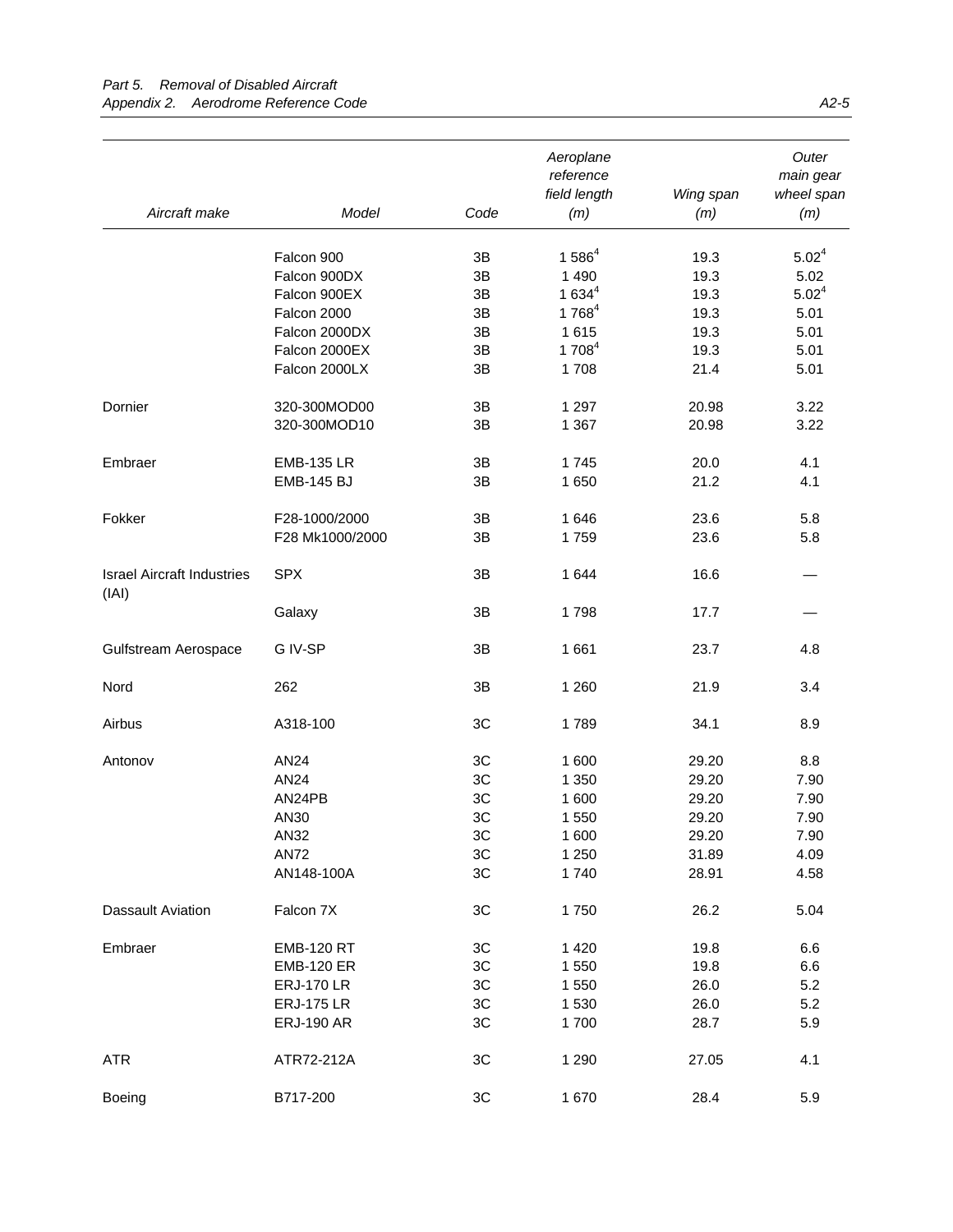| Aircraft make               | Model                 | Code | Aeroplane<br>reference<br>field length<br>(m) | Wing span<br>(m) | Outer<br>main gear<br>wheel span<br>(m) |
|-----------------------------|-----------------------|------|-----------------------------------------------|------------------|-----------------------------------------|
|                             |                       |      |                                               |                  |                                         |
|                             | B737-600              | 3C   | 1690                                          | 34.3             | 7.0                                     |
|                             | B737-600 <sup>4</sup> | 3C   | 1 640                                         | 35.8             | 7.0                                     |
|                             | B737-700              | 3C   | 1610                                          | 34.3             | 7.0                                     |
|                             | B737-700 <sup>4</sup> | 3C   | 1 600                                         | 35.8             | $7.0$                                   |
| Convair                     | 240                   | 3C   | 1 3 0 1                                       | 28.0             | 8.4                                     |
|                             | 440                   | 3C   | 1 5 6 4                                       | 32.1             | 8.6                                     |
|                             | 580                   | 3C   | 1 3 4 1                                       | 32.1             | 8.6                                     |
|                             | 600                   | 3C   | 1 3 7 8                                       | 28.0             | 8.4                                     |
|                             | 640                   | 3C   | 1570                                          | 32.1             | 8.6                                     |
| Douglas                     | DC <sub>3</sub>       | 3C   | 1 2 0 4                                       | 28.8             | 5.8                                     |
|                             | DC4                   | 3C   | 1542                                          | 35.8             | 8.5                                     |
|                             | DC6A/6B               | 3C   | 1 375                                         | 35.8             | 8.5                                     |
|                             | DC9-20                | 3C   | 1560                                          | 28.4             | 6.0                                     |
| Embraer                     | <b>EMB-120 ER</b>     | 3C   | 1 4 8 1                                       | 19.8             | 6.6                                     |
| Fokker                      | F27-500/600           | 3C   | 1670                                          | 29.0             | 7.9                                     |
|                             | F28-3000/4000         | 3C   | 1 640                                         | 25.1             | 5.8                                     |
|                             | F28-6000              | 3C   | 1 400                                         | 25.1             | 5.8                                     |
|                             | F50                   | 3C   | 1 3 5 5                                       | 29.0             | 8.0                                     |
|                             | F27 Mk500/600         | 3C   | 1755                                          | 29.0             | 7.9                                     |
|                             | F27 Mk050             | 3C   | 1 3 5 5                                       | 29.0             | 8.0                                     |
|                             | F28 Mk3000/4000       | 3C   | 1684                                          | 25.1             | 5.8                                     |
|                             | F28 Mk0070            | 3C   | 1 673                                         | 28.1             | 6.0                                     |
| McDonnell Douglas           | MD-90                 | 3C   | 1800                                          | 32.9             | 6.2                                     |
|                             | YS-11A-500/600        | 3C   | 1 3 1 0                                       | 32.00            | 8.60                                    |
| SAAB                        | 340A                  | 3C   | 1 2 2 0                                       | 21.4             | 7.3                                     |
|                             | 340B                  | 3C   | 1 2 2 0                                       | $22.8^3$         | 7.3                                     |
|                             | <b>SAAB 2000</b>      | 3C   | 1 3 4 0                                       | 24.8             | 8.9                                     |
| Antonov                     | <b>AN70</b>           | 3D   | 1610                                          | 44.06            | 5.93                                    |
| British Aerospace (BAe)     | ATP                   | 3D   | 1540                                          | 30.6             | 9.3                                     |
| de Havilland Canada         | DHC5D                 | 3D   | 1 4 7 1                                       | 29.3             | 10.2                                    |
| Airbus                      | A300 B2               | 3D   | 1 676                                         | 44.8             | 10.9                                    |
| <b>Bombardier Aerospace</b> | CRJ 100LR             | 4B   | 1880                                          | 21.2             | 4.0                                     |
|                             | <b>CRJ 200LR</b>      | 4B   | 1850                                          | 21.2             | 4.0                                     |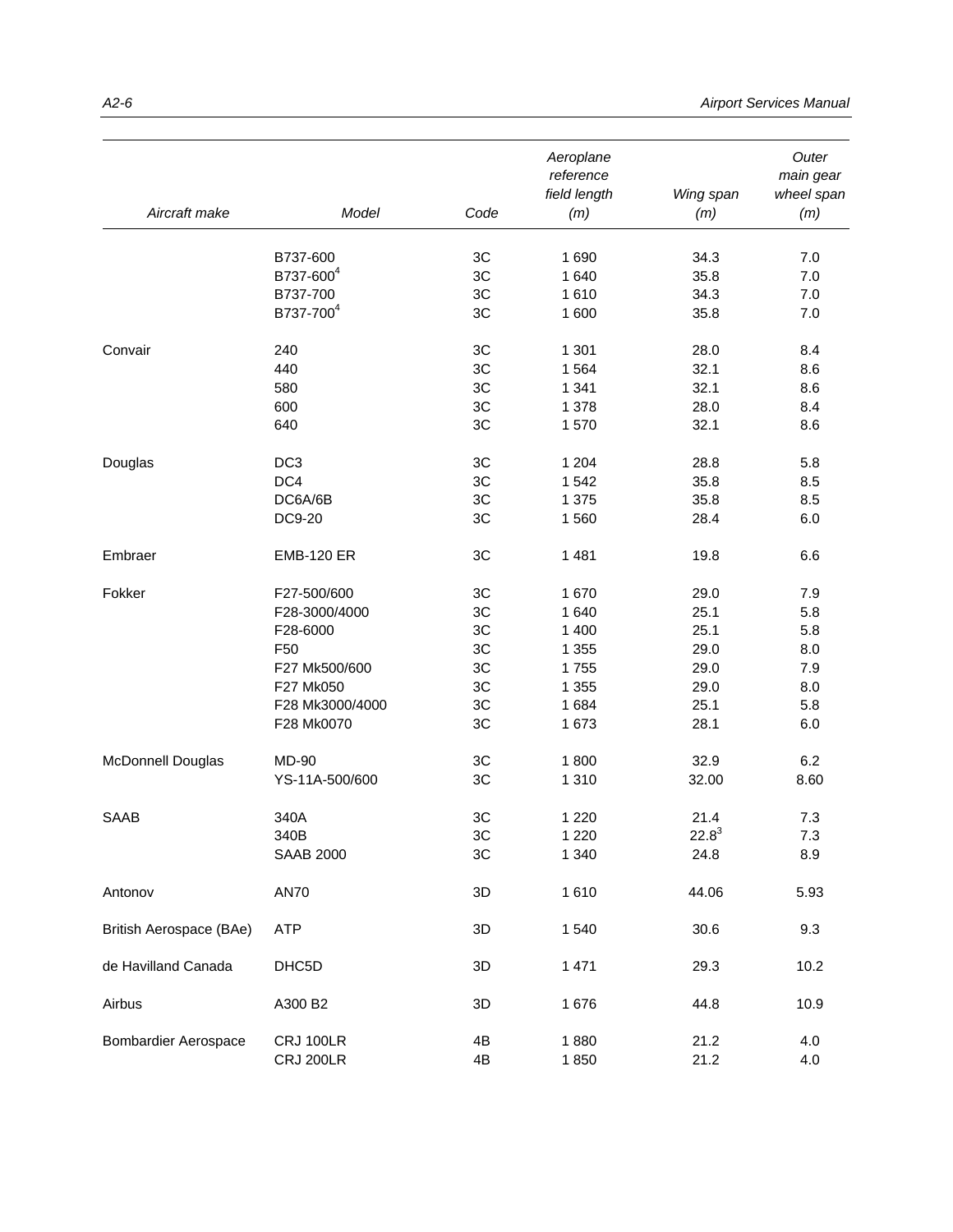|                                       |                                               |      | Aeroplane<br>reference<br>field length | Wing span    | Outer<br>main gear<br>wheel span |
|---------------------------------------|-----------------------------------------------|------|----------------------------------------|--------------|----------------------------------|
| Aircraft make                         | Model                                         | Code | (m)                                    | (m)          | (m)                              |
| <b>Dassault Aviation</b>              |                                               | 4B   | 1859                                   | 16.3         | 3.7                              |
|                                       | Falcon 20-5 (Retrofit)<br>Falcon 20 Basic/D/E | 4B   | $1890^{4}$                             | 16.3         | $3.95^{4}$                       |
|                                       | Falcon 20-5 C/D/E                             | 4B   | $1920^4$                               |              | $3.95^{4}$                       |
|                                       |                                               | 4B   |                                        | 16.3<br>21.0 | 4.1                              |
| Embraer                               | <b>EMB-145 XR</b>                             | 4B   | 2 0 5 0                                |              |                                  |
|                                       | <b>EMB-145 LR</b>                             |      | 2 2 6 9                                | 20.0         | 4.1                              |
| Airbus                                | A319-100                                      | 4C   | 1800                                   | 34.1         | 8.9                              |
|                                       | A320-200                                      | 4C   | 2 0 2 5                                | 34.1         | 8.9                              |
|                                       | A321-200                                      | 4C   | 2 5 3 3                                | 34.1         | 8.9                              |
| Antonov                               | AN26                                          | 4C   | 1850                                   | 29.20        | 7.90                             |
|                                       | AN26B                                         | 4C   | 2 2 0 0                                | 29.20        | 7.90                             |
|                                       | AN32B-100                                     | 4C   | 2 0 8 0                                | 29.20        | 7.90                             |
|                                       | <b>AN74</b>                                   | 4C   | 1 9 2 0                                | 31.89        | 4.09                             |
|                                       | AN74TK-100                                    | 4C   | 1 9 2 0                                | 31.89        | 4.09                             |
|                                       | AN74T-200                                     | 4C   | 2 1 3 0                                | 31.89        | 4.09                             |
|                                       | AN74TK-300                                    | 4C   | 2 2 0 0                                | 31.89        | 4.09                             |
|                                       | AN140                                         | 4C   | 1880                                   | 24.51        | 3.68                             |
|                                       | AN140-100                                     | 4C   | 1970                                   | 25.51        | 3.68                             |
|                                       | AN148-100B                                    | 4C   | 2 0 2 0                                | 28.91        | 4.58                             |
|                                       | AN148-100E                                    | 4C   | 2 0 6 0                                | 28.91        | 4.58                             |
|                                       | AN158 <sup>5</sup>                            | 4C   | 2 0 6 0                                | 28.56        | 4.58                             |
|                                       | AN168 <sup>5</sup>                            | 4C   | 2 0 6 0                                | 28.91        | 4.58                             |
| British Aircraft Corp. (BAC) 1-11-200 |                                               | 4C   | 1884                                   | 27.0         | 5.2                              |
|                                       | 1-11-300                                      | 4C   | 2 4 8 4                                | 27.0         | 5.2                              |
|                                       | $1 - 11 - 400$                                | 4C   | 2 4 2 0                                | 27.0         | 5.2                              |
|                                       | $1 - 11 - 475$                                | 4C   | 2 2 8 6                                | 28.5         | 5.4                              |
|                                       | $1 - 11 - 500$                                | 4C   | 2 4 0 8                                | 28.5         | 5.2                              |
| Boeing                                | B727-100                                      | 4C   | 2 5 0 2                                | 32.9         | 6.9                              |
|                                       | B727-200                                      | 4C   | 3 1 7 6                                | 32.9         | 6.9                              |
|                                       | B737-100                                      | 4C   | 2499                                   | 28.4         | 6.4                              |
|                                       | B737-200                                      | 4C   | 2 2 9 5                                | 28.4         | 6.4                              |
|                                       | B737-300                                      | 4C   | 2 170                                  | 28.9         | 6.4                              |
|                                       | B737-400                                      | 4C   | 2 5 5 0                                | 28.9         | 6.4                              |
|                                       | B737-500                                      | 4C   | 2 4 7 0                                | 28.9         | 6.4                              |
|                                       | B737-700                                      | 4C   | 1980                                   | 34.3         | 7.0                              |
|                                       | B737-700 <sup>4</sup>                         | 4C   | 1 960                                  | 35.8         | 7.0                              |
|                                       | B737-800                                      | 4C   | 2 0 9 0                                | 34.3         | 7.0                              |
|                                       | B737-800 <sup>4</sup>                         | 4C   | 2010                                   | 35.8         | 7.0                              |
|                                       | B737-900                                      | 4C   | 2 2 4 0                                | 34.3         | 7.0                              |
|                                       | B737-900ER <sup>4</sup>                       | 4C   | 2 4 7 0                                | 35.8         | 7.0                              |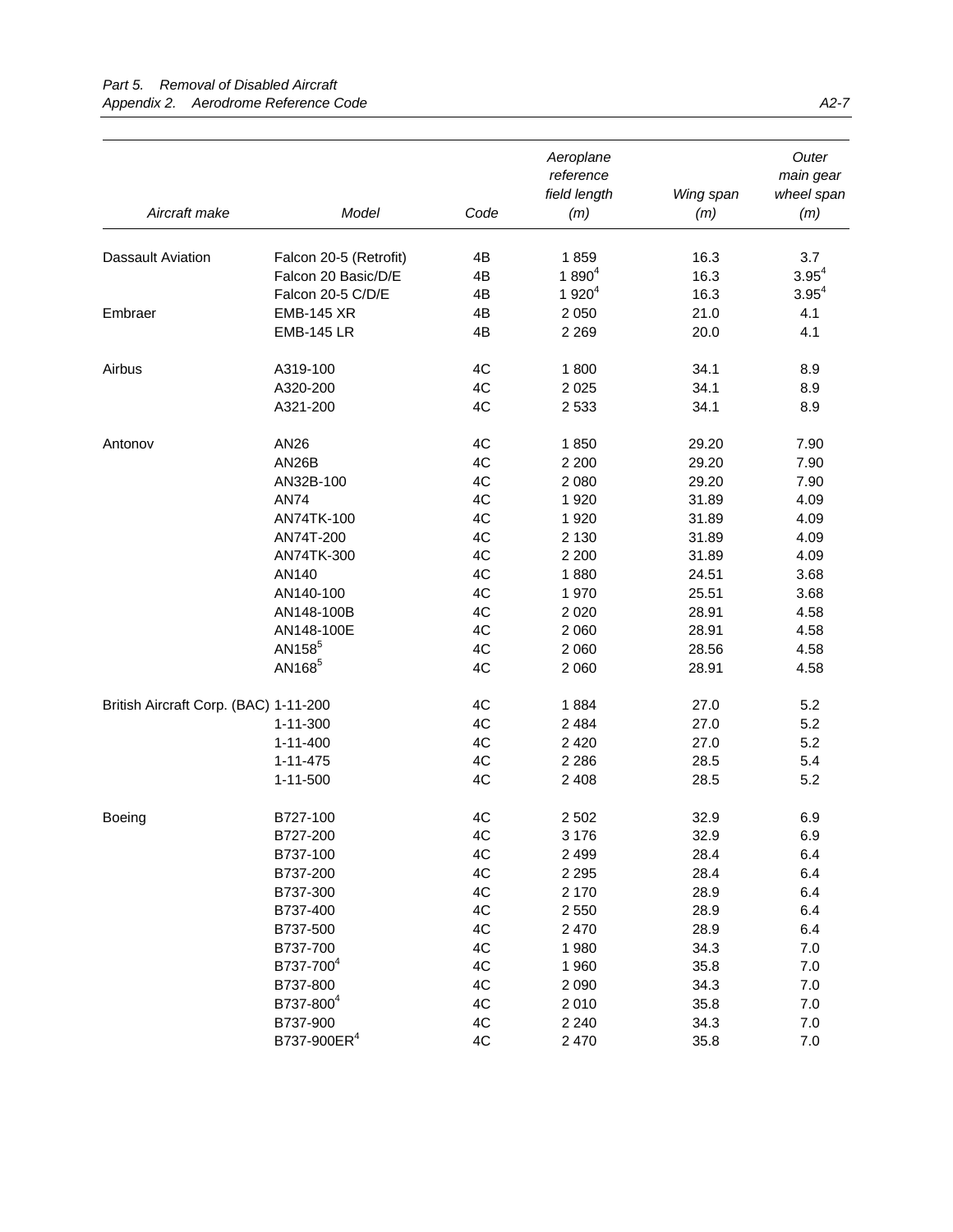| Aircraft make        | Model              | Code     | Aeroplane<br>reference<br>field length<br>(m) | Wing span<br>(m) | Outer<br>main gear<br>wheel span<br>(m) |
|----------------------|--------------------|----------|-----------------------------------------------|------------------|-----------------------------------------|
|                      |                    |          |                                               |                  |                                         |
| Fokker               | F100<br>F28 Mk0100 | 4C<br>4C | 1840<br>1977                                  | 28.1<br>28.1     | 6.0<br>6.0                              |
|                      | F28 Mk0100         | 4C       | 1825                                          | 28.1             | 6.0                                     |
| Gulfstream Aerospace | G V                | 4C       | 1863                                          | 28.5             | 5.1                                     |
| Douglas              | DC9-10             | 4C       | 1975                                          | 27.2             | 5.9                                     |
|                      | DC9-15             | 4C       | 1 9 9 0                                       | 27.3             | 6.0                                     |
|                      | DC9-20             | 4C       | 1 560                                         | 28.4             | 6.0                                     |
|                      | DC9-30             | 4C       | 2 1 3 4                                       | 28.5             | 5.9                                     |
|                      | DC9-40             | 4C       | 2 0 9 1                                       | 28.5             | 5.9                                     |
|                      | DC9-50             | 4C       | 2 4 5 1                                       | 28.5             | 5.9                                     |
| McDonnell Douglas    | MD-81              | 4C       | 2 2 9 0                                       | 32.9             | 6.2                                     |
|                      | MD-82              | 4C       | 2 2 8 0                                       | 32.9             | 6.2                                     |
|                      | MD-83              | 4C       | 2 4 7 0                                       | 32.9             | 6.2                                     |
|                      | MD-87              | 4C       | 2 2 6 0                                       | 32.9             | 6.2                                     |
|                      | <b>MD-88</b>       | 4C       | 2 4 7 0                                       | 32.9             | 6.2                                     |
| Airbus               | A300B4-200         | 4D       | 2727                                          | 44.8             | 11.1                                    |
|                      | A300-600R          | 4D       | 2 2 7 9                                       | 44.8             | 11.1                                    |
|                      | A310-300           | 4D       | 2 3 5 0                                       | 43.9             | 11.0                                    |
|                      | A300 B4            | 4D       | 2 6 0 5                                       | 44.8             | 10.9                                    |
|                      | A300-600           | 4D       | 2 3 3 2                                       | 44.8             | 10.9                                    |
|                      | A310               | 4D       | 1845                                          | 44.8             | 10.9                                    |
| Antonov              | <b>AN12</b>        | 4D       | 1 900                                         | 38.01            | 5.41                                    |
| Boeing               | B707-300           | 4D       | 3 0 8 8                                       | 44.4             | 7.9                                     |
|                      | B707-400           | 4D       | 3 2 7 7                                       | 44.4             | 7.9                                     |
|                      | <b>B720</b>        | 4D       | 1981                                          | 39.9             | 7.5                                     |
|                      | B767-200           | 4D       | 1981                                          | 47.6             | 10.8                                    |
|                      | B757-200           | 4D       | 1980                                          | 38.0             | 8.6                                     |
|                      | B757-300           | 4D       | 2 4 0 0                                       | 38.0             | 8.6                                     |
|                      | B767-300ER         | 4D       | 2540                                          | 47.6             | 10.9                                    |
|                      | B767-400ER         | 4D       | 3 1 4 0                                       | 51.9             | 11.0                                    |
| Canadair             | <b>CL44D-4</b>     | 4D       | 2 2 4 0                                       | 43.4             | 10.5                                    |
| Ilyushin             | <b>18V</b>         | 4D       | 1 980                                         | 37.4             | 9.9                                     |
|                      | 62M                | 4D       | 3 2 8 0                                       | 43.2             | 8.0                                     |
| Lockheed             | L100-20            | 4D       | 1829                                          | 40.8             | 4.9                                     |
|                      | L100-30            | 4D       | 1829                                          | 40.4             | 4.9                                     |
|                      | L188               | 4D       | 2 0 6 6                                       | 30.2             | 10.5                                    |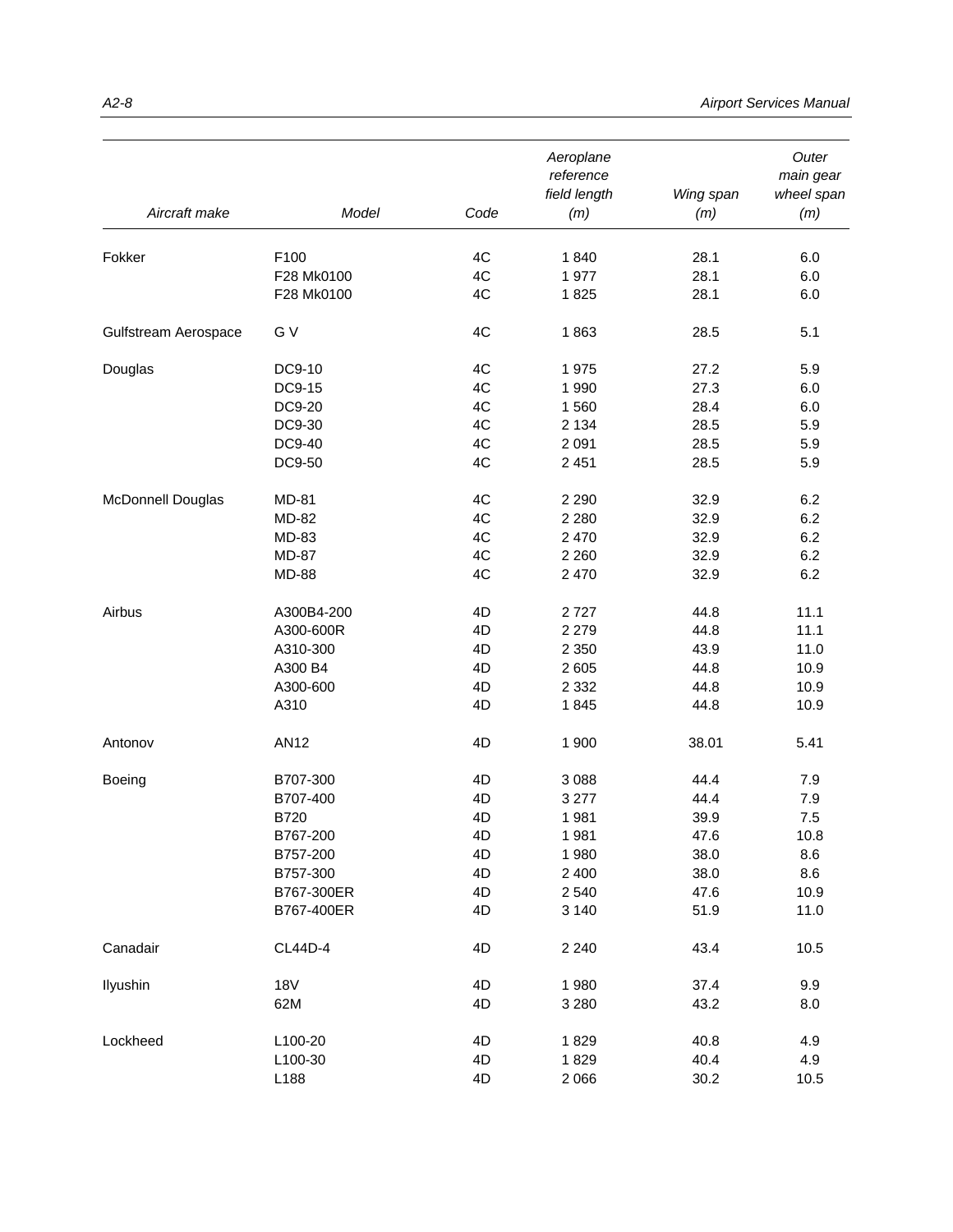|                   |                |      | Aeroplane<br>reference<br>field length | Wing span  | Outer<br>main gear<br>wheel span |
|-------------------|----------------|------|----------------------------------------|------------|----------------------------------|
| Aircraft make     | Model          | Code | (m)                                    | (m)        | (m)                              |
|                   |                |      |                                        |            |                                  |
|                   | L1011-1        | 4D   | 2 4 2 6                                | 47.3       | 12.8                             |
|                   | L1011-100/200  | 4D   | 2 4 6 9                                | 47.3       | 12.8                             |
|                   | L1011-500      | 4D   | 2 8 4 4                                | 47.3       | 12.8                             |
| Douglas           | DC8-61         | 4D   | 3 0 4 8                                | 43.4       | 7.5                              |
|                   | DC8-62         | 4D   | 3 100                                  | 45.2       | 7.6                              |
|                   | DC8-63         | 4D   | 3 1 7 9                                | 45.2       | 7.6                              |
|                   | DC8-71         | 4D   | 2770                                   | 43.4       | 7.5                              |
| McDonnell Douglas | DC8-72         | 4D   | 2 9 8 0                                | 45.2       | 7.6                              |
|                   | DC8-73         | 4D   | 3 0 5 0                                | 45.2       | 7.6                              |
|                   | DC10-10        | 4D   | 3 200                                  | 47.4       | 12.6                             |
|                   | DC10-30        | 4D   | 3 170                                  | 50.4       | 12.6                             |
|                   | DC10-40        | 4D   | 3 1 2 4                                | 50.4       | 12.6                             |
| Tupolev           | <b>TU134A</b>  | 4D   | 2 4 0 0                                | 29.0       | 10.3                             |
|                   | <b>TU154</b>   | 4D   | 2 160                                  | 37.6       | 12.4                             |
|                   |                |      |                                        |            |                                  |
| Airbus            | A330-200       | 4E   | 2 4 7 9                                | 60.3       | 12.6                             |
|                   | A330-300       | 4E   | 2 4 9 0                                | 60.3       | 12.6                             |
|                   | A340-200       | 4E   | 2 9 0 6                                | 60.3       | 12.6                             |
|                   | A340-300       | 4E   | 2993                                   | 60.3       | 12.6                             |
|                   | A340-500       | 4E   | 3023                                   | 63.4       | 12.6                             |
|                   | A340-600       | 4E   | 2864                                   | 63.4       | 12.6                             |
| Antonov           | <b>AN22</b>    | 4E   | 3 1 2 0                                | 64.41      | 7.43                             |
| Boeing            | B747-100       | 4E   | 3 0 6 0                                | 59.6       | 12.4                             |
|                   | B747-200       | 4E   | 3 1 5 0                                | 59.6       | 12.4                             |
|                   | B747-300       | 4E   | 3 2 9 2                                | 59.6       | 12.4                             |
|                   | B747-400       | 4E   | 2890                                   | $64.9^{4}$ | 12.6                             |
|                   | <b>B747-SR</b> | 4E   | 1860                                   | 59.6       | 12.4                             |
|                   | <b>B747-SP</b> | 4E   | 2710                                   | 59.6       | 12.4                             |
|                   | B777-200       | 4E   | 2 3 9 0                                | 61.0       | 12.9                             |
|                   | B777-200ER     | 4E   | 3 1 1 0                                | 61.0       | 12.9                             |
|                   | B777-300       | 4E   | 3 1 4 0                                | 60.9       | 12.9                             |
|                   | B777-300ER     | 4E   | 3 1 2 0                                | 64.8       | 12.9                             |
|                   | B777-200       | 4E   | 2 3 8 0                                | 60.9       | 12.9                             |
|                   | B777-200ER     | 4E   | 2890                                   | 60.9       | 12.9                             |
|                   | B777-200LR     | 4E   | 3 3 9 0                                | 64.8       | 12.9                             |
|                   | B777-300       | 4E   | 3 1 4 0                                | 60.9       | 12.9                             |
|                   | B777-300ER     | 4E   | 3 0 6 0                                | 64.8       | 12.9                             |
|                   | B787-8         | 4E   | 2660                                   | 60.1       | 11.6                             |
| McDonnell Douglas | MD11           | 4E   | 3 1 3 0                                | $52.0^4$   | 12.6                             |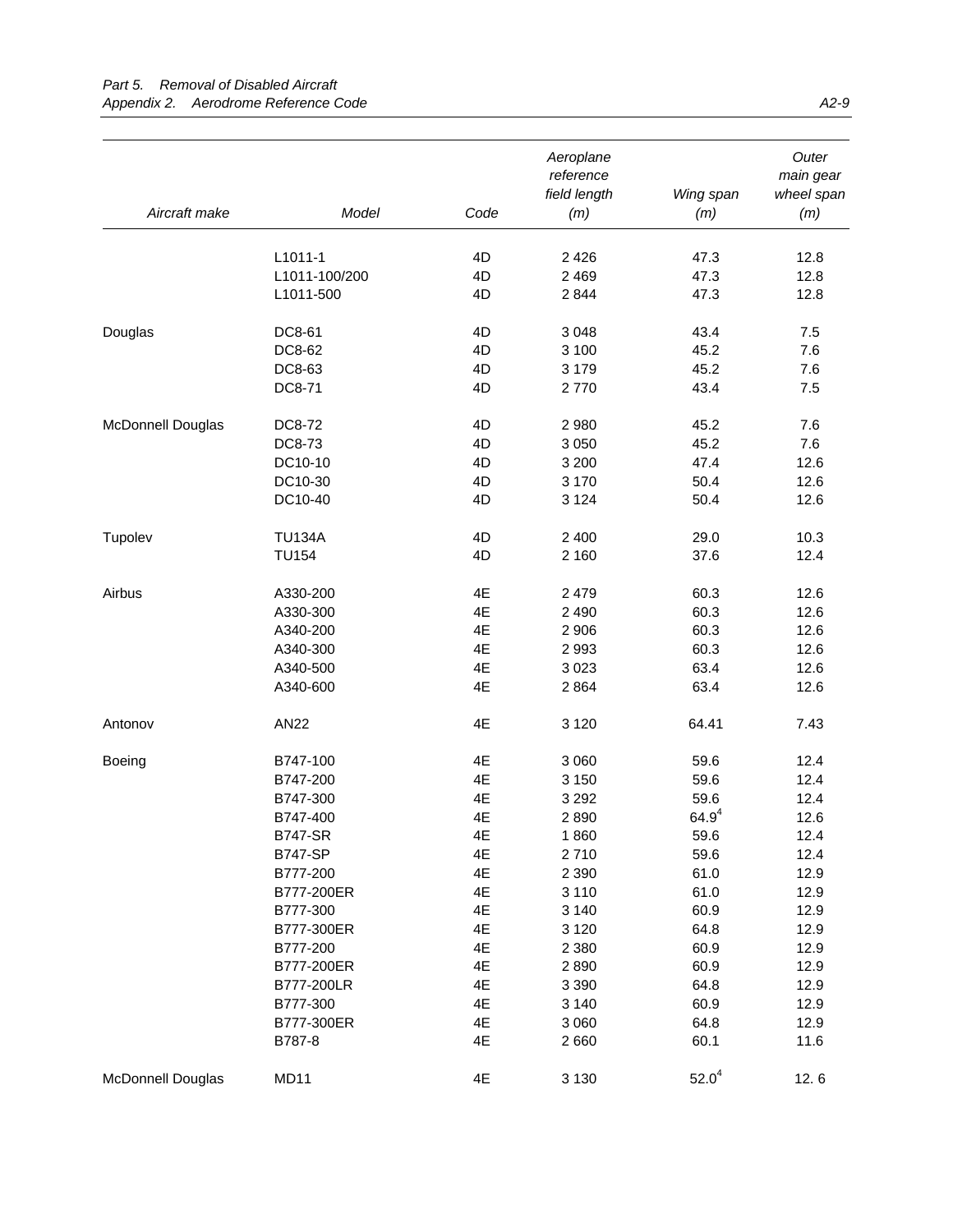| Aircraft make | Model          | Code | Aeroplane<br>reference<br>field length<br>(m) | Wing span<br>(m) | Outer<br>main gear<br>wheel span<br>(m) |
|---------------|----------------|------|-----------------------------------------------|------------------|-----------------------------------------|
| Airbus        | A380           | 4F   | 3 3 5 0                                       | 79.8             | 14.3                                    |
|               | A380-800       | 4F   | 2 7 7 9                                       | 79.8             | 14.3                                    |
| Antonov       | AN124-100      | 4F   | 3 0 0 0                                       | 73.30            | 9.01                                    |
|               | AN124-100M-150 | 4F   | 3 2 0 0                                       | 73.30            | 9.01                                    |
|               | AN225          | 4F   | 3 4 3 0                                       | 88.40            | 9.01                                    |
| <b>Boeing</b> | 747-8/8F       | 4F   | 3 0 7 0                                       | 68.4             | 12.7                                    |

1. With wing tip tanks installed.

2. Over a 15-m obstacle.

3. With extended wing tips.

4. Winglets.

5. Preliminary data.

\_\_\_\_\_\_\_\_\_\_\_\_

 *Note.— The values for aeroplane reference field lengths indicated in the fourth column of the table are not necessarily the maximum values arising from any combination of model/engine configurations.*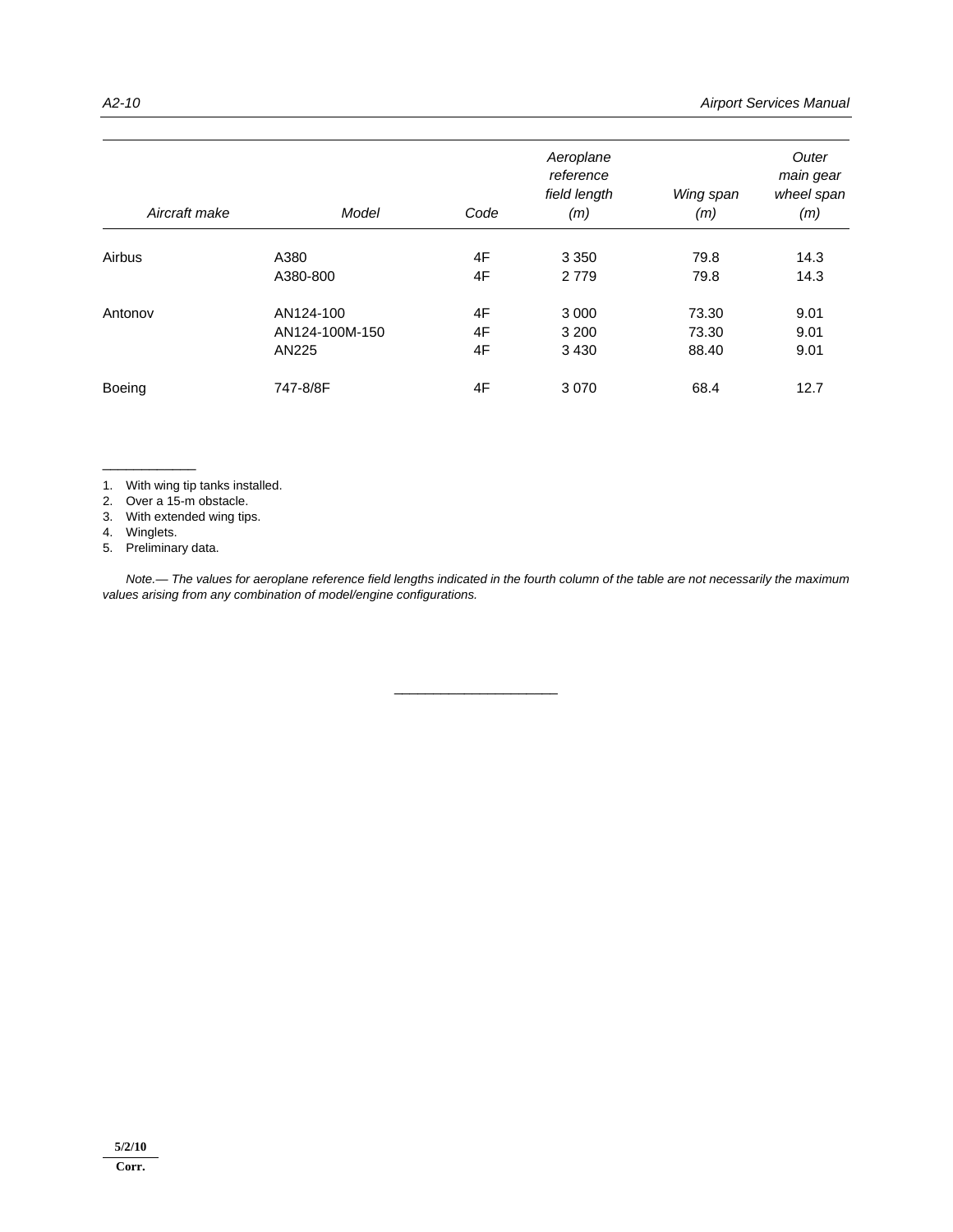# **PLANNING CHART**

The chart in Table A3-1 is intended to be used as a general review and guide to assist in the aircraft removal process. It is not anticipated to be used as step-by-step instructions in dealing with a removal event.

|                                                                                                                                                                                                                        | <b>Basic Recovery Steps</b>                                                                                                                                                                                                                       |                                                                                                                                                                |                                                                                                                                                                                   |                                                                                                                 |  |  |  |
|------------------------------------------------------------------------------------------------------------------------------------------------------------------------------------------------------------------------|---------------------------------------------------------------------------------------------------------------------------------------------------------------------------------------------------------------------------------------------------|----------------------------------------------------------------------------------------------------------------------------------------------------------------|-----------------------------------------------------------------------------------------------------------------------------------------------------------------------------------|-----------------------------------------------------------------------------------------------------------------|--|--|--|
| 1. Survey                                                                                                                                                                                                              | 2. Plan                                                                                                                                                                                                                                           | 3. Prepare                                                                                                                                                     | 4. Recover                                                                                                                                                                        | 5. Report                                                                                                       |  |  |  |
| Aircraft condition:<br>- Recover or salvage<br>Attitude<br>Landing gear<br>Structure<br>Damaged components<br>Missing components<br>Unserviceable components<br>- Cargo and fuel                                       | Rapid recovery:<br>Important<br>Not important<br>Weight and balance:<br>Calculate weight of<br>fuel and cargo<br>Calculate centre<br>of gravity                                                                                                   | Monitor and record:<br>- Loads<br>- Actions performed<br>Assemble equipment<br>and manpower:<br>- Confirm arrival dates<br>Weight reduction:<br>- Unload cargo | Monitor and record:<br>$-$ Loads<br>- Actions performed<br>Stabilize:<br>Tether<br>$\equiv$<br>Ground anchors<br>Jacks<br>$\equiv$<br>Shoring<br>$\overline{\phantom{0}}$         | Report:<br>Include in aircraft technical<br>history:<br>- recovery details<br>repair details<br>record of loads |  |  |  |
| Site:<br>Terrain<br>Soil<br>- Access routes<br>Weather:<br>Current<br>- Forecast                                                                                                                                       | Weight reduction:<br>Unload cargo<br>Defuel<br>$\equiv$<br>Remove major<br>components<br>Recovery:<br>Reduce weight<br>Prepare site<br>$\qquad \qquad -$                                                                                          | Defuel<br>-<br>Remove major<br>components<br>Prepare site:<br>- Clear<br>Excavate<br>Fill<br>÷,<br>Stabilize                                                   | Level/lift:<br>Jacks<br>$\equiv$<br>Airbags<br>$\qquad \qquad -$<br>Cranes<br>$\overline{\phantom{0}}$<br>New technology<br>equipment<br>Debogging:<br>- Confirm a lifting method |                                                                                                                 |  |  |  |
| Equipment availability:<br>- Preparation<br>Levelling<br>Lifting<br>Moving<br>- Stabilizing<br>Manpower availability:<br>- Number<br>- Skills<br><b>Environmental issues:</b><br>Fluid spills<br>- Hazardous materials | Level<br>$\equiv$<br>Lift<br>$\equiv$<br>Stabilize<br>$\equiv$<br>Move<br>$\equiv$<br>Schedule equipment<br>and manpower required:<br>- Confirm delivery plan<br>Secondary damage:<br>Prevent or<br>$\equiv$<br>Accept to reduce recovery<br>time | Roadway:<br>- Clear<br>Excavate<br>Fill<br>$\overline{\phantom{0}}$<br><b>Stabilize</b><br>$\overline{\phantom{0}}$<br>Manufactured temporary<br>÷,<br>roadway | Move:<br>Tow on gear<br>Move on suitable trailer                                                                                                                                  |                                                                                                                 |  |  |  |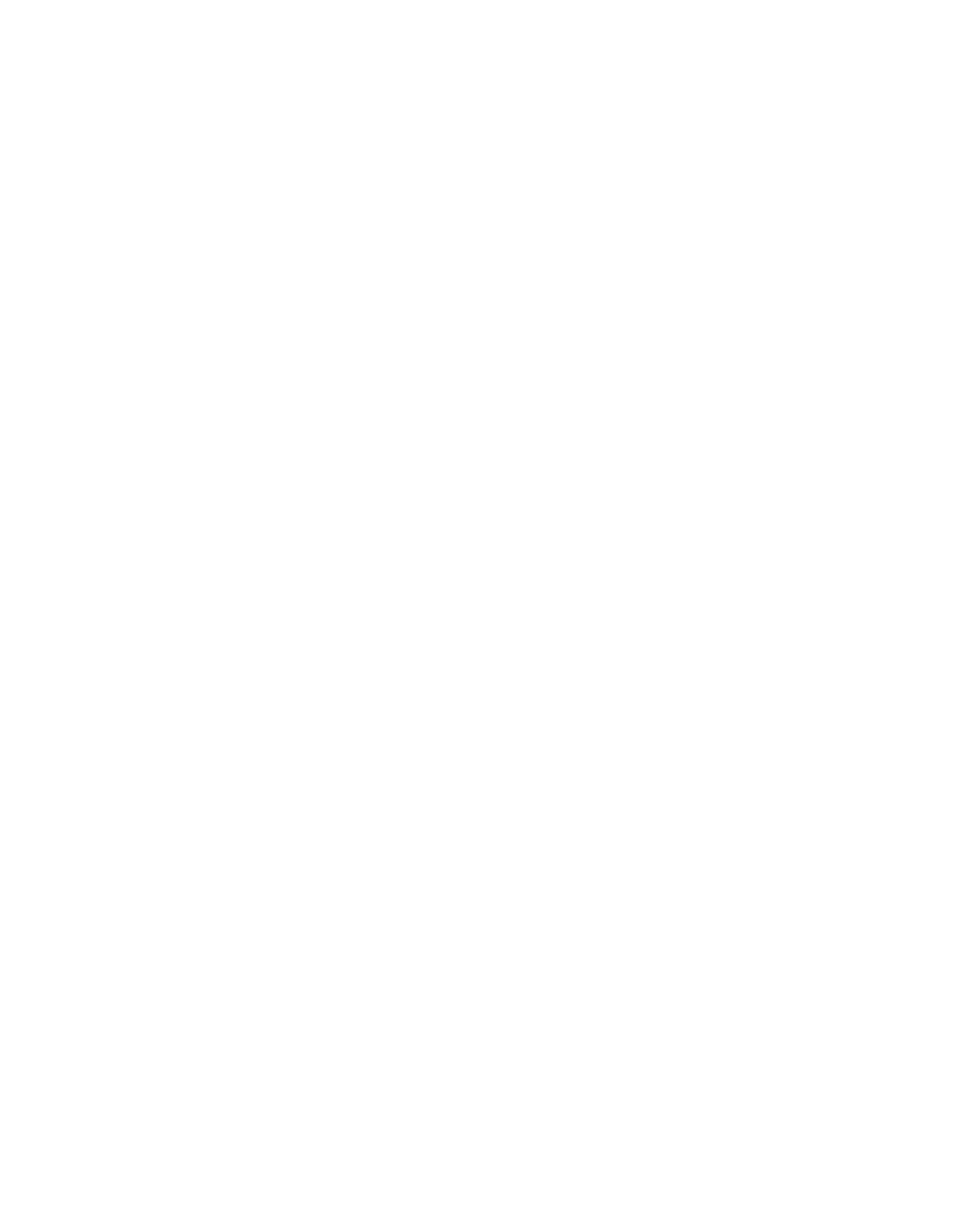## **THE AIRCRAFT REMOVAL TEAM**

## **1. COMPOSITION OF THE AIRCRAFT REMOVAL TEAM**

It is suggested that each aircraft operator develop a core group of personnel who will become responsible for any aircraft removal events related to the operator. The general recommendations for the team are:

- a) that it be made up of volunteers from the aircraft maintenance department;
- b) that each individual should possess a good technical background and have a strong interest in the aircraft removal process; and
- c) those individuals that remain part of the removal team, even if they are promoted or moved to other internal departments, so that any experience gained is not lost.

### **2. THE REMOVAL TEAM MANAGER**

Each removal team should have one member assigned as the manager to control the activities of the removal team and to oversee any recovery events. The manager should have clear lines of responsibility and decision-making authority. It is suggested that the manager meet the following requirements:

- a) have experience as an aircraft maintenance production manager;
- b) have experience and knowledge related to aircraft removal;
- c) organize regular meetings and training sessions for the aircraft removal team; and
- d) act as the interface between senior management, the aerodrome operator and the local and State authorities responsible for aircraft removal.

## **3. TEAM LEADERS**

Depending on the size of the airline and the area to be covered, more than one team leader may be required. It is suggested that team leaders meet the following requirements:

- a) have experience as an aircraft maintenance production team leader or foreman;
- b) have good technical and leadership qualities;
- c) have experience and knowledge of aircraft recovery;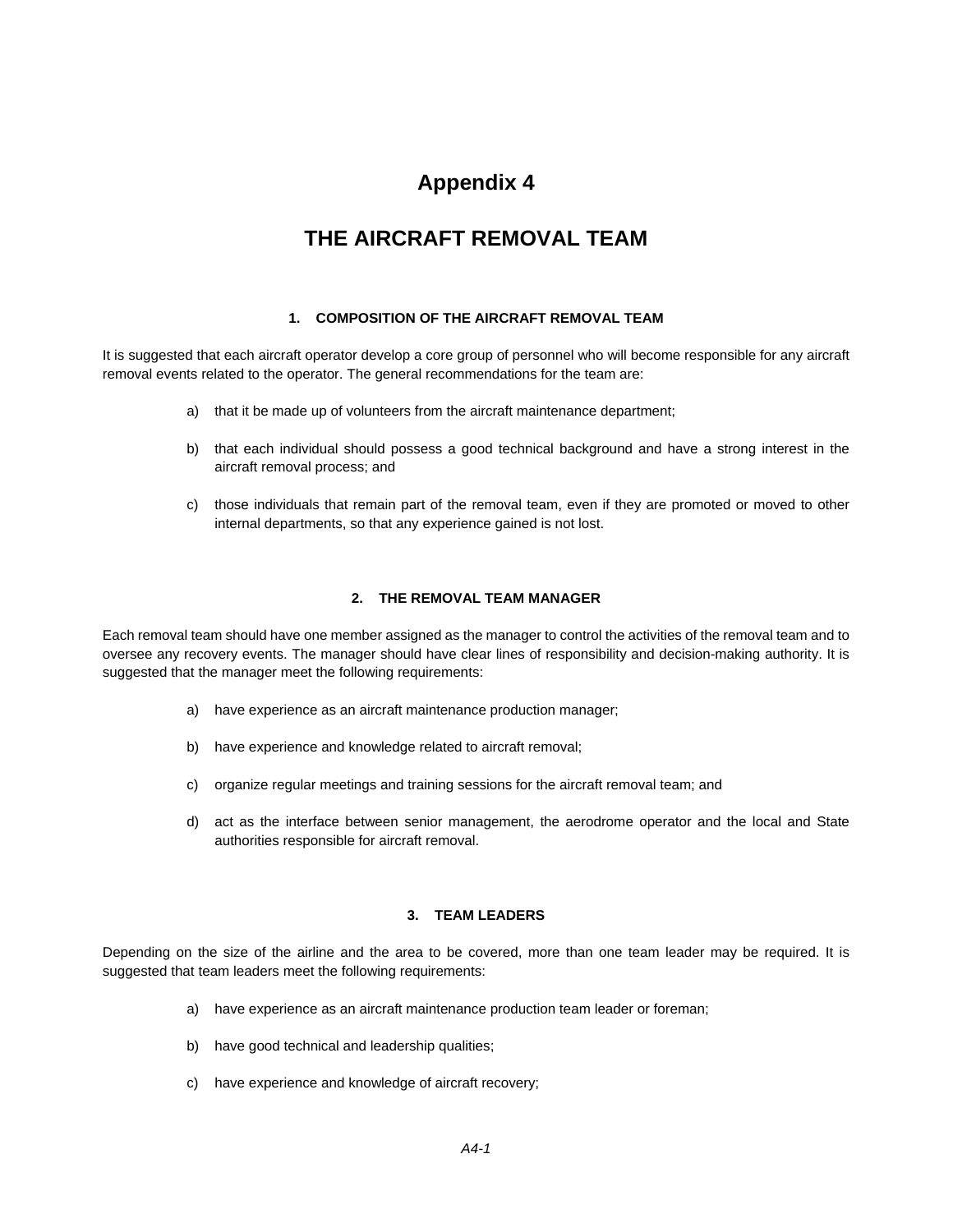- d) have knowledge of equipment such as jacks, pneumatic lifting bags, cranes and their general operation;
- e) report to the aircraft recovery manager regarding aircraft recovery events and issues;
- f) control airline owned aircraft recovery equipment and ensure its serviceability;
- f) make recommendations and suggestions related to the purchase of aircraft recovery equipment; and
- h) supervise any on-site recovery processes.

### **4. STRUCTURES AND SYSTEMS ENGINEERS**

Although engineers may not be included as part of the actual aircraft removal team, contact information should be available to the team. Structures and systems engineers will be able to assist as follows:

- a) analyse aircraft damage;
- b) prepare the drawings necessary for temporary repairs; and
- c) assist the recovery manager and team leader with recovery-related decisions.

### **5. PLANNER OR PURCHASING AGENT**

Although planning and purchasing agents may not be included as part of the actual aircraft removal team, contact information should be available to the team. Planner or purchasing agent will be able to assist as follows:

- a) contract the required heavy equipment operators;
- b) arrange shipment of the required recovery equipment whether available locally or with requirement to transport; and
- c) organize leasing of other required equipment, hotels, transport, etc.

### **6. LICENSED AIRCRAFT TECHNICIANS**

Although licensed aircraft technicians may not be included as part of the actual aircraft removal team, contact information should be available to the team. Licensed aircraft technicians will:

- a) have a good technical background;
- b) hold a valid aircraft maintenance licence for the specific aircraft types;
- c) report to and assist the removal team leader; and
- d) carry out specific maintenance tasks assigned by the team leader.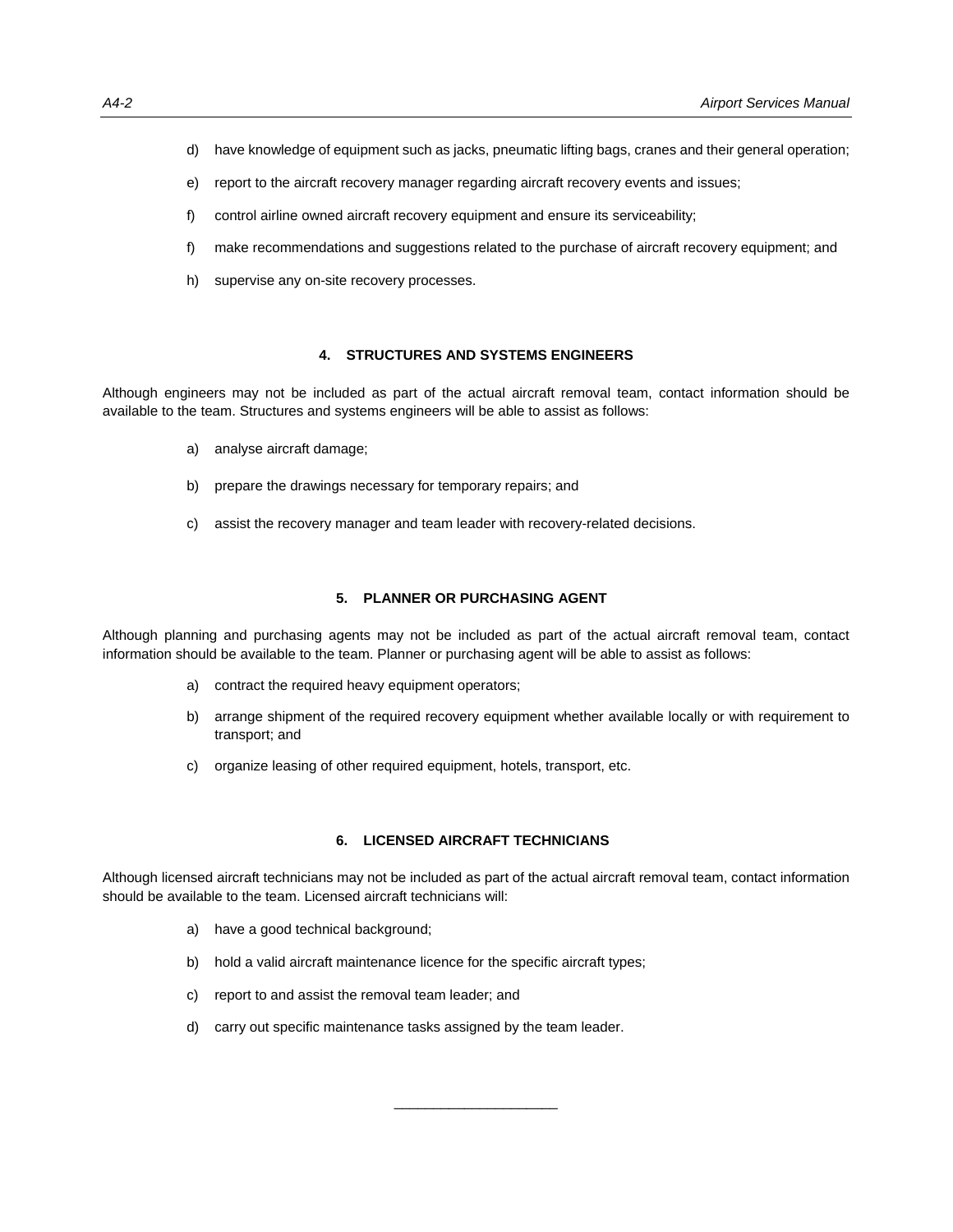## **AIRCRAFT REMOVAL PROCESS DOCUMENT**

1. Aircraft operators should consider the preparation of an internal Aircraft Removal Process Document. This document would assist the airline by preparing them for any aircraft removal event, as it would contain full instructions on how to prepare for, organize and carry out a successful removal event.

2. The aircraft removal process document should provide detailed steps, beginning from the time of notification of the accident/incident to the aircraft's inspection at a repair facility. Suggested contents include the following:

- a) an up-to-date list of the removal team manager, team leaders and other team members should include name, address, office, telephone, fax, pager and/or cell or mobile numbers. A process should be in place to ensure the list remains up to date;
- b) a list of applicable aircraft that the team is responsible for may include aircraft owned or leased by the operator, aircraft from subsidiary airlines or other contracted aircraft;
- c) clear procedures to follow when notified of an incident, including the requirement to record all relevant data;
- d) a current list of applicable government agencies with contact names and telephone numbers;
- e) recommendations on logistical preparations, including passport requirements, vaccinations and visas along with suggested contents of a personal "Go Kit";
- f) a full list of the operator's support staff and contact numbers for assistance with different removal scenarios which may involve flight dispatch and weight and balance departments;
- g) a current detailed list of all operator-owned removal equipment including location, container size and weight;
- h) a current copy of the IATP equipment pools list showing the contents and location of their available removal kits, available at www.iatp.com (for registered users only);
- i) a list of any recovery equipment owned by the various aerodrome operators that the airline operates out of and their storage locations;
- j) a list of locally available general aircraft removal materials and equipment. In some cases, the aerodrome operator will maintain and update this listing (see Appendix 7 for a detailed list);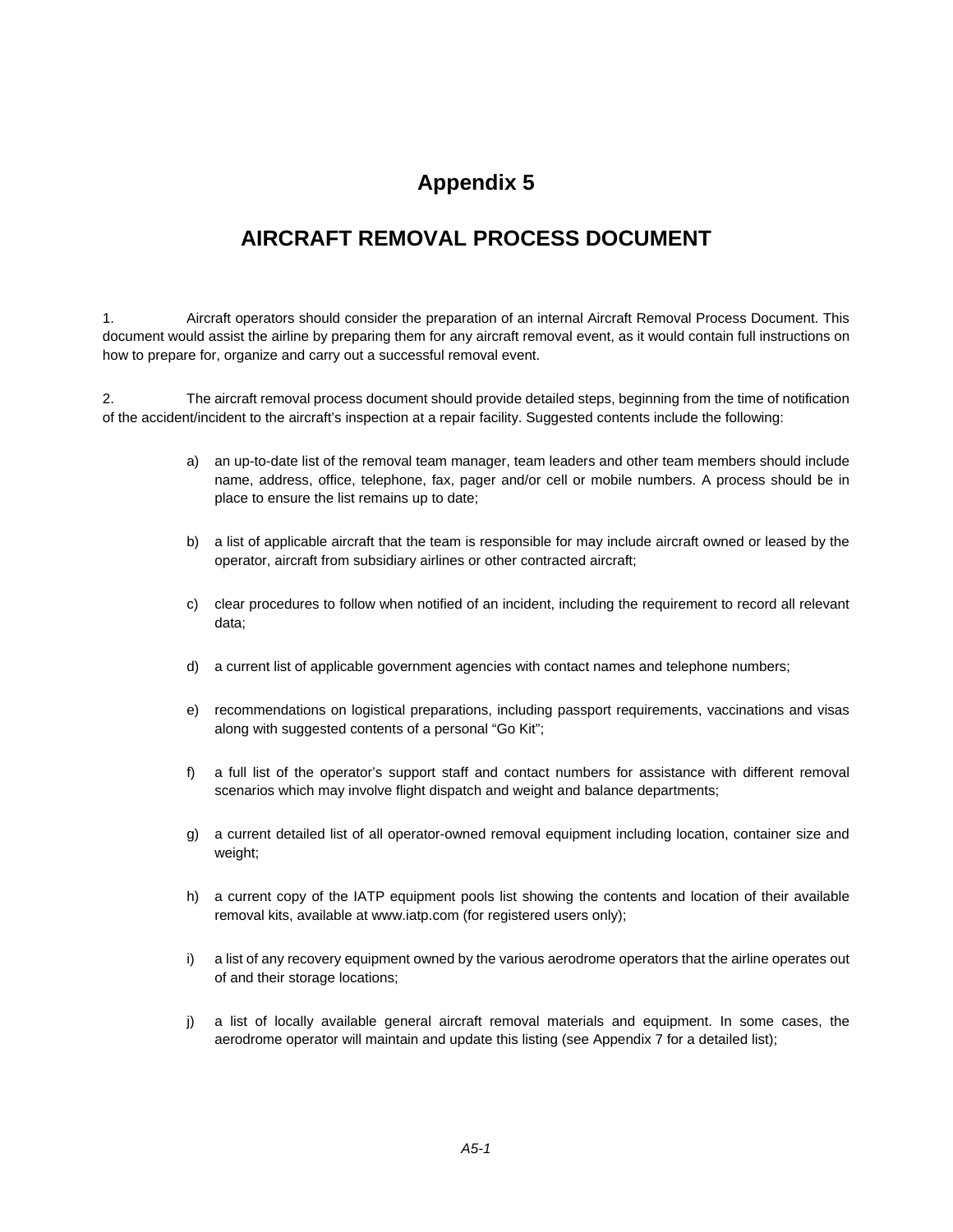- k) the ARMs for each fleet type the operator maintains; most ARMs are available in digital formats;
- l) the sizes of all cargo compartment doors in the operator's fleet. This information will be helpful when it is necessary to transport equipment from one aerodrome to another; and
- m) a list of relevant company-owned equipment for use during a removal event that may include the location, capacities and extended and compressed heights of lifting bags, slings and jacks;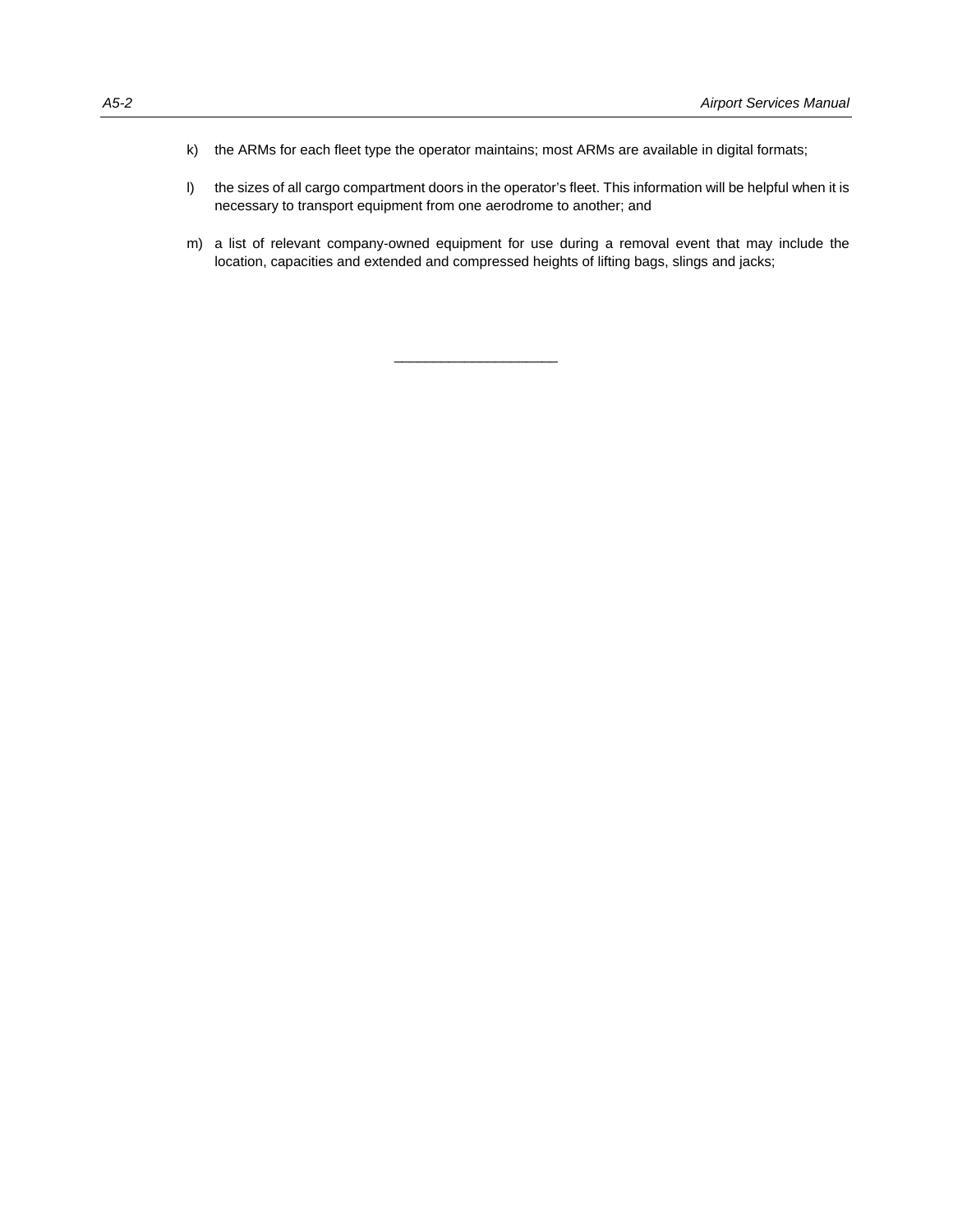## **AIRCRAFT REMOVAL REPORT FORM**

1. One of the most important tasks of aircraft removal incidents is the recording of data; therefore, it is suggested that some proforma be used for this purpose. An aircraft removal report form, with suggested contents, is shown below.

2. This form is designed for use by the aerodrome and/or aircraft operator to record information arising from the removal of a disabled aircraft. It does not replace any forms required by national regulations pertaining to the notification of an aircraft accident/incident in accordance with Annex 13 — *Aircraft Accident and Incident Investigation*.

## **Aircraft Removal Report Form**

## **Part 1**

- a) Provide pictorial description of accident/incident showing plan view of aerodrome, buildings, runways and positions of all obstacles encountered during the incident.
- b) Provide approximate location, trajectory of aircraft and final attitude of aircraft following incident.
- c) Provide supporting photos, diagrams, etc.

## **Part 2**

Provide a detailed written description of the accident/incident. Provide additional photos and diagrams, where necessary.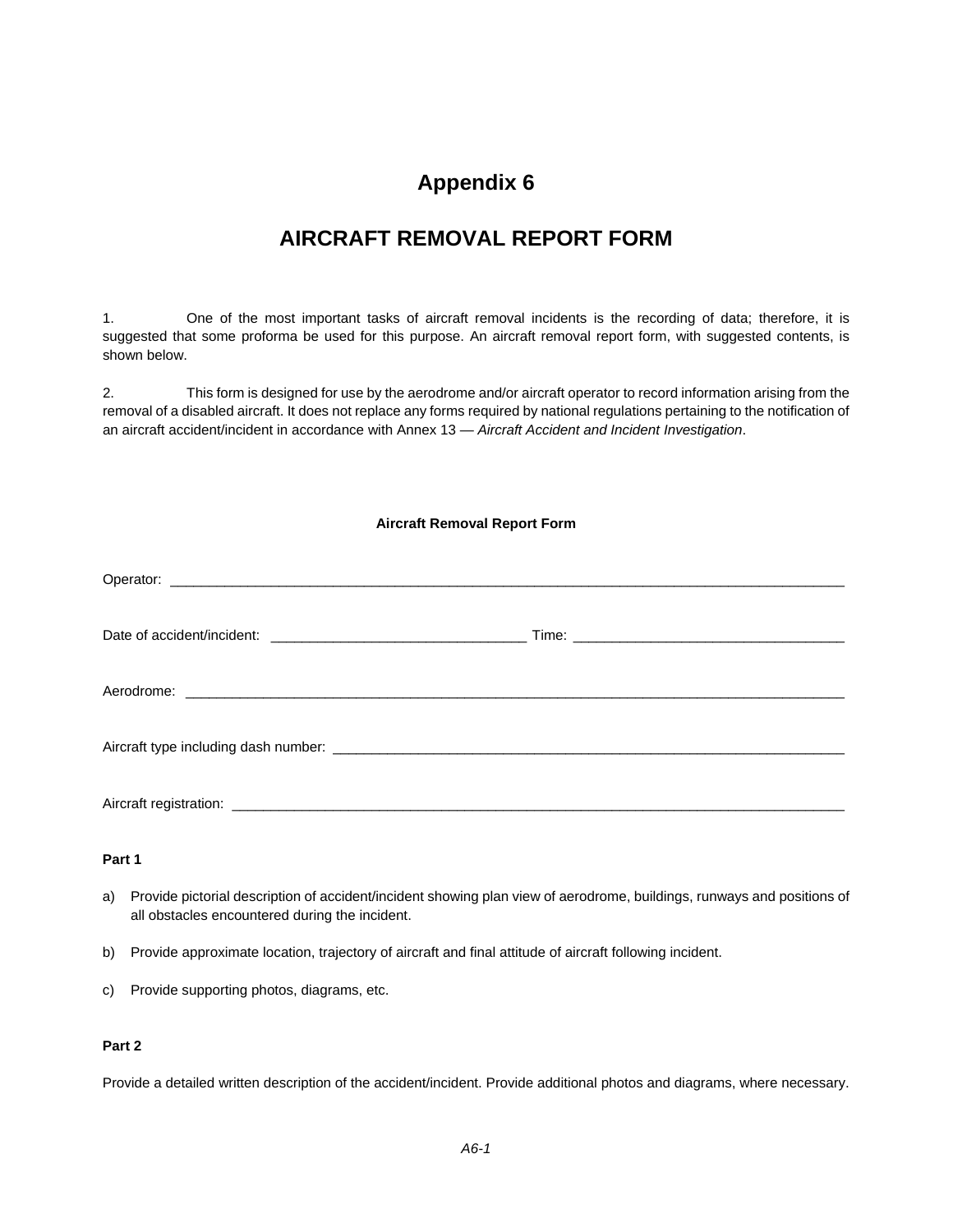## **Part 3**

Provide information on ground conditions and depths of wheel ruts. Provide supporting photos, diagrams, etc.

### **Part 4**

Provide a diagram or photo of all nose-gear and main gear wheels. Identify which wheels are off the hard surface by circling the wheel.

## **Part 5**

Provide wind direction and speed at time of accident/incident and at various intervals during the recovery process.

Example:

10 mph

### **Part 6**

| b) | Aircraft centre of gravity: ____________ distance from datum or ___________ per cent of mean aerodynamic chord<br>(MAC) |  |  |
|----|-------------------------------------------------------------------------------------------------------------------------|--|--|
| C) | Flight phase of aircraft at time of accident/incident (check appropriate phase): ____________________________           |  |  |
|    | $\text{taxiing/manoeuvring} \quad \Box \text{take-off} \quad \Box \text{landing} \quad \Box \text{towing}$              |  |  |
| d) |                                                                                                                         |  |  |
| e) | Runway/taxiway surface condition (check box or specify as appropriate):                                                 |  |  |
|    | dry □ wet □ snow □ ice                                                                                                  |  |  |
| f  | Off-runway surface nature and conditions (check box or specify as appropriate):                                         |  |  |
|    | i)<br>Type of ground:                                                                                                   |  |  |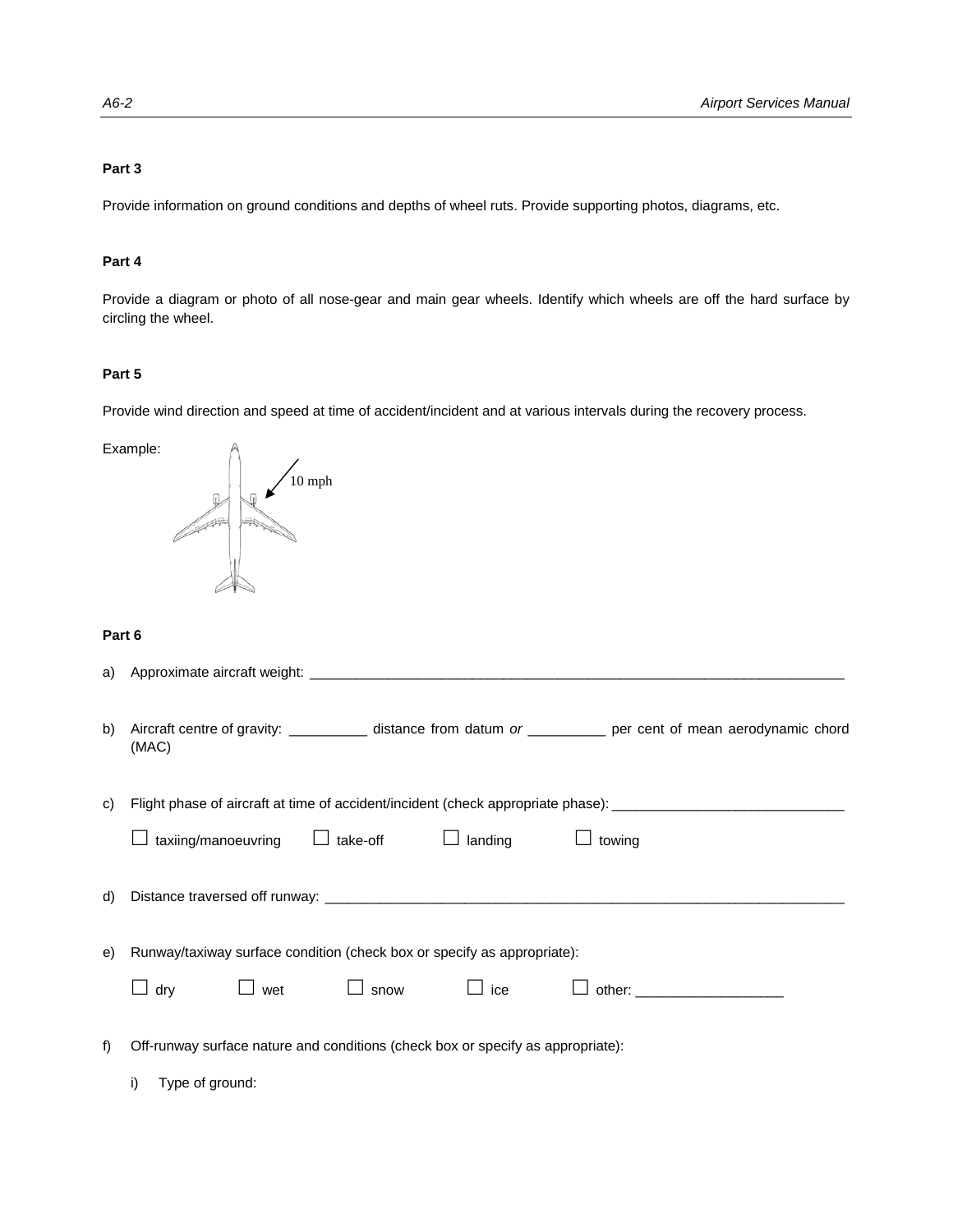|        | ii)  | sand<br>Nature of surface:                                          | clay<br>$\Box$ flat | stone<br>$\Box$ sloped                                           |                  |  |
|--------|------|---------------------------------------------------------------------|---------------------|------------------------------------------------------------------|------------------|--|
|        | iii) | Condition of ground:                                                |                     |                                                                  |                  |  |
|        |      | $\Box$ dry                                                          | wet                 | $\Box$ snow                                                      | $\perp$ ice      |  |
|        |      | $\Box$ hard                                                         | soft                |                                                                  |                  |  |
|        | iv)  | Provide details of weather conditions at time of accident/incident: |                     |                                                                  |                  |  |
|        |      |                                                                     |                     |                                                                  |                  |  |
|        |      |                                                                     |                     |                                                                  |                  |  |
|        | V)   | Visibility:                                                         | $\Box$ day          | $\Box$ night                                                     | clear<br>reduced |  |
|        | vi)  | List obstacles traversed:                                           |                     |                                                                  |                  |  |
|        |      |                                                                     |                     |                                                                  |                  |  |
|        |      |                                                                     |                     |                                                                  |                  |  |
| g)     |      |                                                                     |                     | Resting attitude of aircraft off runway (check appropriate box): |                  |  |
|        |      | Roll______(degrees)                                                 |                     | $\Box$ to port                                                   | to starboard     |  |
|        |      | Roll______(degrees)                                                 |                     | nose down                                                        | nose up          |  |
| Part 7 |      |                                                                     |                     |                                                                  |                  |  |

\_\_\_\_\_\_\_\_\_\_\_\_\_\_\_\_\_\_\_\_\_

Provide full details of the recovery or debogging including all loads imposed.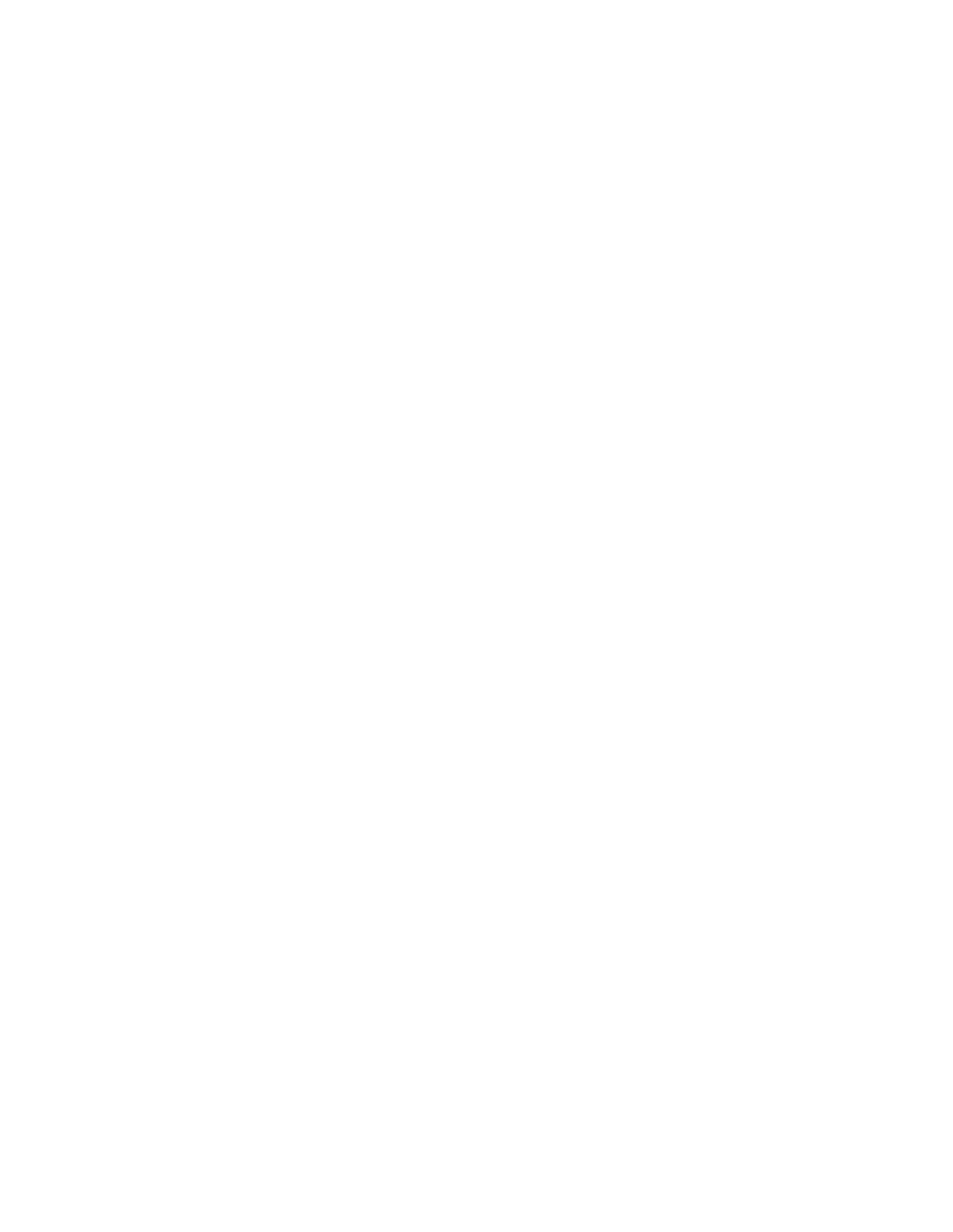## **GENERAL AIRCRAFT REMOVAL MATERIALS AND EQUIPMENT**

## **1. GENERAL**

1.1 Based on past aircraft removal experiences, a list and description of materials and equipment has been compiled. These materials and equipment should be adjusted based on the largest aircraft in the fleet or, in the case of aerodrome operator, the t aircraft that may normally be expected to operate at the aerodrome. In general, NLA will require greater numbers of some types of materials and equipment, and load rated capacities will require higher limits.

1.2 This equipment should be readily available but not necessarily stored at the aerodrome. Contractors tend to have most of the required material stored in their equipment yards and assuming agreements have been made in advance, these items should be quite easily accessible. Usually, aerodrome operators have a large quantity of construction equipment and materials available for road building.

### **2. AIRCRAFT REMOVAL EQUIPMENT**

The following list is intended as a guide for what may be required during a removal event. Various items may be substituted for locally available materials. The general types of equipment required include:

- removal equipment (weight reduction)
- levelling and supporting equipment
- tethering equipment
- ground reinforcement equipment
- lifting equipment
- moving equipment
- communication equipment
- shelter for personnel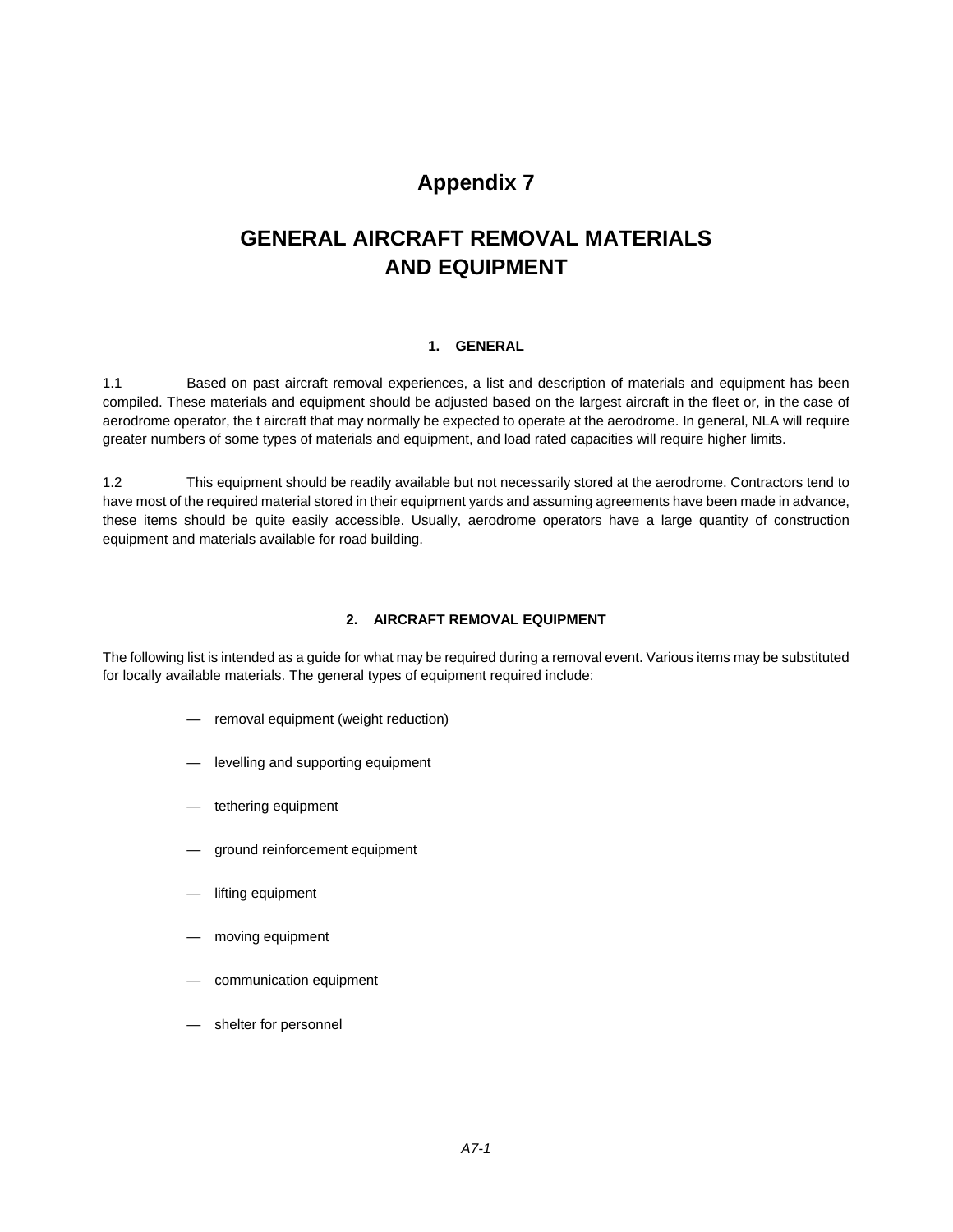### **3. AIRCRAFT REMOVAL MATERIALS AND EQUIPMENT DESCRIPTION AND USE**

A short description of the materials and equipment and how they are used in a removal operation has follows:

#### *Ballast bag:*

- usually made of strong woven fiber (to be filled with sand or earth) for the purpose of providing a manageable receptacle for the contents;
- used to provide mass in situations where counterbalance is needed;
- can be used in many other ways, such as building a platform for levelling equipment; and
- if laid in brick-fashion, a stable but non-rigid structure can be built.

#### *Plywood sheets (6 mm thick):*

- versatile material with many uses, such as for protecting pneumatic lifting bags from damaged aircraft skin, minor protuberances and other areas with sharp and jagged edges;
- for use between aircraft skin and lifting or tethering cables to protect aircraft; and
- heavy woven matting or light gauge sheet metal might be considered as a substitute.

#### *Plywood sheets (25 mm thick):*

 — thicker plywood used primarily for placement over soft earth to facilitate movement of aircraft or equipment.

### *Steel plates:*

- intended for placement under jacks to increase bearing area;
- plate sizes of approximately 1.2 m x 2.4 m suitable for use on only very firm earth or thin pavement; and
- subsurface preparation may be required when jacking on soft earth.

#### *Cribbing material:*

- for the purpose of building platforms on which to place the pneumatic lifting bags. Essentially, a platform is constructed for each bag under the aircraft's wing to a height of within about 1 m of the lower wing skin. The exact dimensions depend on several factors such as the type of bag, type of aircraft, attitude and terrain;
- most versatile material that is widely available in most areas; and
- if not available in sufficient quantity at the aerodrome, other materials may be substituted such as concrete piles, concrete blocks, bricks, ballast bags filled with earth or any structure of sufficient strength and stability to serve as cribbing material.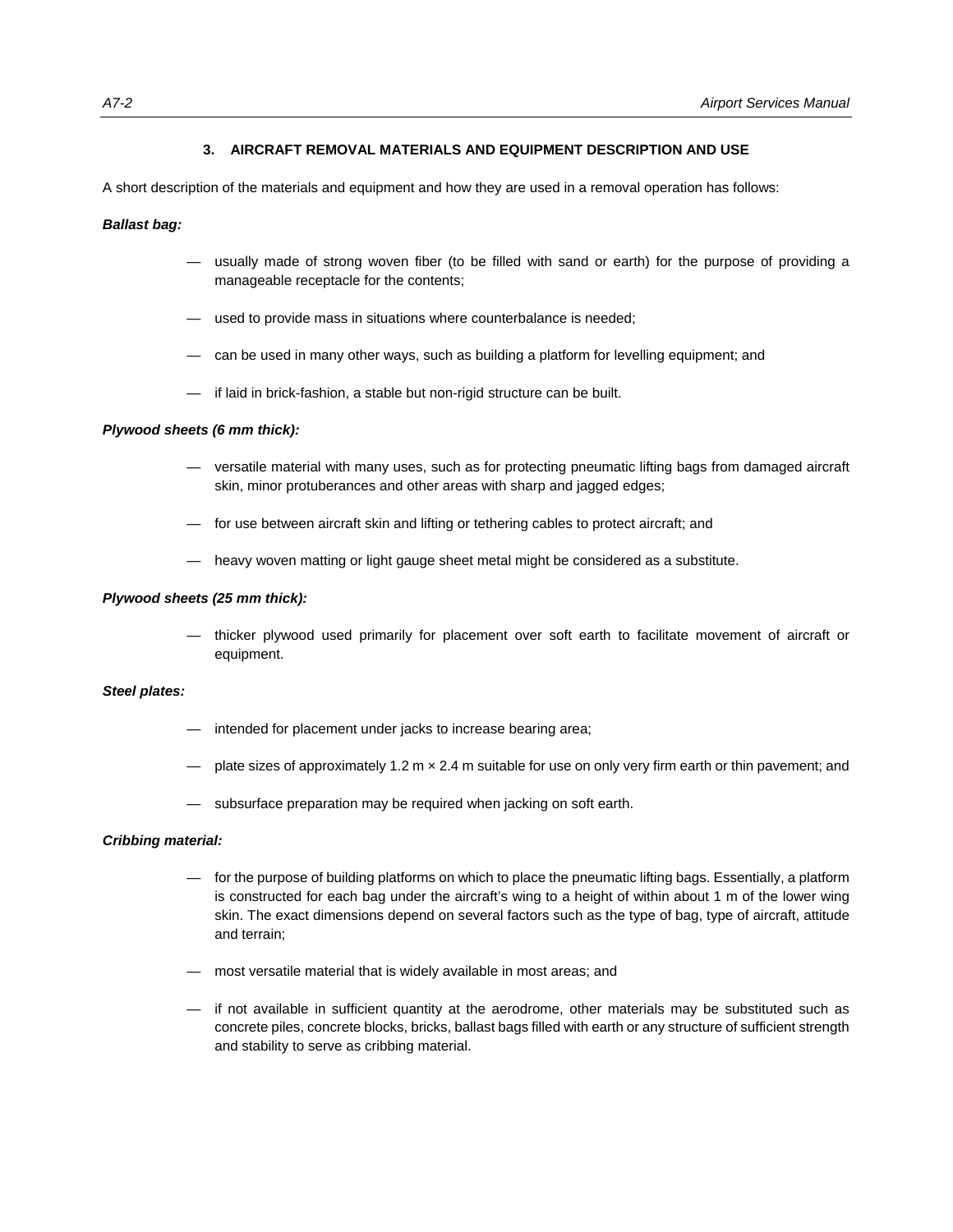#### *Metal, plastic and fiberglass products:*

- ground reinforcement;
- intended to provide a rolling surface over earth to permit the towing of aircraft; and
- reinforcing very soft terrain may require more elaborate preparations.

 *Note.— Plywood sheets and steel plates may perform the same purpose but will require additional quantities.* 

#### *Crushed rock:*

— used for filling and levelling areas for equipment access, jack or pneumatic bag placement, etc.

#### *Concrete (quick set):*

— intended for subsurface preparation for jacking or other concentrated earth load situations.

*Note.— Ordinary concrete can be made to set quickly with the addition of calcium chloride or appropriate commercial preparations.* 

#### *Drainage pump:*

— for removal of water when excavation is required to prepare rolling or jacking surface.

*Note.— May not be required in arid climates.* 

#### *Earth anchors:*

— provide stability and allow tethering of aircraft during the lifting process.

 *Note.— Adequate anchors can be made on site by using a bulldozer to bury a bundle of timbers attached with a tethering cable.* 

#### *Cranes:*

- in sufficient quantities and capacities to lift all or part of the affected aircraft; and
- may be self-propelled on crawler tracks or wheels.

#### *Mobile multi-wheel flatbeds:*

 — usually procured from industrial movers of heavy equipment, such as transformers, turbines, bridges and buildings.

### *Steel cables:*

- for towing or winching aircraft by attaching the cable to the main landing gear; and
- frequently used to tow undamaged aircraft from soft earth to pavement.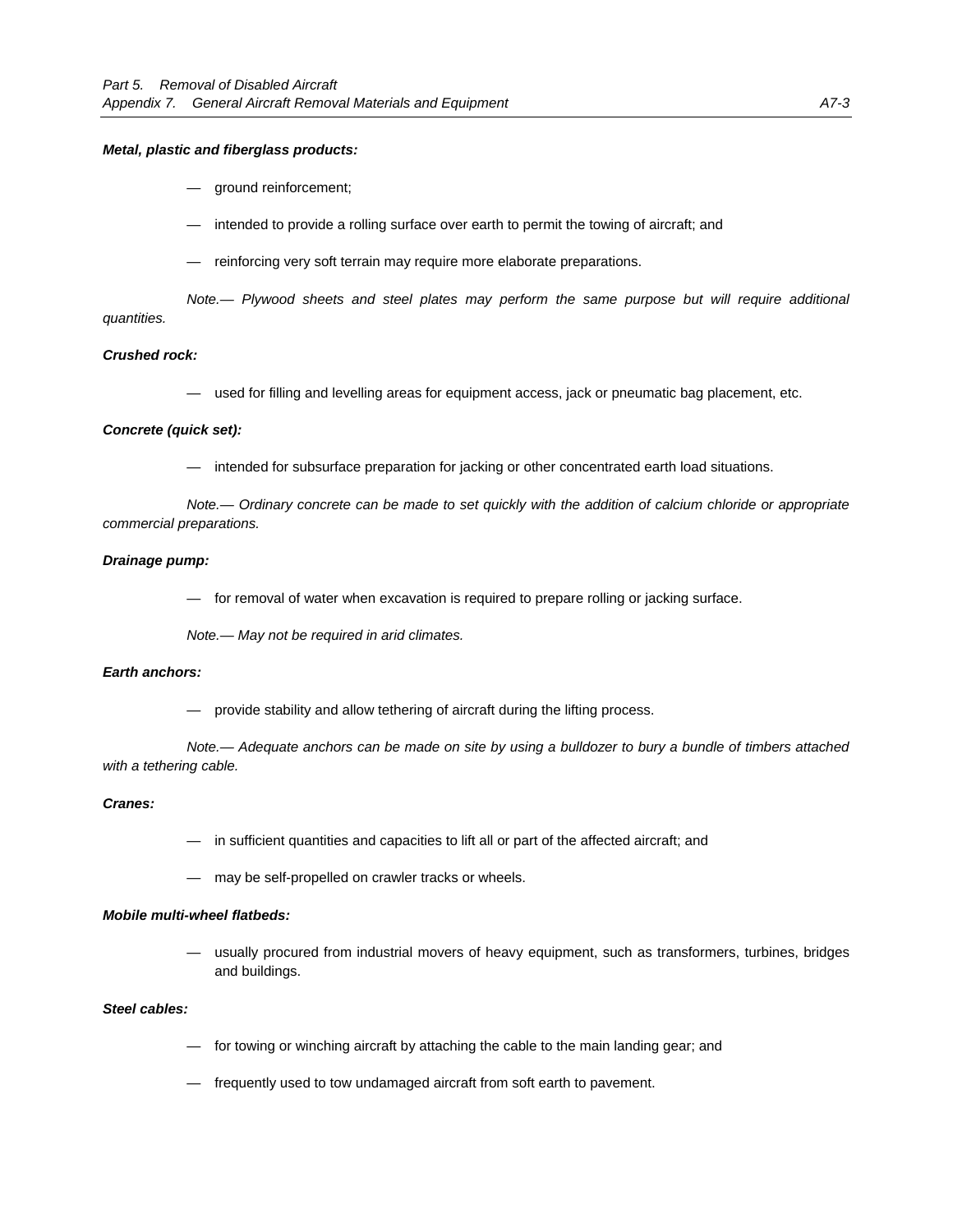#### *Carbon fiber loops:*

- available in many lengths and strengths; and
- more widely used than steel cables for towing and winching.

#### *Rope:*

for many miscellaneous uses.

#### *Block and tackle:*

 — used as an alternative to winching or towing to move aircraft or to handle major detached pieces of aircraft.

#### *Pulling/winching units:*

better control is obtained by winching from a stationary point or vehicle than conventional towing in an aircraft removal operation, which is usually not effective.

### *Tank:*

- proper tank, if available, is ideal as a storage and disposal facility for offloaded fuel; and
- safety and ecological considerations may be involved in other temporary methods such as pumping into collapsible tanks.

#### *Floodlights and generators:*

— for illumination of aircraft removal site during night operations.

#### *Communication equipment:*

- telephone, two-way radio, cell/mobile phone, megaphones, etc., for communicating during actual aircraft lifting and movement between the several interrelated workstations; and
- hand-held radio transceivers or cell/mobile telephones may be a better alternative than megaphones.

 *Note.— Aerodrome complexity tends to determine the extent to which this must be provided and organized.* 

#### *Area and terrain map:*

- to indicate grades for the purpose of planning the towing of aircraft;
- to indicate subsurface structures such as buried pipes, soft unstable ground, recently excavated ground and electrical installations, which may be disturbed by excavation or towing.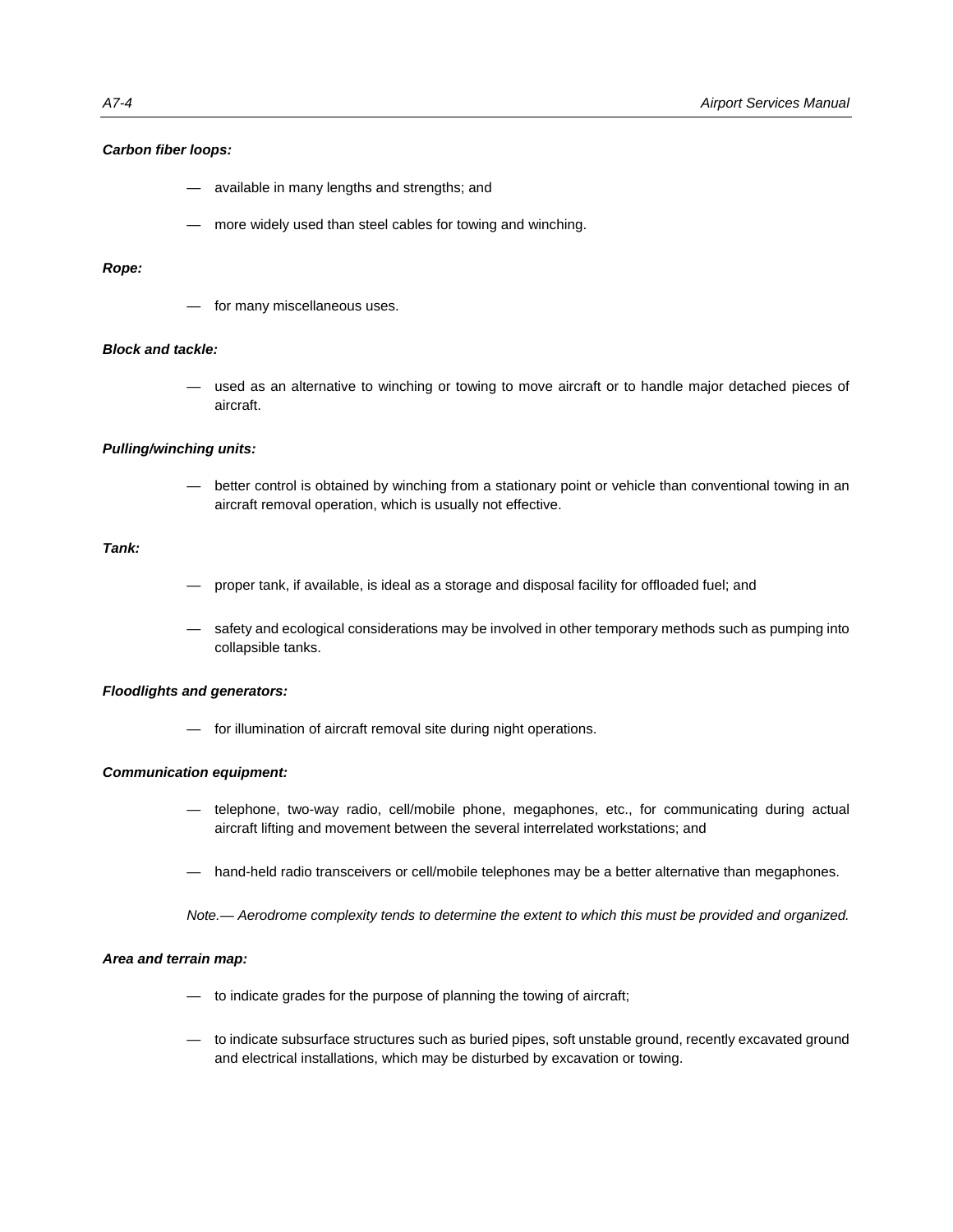#### *Workshop trailer or tent:*

— for use as on site workshop, field office, etc.

 *Note.— Some aerodromes have outfitted a large van with electrical power, desk and communication centre*  for immediate location at the site of a removal operation or similar emergency. Leased coaches can also be used for the *same objective.* 

#### *Grounding rod:*

 — provides an earthing/grounding point for the aircraft while defuelling and/or when other flammable hazards exist.

#### *Fencing materials and signs:*

— to demarcate and restrict the work area to those who are involved in the aircraft removal operation.

## *Tractor or bulldozer (or other earth-moving equipment):*

- for uses such as moving earth and levelling terrain to make temporary roadways; and
- towing, tethering, etc.

#### *Compressor:*

with manifold and connections to fit appropriate tools for drilling, sawing and other operations necessary to the removal operation.

#### *Rotary or demolition saw:*

- metal-cutting saw for clearing or removal of wreckage; and
- hydraulic, pneumatic, electric or engine driven.

#### *Chain saws:*

— useful for cutting timber.

 *Note.— Fire hazards are associated with the cutting operation as well as with the power source when using* 

### *saws.*

#### *Bolt cutters, metal shearers, ladders and other basic tools:*

— for miscellaneous uses.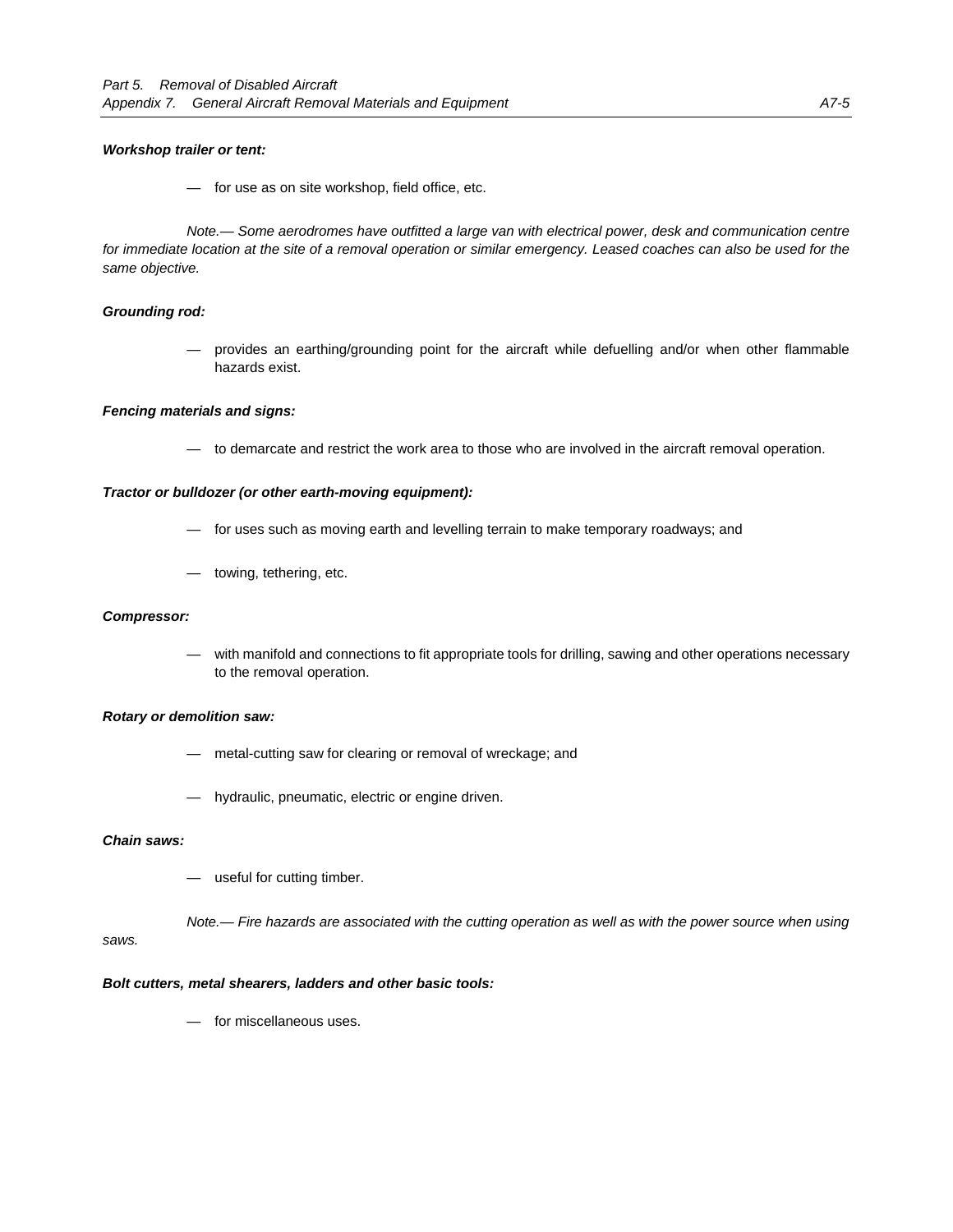## **4. QUANTITY AND DESCRIPTION OF OTHER RECOVERY EQUIPMENT AND MATERIALS**

The suggested quantity and description of materials/equipment that may be required is as follows:

| Quantity         | Description                                                                                                                                                                                                   |
|------------------|---------------------------------------------------------------------------------------------------------------------------------------------------------------------------------------------------------------|
| 5 000 kg         | ballast bags, maximum mass/bag should not exceed 25 kg                                                                                                                                                        |
| 10               | plywood sheets for padding<br>$6 \times 1250 \times 2500$ mm                                                                                                                                                  |
| 50               | plywood sheets for padding and ground reinforcement<br>20 or 25 x1 250 x 2 500 mm                                                                                                                             |
| 12<br>12         | steel plates for ground reinforcement<br>$13 \times 1250 \times 2500$ mm<br>$26 \times 1250 \times 2500$ mm                                                                                                   |
| 325<br>130       | cribbing material - compatible with two 40-tonne bags, five 25-tonne bags or<br>equivalent<br>$100 \times 240 \times 2500$ mm<br>$100 \times 240 \times 3500$ mm                                              |
| 350<br>150       | cribbing material - compatible with six 25-tonne bags or equivalent<br>$100 \times 240 \times 2500$ mm<br>$100 \times 240 \times 3500$ mm                                                                     |
| 200              | steel spikes (nails) for crib assembly                                                                                                                                                                        |
|                  | ground reinforcement mats or plates to lay five tracks, each a minimum 3-m wide<br>and each 50- to 100-m long                                                                                                 |
| $10 \text{ m}^3$ | crushed rock or gravel                                                                                                                                                                                        |
| $10 \text{ m}^3$ | concrete, quickset, for use in water environment                                                                                                                                                              |
|                  | self-powered drainage pumps for water                                                                                                                                                                         |
| 5                | earth anchors (dead weight), 9- to 13.5-tonne capacity (or heavy-duty<br>sand-loaded trucks)                                                                                                                  |
|                  | cranes, sufficient to lift part or all of affected aircraft, with personnel bucket, if<br>available, for nose or tail lifting                                                                                 |
|                  | mobile, multi-wheel, heavy-load flatbeds or special aircraft recovery trailers for<br>moving aircraft without landing gear; number of units required depends on<br>aircraft weight                            |
| 4                | steel cable assembly, 25 mm minimum diameter, complete with eyes and pear<br>links at each end, 30-50 m (shackles to be provided by aircraft owner); heavier<br>cable should be available for larger aircraft |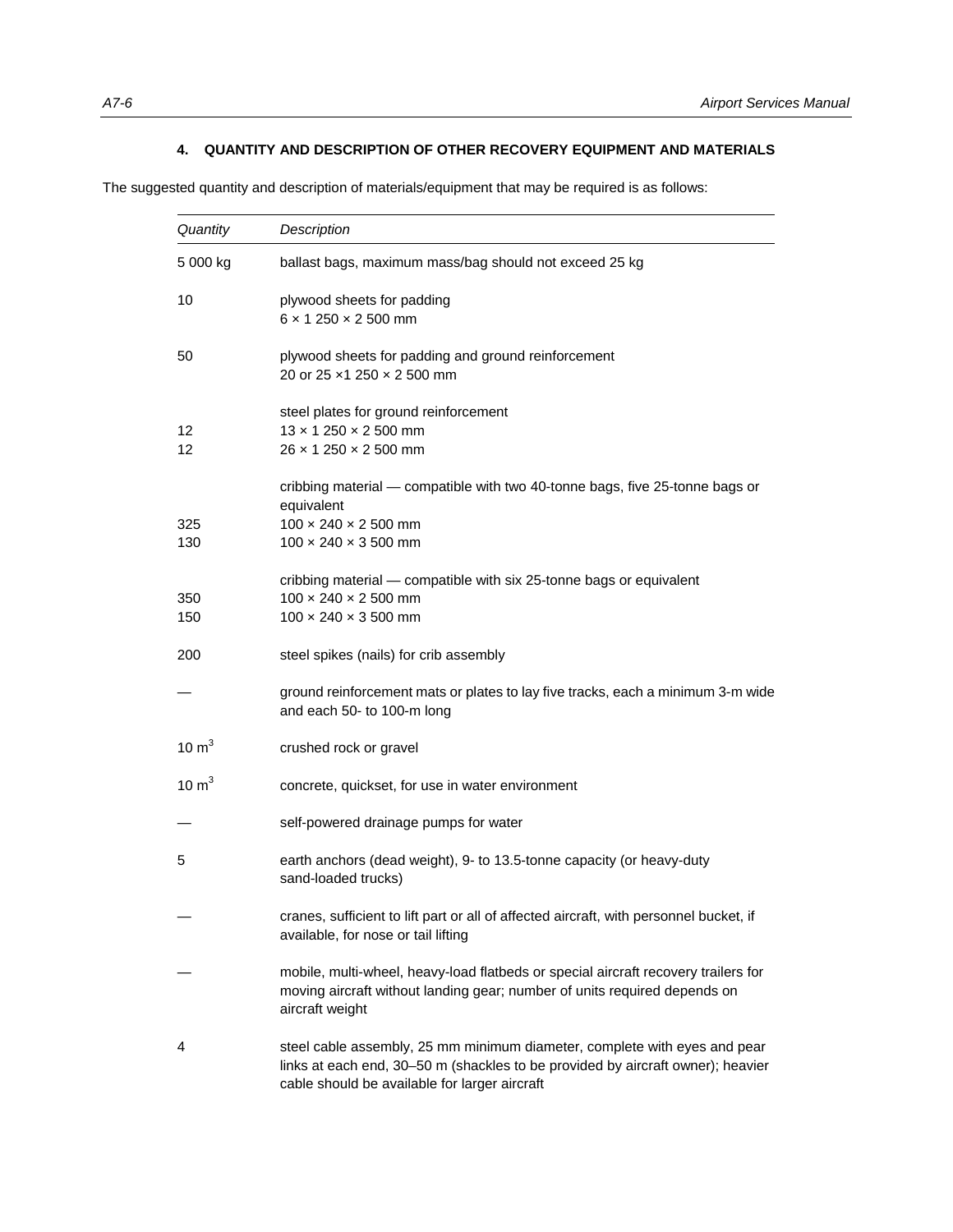| Quantity       | Description                                                                                                         |  |
|----------------|---------------------------------------------------------------------------------------------------------------------|--|
| 300 m          | rope, 25 mm in diameter                                                                                             |  |
| 300 m          | rope, 50 mm in diameter                                                                                             |  |
| 2              | multiple-strand block and tackle, 50-tonne pulling capacity                                                         |  |
| 2              | pulling/winching units, each 10-tonne minimum capacity (e.g. tractors category 2<br>or 3, winch-trucks, army tanks) |  |
| 200 000 litres | storage capacity for offloaded fuel                                                                                 |  |
| 1              | self-powered floodlight generator, 10 kVA                                                                           |  |
| 10             | floodlights with associated cables and stands                                                                       |  |
|                | communication equipment for inter-aerodrome and base facilities and for city<br>telephone network, as required      |  |
| 3              | megaphones with self-contained amplifiers or similar                                                                |  |
| 1              | area elevation map with underground installations, showing soft, unstable<br>ground/recently excavated ground       |  |
| 1              | workshop trailer or tent providing storage facilities and shelter                                                   |  |
| 1              | 3-m copper coated steel grounding rod with 20-m cable with clip                                                     |  |
| 1 kit          | fencing material and "Danger Keep Out" and "Smoking Prohibited" signs                                               |  |
| 1              | equipment to move earth, e.g. bulldozer or equivalent (large)                                                       |  |
| 1              | equipment to move earth, e.g. bulldozer or equivalent (small)                                                       |  |
| 1              | self-powered compressor for operating tools of 6.9 kPa and 38 dm <sup>3</sup> /s                                    |  |
| 1              | air powered rotary saw                                                                                              |  |
| 1 kit          | bolt cutters, sheet metal shears                                                                                    |  |
| 1 kit          | basic tools, such as picks, shovels, crowbars, sledge hammers, hand-saws, etc.                                      |  |
| 2              | ladders, lightweight, 6-m long                                                                                      |  |
| 2              | ladders, lightweight, 9-m long                                                                                      |  |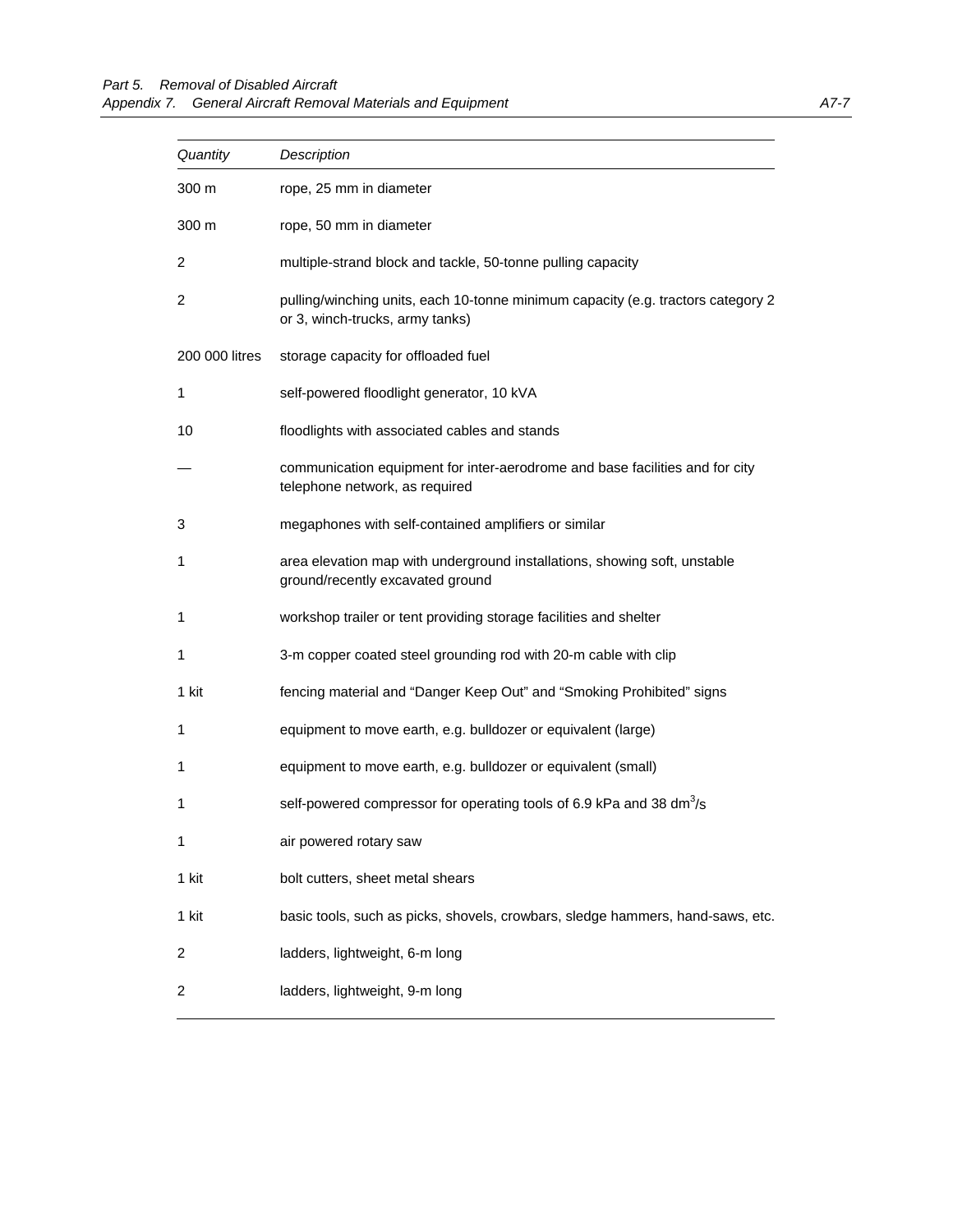| Quantity                     | Description                                                                                                                                                                                                                                                                   |
|------------------------------|-------------------------------------------------------------------------------------------------------------------------------------------------------------------------------------------------------------------------------------------------------------------------------|
| To be established<br>on site | Various types of lifting devices of adequate capacities to lift aircraft that normally<br>use the aerodrome. Other associated equipment necessary for their operations,<br>such as compressors, air distribution equipment, hoses and protective pads,<br>should be included. |
| 1 kit                        | Lifting device of adequate capacity to lift aircraft that normally use the aerodrome<br>(see Appendix 9).                                                                                                                                                                     |
| 1 set                        | Tethering equipment                                                                                                                                                                                                                                                           |

\_\_\_\_\_\_\_\_\_\_\_\_\_\_\_\_\_\_\_\_\_

## **5. QUANTITY AND DESCRIPTION OF SPECIALIZED AIRCRAFT REMOVAL EQUIPMENT**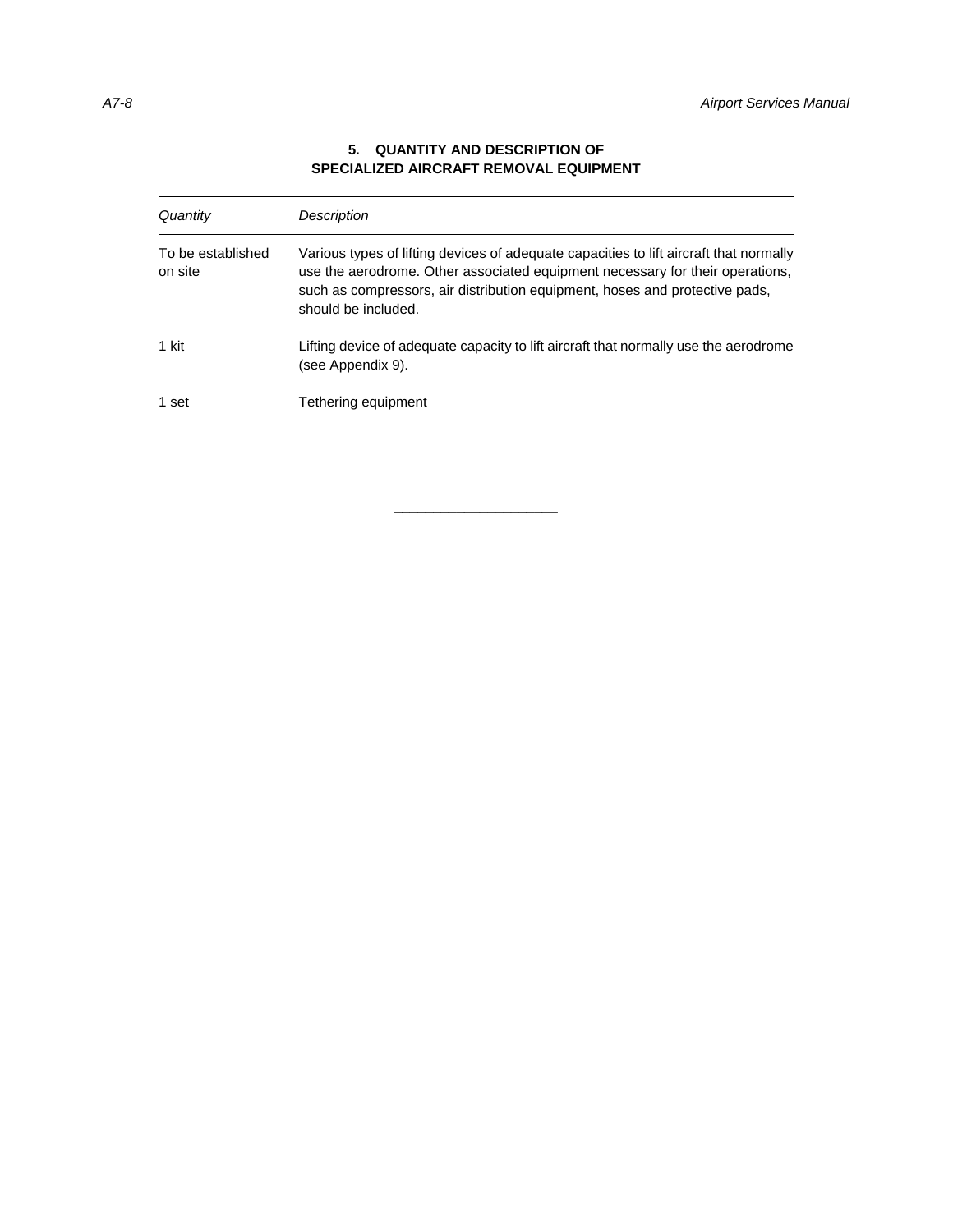## **AIRCRAFT REMOVAL COST TEMPLATE**

1. Increasingly, costs of certain operations are being requested. In an attempt to help capture the costs associated with an aircraft recovery event, an Aircraft Removal Cost Template has been developed. This template has been designed strictly as a guide.

2. The information required to capture direct costs includes:

- a) labour man-hours involved in the recovery operation for the aircraft operator and any contracted assistance;
- b) manager man-hours the aircraft operator has engaged in the recovery operation;
- c) specific recovery equipment rentals, including either flat rate charges or the cost per day of leased or rented equipment such as IATP kits;
- d) the cost of shipping or transporting any rented recovery kits;
- e) emergency response clean-up, including outside emergency response clean-up companies contracted to contain or clean up fluid spills, or handle hazardous materials; and
- f) returning the site to normal, including the cost of a general clean-up of the area, grading of the site and possible removal of materials used to build crane pads or roadways.
- 3. The information required to capture indirect costs includes:
	- a) environmental assessment, including inspections, core samples and assessment of the site for contamination due to fuel and hydraulic leaks and other related hazardous materials;
	- b) environmental clean-up, including the removal of any contaminated materials from the site; and
	- c) loss of aircraft use, cancellation of flights and diversion of flights due to runway closures, etc. Although this is difficult to obtain, it can be estimated.

4. The information required to capture aerodrome costs includes: loss of tenant revenue and landing fees due to passenger reductions during restrictive operations. See the following Aircraft Removal Cost Template to calculate the total costs.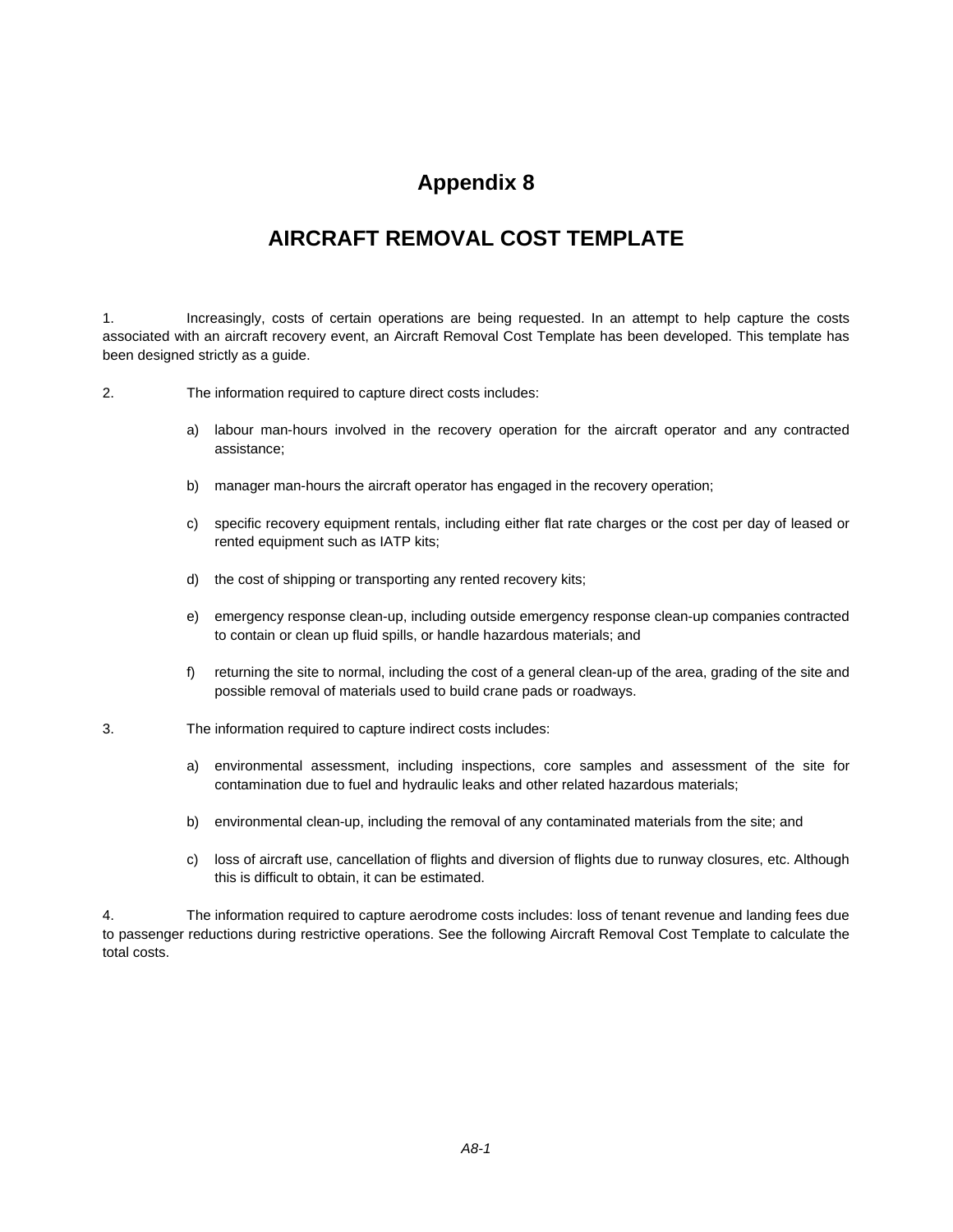| Airline direct costs                        | Man-hours | Cost \$ | Totals \$ |
|---------------------------------------------|-----------|---------|-----------|
| Removal costs:                              |           |         |           |
| Labour man-hours                            |           |         |           |
| Manager man-hours                           |           |         |           |
| Specific recovery equipment rental:         |           |         |           |
| $-$ Flat rate                               |           |         |           |
| - Per day                                   |           |         |           |
| - Shipping costs                            |           |         |           |
| Heavy equipment rental:                     |           |         |           |
| $-$ Flat rate                               |           |         |           |
| - Per day                                   |           |         |           |
| Emergency response clean-up, fuel spills    |           |         |           |
| Return incident site to normal              |           |         |           |
| <b>Total direct costs</b>                   |           |         |           |
| Airline indirect costs                      |           |         |           |
| Environmental assessment                    |           |         |           |
| Environmental clean-up                      |           |         |           |
| Loss of use of aircraft                     |           |         |           |
| Cost of diversion of flights                |           |         |           |
| Reduction in flights due to runway closures |           |         |           |
| <b>Total indirect costs</b>                 |           |         |           |
| <b>TOTAL AIRLINE REMOVAL COSTS</b>          |           |         |           |

## **AIRCRAFT REMOVAL COST TEMPLATE**

| Cost \$ |
|---------|
|         |
|         |
|         |
|         |
|         |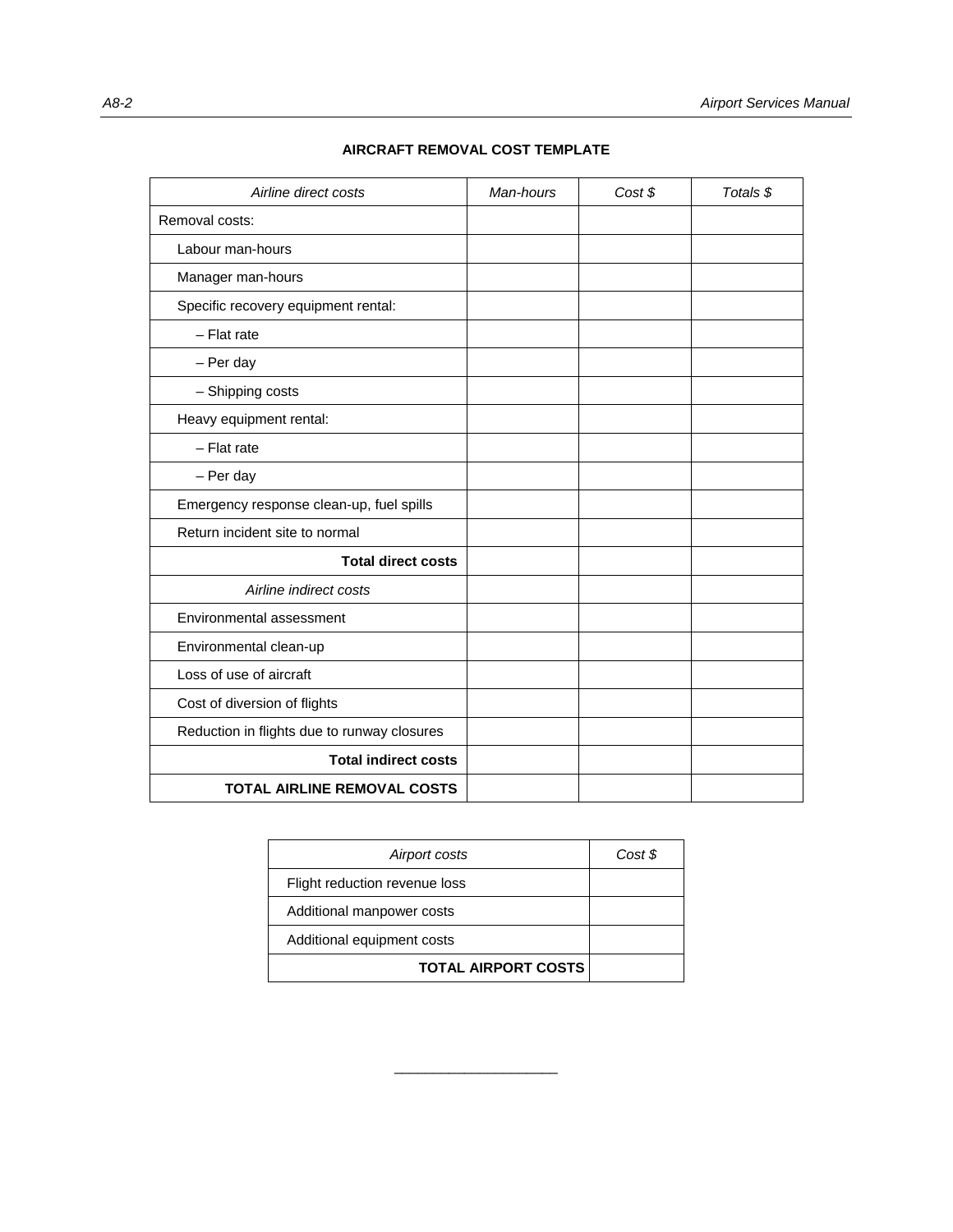#### **Appendix 9**

### **INTERNATIONAL AIRLINE TECHNICAL POOL (IATP) RECOVERY KITS**

1. Local airline representatives should have a clear definition of their responsibility and authority to enter into contracts for removal services, and aerodrome authorities should be made aware of these arrangements. General recovery equipment, such as hand tools, cranes and tugs, is usually available locally, and the vitally needed specialized lifting equipment is found at some locations around the world. With the advent of wide-body aircraft, IATA found it necessary to take preparatory measures to make such lifting equipment available on short notice on a worldwide basis. Because of the comparatively high cost of this equipment, attention was given to solving the problem of its provision at the least cost to the industry, consistent with adequate availability.

2. The IATP provides a number of aircraft recovery kits at strategic locations around the world. Currently there are ten of these kits, and they are maintained by provider airlines. These kits are funded by a fee charged to each airline per landing at each specific aerodrome. Initial incorporation of these kits at certain aerodromes was based on the large initial cost required to purchase the equipment and reluctance by individual airlines to purchase their own. This pool format allows the cost to be shared by a large group of operators. Current locations of the kits and their providers are given below:

| 3-letter airport code | Airline                |
|-----------------------|------------------------|
| <b>LHR</b>            | <b>British Airways</b> |
| <b>ORY</b>            | Air France             |
| <b>JNB</b>            | South African Airways  |
| <b>NRT</b>            | Japan Airlines         |
| JFK                   | <b>Delta Airlines</b>  |
| <b>ORD</b>            | American Airlines      |
| <b>LAX</b>            | American Airlines      |
| <b>HNL</b>            | <b>United Airlines</b> |
| <b>SYD</b>            | <b>Qantas Airlines</b> |
| <b>BOM</b>            | Air India              |
|                       |                        |

3. These kits are available not only to the pool member airlines but also to any other suffering party upon request, on a fee-paying basis. If the suffering operator is not a member of IATP, there will be a substantial charge for the user of the kit. The responsibility for transporting a kit from its pool location to where it is required lies with the suffering aircraft operator.

4. Experience indicates that the time spent after an accident for government investigation, obtaining permission from the insurance company (almost all insurance policies contain a clause indicating that, in the case of an aircraft incident or accident, the airline must inform the insurance company who will then give permission to proceed further), defuelling of the aircraft, mass reducing, providing access roads to the accident site, collecting general recovery equipment from local sources, etc., may easily amount to 20 hours or more, particularly in the case of larger aircraft types. All the recovery kits are kept in a state of preparedness for immediate shipment, and, in most cases, it should be possible to transport a kit by air from the nearest location to the accident/incident site in time for commencement of the lifting operation.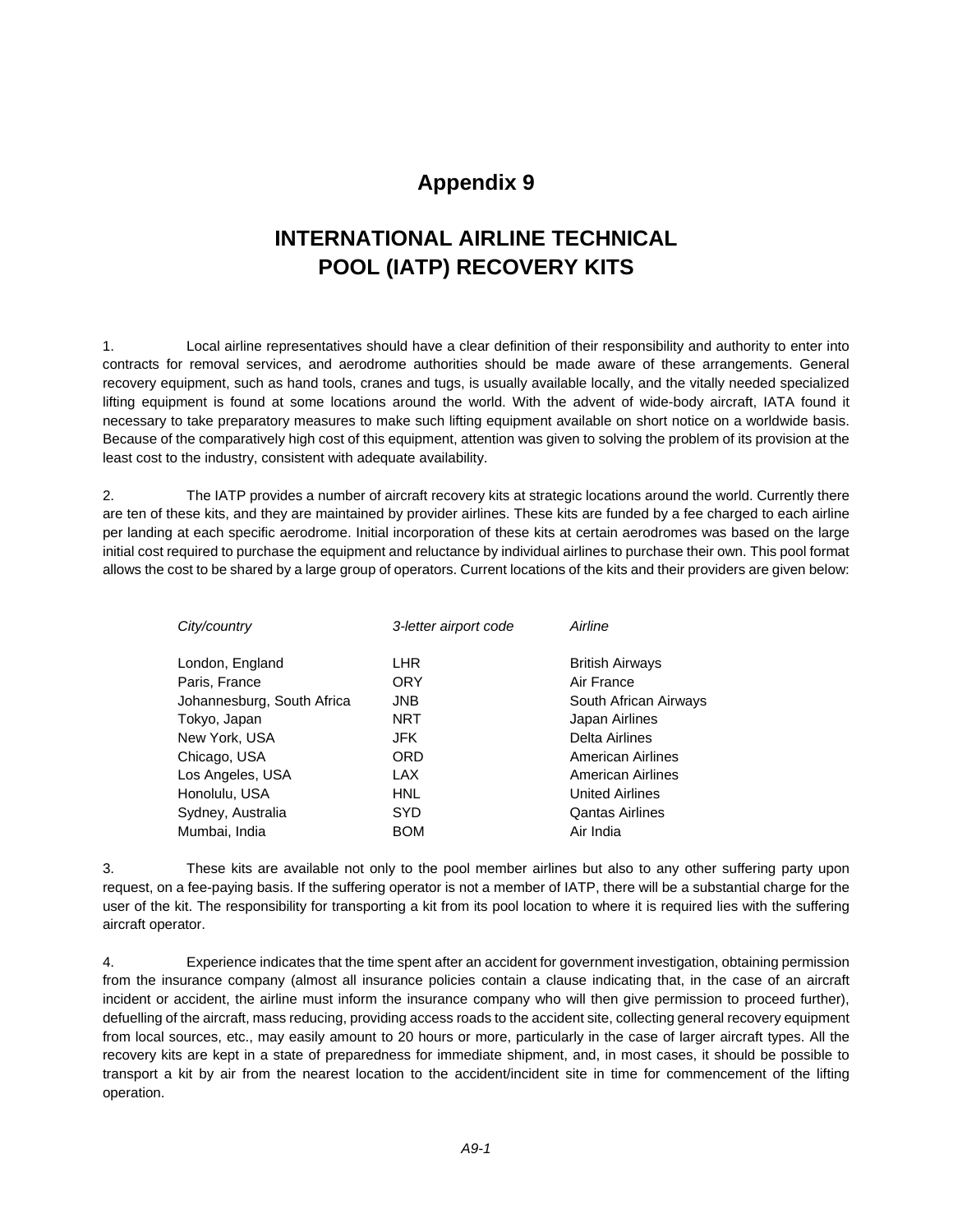5. A kit from one of the pool locations can be transported to any airport in the world where it may be required, within five or six hours to a maximum of ten hours. Since it may take up to 20 hours, as described in paragraph 4, before the kit can be used, it would appear that the operation of the airport will not be hindered by the unavailability of this specialized equipment.

6. Where airline pooling arrangements exist at an airport, it is desirable that the disabled aircraft removal plan for that airport include a list of the contact points for the IATP pool.

7. Further information on IATP recovery kits is available at http://www.iatp.com.

\_\_\_\_\_\_\_\_\_\_\_\_\_\_\_\_\_\_\_\_\_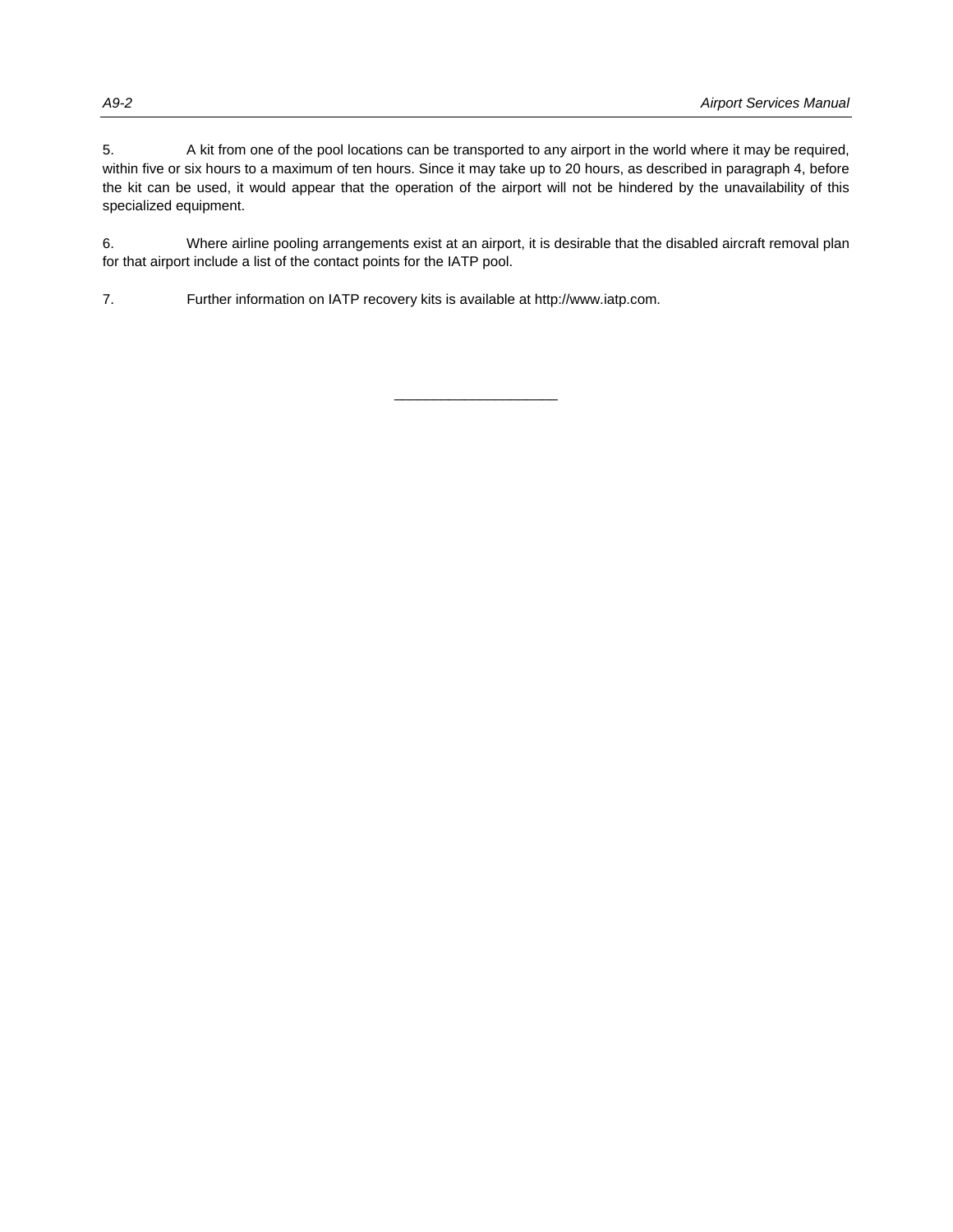#### **Appendix 10**

### **QUALIFICATIONS OF RECOVERY PERSONNEL**

In today's industry, the requirement for personnel managing aircraft removal accidents/incidents to possess a level of experience, training and proficiency that allows them to control a successful aircraft removal operation without causing secondary damage to the aircraft is of increasing importance. Aircraft leasing companies and insurance underwriters now request that only qualified managers direct and control the removal process. Personnel qualifications may consist of experience and/or training in the field of aircraft removal/recovery. As this is a very complicated issue, it is suggested that individual operators develop their own qualification process.

\_\_\_\_\_\_\_\_\_\_\_\_\_\_\_\_\_\_\_\_\_

*A10-1*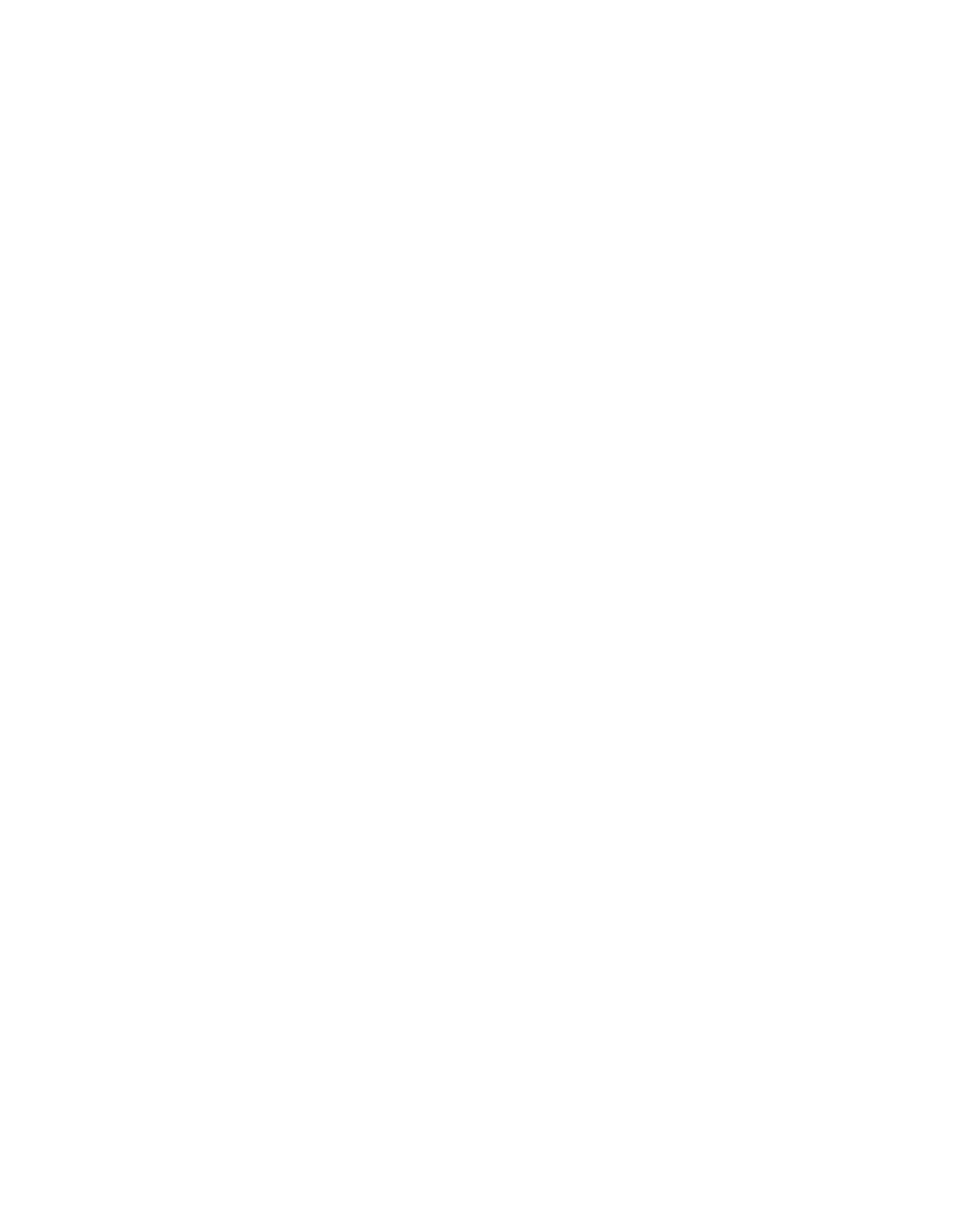# **Appendix 11**

## **UNITS OF MEASURE — CONVERSION TABLE**

|                        | <b>Multiply</b>                                                                                                | By                                               | To obtain                                                                                                      |
|------------------------|----------------------------------------------------------------------------------------------------------------|--------------------------------------------------|----------------------------------------------------------------------------------------------------------------|
| Length                 | Metres (m)<br>Metres (m)<br>Millimetres (mm)<br>Millimetres (mm)                                               | 39.37008<br>3.280840<br>0.03937008<br>0.00328084 | Inches (in)<br>Feet (ft)<br>Inches (in)<br>Feet (ft)                                                           |
|                        | Inches (in)<br>Inches (in)<br>Feet (ft)<br>Feet (ft)                                                           | 0.0254<br>25.4<br>0.3048<br>304.8                | Metres (m)<br>Millimetres (mm)<br>Metres (m)<br>Millimetres (mm)                                               |
| Area                   | Square metres $(m2)$                                                                                           | 10.763910                                        | Square feet $(\text{ft}^2)$                                                                                    |
|                        | Square feet $(tft^2)$                                                                                          | 0.09290304                                       | Square metres $(m2)$                                                                                           |
| Volume                 | Cubic metres $(m3)$                                                                                            | 35.31466                                         | Cubic feet $(tf3)$                                                                                             |
|                        | Cubic feet $(ft^3)$                                                                                            | 0.02831685                                       | Cubic metres $(m3)$                                                                                            |
| Weight                 | Kilograms (kg)                                                                                                 | 2.204622                                         | Pounds (lb)                                                                                                    |
|                        | Pounds (lb)                                                                                                    | 0.4535924                                        | Kilograms (kg)                                                                                                 |
| Pressure               | Pascals (Pa)<br>Bars (bar)                                                                                     | 0.000145037<br>14.50377                          | Pounds per square inch (psi)<br>Pounds per square inch (psi)                                                   |
|                        | Pounds per square inch (psi)<br>Pounds per square inch (psi)                                                   | 6894.757<br>0.06894757                           | Pascals (pa)<br>Bars (bar)                                                                                     |
| Velocity               | Metres per second (m/s)<br>Metres per second (m/s)<br>Kilometres per hour (km/h)<br>Kilometres per hour (km/h) | 3.2808399<br>2.2369<br>0.9113<br>0.6214          | Feet per second (ft/s)<br>Miles per hour (mph)<br>Feet per second (ft/s)<br>Miles per hour (mph)               |
|                        | Feet per second (ft/s)<br>Feet per second (ft/s)<br>Miles per hour (mph)<br>Miles per hour (mph)               | 0.3048<br>1.0973<br>0.4470<br>1.6093             | Metres per second (m/s)<br>Kilometres per hour (km/h)<br>Metres per second (m/s)<br>Kilometres per hour (km/h) |
| Capacity               | Litres (I)                                                                                                     | 0.264172                                         | US gallons (gal)                                                                                               |
| Quantity               | US gallons (gal)                                                                                               | 3.785412                                         | Litres (I)                                                                                                     |
| Temperature conversion | Degrees Celsius (C)<br>Degrees Fahrenheit (F)                                                                  | $1.8 \times C + 32$<br>$0.5555 \times (F - 32)$  | degrees Fahrenheit (F)<br>degrees Celsius (C)                                                                  |

#### **— END —**